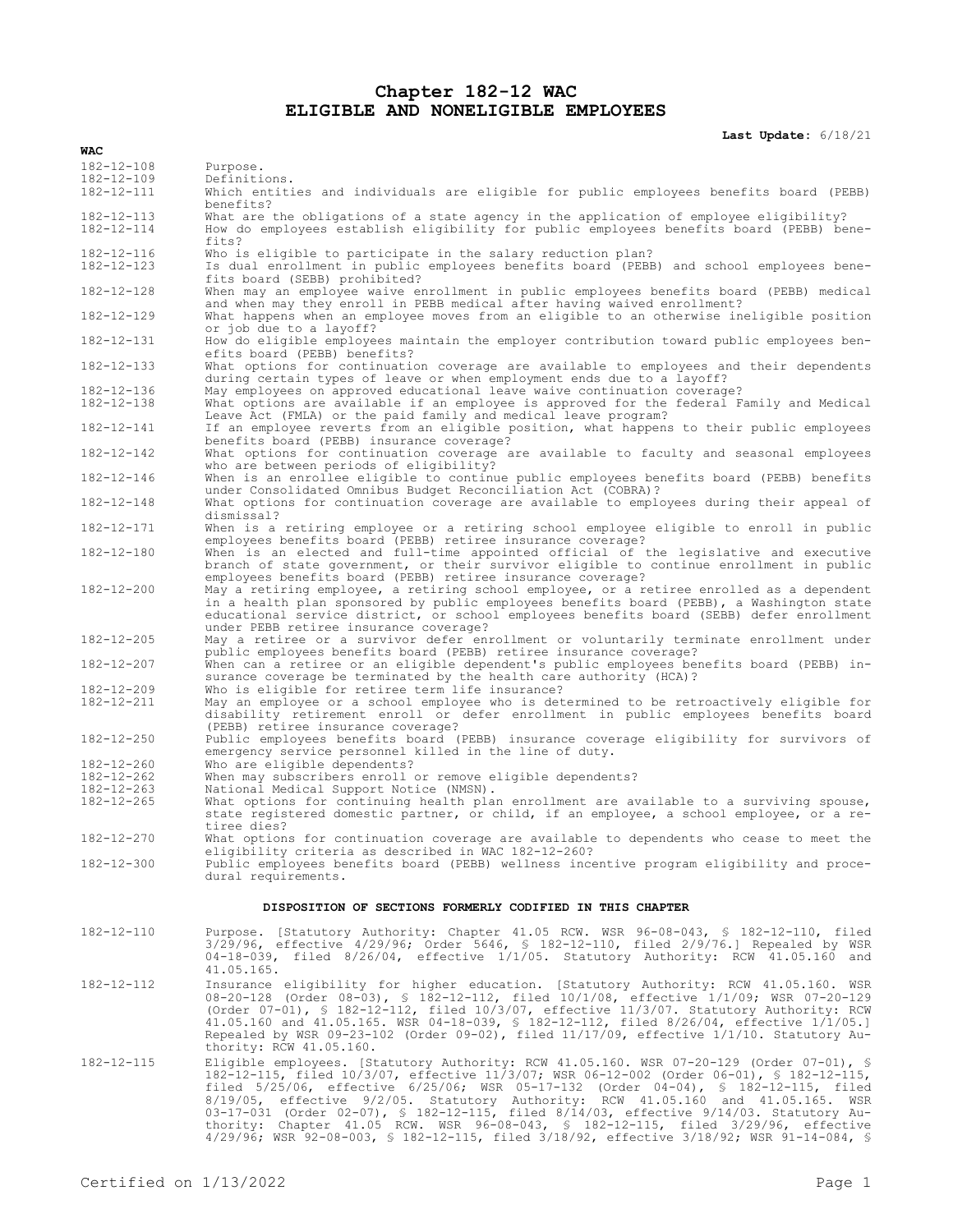|                  | 182-12-115, filed 7/1/91, effective 7/1/91. Statutory Authority: RCW 41.05.065(3). WSR<br>$90-12-037$ , § 182-12-115, filed 5/31/90, effective 7/1/90. Statutory Authority: RCW<br>41.05.065. WSR 89-12-045 (Resolution No. 89-2), § 182-12-115, filed 6/2/89; WSR 89-01-053<br>(Resolution No. 88-6), \$ 182-12-115, filed 12/15/88. Statutory Authority: RCW 41.05.010.<br>WSR 88-19-078 (Resolution No. 88-4), § 182-12-115, filed 9/19/88; WSR 88-12-034 (Resolu-<br>tion No. 88-1), § 182-12-115, filed $5/26/88$ , effective $7/1/88$ . Statutory Authority: Chap-<br>ter 41.05 RCW. WSR 86-21-042 (Resolution No. 86-6), § 182-12-115, filed 10/10/86; WSR<br>83-12-007 (Order 2-83), § 182-12-115, filed 5/20/83; WSR 80-05-016 (Order 2-80), §<br>182-12-115, filed 4/10/80; WSR 78-08-071 (Order 5-78), § 182-12-115, filed 7/26/78; Order<br>5646, § 182-12-115, filed 2/9/76.] Repealed by WSR 09-23-102 (Order 09-02), filed<br>$11/17/09$ , effective $1/1/10$ . Statutory Authority: RCW 41.05.160. |
|------------------|--------------------------------------------------------------------------------------------------------------------------------------------------------------------------------------------------------------------------------------------------------------------------------------------------------------------------------------------------------------------------------------------------------------------------------------------------------------------------------------------------------------------------------------------------------------------------------------------------------------------------------------------------------------------------------------------------------------------------------------------------------------------------------------------------------------------------------------------------------------------------------------------------------------------------------------------------------------------------------------------------------------------|
| 182-12-117       | Eligible retirees. [Statutory Authority: RCW 41.05.160 and 41.05.165. WSR 03-17-031 (Or-<br>der 02-07), § 182-12-117, filed $8/14/03$ , effective $9/14/03$ . Statutory Authority: RCW<br>41.05.160. WSR 01-17-042 (Order 01-01), § 182-12-117, filed 8/9/01, effective 9/9/01; WSR<br>97-21-127, § 182-12-117, filed $10/21/97$ , effective $11/21/97$ . Statutory Authority: Chapter<br>41.05 RCW. WSR 96-08-043, § 182-12-117, filed 3/29/96, effective 4/29/96.] Repealed by<br>WSR 04-18-039, filed 8/26/04, effective 1/1/05. Statutory Authority: RCW 41.05.160 and<br>41.05.165.                                                                                                                                                                                                                                                                                                                                                                                                                           |
| 182-12-118       | Insurance eligibility for surviving dependents of emergency service personnel killed in<br>the line of duty. [Statutory Authority: RCW 41.05.160 and 41.05.065. WSR 01-24-047 (Order<br>$01-04$ , § 182-12-118, filed 11/29/01, effective 12/30/01.] Repealed by WSR 04-18-039,<br>filed $8/26/04$ , effective $1/1/05$ . Statutory Authority: RCW 41.05.160 and 41.05.165.                                                                                                                                                                                                                                                                                                                                                                                                                                                                                                                                                                                                                                        |
| 182-12-119       | Eligible dependents. [Statutory Authority: RCW 41.05.160 and 41.05.165. WSR 03-17-031<br>(Order 02-07), § 182-12-119, filed 8/14/03, effective 9/14/03. Statutory Authority: RCW<br>41.05.160. WSR 02-18-087 (Order 02-02), § 182-12-119, filed 9/3/02, effective 10/4/02;<br>WSR 01-01-126 (Order 00-02), § 182-12-119, filed 12/19/00, effective 1/19/01; WSR<br>99-19-028 (Order 99-04), \$ 182-12-119, filed 9/8/99, effective 10/9/99; WSR 97-21-127, \$<br>182-12-119, filed 10/21/97, effective 11/21/97. Statutory Authority: Chapter 41.05 RCW.<br>WSR 96-08-043, § 182-12-119, filed 3/29/96, effective 4/29/96.] Repealed by WSR<br>04-18-039, filed 8/26/04, effective 1/1/05. Statutory Authority: RCW 41.05.160 and<br>41.05.165.                                                                                                                                                                                                                                                                    |
| 182-12-120       | Noneligible employees. [Order 5646, § 182-12-120, filed 2/9/76.] Repealed by WSR<br>88-12-034 (Resolution No. 88-1), filed 5/26/88, effective 7/1/88. Statutory Authority:<br>RCW 41.05.010.                                                                                                                                                                                                                                                                                                                                                                                                                                                                                                                                                                                                                                                                                                                                                                                                                       |
| $182 - 12 - 121$ | Does a change in position or job affect eligibility status? [Statutory Authority: RCW<br>41.05.160 and 41.05.165. WSR 04-18-039, § 182-12-121, filed 8/26/04, effective 1/1/05.<br>Statutory Authority: Chapter 41.05 RCW. WSR 80-01-082 (Order 5-79), § 182-12-121, filed<br>12/27/79.] Repealed by WSR 09-23-102 (Order 09-02), filed $11/17/09$ , effective $1/1/10$ .<br>Statutory Authority: RCW 41.05.160.                                                                                                                                                                                                                                                                                                                                                                                                                                                                                                                                                                                                   |
| 182-12-122       | Surviving dependents eligibility. [Statutory Authority: Chapter 41.05 RCW. WSR 86-16-061<br>(Resolution No. 86-3), § 182-12-122, filed 8/5/86; WSR 80-05-016 (Order 2-80), §<br>182-12-122, filed 4/10/80; WSR 78-08-071 (Order 5-78), § 182-12-122, filed 7/26/78.] Re-<br>pealed by WSR 96-08-043, filed 3/29/96, effective 4/29/96. Statutory Authority: Chapter<br>41.05 RCW.                                                                                                                                                                                                                                                                                                                                                                                                                                                                                                                                                                                                                                  |
| 182-12-124       | Determination by department of retirement systems of retroactive eligibility for PEBB<br>pension. [Statutory Authority: RCW 41.05.160 and 41.05.165. WSR 03-17-031 (Order 02-07),<br>\$ 182-12-124, filed 8/14/03, effective 9/14/03.] Repealed by WSR 04-18-039, filed<br>$8/26/04$ , effective $1/1/05$ . Statutory Authority: RCW 41.05.160 and 41.05.165.                                                                                                                                                                                                                                                                                                                                                                                                                                                                                                                                                                                                                                                      |
| 182-12-125       | Employee or dependents become ineligible for state group coverage. [Statutory Authority:<br>Chapter 41.05 RCW. WSR 84-09-043 (Resolution No. 2-84), § 182-12-125, filed $4/16/84$ ; Or-<br>der 5646, § 182-12-125, filed $2/9/76$ . Repealed by WSR 84-14-058 (Order 5-84), filed<br>6/29/84. Statutory Authority: Chapter 41.05 RCW.                                                                                                                                                                                                                                                                                                                                                                                                                                                                                                                                                                                                                                                                              |
| 182-12-126       | Extension of retiree dependents' eligibility. [Statutory Authority: Chapter 41.05 RCW.<br>WSR 86-16-061 (Resolution No. 86-3), § 182-12-126, filed 8/5/86.] Repealed by WSR<br>87-21-069 (Resolution No. 87-6), filed 10/19/87. Statutory Authority: RCW 41.05.010 and<br>41.05.025.                                                                                                                                                                                                                                                                                                                                                                                                                                                                                                                                                                                                                                                                                                                               |
| 182-12-127       | Extension of retiree dependents' eligibility. [Statutory Authority: RCW 41.05.065. WSR<br>89-12-045 (Resolution No. 89-2), § 182-12-127, filed 6/2/89. Statutory Authority: RCW<br>41.05.010. WSR 88-19-078 (Resolution No. 88-4), § 182-12-127, filed 9/19/88. Statutory<br>Authority: RCW 41.05.010 and 41.05.025. WSR 87-21-069 (Resolution No. 87-6), \$<br>182-12-127, filed 10/19/87.] Repealed by WSR 91-11-010, filed 5/3/91, effective 6/3/91.<br>Statutory Authority: RCW 41.05.010 and 41.05.025.                                                                                                                                                                                                                                                                                                                                                                                                                                                                                                       |
| 182-12-130       | Retirees eligible for medicare. [Statutory Authority: Chapter 41.05 RCW. WSR 91-14-084, \$<br>182-12-130, filed 7/1/91, effective 7/1/91; WSR 80-05-016 (Order 2-80), § 182-12-130,<br>filed 4/10/80; Order 4-77, § 182-12-130, filed 11/17/77; Order 5646, § 182-12-130, filed<br>$2/9/76$ .] Repealed by WSR 96-08-043, filed $3/29/96$ , effective $4/29/96$ . Statutory Authori-<br>ty: Chapter 41.05 RCW.                                                                                                                                                                                                                                                                                                                                                                                                                                                                                                                                                                                                     |
| $182 - 12 - 132$ | Deferring coverage at or following retirement. [Statutory Authority: RCW 41.05.160 and<br>41.05.165. WSR 03-17-031 (Order 02-07), § 182-12-132, filed 8/14/03, effective 9/14/03.<br>Statutory Authority: RCW 41.05.160. WSR 02-18-087 (Order 02-02), § 182-12-132, filed<br>9/3/02, effective 10/4/02; WSR 01-01-126 (Order 00-02), § 182-12-132, filed 12/19/00, ef-<br>fective 1/19/01; WSR 97-21-127, § 182-12-132, filed 10/21/97, effective 11/21/97. Statu-<br>tory Authority: Chapter 41.05 RCW. WSR 96-08-043, § 182-12-132, filed 3/29/96, effective<br>4/29/96; WSR 80-05-016 (Order 2-80), § 182-12-132, filed 4/10/80.] Repealed by WSR<br>04-18-039, filed 8/26/04, effective 1/1/05. Statutory Authority: RCW 41.05.160 and<br>41.05.165.                                                                                                                                                                                                                                                           |
| 182-12-135       | Eligibility for employees on leave without pay. [Order 4-77, § 182-12-135, filed<br>11/17/77; Order 5646, § 182-12-135, filed 2/9/76.] Repealed by WSR 80-05-016 (Order<br>2-80), filed 4/10/80. Statutory Authority: Chapter 41.05 RCW.                                                                                                                                                                                                                                                                                                                                                                                                                                                                                                                                                                                                                                                                                                                                                                           |
| 182-12-140       | New eligible employees. [Order 4-77, § 182-12-140, filed 11/17/77; Order 5646, §<br>182-12-140, filed 2/9/76.] Repealed by WSR 89-05-013 (Resolution No. 89-1), filed 2/9/89.                                                                                                                                                                                                                                                                                                                                                                                                                                                                                                                                                                                                                                                                                                                                                                                                                                      |

Statutory Authority: RCW 41.05.065.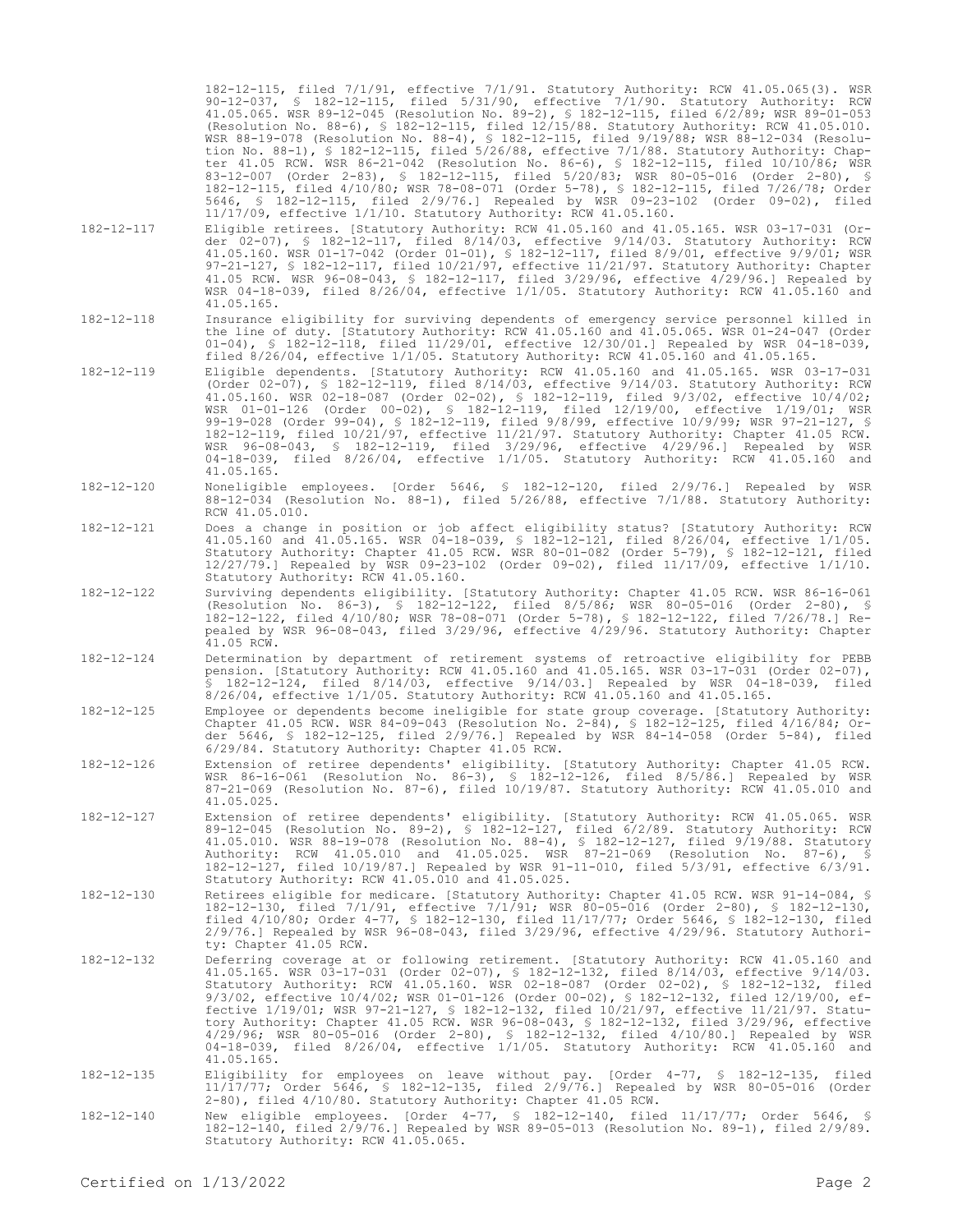182-12-145 Insurance eligibility for higher education. [Statutory Authority: RCW 41.05.160 and 41.05.165. WSR 03-17-031 (Order 02-07), § 182-12-145, filed 8/14/03, effective 9/14/03. Statutory Authority: Chapter 41.05 RCW. WSR 96-08-043, § 182-12-145, filed 3/29/96, effective 4/29/96; Order 5646, § 182-12-145, filed 2/9/76.] Repealed by WSR 04-18-039, filed 8/26/04, effective 1/1/05. Statutory Authority: RCW 41.05.160 and 41.05.165.

182-12-150 Husband and wife are eligible employees. [Order 5646, § 182-12-150, filed 2/9/76.] Repealed by Order 4-77, filed 11/17/77.

182-12-151 Dependent life insurance. [Order 01-77, § 182-12-151, filed 8/26/77.] Repealed by WSR 96-08-043, filed 3/29/96, effective 4/29/96. Statutory Authority: Chapter 41.05 RCW.

182-12-155 Classified employee eligible for employer contribution. [Order 5646, § 182-12-155, filed 2/9/76.] Repealed by Order 4-77, filed 11/17/77.

182-12-160 Elected officials. [Statutory Authority: Chapter 41.05 RCW. WSR 86-06-003 (Resolution No. 86-1), § 182-12-160, filed 2/20/86; Order 5646, § 182-12-160, filed 2/9/76.] Repealed by WSR 96-08-043, filed 3/29/96, effective 4/29/96. Statutory Authority: Chapter 41.05 RCW.

- 182-12-165 State contribution for permanent employees appointed to instructional year or seasonal positions. [Statutory Authority: RCW 41.05.010. WSR 88-12-034 (Resolution No. 88-1), § 182-12-165, filed 5/26/88, effective 7/1/88; Order 7228, § 182-12-165, filed 12/8/76.] Repealed by WSR 96-08-043, filed 3/29/96, effective 4/29/96. Statutory Authority: Chapter 41.05 RCW.
- 182-12-170 State contributions for medicare for actively employed. [Order 7228, § 182-12-170, filed 12/8/76.] Repealed by WSR 83-22-042 (Resolution No. 6-83), filed 10/28/83. Statutory Authority: Chapter 41.05 RCW.
- 182-12-175 May a local government entity or tribal government entity applying for participation in PEBB insurance coverage include their retirees in the transfer unit? [Statutory Authority: RCW 41.05.160. WSR 09-23-102 (Order 09-02), § 182-12-175, filed 11/17/09, effective 1/1/10; WSR 08-20-128 (Order 08-03), § 182-12-175, filed 10/1/08, effective 1/1/09; WSR 07-20-129 (Order 07-01), § 182-12-175, filed 10/3/07, effective 11/3/07. Statutory Authority: RCW 41.05.160, 41.05.350, and 41.05.165. WSR 05-16-046 (Order 05-01), § 182-12-175, filed 7/27/05, effective 8/27/05.] Repealed by WSR 12-20-022 (Order 2012-01), filed 9/25/12, effective 11/1/12. Statutory Authority: RCW 41.05.160.
- 182-12-190 May a retiree change health carriers at retirement? [Statutory Authority: RCW 41.05.160 and 41.05.165. WSR 04-18-039, § 182-12-190, filed 8/26/04, effective 1/1/05. Statutory Authority: Chapter 41.05 RCW. WSR 80-05-016 (Order 2-80), § 182-12-190, filed 4/10/80; Order 4-77, § 182-12-190, filed 11/17/77.] Repealed by WSR 07-20-129 (Order 07-01), filed 10/3/07, effective 11/3/07. Statutory Authority: RCW 41.05.160.

182-12-208 What are the requirements regarding enrollment in dental under public employees benefits board (PEBB) retiree insurance coverage? [Statutory Authority: RCW 41.05.021 and 41.05.160. WSR 20-16-062 (Admin #2020-03), § 182-12-208, filed 7/28/20, effective 1/1/21. Statutory Authority: RCW 41.05.021, 41.05.160 and PEBB policy resolutions. WSR 18-20-117 (Admin #2018-02), § 182-12-208, filed 10/3/18, effective 1/1/19. Statutory Authority: RCW 41.05.021, 41.05.160, 2016 c 67, and PEBB policy resolutions. WSR 16-20-080, § 182-12-208, filed 10/4/16, effective 1/1/17. Statutory Authority: RCW 41.05.160, 2015 c 116, and PEBB policy resolutions. WSR 15-22-099 (PEBB Admin # 2015-01 Rev 1), § 182-12-208, filed 11/4/15, effective 1/1/16. Statutory Authority: RCW 41.05.160 and 2013 2nd sp.s. c 4. WSR 14-20-058 (PEBB Admin 2014-02), § 182-12-208, filed 9/25/14, effective 1/1/15. Statutory Authority: RCW 41.05.160 and 2012 2nd sp.s. c 3. WSR 13-22-019 (Admin. 2013-01), § 182-12-208, filed 10/28/13, effective 1/1/14. Statutory Authority: RCW 41.05.160 and 2011 c 8. WSR 11-22-036 (Order 11-02), § 182-12-208, filed 10/26/11, effective 1/1/12. Statutory Authority: RCW 41.05.160. WSR 09-23-102 (Order 09-02), § 182-12-208, filed 11/17/09, effective 1/1/10; WSR 07-20-129 (Order 07-01), § 182-12-208, filed 10/3/07, effective 11/3/07.] Repealed by WSR 21-13-101 (Admin #2021-01.01), filed 6/18/21, effective 1/1/22. Statutory Authority: RCW 41.05.021, 41.05.160 and Policy resolution PEBB 2021-01.

- 182-12-210 Extended self-pay medical and dental coverage. [Statutory Authority: RCW 41.05.065. WSR 89-12-045 (Resolution No. 89-2), § 182-12-210, filed 6/2/89. Statutory Authority: RCW 41.05.010. WSR 88-19-078 (Resolution No. 88-4), § 182-12-210, filed 9/19/88. Statutory Authority: Chapter 41.05 RCW. WSR 87-07-034 (Resolution No. 87-2), § 182-12-210, filed 3/13/87; WSR 86-16-061 (Resolution No. 86-3), § 182-12-210, filed 8/5/86.] Repealed by WSR 91-11-010, filed 5/3/91, effective 6/3/91. Statutory Authority: RCW 41.05.010 and 41.05.025.
- 182-12-215 Continued PEBB medical/dental coverage under COBRA. [Statutory Authority: Chapter 41.05 RCW. WSR 96-08-043, § 182-12-215, filed 3/29/96, effective 4/29/96. Statutory Authority: RCW 41.05.010 and 41.05.025. WSR 91-11-010, § 182-12-215, filed 5/3/91, effective 6/3/91.] Repealed by WSR 04-18-039, filed 8/26/04, effective 1/1/05. Statutory Authority: RCW 41.05.160 and 41.05.165.
- 182-12-220 Eligibility during appeal of dismissal. [Statutory Authority: RCW 41.05.160 and 41.05.165. WSR 03-17-031 (Order 02-07), § 182-12-220, filed 8/14/03, effective 9/14/03. Statutory Authority: RCW 41.05.160. WSR 02-18-088 (Order 02-03), § 182-12-220, filed 9/3/02, effective 10/4/02. Statutory Authority: Chapter 41.05 RCW. WSR 96-08-043, § 182-12-220, filed 3/29/96, effective 4/29/96; WSR 86-16-061 (Resolution No. 86-3), § 182-12-220, filed 8/5/86.] Repealed by WSR 04-18-039, filed 8/26/04, effective 1/1/05. Statutory Authority: RCW 41.05.160 and 41.05.165.
- 182-12-230 Employer groups. [Statutory Authority: RCW 41.05.160. WSR 02-18-087 (Order 02-02), § 182-12-230, filed 9/3/02, effective 10/4/02. Statutory Authority: RCW 41.05.160, 41.05.021 (1)(h). WSR 02-08-047 (Order 01-09), § 182-12-230, filed 3/29/02, effective 4/29/02.] Repealed by WSR 04-18-039, filed 8/26/04, effective 1/1/05. Statutory Authority: RCW 41.05.160 and 41.05.165.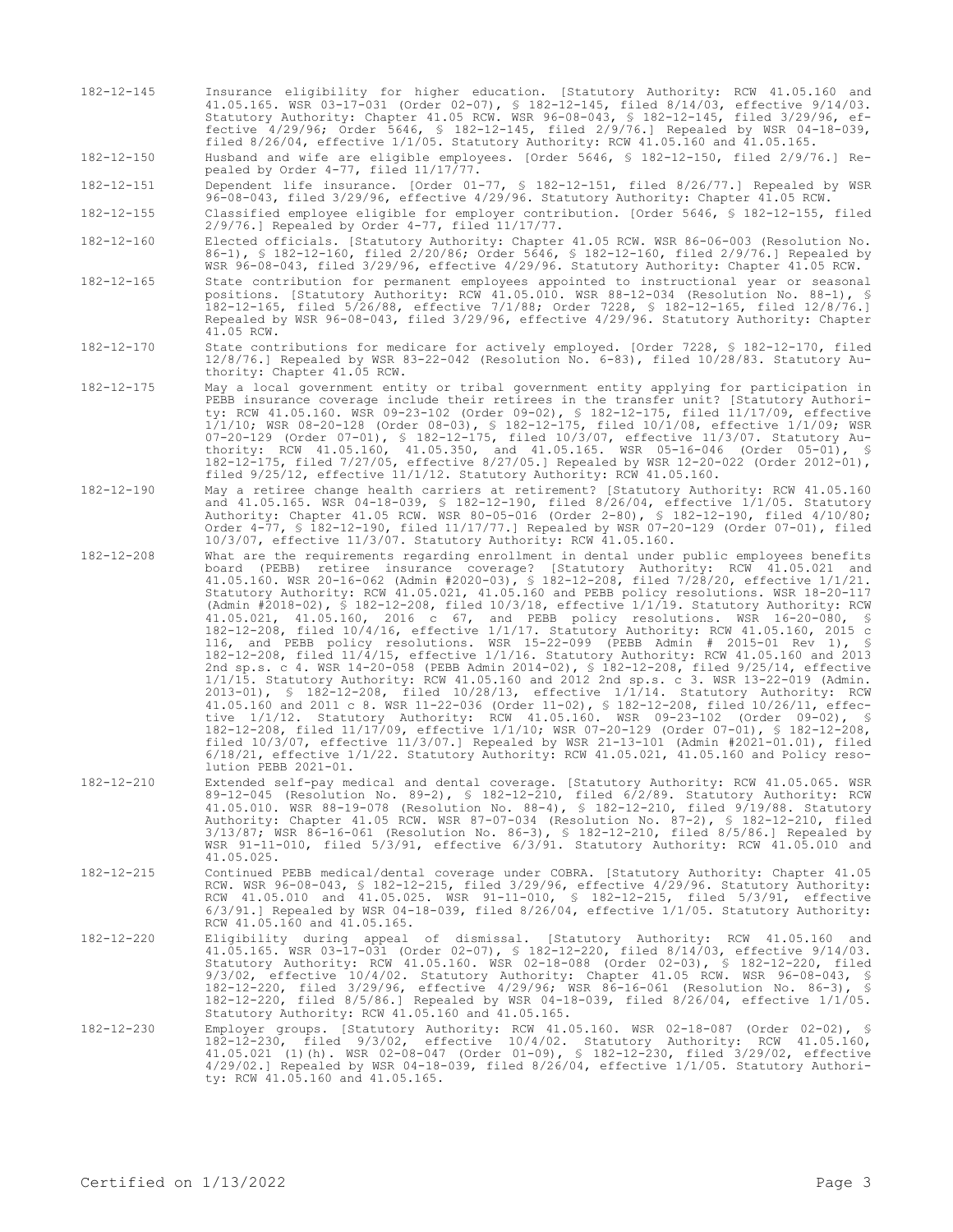**WAC 182-12-108 Purpose.** The purpose of this chapter is to establish eligibility criteria for and effective date of enrollment in the public employees benefits board (PEBB) approved benefits.

[Statutory Authority: RCW 41.05.160. WSR 07-20-129 (Order 07-01), §  $182-12-108$ , filed  $10/3/07$ , effective  $11/3/07$ . Statutory Authority: RCW 41.05.160 and 41.05.165. WSR 04-18-039, § 182-12-108, filed 8/26/04, effective 1/1/05.]

**WAC 182-12-109 Definitions.** The following definitions apply throughout this chapter unless the context clearly indicates another meaning:

"Accidental death and dismemberment insurance" or "AD&D" means basic accidental death and dismemberment (AD&D) insurance paid for by the employing agency, as well as supplemental accidental death and dismemberment insurance offered to and paid for by employees for themselves and their dependents.

"Affordable Care Act" means the federal Patient Protection and Affordable Care Act, P.L. 111-148, as amended by the federal Health Care and Education Reconciliation Act of 2010, P.L. 111-152, or federal regulations or guidance issued under the Affordable Care Act.

"Annual open enrollment" means an annual event set aside for a period of time by the HCA when subscribers may make changes to their health plan enrollment and salary reduction elections for the following plan year. During the annual open enrollment, subscribers may transfer from one health plan to another, enroll or remove dependents from coverage, enroll in coverage, or waive enrollment (see definition of "waive" in this section). Employees eligible to participate in the salary reduction plan may enroll in or change their election under the dependent care assistance program (DCAP) or the medical flexible spending arrangement (FSA). They may also enroll in or opt out of the premium payment plan.

"Authority" or "HCA" means the Washington state health care authority.

"Benefits-eligible position" means any position held by an employee who is eligible for benefits under WAC 182-12-114, with the exception of employees who establish eligibility under WAC 182-12-114 (2) or  $(3)(a)(ii)$ .

"Blind vendor" means a "licensee" as defined in RCW 74.18.200.

"Board" means the public employees benefits board established under provisions of RCW 41.05.055.

"Calendar days" or "days" means all days including Saturdays, Sundays, and all state legal holidays as set forth in RCW 1.16.050.

"Consolidated Omnibus Budget Reconciliation Act" or "COBRA" means continuation coverage as administered under 42 U.S.C. Secs. 300bb-1 through 300bb-8.

"Continuation coverage" means the temporary continuation of PEBB benefits available to enrollees under the Consolidated Omnibus Budget Reconciliation Act (COBRA), 42 U.S.C. Secs. 300bb-1 through 300bb-8, the Uniformed Services Employment and Reemployment Rights Act (USERRA), 38 U.S.C. Secs. 4301 through 4335, or the public employees benefits board's policies.

"Contracted vendor" means any person, persons, or entity under contract or agreement with the HCA to provide goods or services for the provision or administration of PEBB benefits. The term "contracted vendor" includes subcontractors of the HCA and subcontractors of any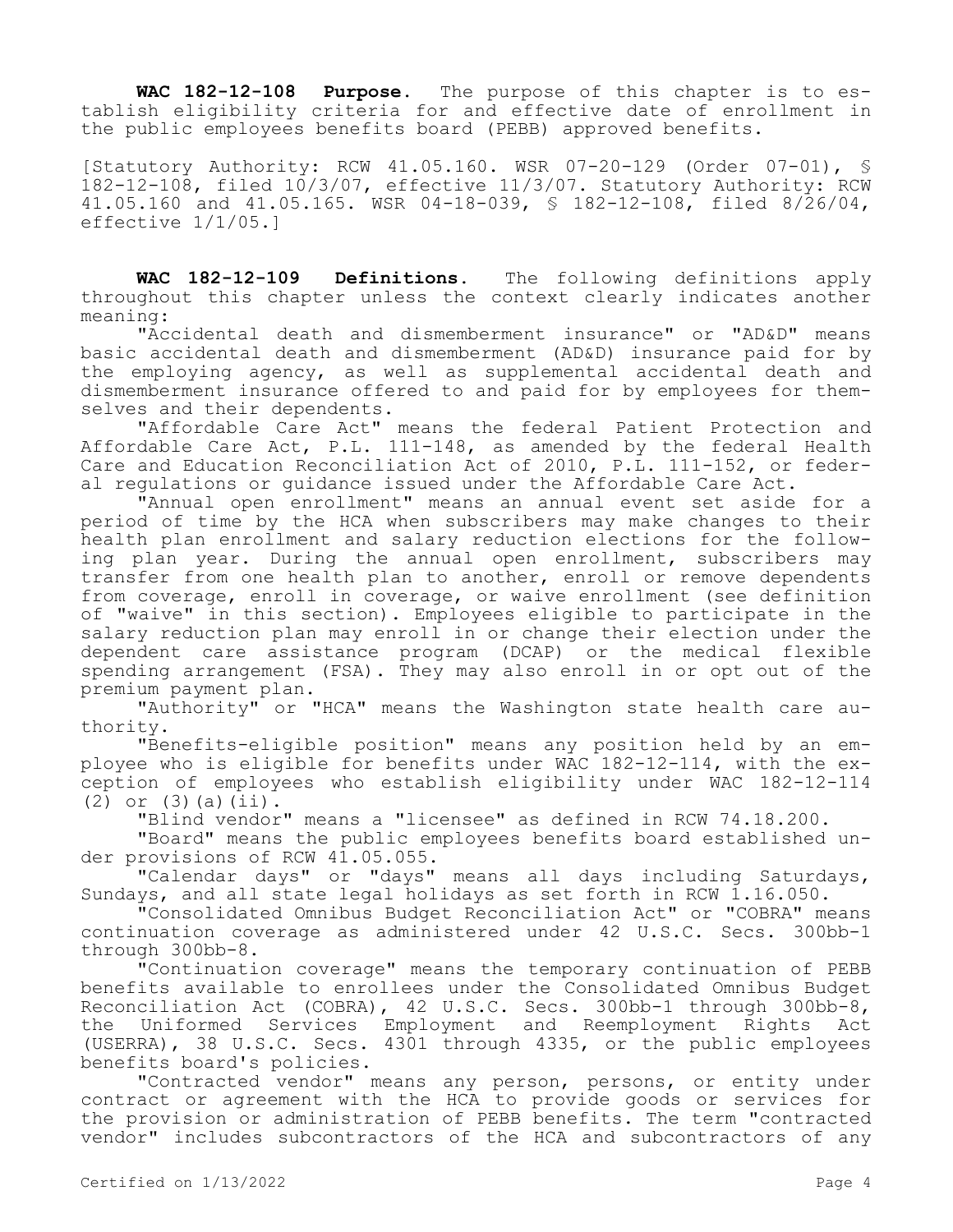person, persons, or entity under contract or agreement with the HCA that provide goods or services for the provision or administration of PEBB benefits.

"Creditable coverage" means coverage that meets the definition of "creditable coverage" under RCW 48.66.020 (13)(a) and includes payment of medical and hospital benefits.

"Defer" means to postpone enrollment or interrupt enrollment in PEBB insurance coverage by a retiree or an eligible survivor.

"Dependent" means a person who meets eligibility requirements in WAC 182-12-260, except that "surviving spouses, state registered domestic partners, and dependent children" of emergency service personnel who are killed in the line of duty is defined in WAC 182-12-250.

"Dependent care assistance program" or "DCAP" means a benefit plan whereby employees may pay for certain employment related dependent care with pretax dollars as provided in the salary reduction plan under chapter 41.05 RCW pursuant to 26 U.S.C. Sec. 129 or other sections of the Internal Revenue Code.

"Director" means the director of the authority.

"Documents" means papers, letters, writings, electronic mail, electronic files, or other printed or written items.

"Effective date of enrollment" means the first date when an enrollee is entitled to receive covered benefits.

"Employee" for the public employees benefits board program includes all employees of the state, whether or not covered by civil service; elected and appointed officials of the executive branch of government, including full-time members of boards, commissions, or committees; justices of the supreme court and judges of the court of appeals and the superior courts; and members of the state legislature. Pursuant to contractual agreement with the authority, "employee" may also include: (a) Employees of a county, municipality, or other political subdivision of the state and members of the legislative authority of any county, city, or town who are elected to office after February 20, 1970, if the legislative authority of the county, municipality, or other political subdivision of the state submits application materials to the authority to provide any of its insurance programs by contract with the authority, as provided in RCW 41.04.205 and  $41.05.021$  (1)(g); (b) employees of employee organizations representing state civil service employees, at the option of each such employee organization; (c) through December 31, 2019, employees of a school district or represented employees of an educational service district if the authority agrees to provide any of the school districts' or educational service districts' insurance programs by contract with the authority as provided in RCW 28A.400.350; (d) employees of a tribal government, if the governing body of the tribal government seeks and receives the approval of the authority to provide any of its insurance programs by contract with the authority, as provided in RCW  $41.05.021$  (1)(f) and (g); (e) employees of the Washington health benefit exchange if the governing board of the exchange established in RCW 43.71.020 seeks and receives approval of the authority to provide any of its insurance programs by contract with the authority, as provided in RCW 41.05.021 (1)(g) and (n); (f) through December 31, 2019, employees of a charter school established under chapter 28A.710 RCW; and (g) through December 31, 2023, nonrepresented employees of an educational service district. "Employee" does not include: Adult family home providers; unpaid volunteers; patients of state hospitals; inmates; employees of the Washington state convention and trade center as provided in RCW 41.05.110; students of institutions of higher education as determined by their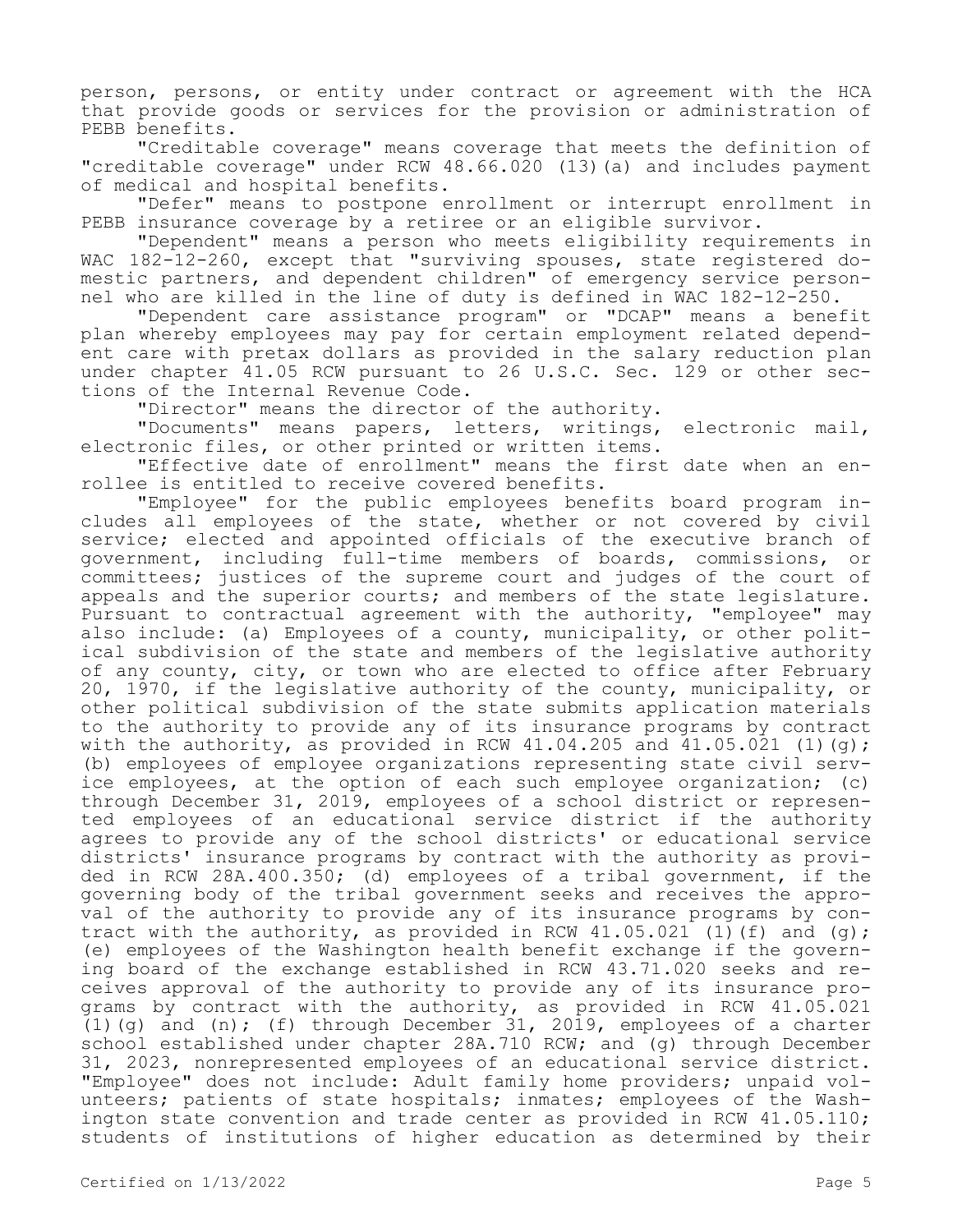institution; and any others not expressly defined as employees under RCW 41.05.011 or by the authority under this chapter.

"Employer" for the public employees benefits board program means the state of Washington.

"Employer-based group dental" means group dental related to a current employment relationship. It does not include dental coverage available to retired employees, individual market dental coverage, or government-sponsored programs such as medicaid.

"Employer-based group health plan" means group medical and group dental related to a current employment relationship. It does not include medical or dental coverage available to retired employees, individual market medical or dental coverage, or government-sponsored programs such as medicare or medicaid.

"Employer-based group medical" means group medical related to a current employment relationship. It does not include medical coverage available to retired employees, individual market medical coverage, or government-sponsored programs such as medicare or medicaid.

"Employer contribution" means the funding amount paid to the HCA by a state agency or employer group for its eligible employees as described under WAC 182-12-114 and 182-12-131.

"Employer group" means those counties, municipalities, political subdivisions, the Washington health benefit exchange, tribal governments, employee organizations representing state civil service employees, and through December 31, 2019, school districts and charter schools, and through December 31, 2023, educational service districts obtaining employee benefits through a contractual agreement with the authority to participate in benefit plans developed by the public employees benefits board as described in WAC 182-08-245.

"Employer-paid coverage" means PEBB insurance coverage for which an employer contribution is made by a state agency or an employer group for employees eligible in WAC 182-12-114 and 182-12-131. It also means SEBB insurance coverage for which an employer contribution is made by a SEBB organization, or basic benefits described in RCW 28A.400.270(1) for which an employer contribution is made by an educational service district.

"Employing agency" for the public employees benefits board means a division, department, or separate agency of state government, including an institution of higher education; a county, municipality, or other political subdivision; and a tribal government covered by chapter 41.05 RCW.

"Enrollee" means a person who meets all eligibility requirements defined in chapter 182-12 WAC, who is enrolled in PEBB benefits, and for whom applicable premium payments have been made.

"Exchange" means the Washington health benefit exchange established in RCW 43.71.020, and any other health benefit exchange established under the Affordable Care Act.

"Exchange coverage" means coverage offered by a qualified health plan through an exchange.

"Faculty" means an academic employee of an institution of higher education whose workload is not defined by work hours but whose appointment, workload, and duties directly serve the institution's academic mission, as determined under the authority of its enabling statutes, its governing body, and any applicable collective bargaining agreement.

"Federal retiree medical plan" means the Federal Employees Health Benefits program (FEHB) or TRICARE plans which are not employer-based group medical.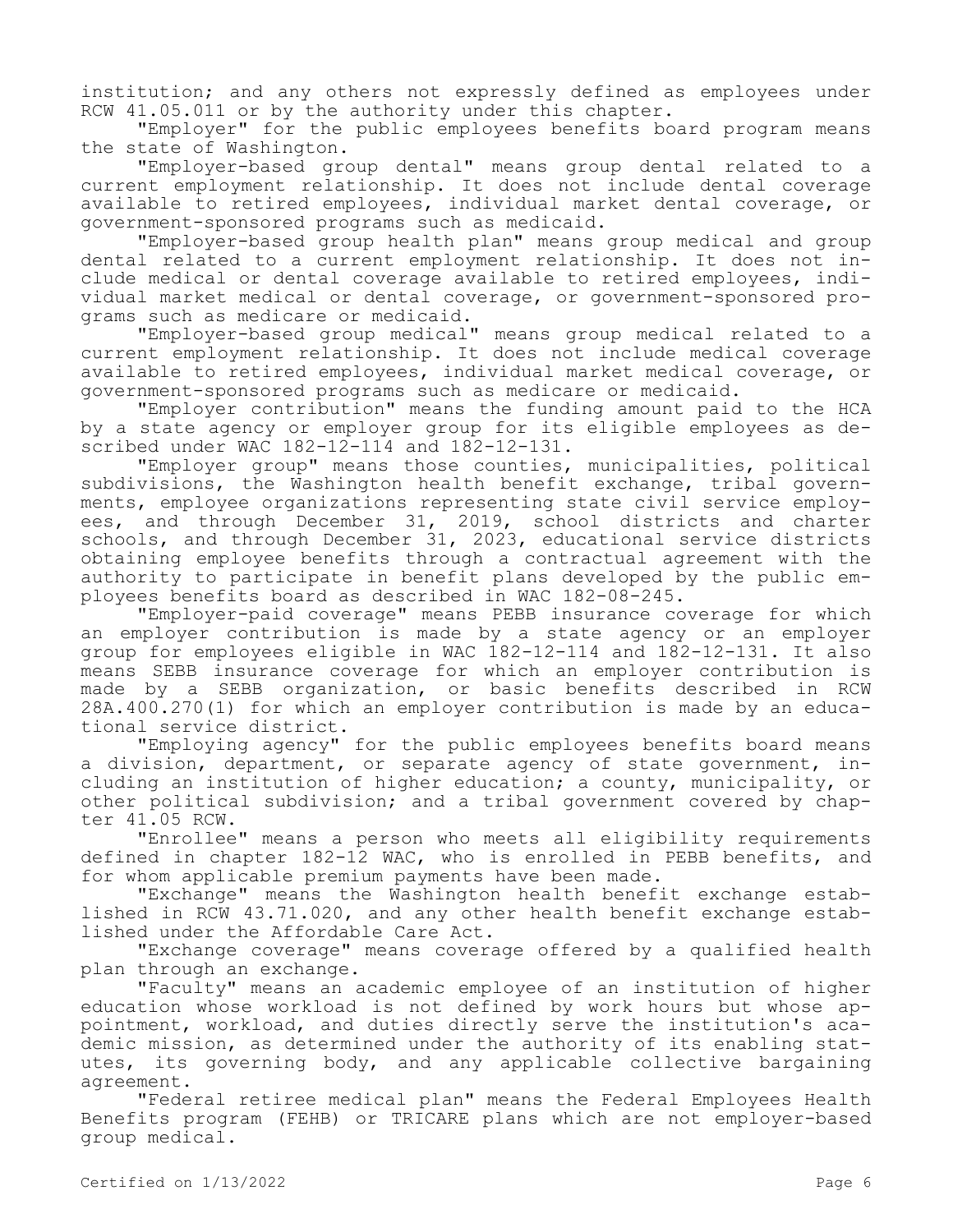"Forms" or "form" means both paper forms and forms completed electronically.

"Health plan" means a plan offering medical or dental, or both, developed by the board and provided by a contracted vendor or self-insured plans administered by the HCA.

"Institutions of higher education" means the state public research universities, the public regional universities, The Evergreen State College, the community and technical colleges, and the state board for community and technical colleges.

"Layoff," for purposes of this chapter, means a change in employment status due to an employer's lack of funds or an employer's organizational change.

"Life insurance" means basic life insurance paid for by the employing agency, as well as supplemental life insurance offered to and paid for by employees for themselves and their dependents. Life insurance for eligible retirees includes retiree term life insurance offered to and paid for by retirees.

"Long-term disability insurance" or "LTD insurance" means employer-paid long-term disability insurance and employee-paid long-term disability insurance offered by the PEBB program.

"Medical flexible spending arrangement" or "medical FSA" means a benefit plan whereby eligible state employees may reduce their salary before taxes to pay for medical expenses not reimbursed by insurance as provided in the salary reduction plan established under chapter 41.05 RCW pursuant to 26 U.S.C. Sec. 125 or other sections of the Internal Revenue Code.

"Pay status" means all hours for which an employee receives pay.

"PEBB" means the public employees benefits board.

"PEBB benefits" means one or more insurance coverages or other employee benefits administered by the PEBB program within the health care authority.

"PEBB insurance coverage" means any health plan, life insurance, accidental death and dismemberment insurance, long-term disability (LTD) insurance, long-term care insurance, or property and casualty insurance administered as a PEBB benefit.

"PEBB program" means the program within the HCA that administers insurance and other benefits for eligible employees (as described in WAC 182-12-114), eligible retired employees (as described in WAC 182-12-171, 182-12-180, and 182-12-211), eligible survivors (as described in WAC 182-12-180, 182-12-250, and  $182-12-265$ ), eligible dependents (as described in WAC 182-12-250 and 182-12-260) and others as defined in RCW 41.05.011.

"Plan year" means the time period established by the authority.

"Premium payment plan" means a benefit plan whereby public employees may pay their share of group health plan premiums with pretax dollars as provided in the salary reduction plan under chapter 41.05 RCW pursuant to 26 U.S.C. Sec. 125 or other sections of the Internal Revenue Code.

"Premium surcharge" means a payment required from a subscriber, in addition to the subscriber's medical premium contribution, due to an enrollee's tobacco use or an enrolled subscriber's spouse or state registered domestic partner choosing not to enroll in their employerbased group medical when:

• The spouse's or state registered domestic partner's share of the medical premium is less than ninety-five percent of the additional cost an employee would be required to pay to enroll a spouse or state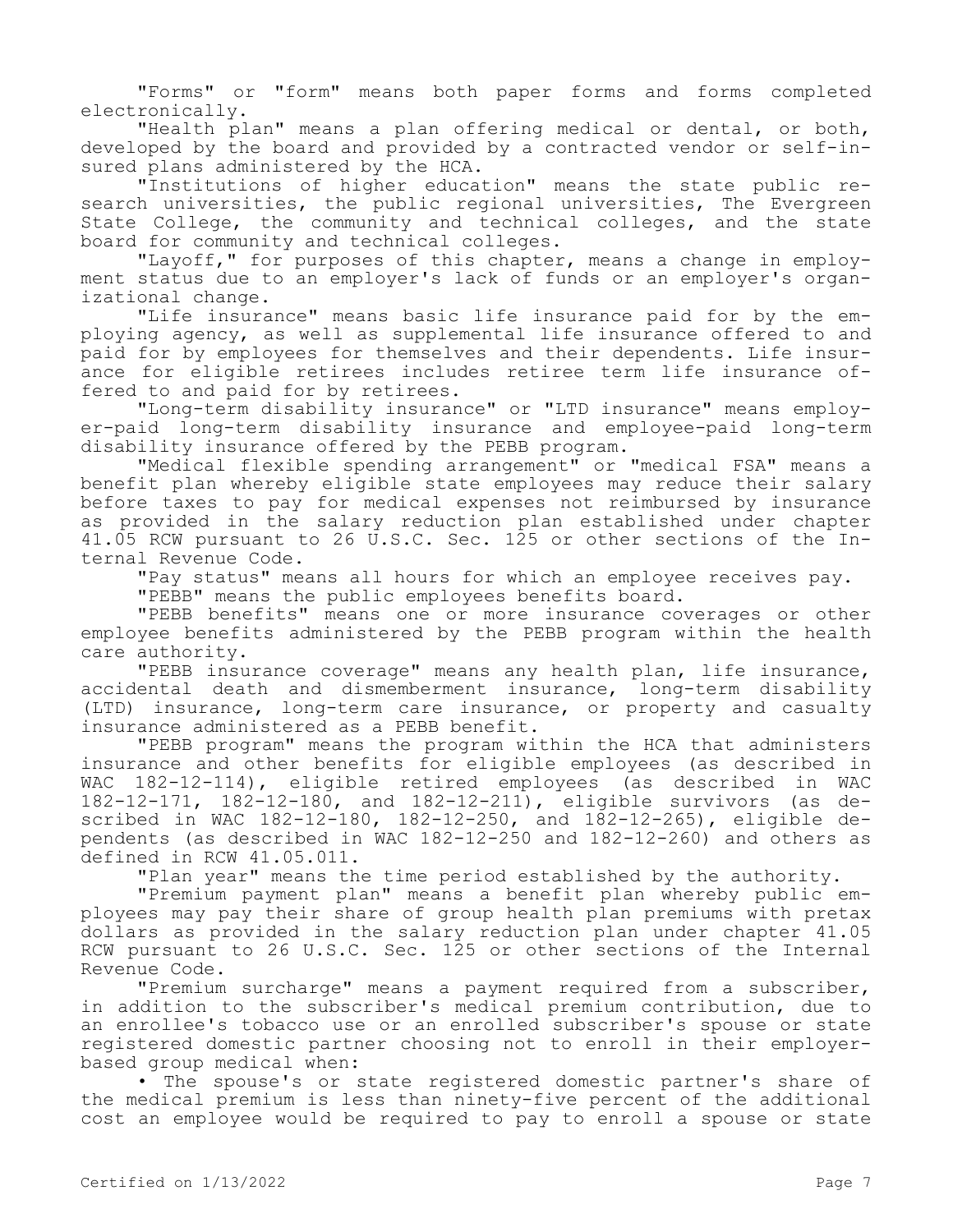registered domestic partner in the public employees benefits board (PEBB) Uniform Medical Plan (UMP) Classic; and

• The benefits have an actuarial value of at least ninety-five percent of the actuarial value of PEBB UMP Classic benefits.

"Public employee" has the same meaning as employee.

"Qualified health plan" means a medical plan that is certified to be offered through an exchange.

"Salary reduction plan" means a benefit plan whereby public employees may agree to a reduction of salary on a pretax basis to participate in the dependent care assistance program, medical flexible spending arrangement, or premium payment plan offered pursuant to 26 U.S.C. Sec. 125 or other sections of the Internal Revenue Code.

"School employee" includes:

(a) Through December 31, 2023, all employees of school districts and charter schools established under chapter 28A.710 RCW, and represented employees of educational service districts. For the exclusive purpose of eligibility for PEBB retiree insurance coverage, the term "school employee" also includes nonrepresented employees of an educational service district; and

(b) Effective January 1, 2024, all employees of school districts, educational service districts, and charter schools established under chapter 28A.710 RCW.

"SEBB" means the school employees benefits board.

"SEBB insurance coverage" means any medical, dental, vision, life insurance, accidental death and dismemberment insurance, or long-term disability insurance administered as a SEBB benefit.

"SEBB organization" means a public school district or educational service district or charter school established under chapter 28A.710 RCW that is required to participate in benefit plans provided by the school employees benefits board.

"Season" means any recurring annual period of work at a specific time of year that lasts three to eleven consecutive months.

"Seasonal employee" means a state employee hired to work during a recurring, annual season with a duration of three months or more, and anticipated to return each season to perform similar work.

"Special open enrollment" means a period of time when subscribers may make changes to their health plan enrollment and salary reduction elections outside of the annual open enrollment period when specific life events occur. During the special open enrollment subscribers may change health plans and enroll or remove dependents from coverage. Additionally, employees may enroll in or waive enrollment (see definition of "waive" in this section). Employees eligible to participate in the salary reductions plan may enroll in or revoke their election under the DCAP, medical FSA, or the premium payment plan and make a new election. For special open enrollment events related to specific PEBB benefits, see WAC 182-08-198, 182-08-199, 182-12-128, and 182-12-262.

"State agency" means an office, department, board, commission, institution, or other separate unit or division, however designated, of the state government. It includes the legislature, executive branch, and agencies or courts within the judicial branch, as well as institutions of higher education and any unit of state government established by law.

"State registered domestic partner" has the same meaning as defined in RCW 26.60.020(1) and substantially equivalent legal unions from other jurisdictions as defined in RCW 26.60.090.

"Subscriber" means the employee, retiree, continuation coverage enrollee, or survivor who has been determined eligible by the PEBB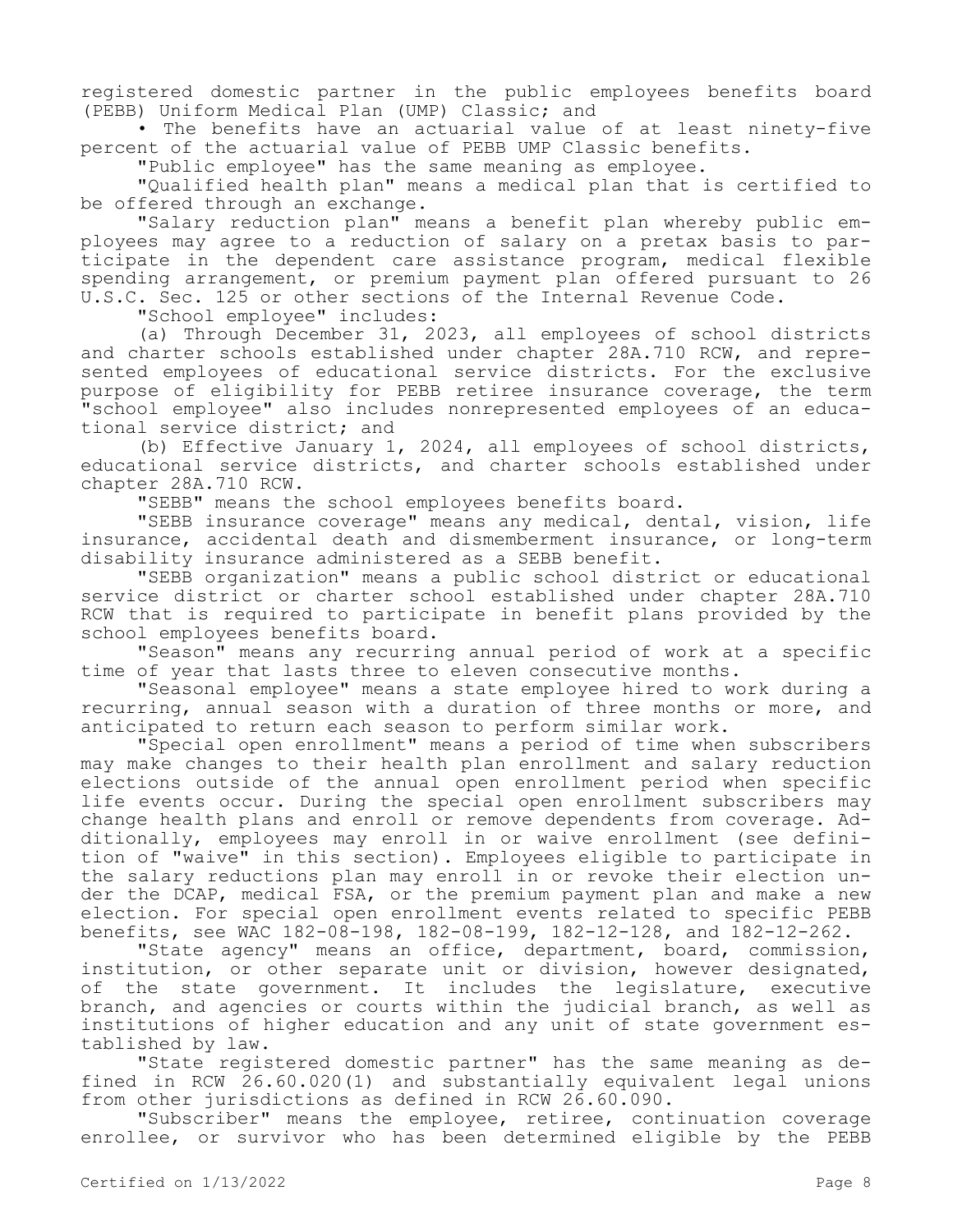program, employer group, or state agency, is enrolled in PEBB benefits, and is the individual to whom the PEBB program and contracted vendors will issue all notices, information, requests, and premium bills on behalf of an enrollee.

"Supplemental coverage" means any life insurance or accidental death and dismemberment (AD&D) insurance coverage purchased by the employee in addition to the coverage provided by the employing agency.

"Tobacco products" means any product made with or derived from tobacco that is intended for human consumption, including any component, part, or accessory of a tobacco product. This includes, but is not limited to, cigars, cigarettes, pipe tobacco, chewing tobacco, snuff, and other tobacco products. It does not include e-cigarettes or United States Food and Drug Administration (FDA) approved quit aids.

"Tobacco use" means any use of tobacco products within the past two months. Tobacco use, however, does not include the religious or ceremonial use of tobacco.

"Tribal government" means an Indian tribal government as defined in Section 3(32) of the Employee Retirement Income Security Act of 1974 (ERISA), as amended, or an agency or instrumentality of the tribal government, that has government offices principally located in this state.

"Waive" means an eligible employee affirmatively declining enrollment in PEBB medical because the employee is enrolled in other employer-based group medical, a TRICARE plan, or medicare as allowed under WAC 182-12-128. An employee on approved educational leave who obtains another employer-based group health plan may waive enrollment as allowed under WAC 182-12-136. An employee may waive enrollment in PEBB medical to enroll in SEBB medical only if they are enrolled in SEBB dental and SEBB vision. An employee who waives enrollment in PEBB medical to enroll in SEBB medical also waives enrollment in PEBB dental.

[Statutory Authority: RCW 41.05.021 and 41.05.160. WSR 21-13-106 (Admin #2021-01.06), § 182-12-109, filed 6/18/21, effective 1/1/22; WSR 20-16-062 (Admin #2020-03), § 182-12-109, filed 7/28/20, effective  $1/1/21$ . Statutory Authority: RCW 41.05.021, 41.05.160, and PEBB policy resolutions. WSR 19-17-073 (Admin #2019-01),  $\frac{1}{5}$  182-12-109, filed resolutions. Madmin #2019-01), § 182-12-109, filed<br>MSR 18-20-117 (Admin #2018-02), § 8/20/19, effective 1/1/20; WSR 18-20-117 (Admin #2018-02), § 182-12-109, filed 10/3/18, effective 1/1/19; WSR 17-19-077 (Order 2017-01), § 182-12-109, filed 9/15/17, effective 1/1/18. Statutory Authority: RCW 41.05.021, 41.05.160, 2016 c 67, and PEBB policy resolutions. WSR 16-20-080, § 182-12-109, filed 10/4/16, effective 1/1/17. Statutory Authority: RCW 41.05.160, 2015 c 116, and PEBB policy resolutions. WSR 15-22-099 (PEBB Admin # 2015-01 Rev 1), § 182-12-109, filed 11/4/15, effective 1/1/16. Statutory Authority: RCW 41.05.160 and 2013 2nd sp.s. c 4. WSR 14-20-058 (PEBB Admin 2014-02), § 182-12-109, filed 9/25/14, effective 1/1/15. Statutory Authority: RCW 41.05.160, 2013 2nd sp.s. c 4 and PEBB policy resolutions. WSR 14-08-040, § 182-12-109, filed 3/26/14, effective 4/26/14. Statutory Authority: RCW 41.05.160 and 2012 2nd sp.s. c 3. WSR 13-22-019 (Admin. 2013-01), § 182-12-109, filed 10/28/13, effective 1/1/14. Statutory Authority: RCW 41.05.160. WSR 12-20-022 (Order 2012-01), § 182-12-109, filed 9/25/12, effective 11/1/12. Statutory Authority: RCW 41.05.160 and 2011 c 8. WSR 11-22-036 (Order 11-02), § 182-12-109, filed 10/26/11, effective 1/1/12. Statutory Authority: RCW 41.05.160. WSR 10-20-147 (Order 10-02), § 182-12-109, filed 10/6/10, effective 1/1/11; WSR 09-23-102 (Order 09-02), § 182-12-109, filed 11/17/09, effective 1/1/10; WSR 08-20-128 (Order 08-03), § 182-12-109, filed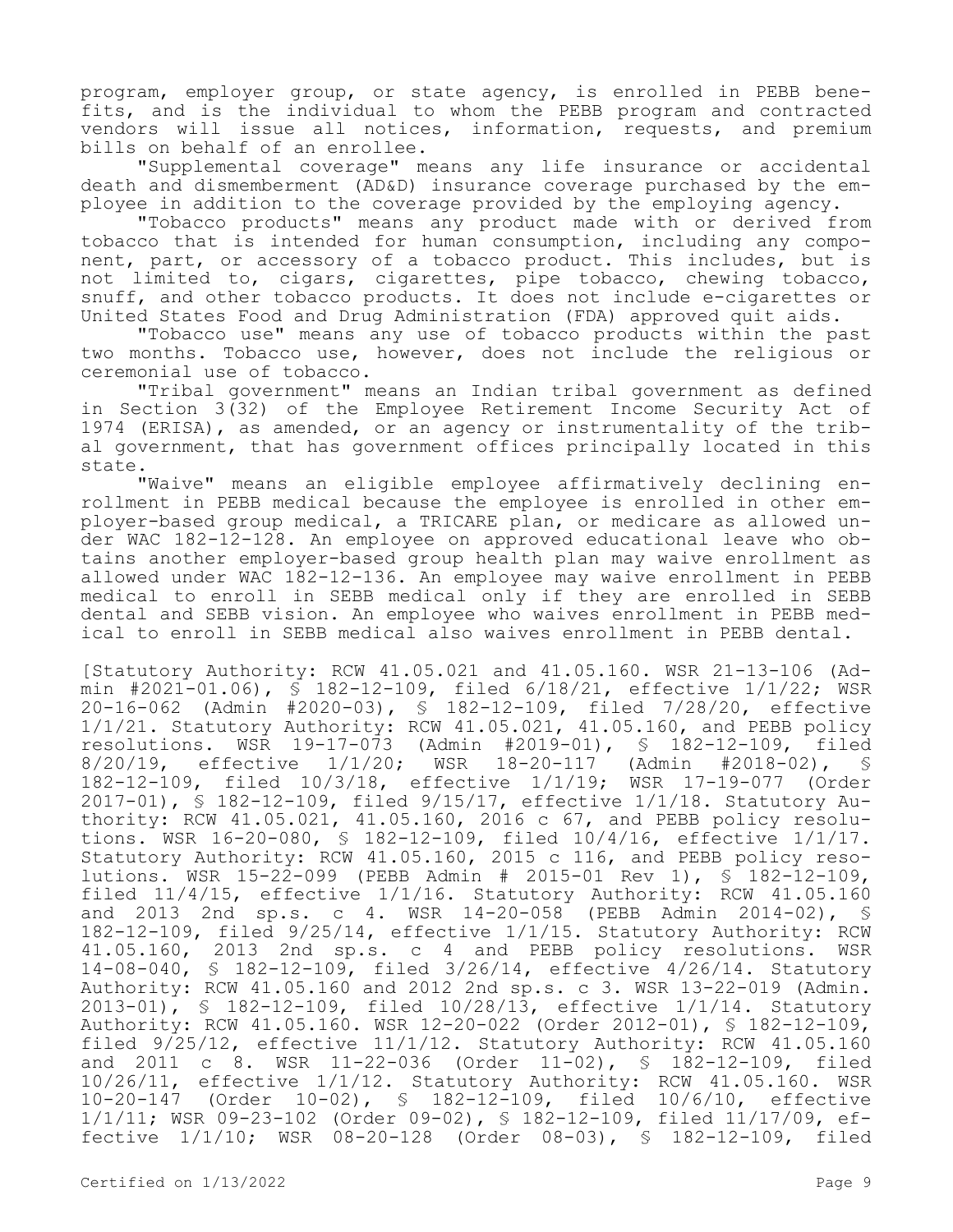10/1/08, effective 1/1/09; WSR 07-20-129 (Order 07-01), § 182-12-109, filed 10/3/07, effective 11/3/07. Statutory Authority: RCW 41.05.160 and 41.05.068. WSR 06-23-165 (Order 06-09), § 182-12-109, filed 11/22/06, effective 12/23/06. Statutory Authority: RCW 41.05.160 and 41.05.165. WSR 04-18-039, § 182-12-109, filed 8/26/04, effective 1/1/05.]

**WAC 182-12-111 Which entities and individuals are eligible for public employees benefits board (PEBB) benefits?** The following entities and individuals shall be eligible for public employees benefits board (PEBB) benefits subject to the terms and conditions set forth below:

(1) **State agencies.** State agencies, as defined in WAC 182-12-109, are required to participate in all PEBB benefits. Insurance and health care contributions for ferry employees shall be governed by RCW 47.64.270.

(2) **Employer groups.** Employer groups may apply to participate in PEBB insurance coverage for groups of employees described in (a)(i) of this subsection and for members of the group's governing authority as described in (a)(i), (ii), and (iii) of this subsection at the option of each employer group:

(a) All eligible employees of the entity must transfer as a unit with the following exceptions:

(i) Bargaining units may elect to participate separately from the whole group;

(ii) Nonrepresented employees may elect to participate separately from the whole group provided all nonrepresented employees join as a group; and

(iii) Members of the employer group's governing authority may participate as described in the employer group's governing statutes and RCW 41.04.205.

(b) Employer groups must apply through the process described in WAC 182-08-235. Applications from employees of employee organizations representing state civil service employees, the Washington health benefit exchange, and employer groups with five thousand or more employees, except for educational service districts are subject to review and approval by the health care authority (HCA) based on the employer group evaluation criteria described in WAC 182-08-240.

(c) Employer groups participate through a contract with the authority as described in WAC 182-08-245.

(3) **Washington state educational service districts.** In addition to subsection (2) of this section, the following applies to Washington state educational service districts enrolling in PEBB insurance coverage for its nonrepresented employees until December 31, 2023:

(a) The HCA will collect an amount equal to the composite rate charged to state agencies, plus an amount equal to the employee premium by health plan and family size and an amount equal to any applicable premium surcharge as would be charged to state employees for each participating educational service district.

(b) The HCA may collect these amounts in accordance with the district fiscal year, as described in RCW 28A.505.030.

(4) **The Washington health benefit exchange.** In addition to subsection (2) of this section, the following provisions apply:

(a) The Washington health benefit exchange is subject to the same rules as an employing agency in chapters 182-08, 182-12, and 182-16 WAC.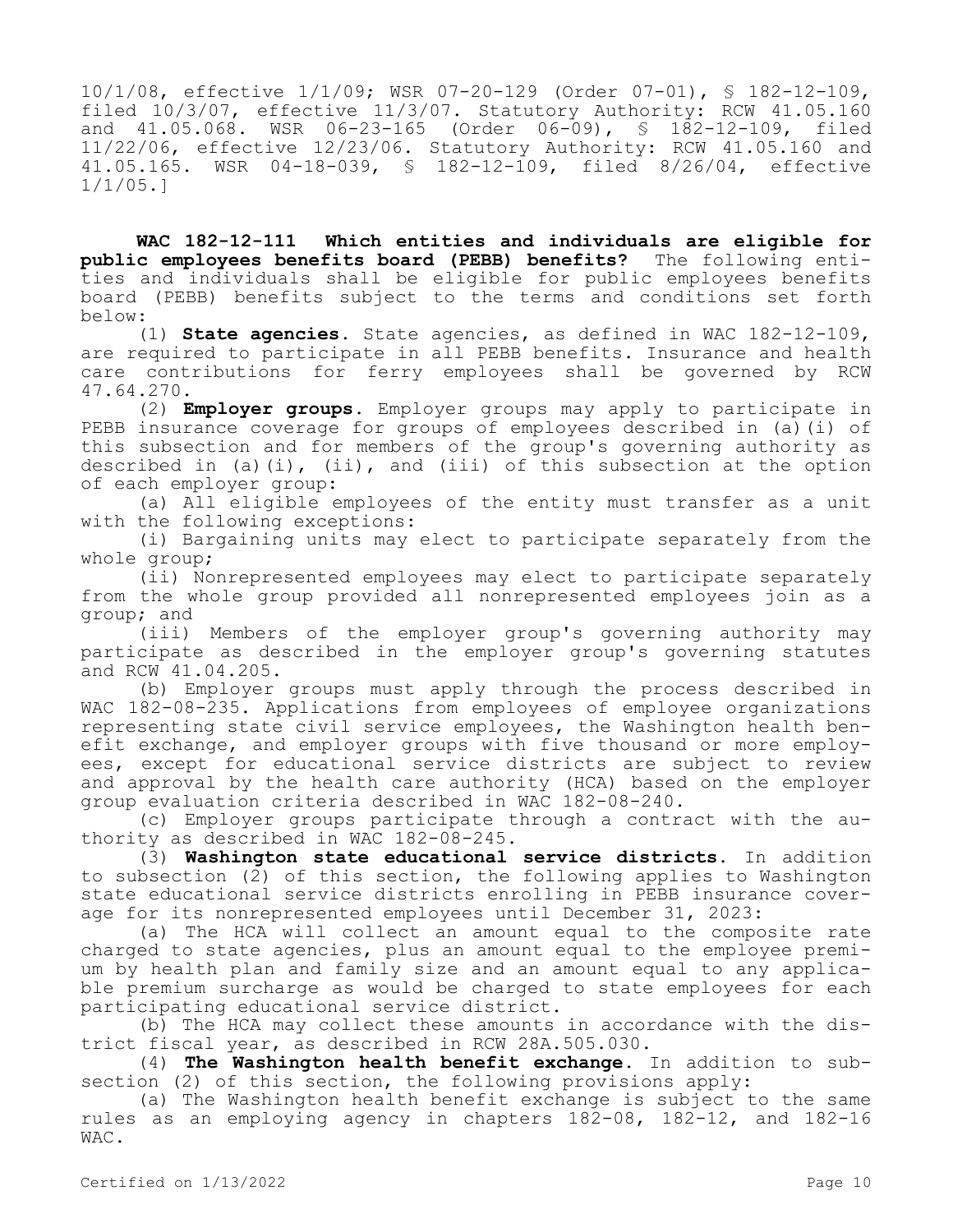(b) Employees of the Washington health benefit exchange are subject to the same rules as employees of an employing agency in chapters 182-08, 182-12 and 182-16 WAC.

# (5) **Eligible nonemployees.**

(a) Blind vendors actively operating a business enterprise program facility in the state of Washington and deemed eligible by the department of services for the blind (DSB) may voluntarily participate in PEBB medical. Dependents of blind vendors are eligible as described in WAC 182-12-260.

(i) Eligible blind vendors and their dependents may enroll during the following times:

• When newly eligible: The DSB will notify eligible blind vendors of their eligibility in advance of the date they are eligible for enrollment in PEBB medical.

To enroll, blind vendors must submit the required forms to the DSB. The forms must be received by the DSB no later than thirty-one days after the blind vendor becomes eligible for PEBB medical;

• During the annual open enrollment: Blind vendors may enroll during the annual open enrollment. The required form must be received by the DSB before the end of the annual open enrollment. Enrollment will begin January 1st of the following year; or

• Following loss of other medical insurance coverage: Blind vendors may enroll following loss of other medical insurance coverage under a group health plan or through health insurance coverage, as defined by the Health Insurance Portability and Accountability Act (HIPAA). To enroll, blind vendors must submit the required forms to the DSB. The forms must be received by the DSB no later than sixty days after the loss of other medical insurance coverage. In addition to the required forms, the DSB will require blind vendors to provide evidence of loss of other medical insurance coverage.

(ii) Blind vendors who cease to actively operate a facility become ineligible to participate in PEBB medical as described in (a) of this subsection. Enrollees who lose eligibility for coverage may continue enrollment in PEBB medical on a self-pay basis under Consolidated Omnibus Budget Reconciliation Act (COBRA) coverage as described in WAC 182-12-146(5).

(iii) Blind vendors are not eligible for PEBB retiree insurance coverage.

(b) Dislocated forest products workers enrolled in the employment and career orientation program pursuant to chapter 50.70 RCW shall be eligible for PEBB medical and dental while enrolled in that program.

(c) Board members of Washington state school districts and educational service districts eligible to participate under RCW 28A.400.350 may participate in PEBB medical, dental, basic life insurance, basic accidental death and dismemberment (AD&D) insurance, supplemental life insurance, and supplemental AD&D insurance as long as they remain eligible under that section. The board of directors must apply through the process described in WAC 182-08-235 and participate through a contract with the HCA as described in WAC 182-08-245. Dependents of board members are eligible as described in WAC 182-12-260.

(i) Upon contract with the HCA, eligible board members may individually decide to enroll in PEBB insurance coverage each plan year. If they elect not to enroll, they may only enroll at the following times:

• During the annual open enrollment; or

• Following loss of other medical insurance coverage as defined by the Health Insurance Portability and Accountability Act (HIPAA).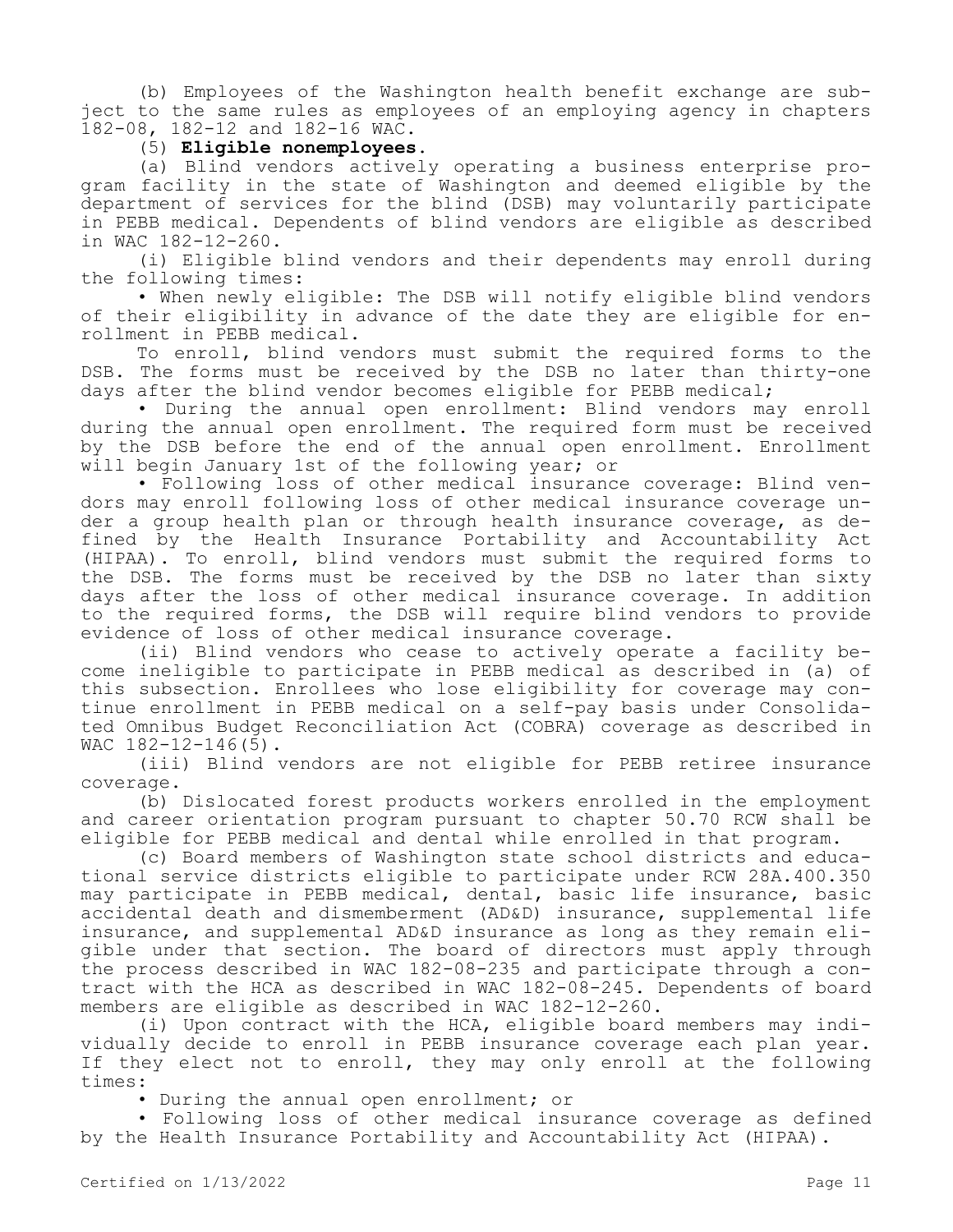(ii) Board members who no longer hold a position become ineligible to participate in PEBB insurance coverage as described in (c) of this subsection. Enrollees who lose eligibility for coverage may continue enrollment in PEBB medical, PEBB dental, or both on a self-pay basis under COBRA coverage as described in WAC 182-12-146(6).

(iii) Board members are not eligible for PEBB retiree insurance coverage.

### (6) **Individuals and entities not eligible as employees include:**

(a) Adult family home providers as defined in RCW 70.128.010;

(b) Unpaid volunteers;

(c) Patients of state hospitals;

(d) Inmates in work programs offered by the Washington state department of corrections as described in RCW 72.09.100 or an equivalent program administered by a local government;

(e) Employees of the Washington state convention and trade center as provided in RCW 41.05.110;

(f) Students of institutions of higher education as determined by their institutions; and

(g) Any others not expressly defined as an employee.

[Statutory Authority: RCW 41.05.021 and 41.05.160. WSR 20-16-062 (Admin #2020-03), § 182-12-111, filed 7/28/20, effective 1/1/21. Statutory Authority: RCW 41.05.021, 41.05.160, and PEBB policy resolutions. WSR 19-17-073 (Admin #2019-01), § 182-12-111, filed 8/20/19, effective 1/1/20. Statutory Authority: RCW 41.05.021, 41.05.160, 2016 c 67, and PEBB policy resolutions. WSR 16-20-080, § 182-12-111, filed 10/4/16, effective 1/1/17. Statutory Authority: RCW 41.05.160, 2015 c 116, and PEBB policy resolutions. WSR 15-22-099 (PEBB Admin # 2015-01 Rev 1), § 182-12-111, filed 11/4/15, effective 1/1/16. Statutory Authority: RCW 41.05.160 and 2013 2nd sp.s. c 4. WSR 14-20-058 (PEBB Admin 2014-02), § 182-12-111, filed 9/25/14, effective 1/1/15. Statutory Authority: RCW 41.05.160 and 2012 2nd sp.s. c 3. WSR 13-22-019 (Admin. 2013-01), § 182-12-111, filed 10/28/13, effective 1/1/14. Statutory Authority: RCW 41.05.160. WSR 12-20-022 (Order 2012-01), § 182-12-111, filed 9/25/12, effective 11/1/12; WSR 10-20-147 (Order 10-02), § 182-12-111, filed 10/6/10, effective 1/1/11; WSR 09-23-102 (Order 09-02), § 182-12-111, filed 11/17/09, effective 1/1/10; WSR 08-20-128 (Order 08-03), § 182-12-111, filed 10/1/08, effective 1/1/09; WSR 07-20-129 (Order 07-01), § 182-12-111, filed 10/3/07, effective 11/3/07. Statutory Authority: RCW 41.05.160 and 41.05.165. WSR 04-18-039, § 182-12-111, filed 8/26/04, effective 1/1/05; WSR 03-17-031 (Order 02-07), § 182-12-111, filed 8/14/03, effective 9/14/03. Statutory Authority: RCW 41.05.160. WSR 02-18-087 (Order 02-02), § 182-12-111, filed 9/3/02, effective 10/4/02; WSR 99-19-028 (Order 99-04), §<br>182-12-111, filed 9/8/99, effective 10/9/99; WSR 97-21-127, § 182-12-111, filed 9/8/99, effective 10/9/99; WSR 97-21-127, § 182-12-111, filed 10/21/97, effective 11/21/97. Statutory Authority: Chapter 41.05 RCW. WSR 96-08-043, § 182-12-111, filed 3/29/96, effective 4/29/96. Statutory Authority: RCW 41.04.205, 41.05.065, 41.05.011, 41.05.080 and chapter 41.05 RCW. WSR 92-03-040, § 182-12-111, filed 1/10/92, effective 1/10/92. Statutory Authority: Chapter 41.05 RCW. WSR 78-02-015 (Order 2-78), § 182-12-111, filed 1/10/78.]

**WAC 182-12-113 What are the obligations of a state agency in the application of employee eligibility?** (1) All state agencies must carry out all actions, policies, and guidance issued by the public em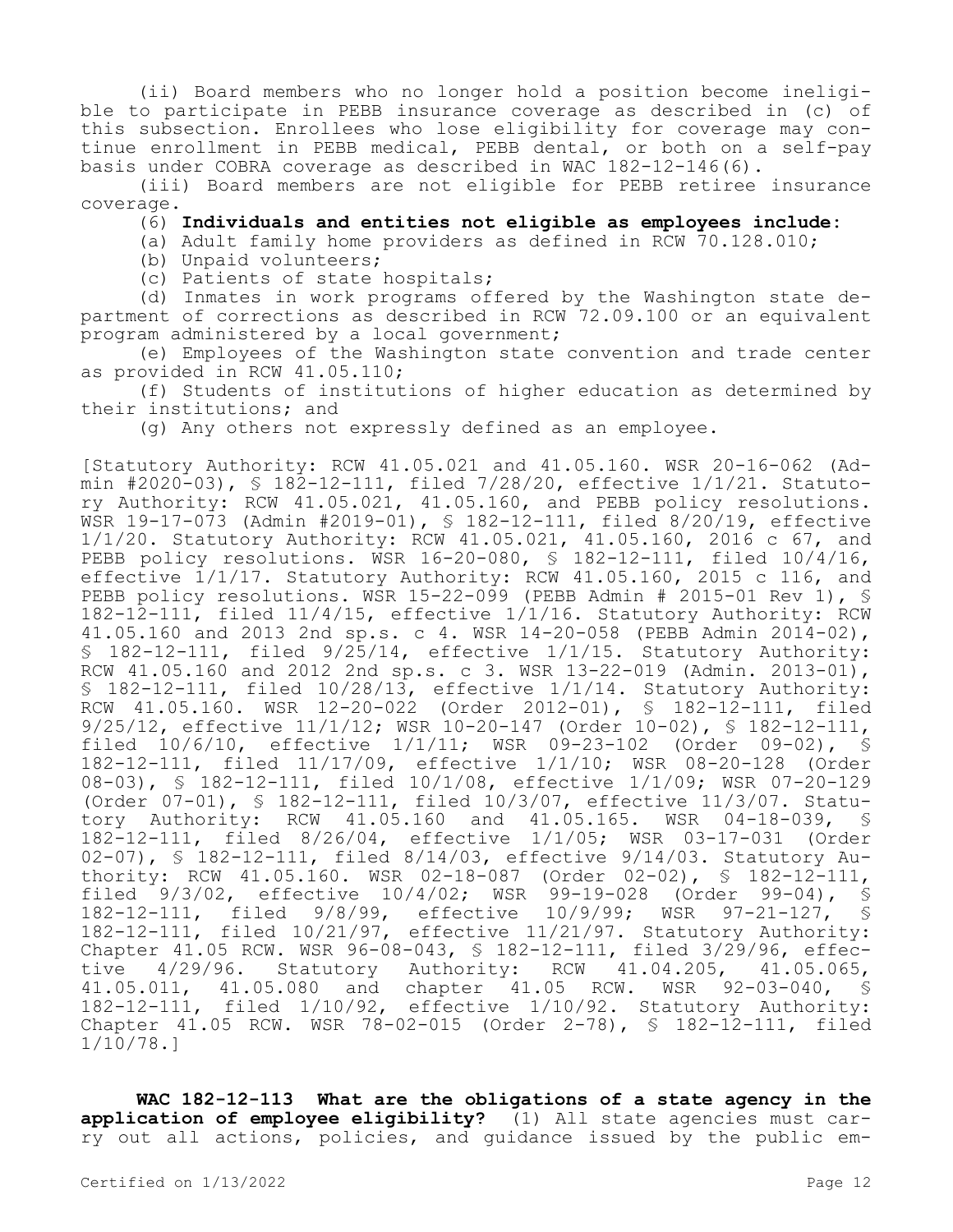ployees benefits board (PEBB) program necessary for the operation of benefit plans, education of employees, claims administration, and appeals process including those described in chapters 182-08, 182-12, and 182-16 WAC. State agencies must:

(a) Use the methods provided by the PEBB program to determine eligibility and enrollment in benefits, unless otherwise approved in writing;

(b) Provide eligibility determination reports with content and in a format designed and communicated by the PEBB program or otherwise as approved in writing by the PEBB program; and

(c) Carry out corrective action and pay any penalties imposed by the authority and established by the board when the state agency's eligibility determinations fail to comply with the criteria under these rules.

(2) All state agencies must determine employee eligibility for PEBB benefits and the employer contribution according to the criteria in WAC 182-12-114 and 182-12-131. State agencies must:

(a) Notify newly hired employees of PEBB program rules and guidance for eligibility and appeal rights;

(b) Provide written notice to faculty who are potentially eligible for benefits and employer contribution of their potential eligibility as described in WAC  $182-12-114(3)$  and  $182-12-131$ ;

(c) Inform an employee in writing whether or not they are eligible for PEBB benefits upon employment. The written notice must include a description of any hours that are excluded in determining eligibility and information about the employee's right to appeal eligibility and enrollment decisions. An employee eligible for PEBB benefits must have no less than ten calendar days after the date of notice to elect coverage;

(d) Routinely monitor all employees' eligible work hours to establish eligibility and maintain the employer contribution toward PEBB benefits;

(e) Make eligibility determinations based on the criteria of the eligibility category that most closely describes the employee's work circumstances per the PEBB program's direction;

(f) Identify when a previously ineligible employee becomes eligible or a previously eligible employee loses eligibility; and

(g) Inform an employee in writing whether or not they are eligible for PEBB benefits and the employer contribution whenever there is a change in work pattern such that the employee's eligibility status changes. Whenever this occurs, state agencies must inform the employee of the right to appeal eligibility and enrollment decisions. An employee eligible for PEBB benefits must have no less than ten calendar days after the date of notice to elect coverage.

(3) State agencies must determine employee's dependents eligibility for PEBB health plan coverage according to the criteria in WAC 182-12-260.

[Statutory Authority: RCW 41.05.021 and 41.05.160. WSR 20-16-062 (Admin #2020-03), § 182-12-113, filed 7/28/20, effective 1/1/21. Statutory Authority: RCW 41.05.021, 41.05.160, and PEBB policy resolutions. WSR 19-17-073 (Admin #2019-01), § 182-12-113, filed 8/20/19, effective 1/1/20; WSR 18-20-117 (Admin #2018-02), § 182-12-113, filed 10/3/18, effective 1/1/19. Statutory Authority: RCW 41.05.021, 41.05.160, 2016 c 67, and PEBB policy resolutions. WSR 16-20-080, § 182-12-113, filed 10/4/16, effective 1/1/17. Statutory Authority: RCW 41.05.160. WSR 12-20-022 (Order 2012-01), § 182-12-113, filed 9/25/12, effective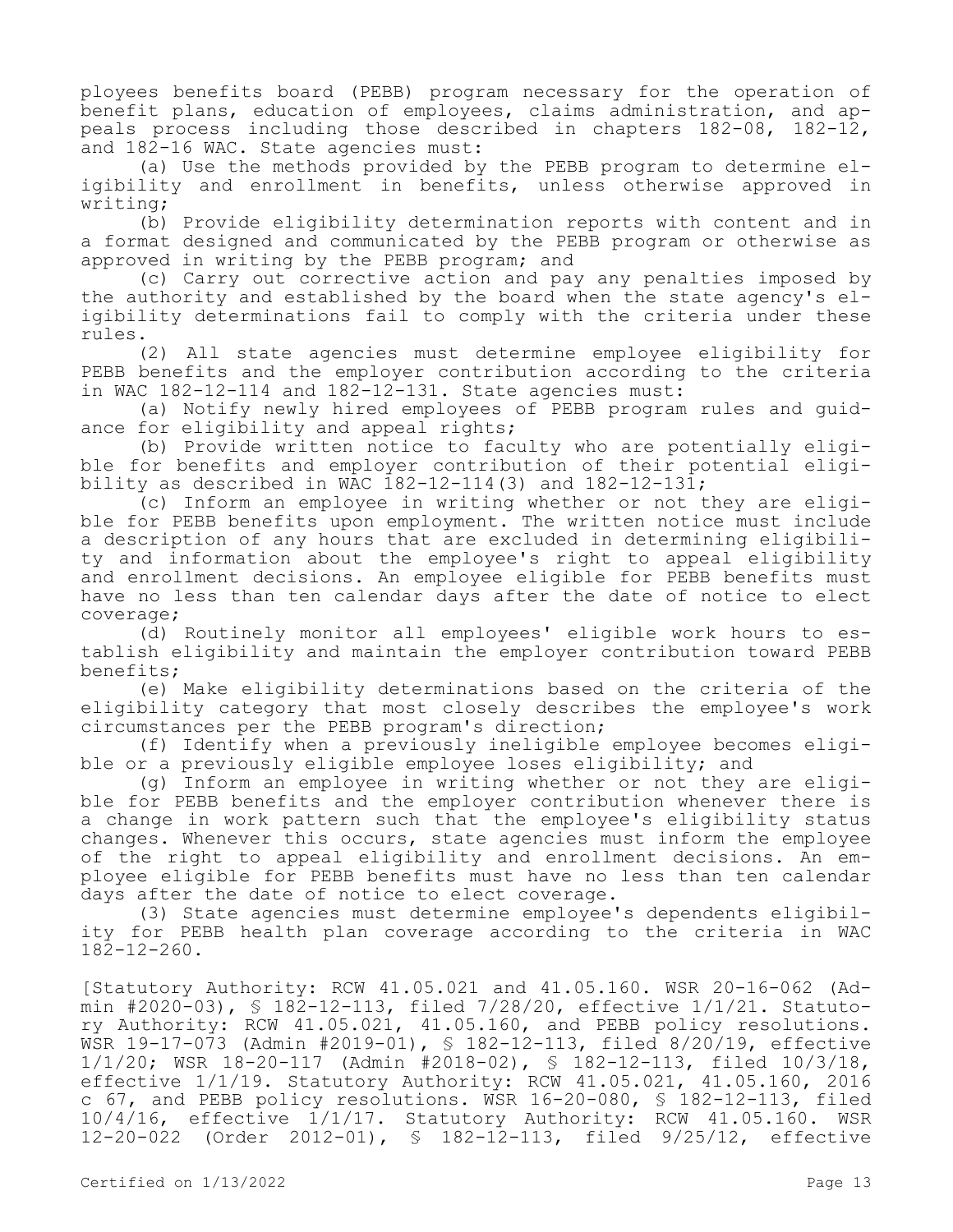11/1/12; WSR 09-23-102 (Order 09-02), § 182-12-113, filed 11/17/09, effective 1/1/10.]

**WAC 182-12-114 How do employees establish eligibility for public employees benefits board (PEBB) benefits?** Eligibility for an employee whose work circumstances are described by more than one of the eligibility categories in subsections (1) through (5) of this section shall be determined solely by the criteria of the category that most closely describes the employee's work circumstances.

Hours that are excluded in determining eligibility include standby hours and any temporary increases in work hours, of six months or less, caused by training or emergencies (except governor-declared emergencies) that have not been or are not anticipated to be part of the employee's regular work schedule or pattern. Any hours worked in direct response to a governor-declared emergency are not excludable and must be included in determining eligibility. In order to include excluded hours in determining eligibility, employing agencies must request and receive the public employees benefits board (PEBB) program's approval.

For how the employer contribution toward PEBB benefits is maintained after eligibility is established under this section, see WAC 182-12-131.

(1) Employees are eligible for PEBB benefits as follows, except as described in subsections (2) through (5) of this section:

(a) **Eligibility.** An employee is eligible if they are anticipated to work an average of at least eighty hours per month and are anticipated to work for at least eight hours in each month for more than six consecutive months.

### (b) **Determining eligibility.**

(i) **Upon employment:** An employee is eligible from the date of employment if the employing agency anticipates the employee will work according to the criteria in (a) of this subsection.

(ii) **Upon revision of anticipated work pattern:** If an employing agency revises an employee's anticipated work hours or anticipated duration of employment such that the employee meets the eligibility criteria in (a) of this subsection, the employee becomes eligible when the revision is made.

(iii) **Based on work pattern:** An employee who is determined to be ineligible, but later meets the eligibility criteria in (a) of this subsection, becomes eligible the first of the month following the sixmonth averaging period.

(c) **Stacking of hours.** As long as the work is within one state agency, employees may "stack" or combine hours worked in more than one position or job to establish eligibility and maintain the employer contribution toward PEBB benefits. Employees become eligible through stacking when they meet the requirements described in (a) of this subsection. They must notify their employing agency if they believe they are eligible through stacking. Stacking includes work situations in which:

(i) The employee works two or more positions or jobs at the same time (concurrent stacking);

(ii) The employee moves from one position or job to another (consecutive stacking); or

(iii) The employee combines hours from a seasonal position with hours from a nonseasonal position or job. An employee who establishes eligibility by stacking hours from a seasonal position or job with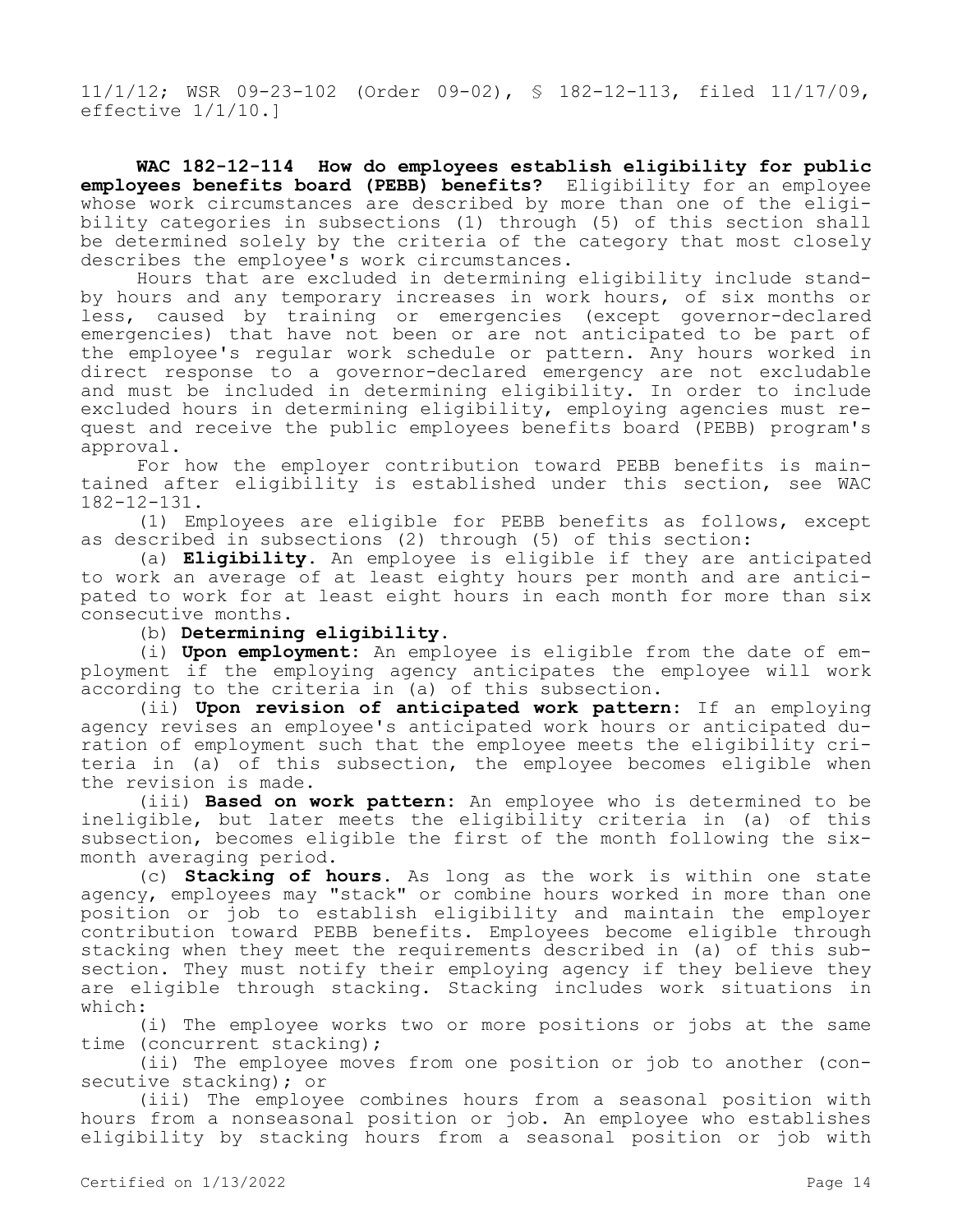hours from a nonseasonal position or job shall maintain the employer contribution toward PEBB benefits as described in WAC 182-12-131(1).

(d) **When PEBB benefits begin.** Medical, dental, basic life insurance, basic accidental death and dismemberment (AD&D) insurance, employer-paid long-term disability (LTD) insurance, employee-paid LTD insurance (unless the employee declines the employee-paid LTD insurance as described in WAC  $182-08-197(1)$ ), and if eligible, benefits under the salary reduction plan begin on the first day of the month following the date an employee becomes eligible. If the employee becomes eligible on the first working day of a month, then coverage begins on that date. Supplemental life insurance and supplemental AD&D insurance begin on the first day of the month following the date the contracted vendor receives the required form or approves the enrollment.

(2) **Seasonal employees,** as defined in WAC 182-12-109, are eligible as follows:

(a) **Eligibility.** A seasonal employee is eligible if they are anticipated to work an average of at least eighty hours per month and are anticipated to work for at least eight hours in each month of at least three consecutive months of the season.

(b) **Determining eligibility.**

(i) **Upon employment:** A seasonal employee is eligible from the date of employment if the employing agency anticipates that they will work according to the criteria in (a) of this subsection.

(ii) **Upon revision of anticipated work pattern.** If an employing agency revises an employee's anticipated work hours or anticipated duration of employment such that the employee meets the eligibility criteria in (a) of this subsection, the employee becomes eligible when the revision is made.

(iii) **Based on work pattern.** An employee who is determined to be ineligible for benefits, but later works an average of at least eighty hours per month and works for at least eight hours in each month and works for more than six consecutive months, becomes eligible the first of the month following a six-month averaging period.

(c) **Stacking of hours.** As long as the work is within one state agency, employees may "stack" or combine hours worked in more than one position or job to establish eligibility and maintain the employer contribution toward PEBB benefits. Employees become eligible through stacking when they meet the requirements described in (a) of this subsection. They must notify their employing agency if they believe they are eligible through stacking. Stacking includes work situations in which:

(i) The employee works two or more positions or jobs at the same time (concurrent stacking);

(ii) The employee moves from one position or job to another (consecutive stacking); or

(iii) The employee combines hours from a seasonal position or job with hours from a nonseasonal position or job. An employee who establishes eligibility by stacking hours from a seasonal position or job with hours from a nonseasonal position or job shall maintain the employer contribution toward PEBB benefits as described in WAC 182-12-131(1).

(d) **When PEBB benefits begin.** Medical, dental, basic life insurance, basic AD&D insurance, employer-paid LTD insurance, employee-paid LTD insurance (unless the employee declines the employee-paid LTD insurance as described in WAC 182-08-197(1)), and if eligible, benefits under the salary reduction plan begin on the first day of the month following the day the employee becomes eligible. If the employee be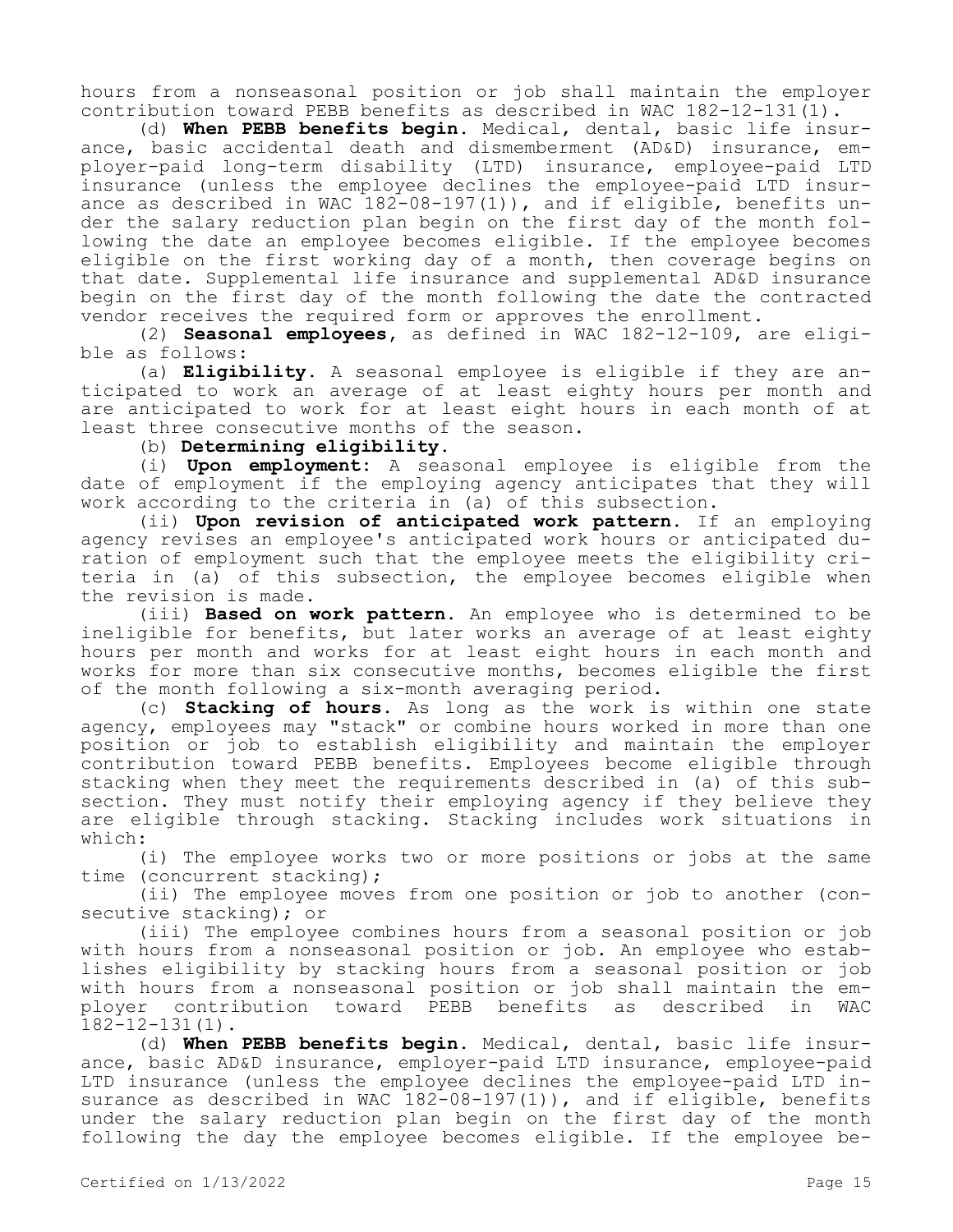comes eligible on the first working day of a month, then coverage begins on that date. Supplemental life insurance and supplemental AD&D insurance begin on the first day of the month following the date the contracted vendor receives the required form or approves the enrollment.

(3) **Faculty** are eligible as follows:

(a) **Determining eligibility.** "Half-time" means one-half of the full-time academic workload as determined by each institution, except that half-time for community and technical college faculty employees is governed by RCW 28B.50.489.

(i) **Upon employment:** Faculty who the employing agency anticipates will work half-time or more for the entire instructional year, or equivalent nine-month period, are eligible from the date of employment.

(ii) **For faculty hired on quarter/semester to quarter/semester basis:** Faculty who the employing agency anticipates will not work for the entire instructional year, or equivalent nine-month period, are eligible at the beginning of the second consecutive quarter or semester of employment in which they are anticipated to work, or has actually worked, half-time or more. Spring and fall are considered consecutive quarters/semesters when first establishing eligibility for faculty that work less than half-time during the summer quarter/semester.

(iii) **Upon revision of anticipated work pattern:** Faculty who receive additional workload after the beginning of the anticipated work period (quarter, semester, or instructional year), such that their workload meets the eligibility criteria as described in (a)(i) or (ii) of this subsection become eligible when the revision is made.

(b) **Stacking.** Faculty may establish eligibility and maintain the employer contribution toward PEBB benefits by working as faculty for more than one institution of higher education. Faculty workloads may only be stacked with other faculty workloads to establish eligibility under this section or maintain eligibility as described in WAC 182-12-131(3). A faculty becomes eligible through stacking when they meet the requirements as described in (a) of this subsection. When a faculty works for more than one institution of higher education, the faculty must notify their employing agencies that they work at more than one institution and may be eligible through stacking.

### (c) **When PEBB benefits begin.**

(i) Medical, dental, basic life insurance, basic AD&D insurance, employer-paid LTD insurance, employee-paid LTD insurance (unless the faculty declines the employee-paid LTD insurance as described in WAC 182-08-197(1)), and if eligible, benefits under the salary reduction plan begin on the first day of the month following the day the faculty becomes eligible. If the faculty becomes eligible on the first working day of a month, then coverage begins on that date. Supplemental life insurance and supplemental AD&D insurance begin on the first day of the month following the date the contracted vendor receives the required form or approves the enrollment.

(ii) For faculty hired on a quarter/semester to quarter/semester basis under (a)(ii) of this subsection, medical, dental, basic life insurance, basic AD&D insurance, employer-paid LTD insurance, employee-paid LTD insurance (unless the faculty declines the employee-paid LTD insurance as described in WAC 182-08-197(1)), and if eligible, benefits under the salary reduction plan begin the first day of the month following the beginning of the second consecutive quarter/semester of half-time or more employment. If the first day of the second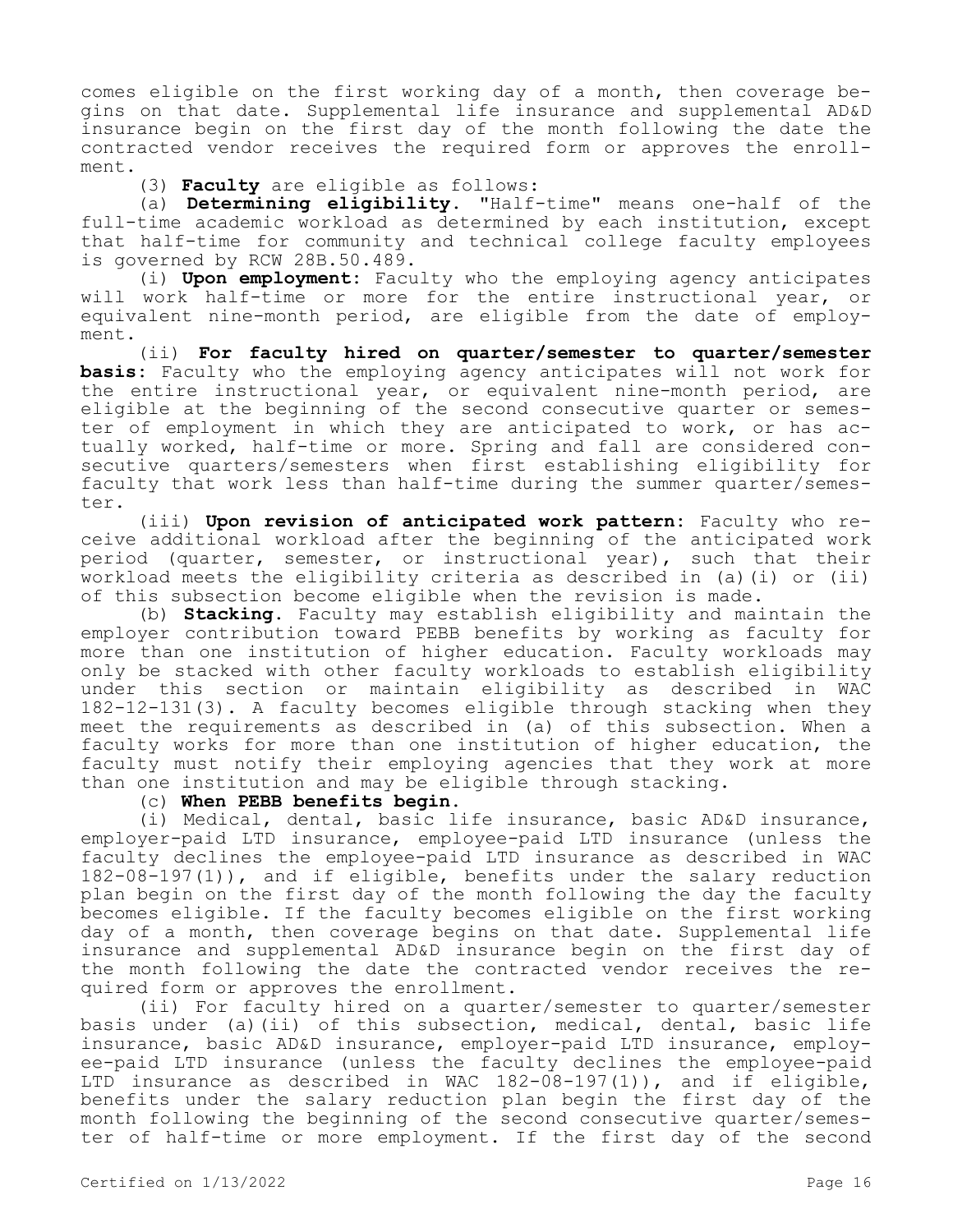consecutive quarter/semester is the first working day of the month, then coverage begins at the beginning of the second consecutive quarter/semester. Supplemental life insurance and supplemental AD&D insurance begin on the first day of the month following the date the contracted vendor receives the required form or approves the enrollment.

(4) **Elected and full-time appointed officials of the legislative and executive branches of state government** are eligible as follows:

(a) **Eligibility.** A legislator is eligible for PEBB benefits on the date their term begins. All other elected and full-time appointed officials of the legislative and executive branches of state government are eligible on the date their terms begin or the date they take the oath of office, whichever occurs first.

(b) **When PEBB benefits begin.** Medical, dental, basic life insurance, basic AD&D insurance, employer-paid LTD insurance, employee-paid LTD insurance (unless the employee declines the employee-paid LTD insurance as described in WAC  $182-08-197(1)$ ), and if eligible, benefits under the salary reduction plan begin on the first day of the month following the day the employee becomes eligible. If the employee becomes eligible on the first working day of a month, then coverage begins on that date. Supplemental life insurance and supplemental AD&D insurance begin on the first day of the month following the date the contracted vendor receives the required form or approves the enrollment.

(5) **Justices and judges** are eligible as follows:

(a) **Eligibility.** A justice of the supreme court and judges of the court of appeals and the superior courts become eligible for PEBB benefits on the date they take the oath of office.

(b) **When PEBB benefits begin.** Medical, dental, basic life insurance, basic AD&D insurance, employer-paid LTD insurance, employee-paid LTD insurance (unless the employee declines the employee-paid LTD insurance as described in WAC 182-08-197(1)), and if eligible, benefits under the salary reduction plan begin on the first day of the month following the day the employee becomes eligible. If the employee becomes eligible on the first working day of a month, then coverage begins on that date. Supplemental life insurance and supplemental AD&D insurance begin on the first day of the month following the date the contracted vendor receives the required form or approves the enrollment.

[Statutory Authority: RCW 41.05.021, 41.05.160 and Policy resolutions PEBB 2021-11 and 2021-12. WSR 21-13-103 (Admin #2021-01.03), § 182-12-114, filed 6/18/21, effective 1/1/22. Statutory Authority: RCW 41.05.021 and 41.05.160. WSR 20-16-062 (Admin #2020-03), § 182-12-114, filed 7/28/20, effective 1/1/21. Statutory Authority: RCW 41.05.021, 41.05.160, and PEBB policy resolutions. WSR 19-17-073 (Admin #2019-01), § 182-12-114, filed 8/20/19, effective 1/1/20; WSR § 182-12-114, filed 8/20/19, effective 1/1/20; WSR 18-20-117 (Admin #2018-02), § 182-12-114, filed 10/3/18, effective 1/1/19; WSR 17-19-077 (Order 2017-01), § 182-12-114, filed 9/15/17, effective 1/1/18. Statutory Authority: RCW 41.05.021, 41.05.160, 2016 c 67, and PEBB policy resolutions. WSR 16-20-080, § 182-12-114, filed 10/4/16, effective 1/1/17. Statutory Authority: RCW 41.05.160 and 2012 2nd sp.s. c 3. WSR 13-22-019 (Admin. 2013-01), § 182-12-114, filed 10/28/13, effective 1/1/14. Statutory Authority: RCW 41.05.160. WSR 10-20-147 (Order 10-02), § 182-12-114, filed 10/6/10, effective 1/1/11; WSR 09-23-102 (Order 09-02), § 182-12-114, filed 11/17/09, effective 1/1/10.]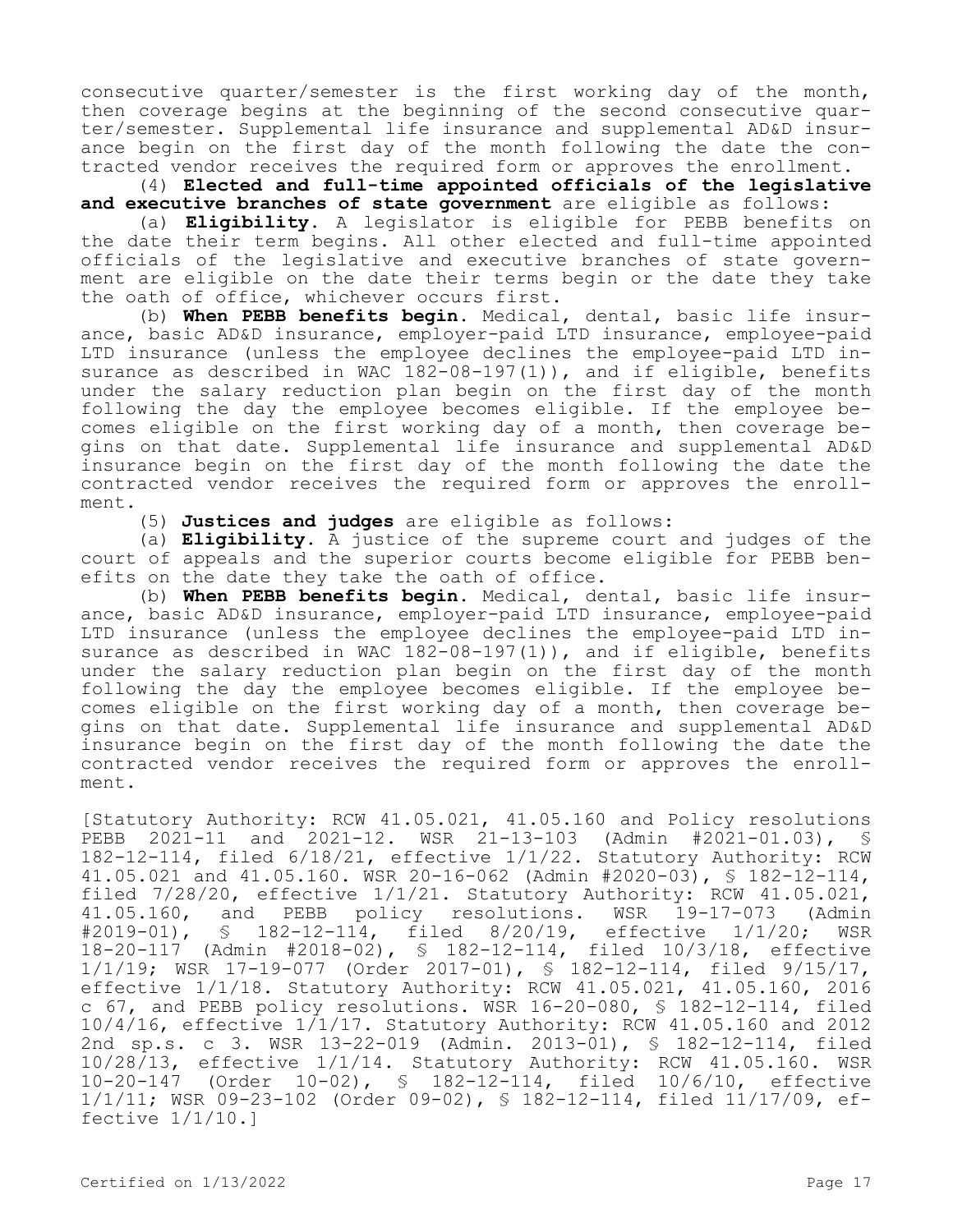**WAC 182-12-116 Who is eligible to participate in the salary reduction plan?** (1) Employees of state agencies are eligible to participate in the state's salary reduction plan provided they are eligible for public employees benefits board (PEBB) benefits as described in WAC 182-12-114 and they elect to participate within the time frames described in WAC 182-08-197, 182-08-187, or 182-08-199.

(2) Employees of employer groups, as defined in WAC 182-12-109, are not eligible to participate in the state's salary reduction plan.

[Statutory Authority: RCW 41.05.021, 41.05.160 and PEBB policy resolutions. WSR 19-17-073 (Admin #2019-01), § 182-12-116, filed 8/20/19, effective 1/1/20. Statutory Authority: RCW 41.05.021, 41.05.160, 2016 c 67, and PEBB policy resolutions. WSR 16-20-080, § 182-12-116, filed  $10/4/16$ , effective  $1/1/17$ . Statutory Authority: RCW 41.05.160 and 2012 2nd sp.s. c 3. WSR 13-22-019 (Admin. 2013-01), § 182-12-116, filed 10/28/13, effective 1/1/14. Statutory Authority: RCW 41.05.160. WSR 09-23-102 (Order 09-02), § 182-12-116, filed 11/17/09, effective 1/1/10; WSR 08-20-128 (Order 08-03), § 182-12-116, filed 10/1/08, effective 1/1/09; WSR 07-20-129 (Order 07-01), § 182-12-116, filed 10/3/07, effective 11/3/07; WSR 06-11-156 (Order 06-02), § 182-12-116, filed 5/24/06, effective 6/24/06. Statutory Authority: RCW 41.05.160, 41.05.350, and 41.05.165. WSR 05-16-046 (Order 05-01), § 182-12-116, filed 7/27/05, effective 8/27/05.]

**WAC 182-12-123 Is dual enrollment in public employees benefits board (PEBB) and school employees benefits board (SEBB) prohibited?**  Public employees benefits board (PEBB) medical and dental coverage is limited to a single enrollment per individual as described in subsections (1) through (5) of this section. Effective January 1, 2022, individuals are limited to a single enrollment in medical, dental, and vision plans in either the PEBB program or school employees benefits board (SEBB) program as described in subsection (6) of this section.

(1) An individual who has more than one source of eligibility for enrollment in PEBB medical and PEBB dental coverage (called "dual eligibility") is limited to one enrollment.

(2) An eligible employee may waive PEBB medical and enroll as a dependent under the PEBB medical plan of their spouse, state registered domestic partner, or parent as described in WAC 182-12-128.

(3) A dependent enrolled in PEBB medical or PEBB dental who becomes eligible for PEBB benefits as an employee must elect to enroll in PEBB benefits as described in WAC 182-08-197 (1) or (3). This includes making an election to enroll in or waive enrollment in PEBB medical as described in WAC 182-12-128.

(a) If the employee does not waive enrollment in PEBB medical, the employee is not eligible to remain enrolled in their spouse's, state registered domestic partner's, or parent's PEBB medical as a dependent. If the employee's spouse, state registered domestic partner, or parent does not take action to remove the employee (who is enrolled as a dependent) from their subscriber account, the PEBB program will automatically disenroll the employee's enrollment as a dependent the last day of the month before the employee's enrollment in PEBB benefits begins as described in WAC 182-12-114.

**Exception:** An enrolled dependent who becomes newly eligible for PEBB benefits as an employee may be dual-enrolled in PEBB medical and dental for one month. This exception is only allowed for the first month the dependent is enrolled as an employee, and only if the dependent becomes enrolled as an employee on the first working day of a month that is not the first day of the month.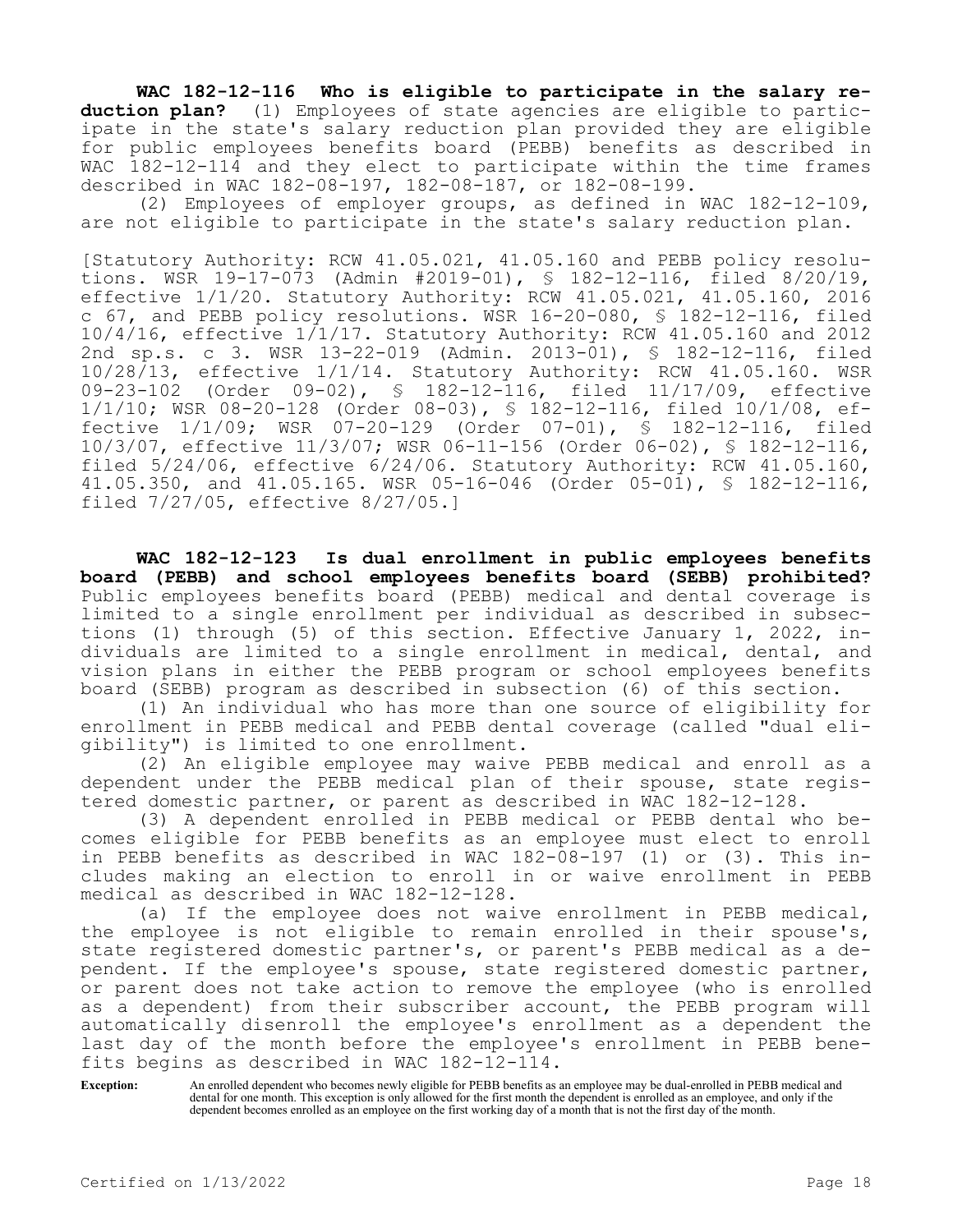(b) If the employee elects to waive their enrollment in PEBB medical, the employee will remain enrolled in PEBB medical under their spouse's, state registered domestic partner's, or parent's PEBB medical as a dependent.

(4) A child who is eligible for PEBB medical and PEBB dental under two subscribers may be enrolled under both subscribers but is limited to a single enrollment in PEBB medical and a single enrollment in PEBB dental.

(5) When an employee is eligible for the employer contribution toward PEBB benefits due to employment in more than one PEBB-participating employing agency the following provisions apply:

(a) The employee must choose to enroll under only one employing agency.

**Exception:** Faculty who stack to establish or maintain eligibility as described in WAC 182-12-114(3) with two or more state institutions of higher education will be enrolled under the employing agency responsible to pay the employer contribution according to WAC 182-08-200(2).

(b) If the employee loses eligibility under the employing agency, they must notify their other employing agency no later than sixty days from the date PEBB benefits end through the employing agency described in (a) of this subsection to transfer coverage.

(c) The employee's elections remain the same when an employee transfers their enrollment under one employing agency to another employing agency without a break in PEBB benefits for one month or more, as described in (b) of this subsection.

(6) An individual who has more than one source of eligibility for enrollment in the PEBB and SEBB programs is limited to a single enrollment in medical, dental, and vision plans in either the PEBB or SEBB program. If the individual takes no action to resolve the dual enrollment, the PEBB program or the SEBB program will automatically enroll or automatically disenroll the individual as described in this subsection.

(a) An eligible employee may waive enrollment in PEBB medical to enroll in SEBB medical only if they are enrolled in SEBB dental and SEBB vision as described in WAC 182-12-128. An employee who waives enrollment in PEBB medical to enroll in SEBB medical also waives enrollment in PEBB dental.

(b) A school employee in the SEBB program who waives SEBB medical, SEBB dental, and SEBB vision for PEBB medical must be enrolled in PEBB dental. If necessary, the PEBB program will automatically enroll the individual in the associated subscriber's PEBB dental.

(c) If the employee is enrolled only in PEBB dental, and is also enrolled in SEBB medical, and no action is taken to resolve their dual enrollment, the employee will remain in SEBB medical. The PEBB program will automatically disenroll the employee from PEBB dental in which they are enrolled. The employee's enrollment in PEBB program life insurance, accidental death and dismemberment (AD&D) insurance, and long-term disability (LTD) insurance will remain.

(d) If the employee is enrolled in PEBB medical and is also a school employee in the SEBB program and enrolled in SEBB medical, and the employee has been enrolled in SEBB medical longer than they have been enrolled in PEBB medical, and no action is taken by the employee to resolve their dual enrollment, they will remain in SEBB medical. The PEBB program will automatically disenroll the employee from PEBB medical and PEBB dental. The employee's enrollment in PEBB program life insurance, AD&D insurance, and LTD insurance will remain. If the employee eligible under both the PEBB program as an employee and the SEBB program as a school employee is not enrolled in any medical, but is enrolled only in PEBB dental and SEBB vision (with or without SEBB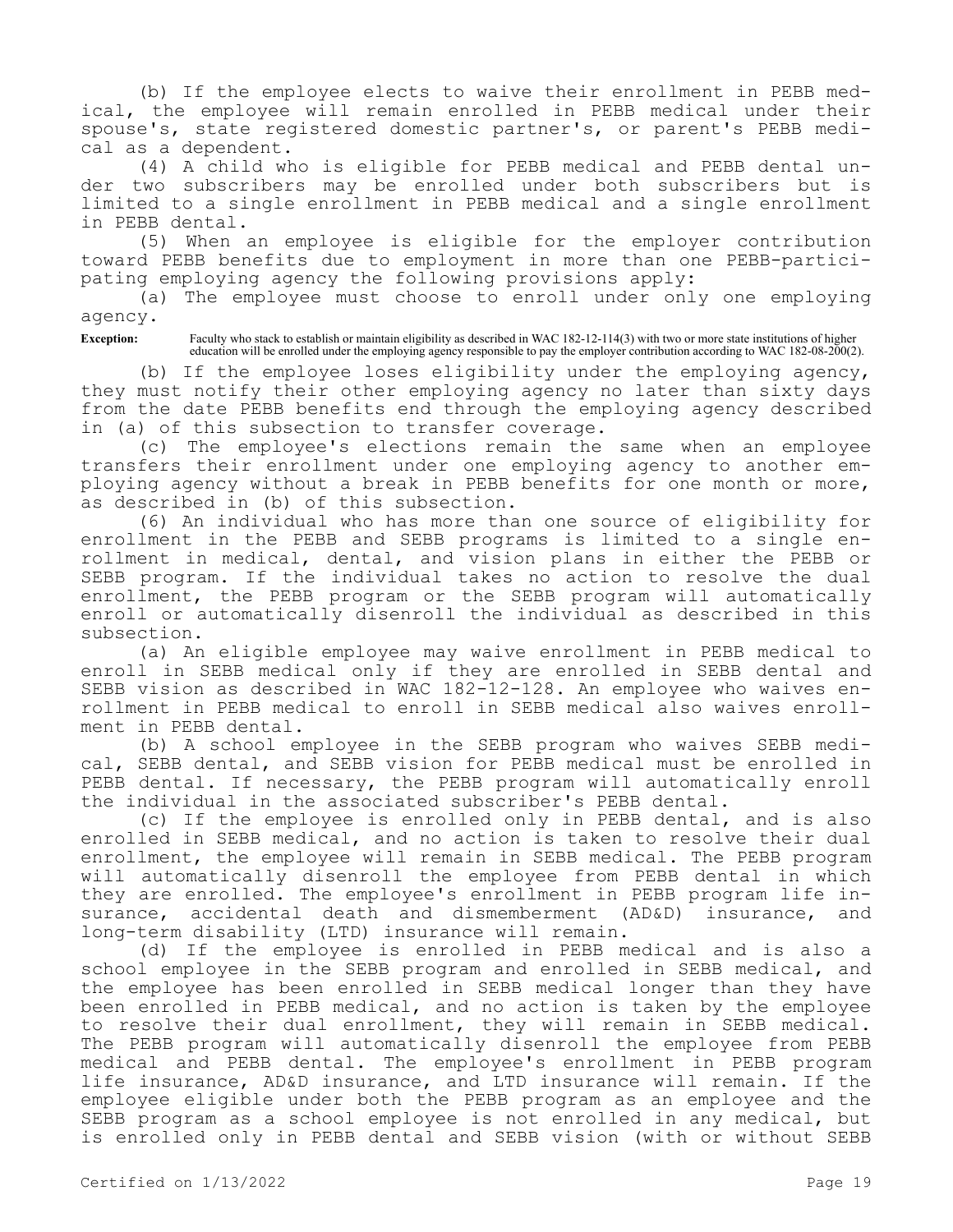dental), the employee will remain in SEBB vision and if enrolled, SEBB dental. The PEBB program will automatically disenroll the employee from PEBB dental.

(e) If the employee's dependent is enrolled in any PEBB medical or PEBB dental plan, and the dependent is also a school employee in the SEBB program and enrolled in SEBB medical, and no action is taken by either the employee or the dependent to resolve the dependent's dual enrollment, the employee's dependent will remain in SEBB medical. The PEBB program will automatically disenroll the employee's dependent from PEBB medical and PEBB dental in which they are enrolled.

(f) If the employee's dependent is enrolled in both PEBB medical and SEBB medical as a dependent and has been enrolled in SEBB medical longer than they have been enrolled in PEBB medical, and no action is taken to resolve the dual enrollment, the employee's dependent will remain in SEBB medical. The PEBB program will automatically disenroll the employee's dependent from PEBB medical and PEBB dental if they are enrolled. If the employee's dependent who is eligible as a dependent in both the PEBB and SEBB programs is not enrolled in any medical but is enrolled only in PEBB dental and SEBB vision (with or without SEBB dental) as a dependent, the dependent will remain in SEBB vision and if enrolled, SEBB dental. The PEBB program will automatically disenroll the employee's dependent from PEBB dental.

**Exception:** If there is a National Medical Support Notice (NMSN) or a court order in place, enrollment will be in accordance with the NMSN or order.

(g) If the employee's dependent, who is also a school employee in the SEBB program who the SEBB program automatically disenrolled from SEBB dental and SEBB vision, the PEBB program will automatically enroll the employee's dependent in PEBB dental, if they are not already enrolled.

(h) If the employee who is eligible for the employer contribution toward PEBB benefits was enrolled as a dependent in SEBB medical, SEBB dental, and SEBB vision and is removed by the SEBB subscriber, the employee will be required to return from waived enrollment as described in WAC 182-12-128 (3)(b).

(7) A retiree who defers enrollment in PEBB retiree insurance coverage as described in WAC 182-12-200 by enrolling as an eligible dependent in a health plan sponsored by PEBB, a Washington state educational service district, or SEBB and who loses the employer contribution for such coverage must enroll in PEBB retiree insurance coverage as described in WAC 182-12-200 or defer enrollment as described in WAC 182-12-205.

[Statutory Authority: RCW 41.05.021, 41.05.160 and Policy resolutions PEBB 2021-02, 2021-03, 2021-04, 2021-05, 2021-06, 2021-07, 2021-08, 2021-09. WSR 21-13-102 (Admin #2021-01.02), § 182-12-123, filed 6/18/21, effective 1/1/22. Statutory Authority: RCW 41.05.021 and 41.05.160. WSR 20-16-062 (Admin #2020-03), § 182-12-123, filed 7/28/20, effective 1/1/21. Statutory Authority: RCW 41.05.021, 41.05.160, and PEBB policy resolutions. WSR 19-17-073 (Admin #2019-01), § 182-12-123, filed 8/20/19, effective 1/1/20; WSR #2019-01), § 182-12-123, filed 8/20/19, effective 1/1/20; WSR 18-20-117 (Admin #2018-02), § 182-12-123, filed 10/3/18, effective 1/1/19. Statutory Authority: RCW 41.05.021, 41.05.160, 2016 c 67, and PEBB policy resolutions. WSR 16-20-080, § 182-12-123, filed 10/4/16, effective 1/1/17. Statutory Authority: RCW 41.05.160, 2015 c 116, and PEBB policy resolutions. WSR 15-22-099 (PEBB Admin # 2015-01 Rev 1),  $\frac{1}{5}$ 182-12-123, filed 11/4/15, effective 1/1/16. Statutory Authority: RCW 41.05.160 and 2013 2nd sp.s. c 4. WSR 14-20-058 (PEBB Admin 2014-02),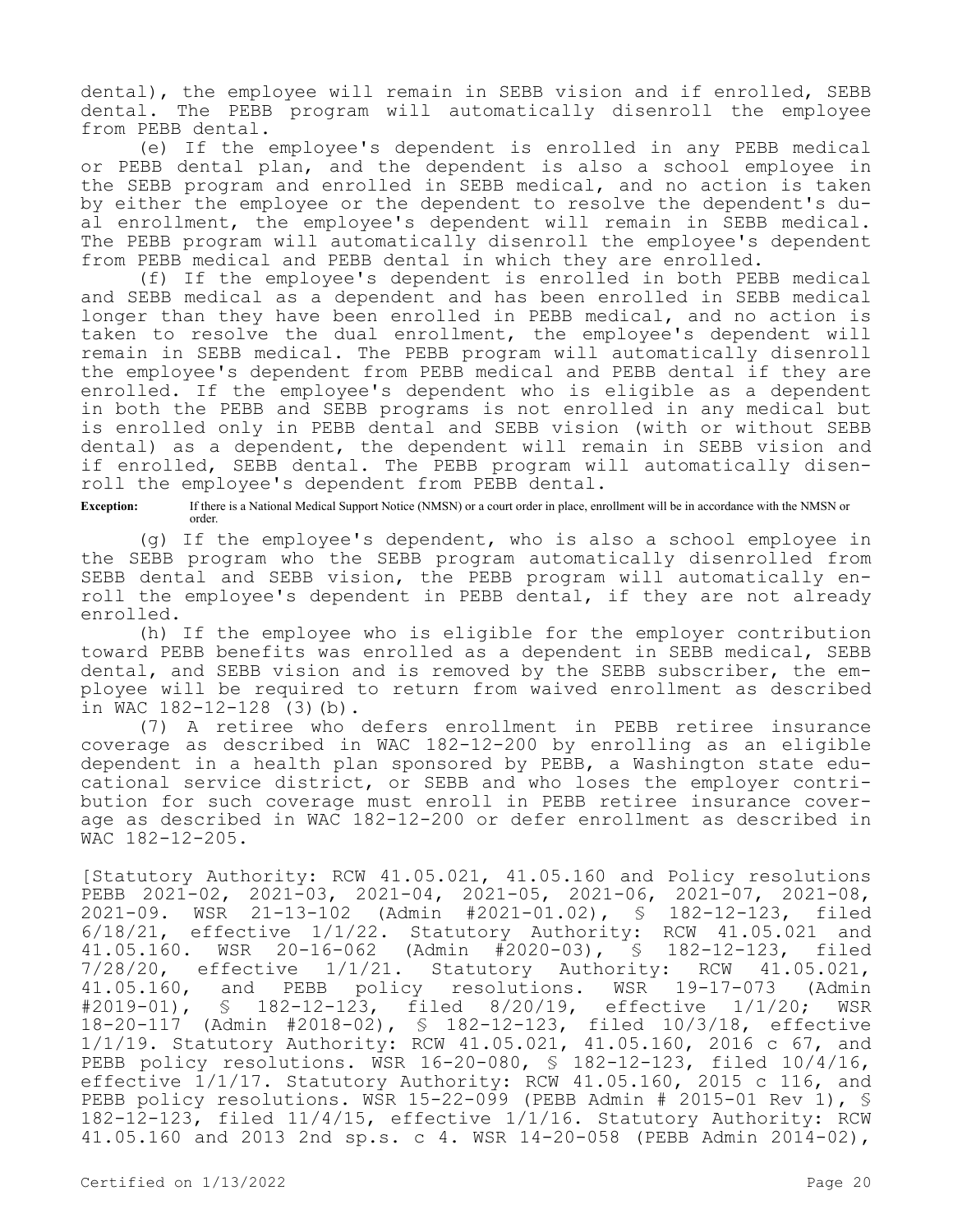§ 182-12-123, filed 9/25/14, effective 1/1/15. Statutory Authority: RCW 41.05.160 and 2012 2nd sp.s. c 3. WSR 13-22-019 (Admin. 2013-01), § 182-12-123, filed  $10/28/13$ , effective  $1/1/14$ . Statutory Authority: RCW 41.05.160. WSR 12-20-022 (Order 2012-01), § 182-12-123, filed 9/25/12, effective 11/1/12; WSR 10-20-147 (Order 10-02), § 182-12-123, filed 10/6/10, effective 1/1/11; WSR 09-23-102 (Order 09-02), § 182-12-123, filed 11/17/09, effective 1/1/10; WSR 07-20-129 (Order 07-01), § 182-12-123, filed 10/3/07, effective 11/3/07. Statutory Authority: RCW 41.05.160 and 41.05.165. WSR 04-18-039, § 182-12-123, filed 8/26/04, effective 1/1/05.]

**WAC 182-12-128 When may an employee waive enrollment in public employees benefits board (PEBB) medical and when may they enroll in PEBB medical after having waived enrollment?** An employee may waive enrollment in public employees benefits board (PEBB) medical only if they are enrolled in other employer-based group medical, a TRICARE plan, or medicare as described in subsection (1)(a) through (c) of this section. An employee who waives enrollment in PEBB medical must enroll in PEBB dental, basic life insurance, basic accidental death and dismemberment insurance, and employer-paid long-term disability (LTD) insurance (unless the employing agency does not participate in these PEBB insurance coverages). For an employing agency that participates in LTD insurance, an employee will also be enrolled in employeepaid LTD insurance automatically unless the employee declines their employee-paid LTD insurance as described in WAC 182-08-197.

**Exception:** An employee may waive their enrollment in PEBB medical to enroll in school employees benefits board (SEBB) medical only if they are enrolled in SEBB dental and SEBB vision. An employee who waives enrollment in PEBB medical to enroll in SEBB medical also waives enrollment in PEBB dental.

(1) To waive enrollment in PEBB medical, the employee must submit the required form to their employing agency at one of the following times:

(a) **When the employee becomes eligible:** An employee may waive PEBB medical when they become eligible for PEBB benefits. The employee must indicate their election to waive enrollment in PEBB medical on the required form and submit the form to their employing agency. The employing agency must receive the form no later than thirty-one days after the date the employee becomes eligible for PEBB benefits (see WAC 182-08-197). PEBB medical will be waived as of the date the employee becomes eligible for PEBB benefits.

(b) **During the annual open enrollment:** An employee may waive PEBB medical during the annual open enrollment. The required form must be received by the employee's employing agency before the end of the annual open enrollment. PEBB medical will be waived beginning January 1st of the following year.

(c) **During a special open enrollment:** An employee may waive PEBB medical during a special open enrollment only if they are enrolled in other employer-based group medical, a TRICARE plan, or medicare as described in subsection (4) of this section. A special open enrollment event must be an event other than an employee gaining initial eligibility or regaining eligibility for PEBB benefits.

The employee must submit the required form to their employing agency. The employing agency must receive the form no later than sixty days after the event that creates the special open enrollment. In addition to the required form, the employee must provide evidence of the event that creates the special open enrollment to the employing agency.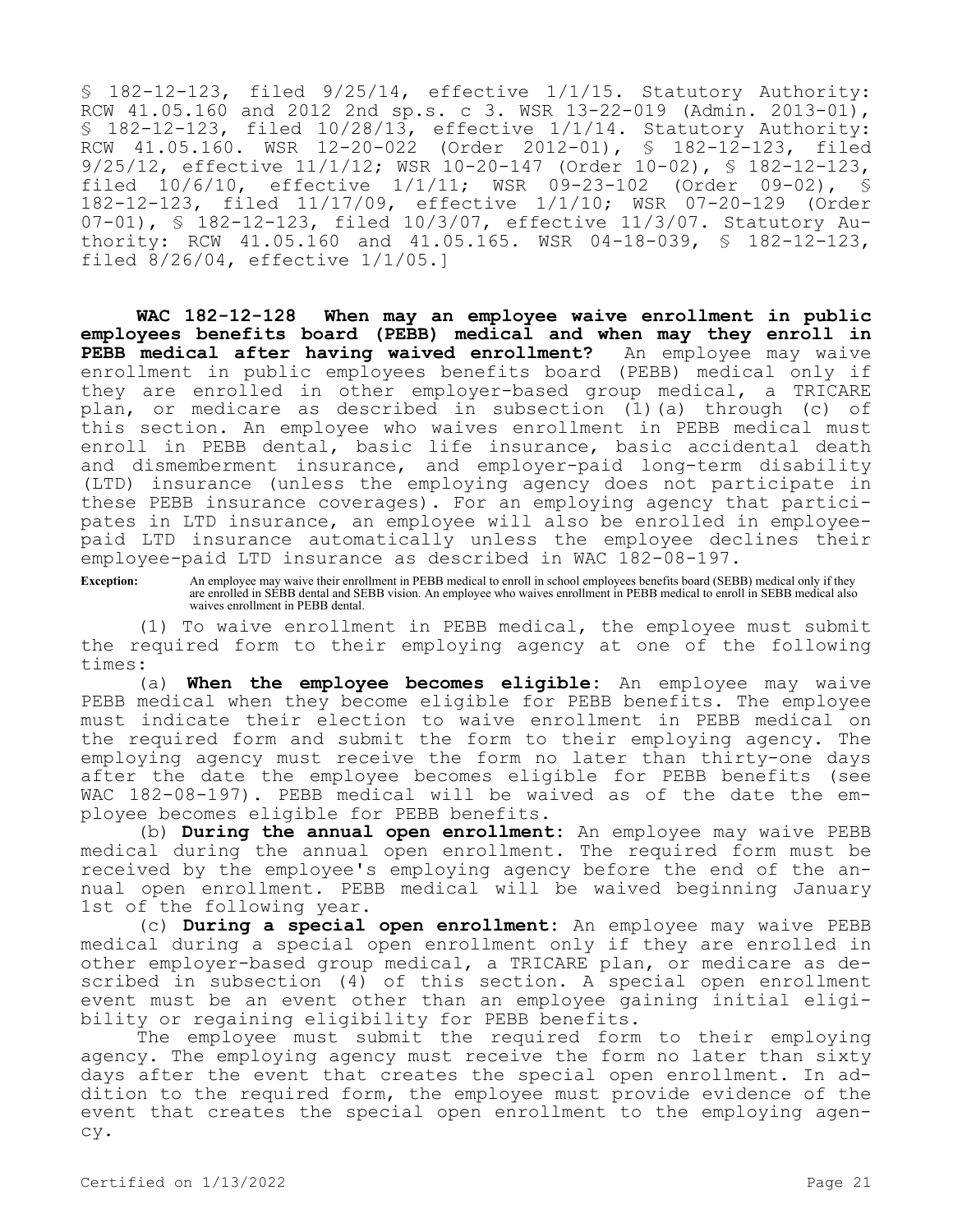PEBB medical will be waived the last day of the month following the later of the event date or the date the required form is received. If that day is the first of the month, PEBB medical will be waived the last day of the previous month. If the special open enrollment is due to the birth, adoption, or assumption of legal obligation for total or partial support in anticipation of adoption of a child, PEBB medical will be waived the last day of the previous month.

(2) If an employee waives PEBB medical, the employee may not enroll dependents in PEBB medical.

(3) Once PEBB medical is waived, the employee is only allowed to enroll in PEBB medical at the following times:

(a) During the annual open enrollment. The required form must be received by the employee's employing agency before the end of the annual open enrollment. PEBB medical will begin January 1st of the following year.

(b) During a special open enrollment. A special open enrollment allows an employee to revoke their election and make a new election outside of the annual open enrollment. A special open enrollment may be created when one of the events described in subsection (4) of this section occurs.

The employee must submit the required form to their employing agency. The employing agency must receive the form no later than sixty days after the event that creates the special open enrollment. In addition to the required form, the employee must provide evidence of the event that creates the special open enrollment to the employing agency.

PEBB medical will begin the first day of the month following the later of the event date or the date the required form is received. If that day is the first of the month, coverage is effective on that day. If the special open enrollment is due to the birth, adoption, or assumption of legal obligation for total or partial support in anticipation of adoption of a child, PEBB medical for the employee will begin on the first day of the month in which the event occurs. PEBB medical for the newly born child, newly adopted child, spouse, or state registered domestic partner will begin as described in WAC 182-12-262 (3)(a)(iv).

If an employee who is eligible for the employer contribution toward PEBB benefits was enrolled as a dependent in SEBB medical, SEBB dental, and SEBB vision and is removed by the SEBB subscriber, the health care authority will notify the employee of their removal from the SEBB subscriber's account and that they have experienced a special enrollment event. The employee will be required to return from waived enrollment and elect PEBB medical and PEBB dental. If the employee's employing agency does not receive the employee's required forms indicating their medical and dental elections within sixty days of the employee losing SEBB medical, SEBB dental, and SEBB vision, they will be defaulted into employee-only PEBB medical and PEBB dental as described in WAC 182-08-197 (1)(b)(i) and (ii).

(4) **Special open enrollment:** Any one of the events in (a) through (k) of this subsection may create a special open enrollment that allows the employee to enroll in PEBB medical after having waived enrollment. The change in enrollment must be allowable under the Internal Revenue Code (IRC) and Treasury regulations, and correspond to and be consistent with the event that creates the special open enrollment for the employee, the employee's dependent, or both.

(a) Employee acquires a new dependent due to: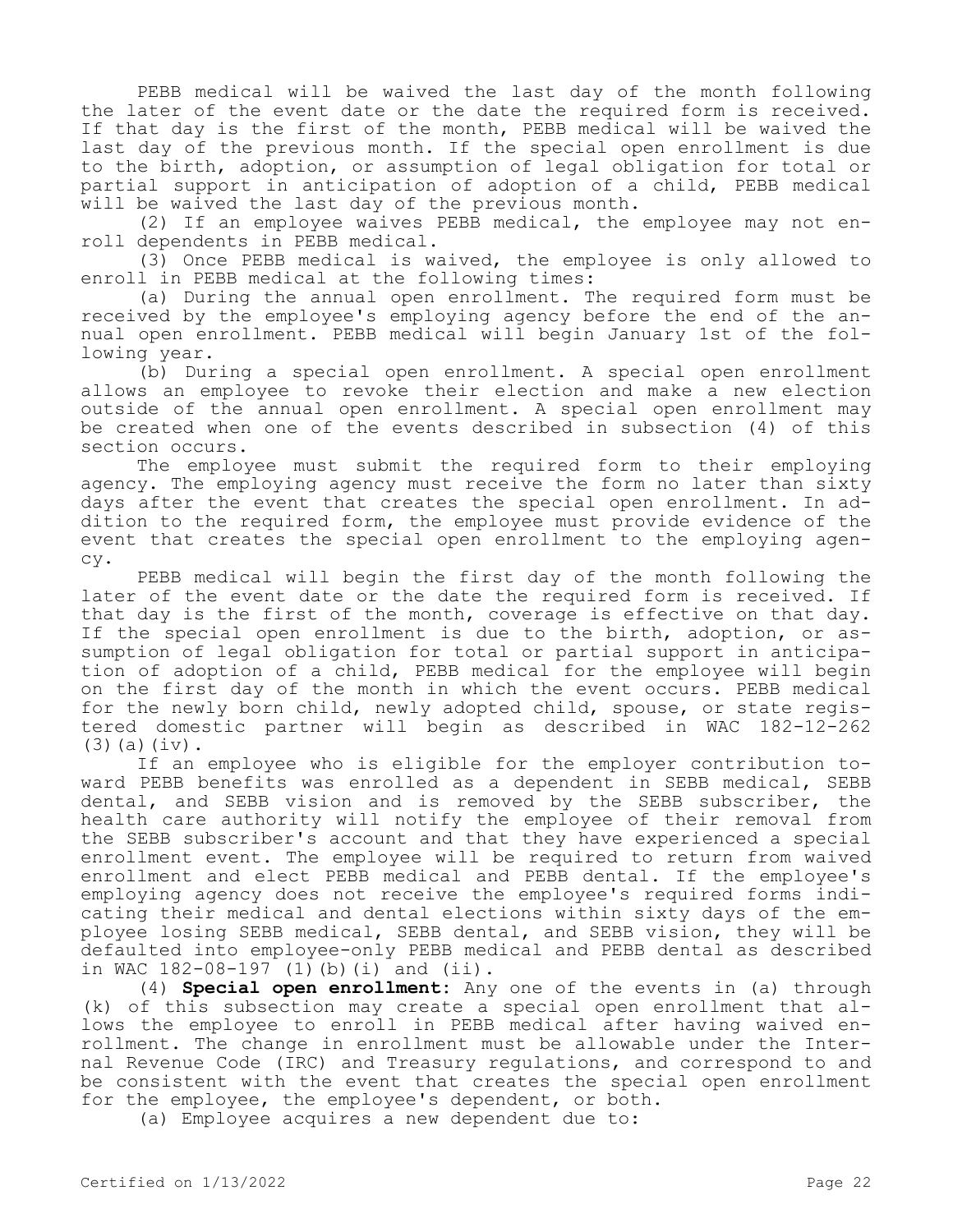(i) Marriage or registering a state registered domestic partnership;

(ii) Birth, adoption, or when the subscriber has assumed a legal obligation for total or partial support in anticipation of adoption; or

(iii) A child becoming eligible as an extended dependent through legal custody or legal guardianship.

(b) Employee or an employee's dependent loses other coverage under a group health plan or through health insurance coverage, as defined by the Health Insurance Portability and Accountability Act (HIPAA);

(c) Employee has a change in employment status that affects the employee's eligibility for their employer contribution toward their employer-based group medical;

(d) The employee's dependent has a change in their own employment status that affects their eligibility for the employer contribution under their employer-based group medical;

**Note:** As used in (d) of this subsection, "employer contribution" means contributions made by the dependent's current or former employer toward health coverage as described in Treasury Regulation 26 C.F.R. 54.9801-6.

(e) Employee or an employee's dependent has a change in enrollment under an employer-based group medical plan during its annual open enrollment that does not align with the PEBB program's annual open enrollment;

(f) Employee's dependent has a change in residence from outside of the United States to within the United States, or from within the United States to outside of the United States and that change in residence resulted in the dependent losing their health insurance;

(g) A court order requires the employee or any other individual to provide a health plan for an eligible dependent of the employee (a former spouse or former state registered domestic partner is not an eligible dependent);

(h) Employee or an employee's dependent enrolls in coverage under medicaid or a state children's health insurance program (CHIP), or the employee or an employee's dependent loses eligibility for coverage under medicaid or CHIP;

**Note:** An employee may only return from having waived PEBB medical for the events described in (h) of this subsection. An employee may not waive their PEBB medical for the events described in (h) of this subsection.

(i) Employee or an employee's dependent becomes eligible for state premium assistance subsidy for PEBB health plan coverage from medicaid or CHIP;

(j) Employee or employee's dependent becomes eligible and enrolls in a TRICARE plan, or loses eligibility for a TRICARE plan;

(k) Employee becomes eligible and enrolls in medicare, or loses eligibility for medicare.

[Statutory Authority: RCW 41.05.021, 41.05.160 and Policy resolutions PEBB 2021-02, 2021-03, 2021-04, 2021-05, 2021-06, 2021-07, 2021-08, 2021-09. WSR 21-13-102 (Admin #2021-01.02), § 182-12-128, filed 6/18/21, effective 1/1/22. Statutory Authority: RCW 41.05.021 and 41.05.160. WSR 20-16-062 (Admin #2020-03), § 182-12-128, filed 7/28/20, effective 1/1/21. Statutory Authority: RCW 41.05.021,<br>41.05.160, and PEBB policy resolutions. WSR 19-17-073 (Admin 41.05.160, and PEBB policy resolutions. WSR 19-17-073 (Admin<br>#2019-01), § 182-12-128, filed 8/20/19, effective 1/1/20; WSR § 182-12-128, filed 8/20/19, effective 1/1/20; WSR 18-20-117 (Admin #2018-02), § 182-12-128, filed 10/3/18, effective 1/1/19; WSR 17-19-077 (Order 2017-01), § 182-12-128, filed 9/15/17, effective 1/1/18. Statutory Authority: RCW 41.05.021, 41.05.160, 2016 c 67, and PEBB policy resolutions. WSR 16-20-080, § 182-12-128, filed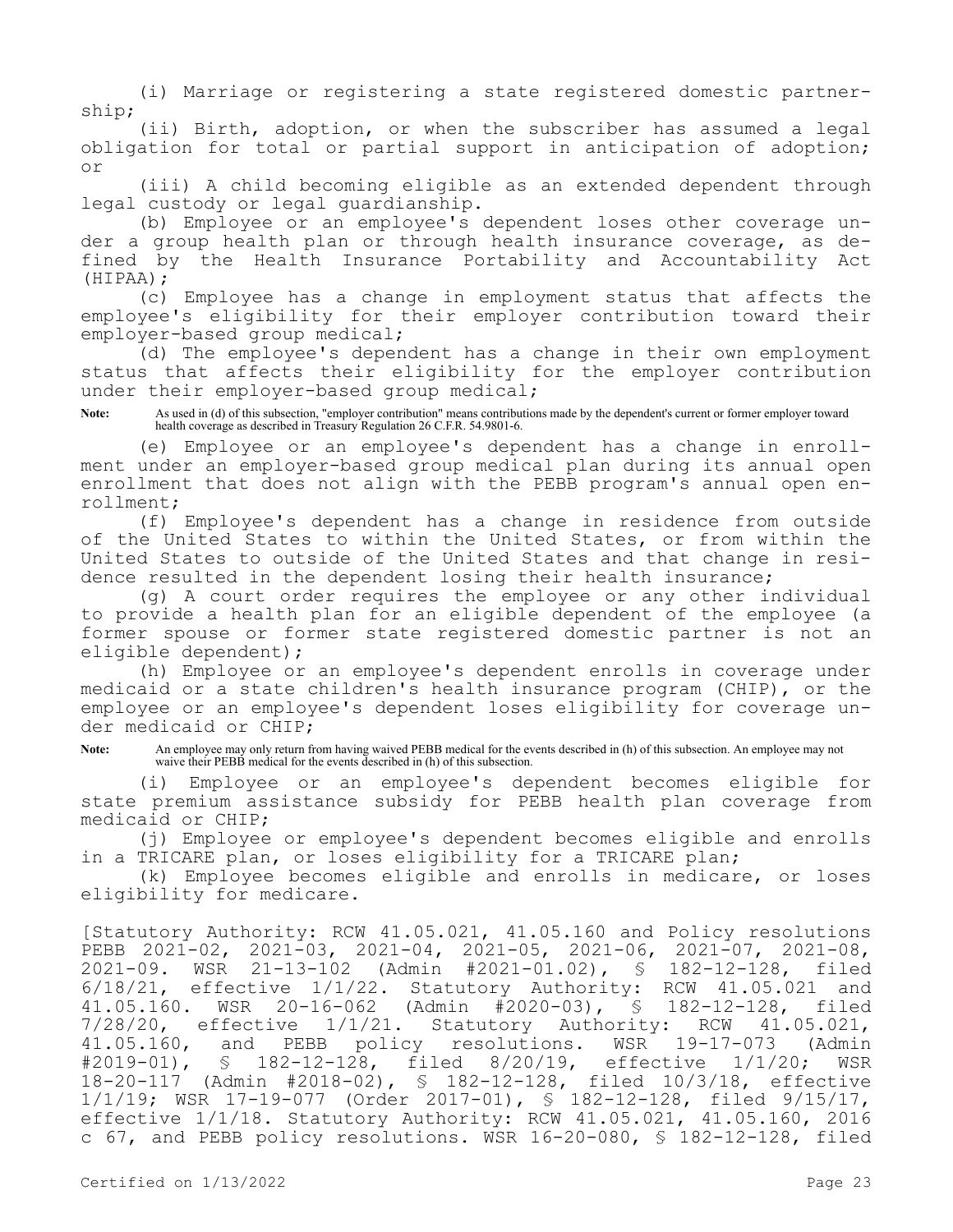10/4/16, effective 1/1/17. Statutory Authority: RCW 41.05.160, 2015 c 116, and PEBB policy resolutions. WSR 15-22-099 (PEBB Admin # 2015-01 Rev 1), § 182-12-128, filed  $11/4/15$ , effective  $1/1/16$ . Statutory Authority: RCW 41.05.160 and 2013 2nd sp.s. c 4. WSR 14-20-058 (PEBB Admin  $2014-02$ , §  $182-12-128$ , filed  $9/25/14$ , effective  $1/1/15$ . Statutory Authority: RCW 41.05.160, 2013 2nd sp.s. c 4 and PEBB policy resolutions. WSR 14-08-040, § 182-12-128, filed 3/26/14, effective 4/26/14. Statutory Authority: RCW 41.05.160 and 2012 2nd sp.s. c 3. WSR 13-22-019 (Admin. 2013-01), § 182-12-128, filed 10/28/13, effective 1/1/14. Statutory Authority: RCW 41.05.160. WSR 12-20-022 (Order 2012-01), § 182-12-128, filed 9/25/12, effective 11/1/12. Statutory Authority: RCW 41.05.160 and 2011 c 8. WSR 11-22-036 (Order 11-02), § 182-12-128, filed 10/26/11, effective 1/1/12. Statutory Authority: RCW 41.05.160. WSR 10-20-147 (Order 10-02), § 182-12-128, filed 10/6/10, effective 1/1/11; WSR 09-23-102 (Order 09-02), § 182-12-128, filed 11/17/09, effective 1/1/10; WSR 08-20-128 (Order 08-03), § 182-12-128, filed 10/1/08, effective 1/1/09; WSR 08-09-027 (Order 08-01), § 182-12-128, filed 4/8/08, effective 4/9/08; WSR 07-20-129 (Order 07-01), § 182-12-128, filed 10/3/07, effective 11/3/07. Statutory Authority: RCW 41.05.160 and 41.05.165. WSR 04-18-039, § 182-12-128, filed 8/26/04, effective 1/1/05.]

**WAC 182-12-129 What happens when an employee moves from an eligible to an otherwise ineligible position or job due to a layoff?**  This section applies to employees employed by state agencies (as defined in this chapter), including benefits-eligible seasonal employees, and is intended to address situations where an employee moves from one position or job to another due to a layoff, as described in WAC 182-12-109. This section does not apply to employees with an anticipated end date.

If an employee moves from an eligible to an otherwise ineligible position due to layoff, the employee may retain their eligibility for the employer contribution toward public employees benefits board (PEBB) benefits for each month that the employee is in pay status for at least eight hours. To maintain eligibility using this section the employee must:

• Be hired into a position with a state agency within twenty-four months of the original eligible position ending; and

• Upon hire, notify the employing state agency that they are potentially eligible to use this section.

This section ceases to apply if the employee is employed in a position eligible for PEBB benefits under WAC 182-12-114 within twentyfour months of leaving the original position.

After the twenty-fourth month, the employee must reestablish eligibility as described in WAC 182-12-114.

[Statutory Authority: RCW 41.05.021 and 41.05.160. WSR 20-16-062 (Admin #2020-03), § 182-12-129, filed 7/28/20, effective 1/1/21. Statutory Authority: RCW 41.05.021, 41.05.160 and PEBB policy resolutions. WSR 18-20-117 (Admin #2018-02), § 182-12-129, filed 10/3/18, effective 1/1/19. Statutory Authority: RCW 41.05.021, 41.05.160, 2016 c 67, and PEBB policy resolutions. WSR 16-20-080, § 182-12-129, filed 10/4/16, effective 1/1/17. Statutory Authority: RCW 41.05.160 and 2012 2nd sp.s. c 3. WSR 13-22-019 (Admin. 2013-01), § 182-12-129, filed 10/28/13, effective 1/1/14. Statutory Authority: RCW 41.05.160. WSR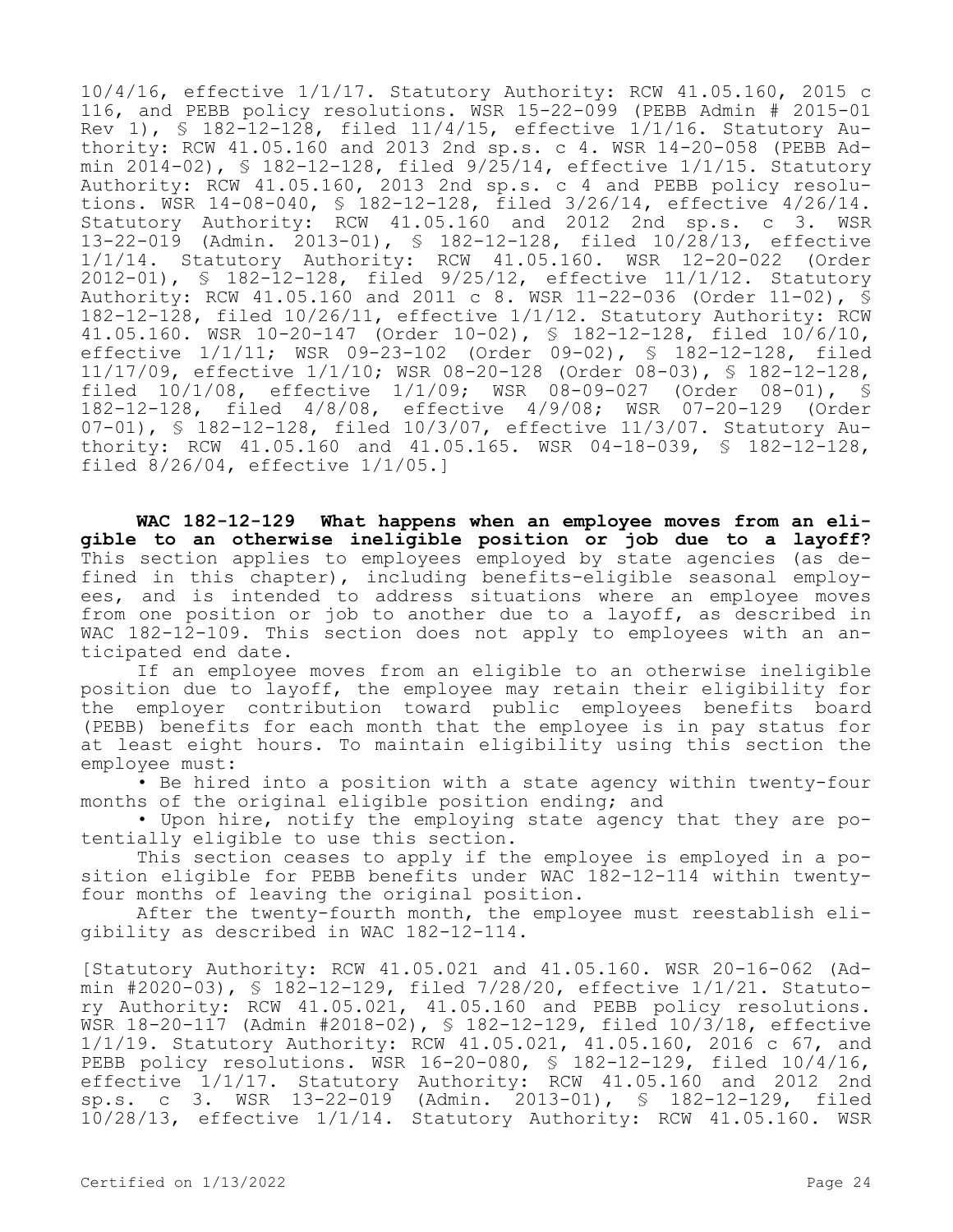09-23-102 (Order 09-02), § 182-12-129, filed 11/17/09, effective 1/1/10.]

**WAC 182-12-131 How do eligible employees maintain the employer contribution toward public employees benefits board (PEBB) benefits?**  The employer contribution toward public employees benefits board (PEBB) benefits begins as described in WAC 182-12-114. This section describes under what circumstances employees maintain eligibility for the employer contribution toward PEBB benefits.

(1) **Maintaining the employer contribution.** Except as described in subsections (2), (3), and (4) of this section, employees who have established eligibility for benefits as described in WAC 182-12-114 are eligible for the employer contribution each month in which they are in pay status eight or more hours per month.

(2) **Maintaining the employer contribution - Benefits-eligible seasonal employees.**

(a) Benefits-eligible seasonal employees (eligible as described in WAC 182-12-114(2)) who work a season of less than nine months are eligible for the employer contribution in any month of the season in which they are in pay status eight or more hours during that month. The employer contribution toward PEBB benefits for seasonal employees returning after their off season begins on the first day of the first month of the season in which they are in pay status eight hours or more.

(b) Benefits-eligible seasonal employees (eligible as described in WAC 182-12-114(2)) who work a season of nine months or more are eligible for the employer contribution:

(i) In any month of the season in which they are in pay status eight or more hours during that month; and

(ii) Through the off season following each season worked, but the eligibility may not exceed a total of twelve consecutive calendar months for the combined season and off season.

(3) **Maintaining the employer contribution - Eligible faculty.**

(a) Benefits-eligible faculty anticipated to work half time or more the entire instructional year or equivalent nine-month period (eligible as described in WAC  $182-12-114$  (3)(a)(i)) are eligible for the employer contribution each month of the instructional year, except as described in subsection (7) of this section.

(b) Benefits-eligible faculty who are hired on a quarter/semester to quarter/semester basis (eligible as described in WAC 182-12-114 (3)(a)(ii)) are eligible for the employer contribution each quarter or semester in which employees work half-time or more.

(c) Summer or off-quarter/semester coverage: All benefits-eligible faculty (eligible as described in WAC 182-12-114 (3)(a) and (b)) who work an average of half-time or more throughout the entire instructional year or equivalent nine-month period and work each quarter/semester of the instructional year or equivalent nine-month period are eligible for the employer contribution toward summer or off-quarter/semester PEBB benefits.

Exception: Eligibility for the employer contribution toward summer or off-quarter/semester PEBB benefits ends on the end date specified in an employing agency's termination notice or an employee's resignation letter, whichever is earlier, if the employing agency has no anticipation that the employee will be returning as faculty at any institution of higher education where the employee has employment. If the employing agency deducted the employee's premium for PEBB insurance coverage after the employee was no longer eligible for the employer contribution, PEBB benefits end the last day of the month for which employee premiums were deducted.

(d) Two-year averaging: All benefits-eligible faculty (eligible as described in WAC 182-12-114 (3)(a) and (b)) who worked an average of half-time or more in each of the two preceding academic years are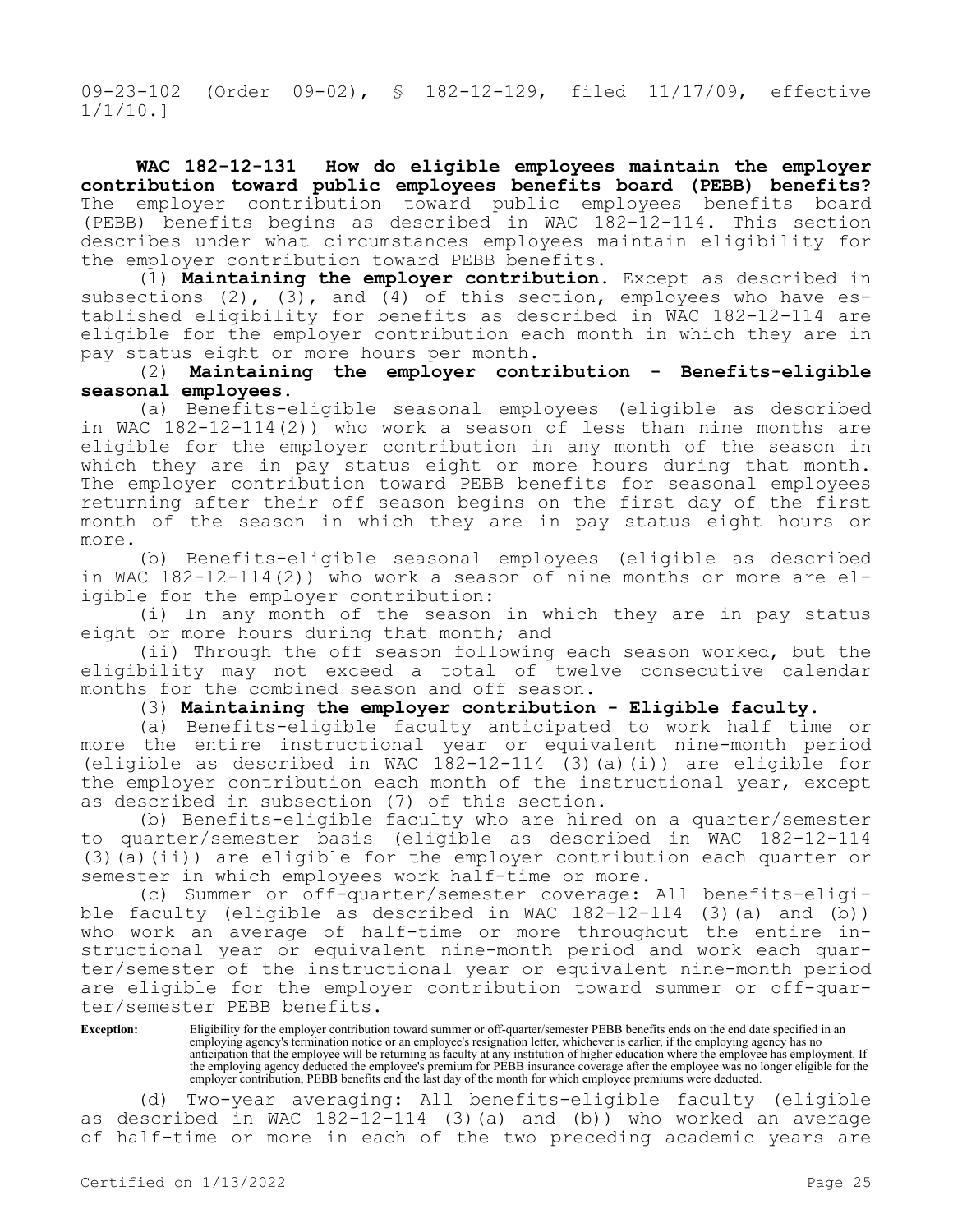potentially eligible to receive uninterrupted employer contribution toward PEBB benefits. "Academic year" means summer, fall, winter, and spring quarters or summer, fall, and spring semesters and begins with summer quarter/semester. In order to be eligible for the employer contribution through two-year averaging, the faculty must provide written notification of their potential eligibility to their employing agency or agencies within the deadlines established by the employing agency or agencies. Faculty continue to receive uninterrupted employer contribution for each academic year in which they:

(i) Are employed on a quarter/semester to quarter/semester basis and work at least two quarters or two semesters; and

(ii) Have an average workload of half-time or more for three quarters or two semesters.

Eligibility for the employer contribution under two-year averaging ceases immediately if the eligibility criteria is not met or if the eligibility criteria becomes impossible to meet.

(e) Faculty who lose eligibility for the employer contribution: All benefits-eligible faculty (eligible as described in WAC 182-12-114 (3)(a) and (b)) who lose eligibility for the employer contribution will regain it if they return to a faculty position where it is anticipated that they will work half-time or more for the quarter/semester no later than the twelfth month after the month in which they lost eligibility for the employer contribution. The employer contribution begins on the first day of the month in which the quarter/semester begins.

(4) **Maintaining the employer contribution - Employees on leave and under the special circumstances listed below.**

(a) Employees who are on approved leave under the federal Family and Medical Leave Act (FMLA) or the paid family and medical leave program continue to receive the employer contribution as long as they are approved under the act.

(b) Unless otherwise indicated in this section, employees in the following circumstances receive the employer contribution only for the months they are in pay status eight hours or more:

(i) Employees on authorized leave without pay;

(ii) Employees on approved educational leave;

(iii) Employees receiving time-loss benefits under workers' compensation;

(iv) Employees called to active duty in the uniformed services as defined under the Uniformed Services Employment and Reemployment Rights Act (USERRA); or

(v) Employees applying for disability retirement.

(5) **Maintaining the employer contribution - Employees who move from an eligible to an otherwise ineligible position due to a layoff**  maintain the employer contribution toward PEBB benefits as described in WAC 182-12-129.

(6) **Employees who are in pay status less than eight hours in a month.** Unless otherwise indicated in this section, when there is a month in which employees are not in pay status for at least eight hours, employees:

(a) Lose eligibility for the employer contribution for that month; and

(b) Must reestablish eligibility for PEBB benefits as described in WAC 182-12-114 in order to be eligible for the employer contribution again.

(7) **The employer contribution toward PEBB benefits ends** in any one of these circumstances for all employees: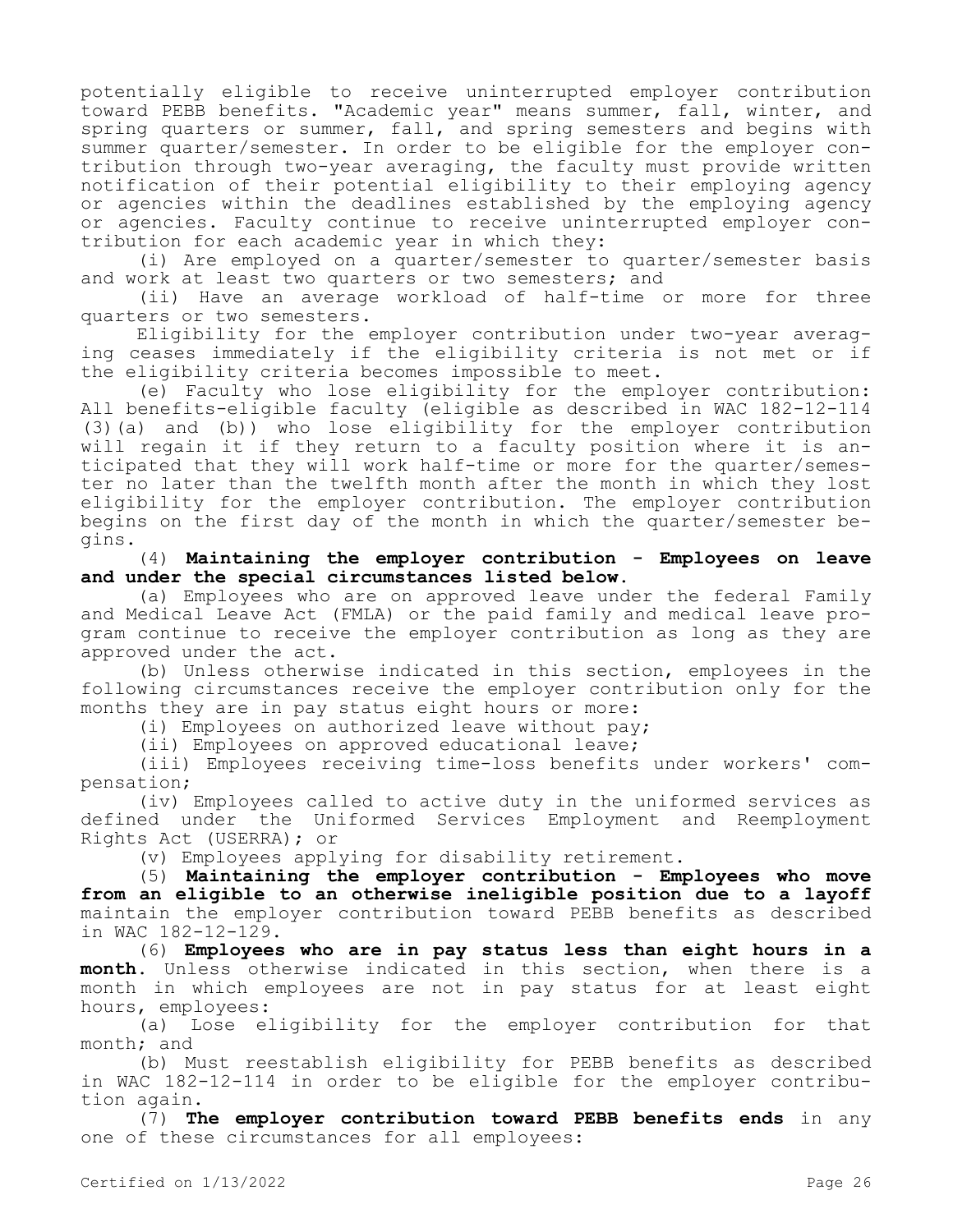(a) When employees fail to maintain eligibility for the employer contribution as indicated in the criteria in subsections (1) through (6) of this section.

(b) When the employment relationship is terminated. As long as the employing agency has no anticipation that the employee will be rehired, the employment relationship is terminated:

(i) On the date specified in an employee's letter of resignation; or

(ii) On the date specified in any contract or hire letter or on the effective date of an employer-initiated termination notice.

(c) When employees move to a position that is not anticipated to be eligible for PEBB benefits as described in WAC 182-12-114, not including changes in position due to a layoff.

The employer contribution toward PEBB benefits cease for employees and their enrolled dependents the last day of the month in which employees are eligible for the employer contribution under this section.

**Exception:** If the employing agency deducted the employee's premium for PEBB insurance coverage after the employee was no longer eligible for the employer contribution, PEBB benefits end the last day of the month for which employee premiums were deducted.

(8) **Options for continuation coverage by self-paying.** During temporary or permanent loss of the employer contribution toward PEBB benefits, employees have options for providing continuation coverage for themselves and their dependents by self-paying the premium and applicable premium surcharges set by the health care authority (HCA). These options are available as described in WAC 182-12-133, 182-12-141, 182-12-142, 182-12-146, 182-12-148, and 182-12-270.

[Statutory Authority: RCW 41.05.021 and 41.05.160. WSR 20-16-062 (Admin #2020-03),  $\frac{1}{2}$  182-12-131, filed 7/28/20, effective 1/1/21. Statutory Authority: RCW 41.05.021, 41.05.160, and PEBB policy resolutions. WSR 19-17-073 (Admin #2019-01), § 182-12-131, filed 8/20/19, effective 1/1/20; WSR 18-20-117 (Admin #2018-02), § 182-12-131, filed 10/3/18, effective 1/1/19; WSR 17-19-077 (Order 2017-01), § 182-12-131, filed 9/15/17, effective 1/1/18. Statutory Authority: RCW 41.05.021, 41.05.160, 2016 c 67, and PEBB policy resolutions. WSR 16-20-080, § 182-12-131, filed 10/4/16, effective 1/1/17. Statutory Authority: RCW 41.05.160, 2015 c 116, and PEBB policy resolutions. WSR 15-22-099 (PEBB Admin # 2015-01 Rev 1), § 182-12-131, filed 11/4/15, effective 1/1/16. Statutory Authority: RCW 41.05.160 and 2013 2nd sp.s. c 4. WSR 14-20-058 (PEBB Admin 2014-02), § 182-12-131, filed 9/25/14, effective 1/1/15. Statutory Authority: RCW 41.05.160 and 2012 2nd sp.s. c 3. WSR 13-22-019 (Admin. 2013-01), § 182-12-131, filed 10/28/13, effective 1/1/14. Statutory Authority: RCW 41.05.160. WSR 12-20-022 (Order 2012-01), § 182-12-131, filed 9/25/12, effective 11/1/12. Statutory Authority: RCW 41.05.160 and 2011 c 8. WSR 11-22-036 (Order 11-02), § 182-12-131, filed 10/26/11, effective 1/1/12. Statutory Authority: RCW 41.05.160. WSR 10-20-147 (Order 10-02), § 182-12-131, filed 10/6/10, effective 1/1/11; WSR 09-23-102 (Order 09-02), § 182-12-131, filed 11/17/09, effective 1/1/10; WSR 07-20-129 (Order 07-01), § 182-12-131, filed 10/3/07, effective 11/3/07. Statutory Authority: RCW 41.05.160 and 41.05.165. WSR 04-18-039, § 182-12-131, filed 8/26/04, effective 1/1/05.]

**WAC 182-12-133 What options for continuation coverage are available to employees and their dependents during certain types of leave or when employment ends due to a layoff?** Employees who have estab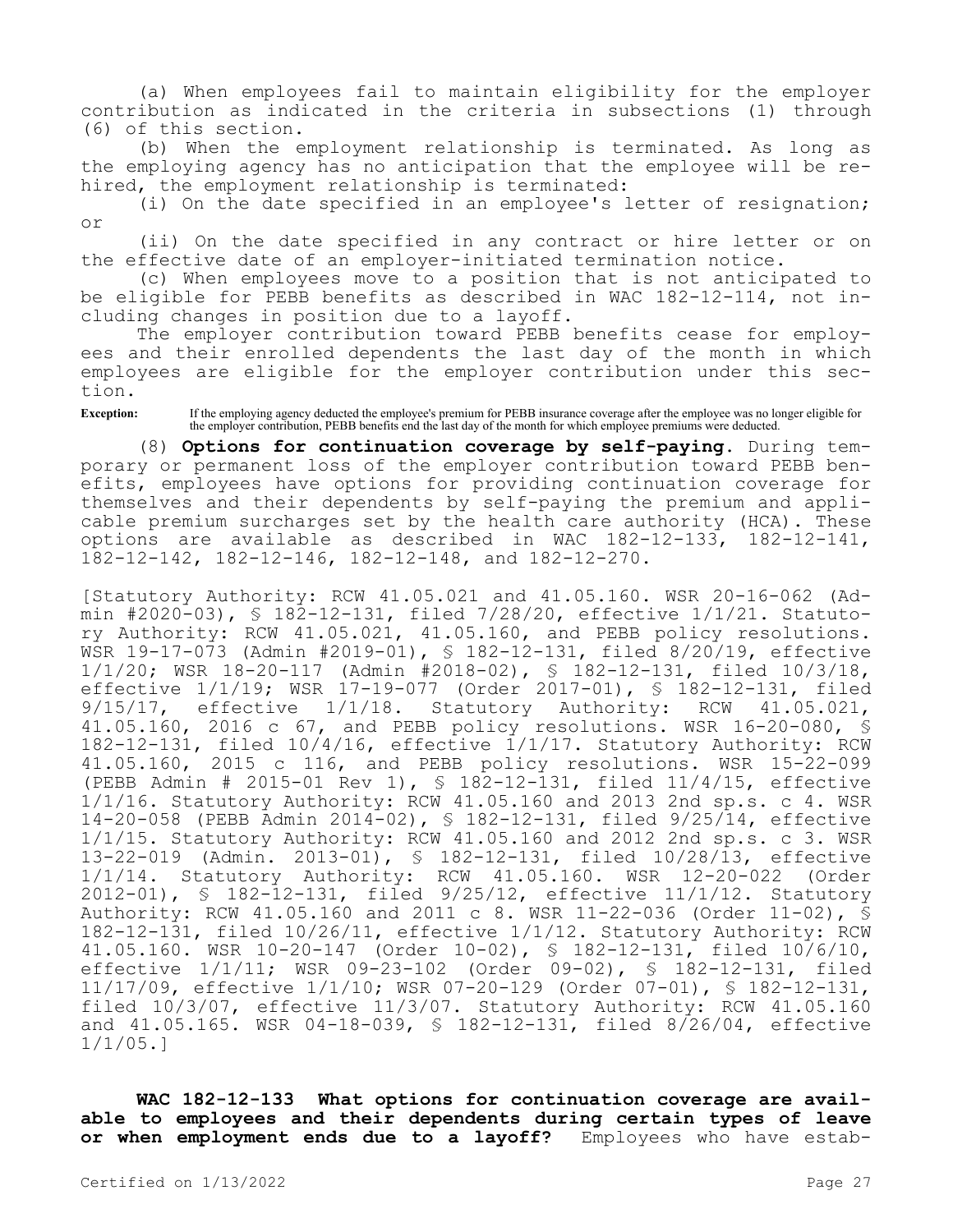lished eligibility for public employees benefits board (PEBB) benefits as described in WAC 182-12-114 may continue coverage for themselves and their dependents during certain types of leave or when their employment ends due to a layoff.

(1) Employees who are no longer eligible for the employer contribution toward PEBB benefits due to an event described in (b)(i) through (vi) of this subsection may continue coverage by self-paying the premium and applicable premium surcharges set by the health care authority (HCA) from the date eligibility for the employer contribution is lost:

(a) Employees may continue any combination of medical or dental, and may also continue life insurance and accidental death and dismemberment (AD&D) insurance. If life insurance or AD&D insurance is elected, both basic life and basic AD&D insurance must be continued. Employees who continue basic life insurance and basic AD&D insurance may also continue supplemental life and AD&D insurance. Employees on approved educational leave or called in to active duty in the uniformed services as defined under the Uniformed Services Employment and Reemployment Rights Act (USERRA) may continue either employer-paid longterm disability (LTD) insurance or both employer-paid and employeepaid LTD insurance.

(b) Employees in the following circumstances who lose their eligibility for the employer contribution toward PEBB benefits qualify to continue coverage under this subsection:

(i) Employees who are on authorized leave without pay;

(ii) Employees who are on approved educational leave;

(iii) Employees who are receiving time-loss benefits under workers' compensation;

(iv) Employees who are called to active duty in the uniformed services as defined under USERRA;

(v) Employees whose employment ends due to a layoff as defined in WAC 182-12-109; and

(vi) Employees who are applying for disability retirement.

(c) The employee's election must be received by the PEBB program no later than sixty days from the date the employee's PEBB health plan coverage ended or from the postmark date on the election notice sent by the PEBB program, whichever is later;

(d) Employees may self-pay for a maximum of twenty-nine months. The employee's first premium payment and applicable premium surcharges are due no later than forty-five days after the election period ends as described in (c) of this subsection.

 Premiums and applicable premium surcharges associated with continuing PEBB medical, must be made to the HCA as well as premiums associated with continuing PEBB dental or LTD insurance coverage. Premiums associated with continuing life insurance and AD&D insurance coverage must be made to the contracted vendor. Following the employee's first premium payment, the employee must pay the premium amounts for PEBB insurance coverage and applicable premium surcharges as premiums become due; and

(e) If the employee's monthly premium or applicable premium surcharges remain unpaid for sixty days from the original due date, the employee's PEBB insurance coverage will be terminated retroactive to the last day of the month for which the monthly premium and applicable premium surcharges were paid as described in WAC 182-08-180 (1)(c).

(2) The number of months that employees self-pay the premium while eligible as described in subsection (1) of this section will count toward the total months of continuation coverage allowed under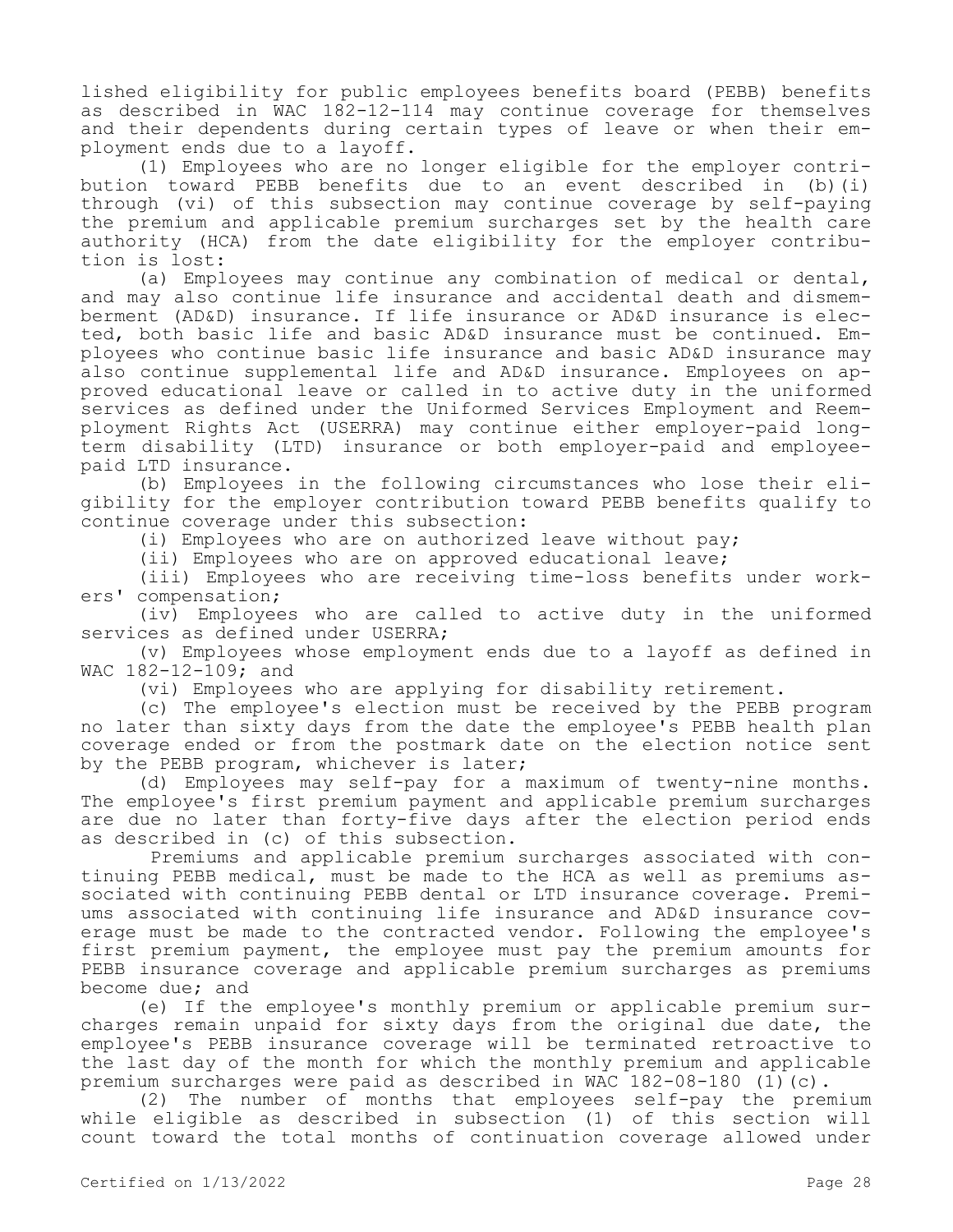the federal Consolidated Omnibus Budget Reconciliation Act (COBRA). Employees who are no longer eligible for continuation coverage as described in subsection (1) of this section but who have not used the maximum number of months allowed under COBRA coverage may continue medical, dental, or both for the remaining difference in months by self-paying the premium and applicable premium surcharges as described in WAC 182-12-146.

[Statutory Authority: RCW 41.05.021, 41.05.160 and Policy resolutions PEBB 2021-11 and 2021-12. WSR 21-13-103 (Admin #2021-01.03), § 182-12-133, filed 6/18/21, effective 1/1/22. Statutory Authority: RCW 41.05.021 and 41.05.160. WSR 20-16-062 (Admin #2020-03), § 182-12-133, filed 7/28/20, effective 1/1/21. Statutory Authority: RCW 41.05.021,<br>41.05.160, and PEBB policy resolutions. WSR 19-17-073 (Admin 41.05.160, and PEBB policy resolutions. WSR 19-17-073 (Admin #2019-01), § 182-12-133, filed 8/20/19, effective 1/1/20; WSR § 182-12-133, filed 8/20/19, effective 1/1/20; WSR 18-20-117 (Admin #2018-02), § 182-12-133, filed 10/3/18, effective 1/1/19; WSR 17-19-077 (Order 2017-01), § 182-12-133, filed 9/15/17, effective 1/1/18. Statutory Authority: RCW 41.05.021, 41.05.160, 2016 c 67, and PEBB policy resolutions. WSR 16-20-080, § 182-12-133, filed 10/4/16, effective 1/1/17. Statutory Authority: RCW 41.05.160, 2015 c 116, and PEBB policy resolutions. WSR 15-22-099 (PEBB Admin # 2015-01 Rev 1), § 182-12-133, filed 11/4/15, effective 1/1/16. Statutory Authority: RCW 41.05.160 and 2012 2nd sp.s. c 3. WSR 13-22-019 (Admin. 2013-01), § 182-12-133, filed 10/28/13, effective 1/1/14. Statutory Authority: RCW 41.05.160. WSR 12-20-022 (Order 2012-01), § 182-12-133, filed 9/25/12, effective 11/1/12; WSR 10-20-147 (Order 10-02), § 182-12-133, filed 10/6/10, effective 1/1/11; WSR 09-23-102 (Order 09-02), § 182-12-133, filed 11/17/09, effective 1/1/10; WSR 08-20-128 (Order 08-03), § 182-12-133, filed 10/1/08, effective 1/1/09; WSR<br>07-20-129 (Order 07-01), § 182-12-133, filed 10/3/07, effective 07-20-129 (Order 07-01), § 182-12-133, filed 10/3/07, effective 11/3/07; WSR 06-11-156 (Order 06-02), § 182-12-133, filed 5/24/06, effective 6/24/06. Statutory Authority: RCW 41.05.160 and 41.05.165. WSR 04-18-039, § 182-12-133, filed 8/26/04, effective 1/1/05.]

**WAC 182-12-136 May employees on approved educational leave waive continuation coverage?** In order to avoid duplication of group health plan coverage, the following shall apply to employees during any period of approved educational leave. Employees eligible for continuation coverage provided in WAC 182-12-133 who obtain other employer-based group medical or dental, or both, may waive continuation of such coverage for each full calendar month in which they maintain coverage under the other employer-based medical or dental. These employees have the right to reenroll in a public employees benefits board (PEBB) health plan effective the first day of the month after the date the other employer-based group medical or dental ends, provided evidence of such other coverage is provided to the PEBB program upon application for reenrollment.

[Statutory Authority: RCW 41.05.021, 41.05.160, 2016 c 67, and PEBB policy resolutions. WSR 16-20-080, § 182-12-136, filed 10/4/16, effective 1/1/17. Statutory Authority: RCW 41.05.160 and 2013 2nd sp.s. c 4. WSR 14-20-058 (PEBB Admin 2014-02), § 182-12-136, filed 9/25/14, effective 1/1/15. Statutory Authority: RCW 41.05.160. WSR 09-23-102 (Order 09-02), § 182-12-136, filed 11/17/09, effective 1/1/10; WSR 07-20-129 (Order 07-01), § 182-12-136, filed 10/3/07, effective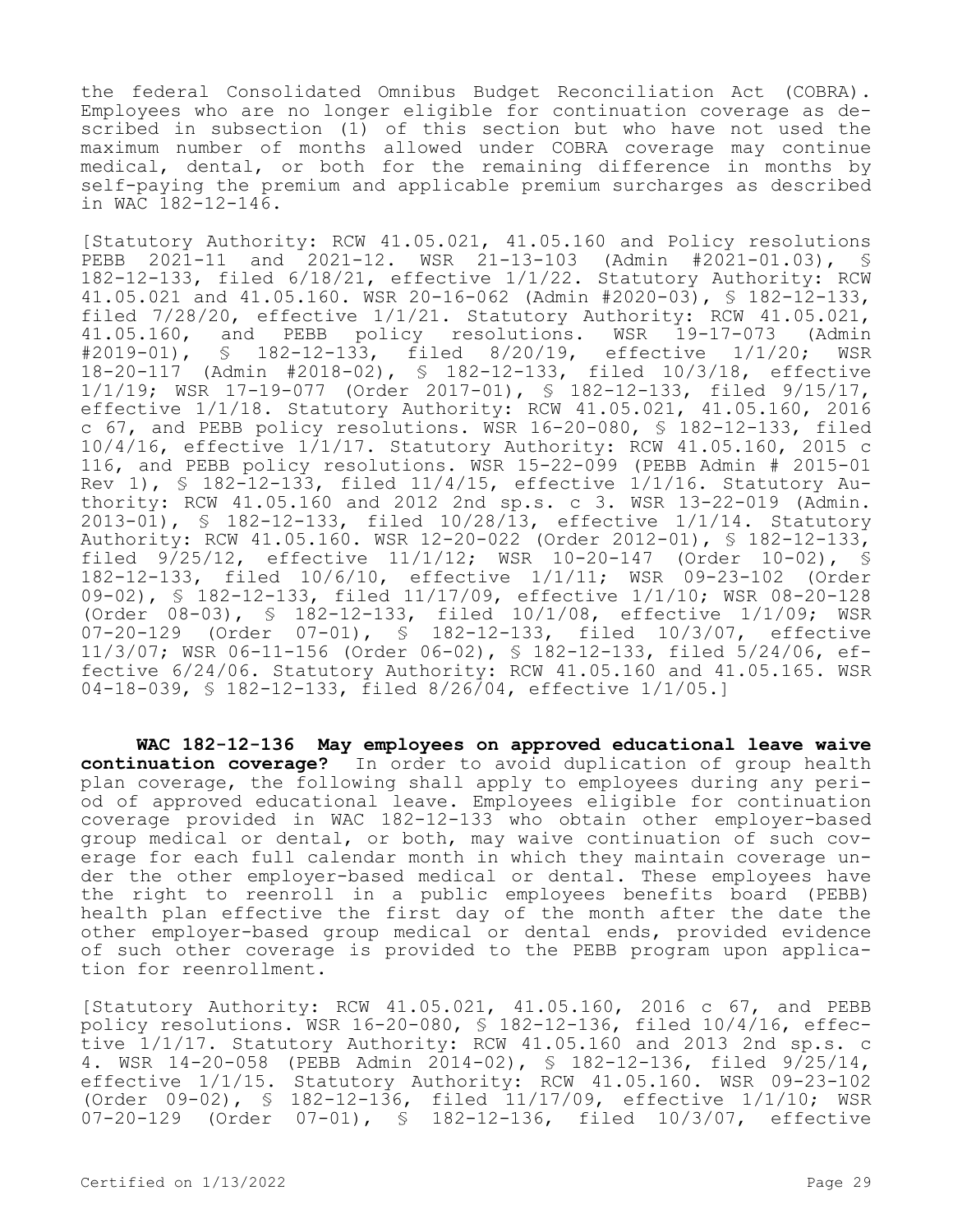11/3/07. Statutory Authority: RCW 41.05.160 and 41.05.165. WSR 04-18-039, § 182-12-136, filed 8/26/04, effective 1/1/05.]

**WAC 182-12-138 What options are available if an employee is approved for the federal Family and Medical Leave Act (FMLA) or the paid**  family and medical leave program? (1) An employee on approved leave under the federal Family and Medical Leave Act (FMLA) may continue to receive the employer contribution toward public employees benefits board (PEBB) benefits in accordance with the federal FMLA. The employee may also continue current supplemental life, supplemental accidental death and dismemberment (AD&D), and employee-paid long-term disability (LTD) insurance. The employee's employing agency is responsible for determining if the employee is eligible for leave under FMLA and the duration of such leave.

(2) An employee on approved leave under the paid family and medical leave program under chapter 50A.05 RCW may continue to receive the employer contribution toward PEBB benefits in accordance with RCW 50A.35.020. The employee may also continue current supplemental life, supplemental AD&D, and employee-paid LTD insurance. The employment security department is responsible for determining if the employee is eligible for the paid family and medical leave program.

(3) If an employee exhausts the period of leave approved under FMLA or paid family and medical leave, PEBB insurance coverage may be continued by self-paying the premium and applicable premium surcharges set by the HCA, with no contribution from the employing agency as described in WAC 182-12-133(1).

[Statutory Authority: RCW 41.05.021, 41.05.160 and Policy resolutions PEBB 2021-11 and 2021-12. WSR 21-13-103 (Admin #2021-01.03), § 182-12-138, filed 6/18/21, effective 1/1/22. Statutory Authority: RCW 41.05.021 and 41.05.160. WSR 20-16-062 (Admin #2020-03), § 182-12-138, filed 7/28/20, effective 1/1/21. Statutory Authority: RCW 41.05.021,<br>41.05.160, and PEBB policy resolutions. WSR 19-17-073 (Admin 41.05.160, and PEBB policy resolutions. WSR 19-17-073 (Admin #2019-01), § 182-12-138, filed 8/20/19, effective 1/1/20; WSR § 182-12-138, filed 8/20/19, effective 1/1/20; WSR 18-20-117 (Admin #2018-02), § 182-12-138, filed 10/3/18, effective 1/1/19; WSR 17-19-077 (Order 2017-01), § 182-12-138, filed 9/15/17, effective 1/1/18. Statutory Authority: RCW 41.05.021, 41.05.160, 2016 c 67, and PEBB policy resolutions. WSR 16-20-080, § 182-12-138, filed 10/4/16, effective 1/1/17. Statutory Authority: RCW 41.05.160, 2015 c 116, and PEBB policy resolutions. WSR 15-22-099 (PEBB Admin # 2015-01 Rev 1), § 182-12-138, filed 11/4/15, effective 1/1/16. Statutory Authority: RCW 41.05.160. WSR 12-20-022 (Order 2012-01), § 182-12-138, filed 9/25/12, effective 11/1/12. Statutory Authority: RCW 41.05.160 and 2011 c 8. WSR 11-22-036 (Order 11-02), § 182-12-138, filed 10/26/11, effective 1/1/12. Statutory Authority: RCW 41.05.160. WSR 09-23-102 (Order 09-02), § 182-12-138, filed 11/17/09, effective 1/1/10; WSR 08-20-128 (Order 08-03), § 182-12-138, filed 10/1/08, effective 1/1/09; WSR 07-20-129 (Order 07-01), § 182-12-138, filed 10/3/07, effective 11/3/07. Statutory Authority: RCW 41.05.160 and 41.05.165. WSR 04-18-039, § 182-12-138, filed 8/26/04, effective 1/1/05.]

**WAC 182-12-141 If an employee reverts from an eligible position, what happens to their public employees benefits board (PEBB) insurance coverage?** (1) If an employee reverts for reasons other than a layoff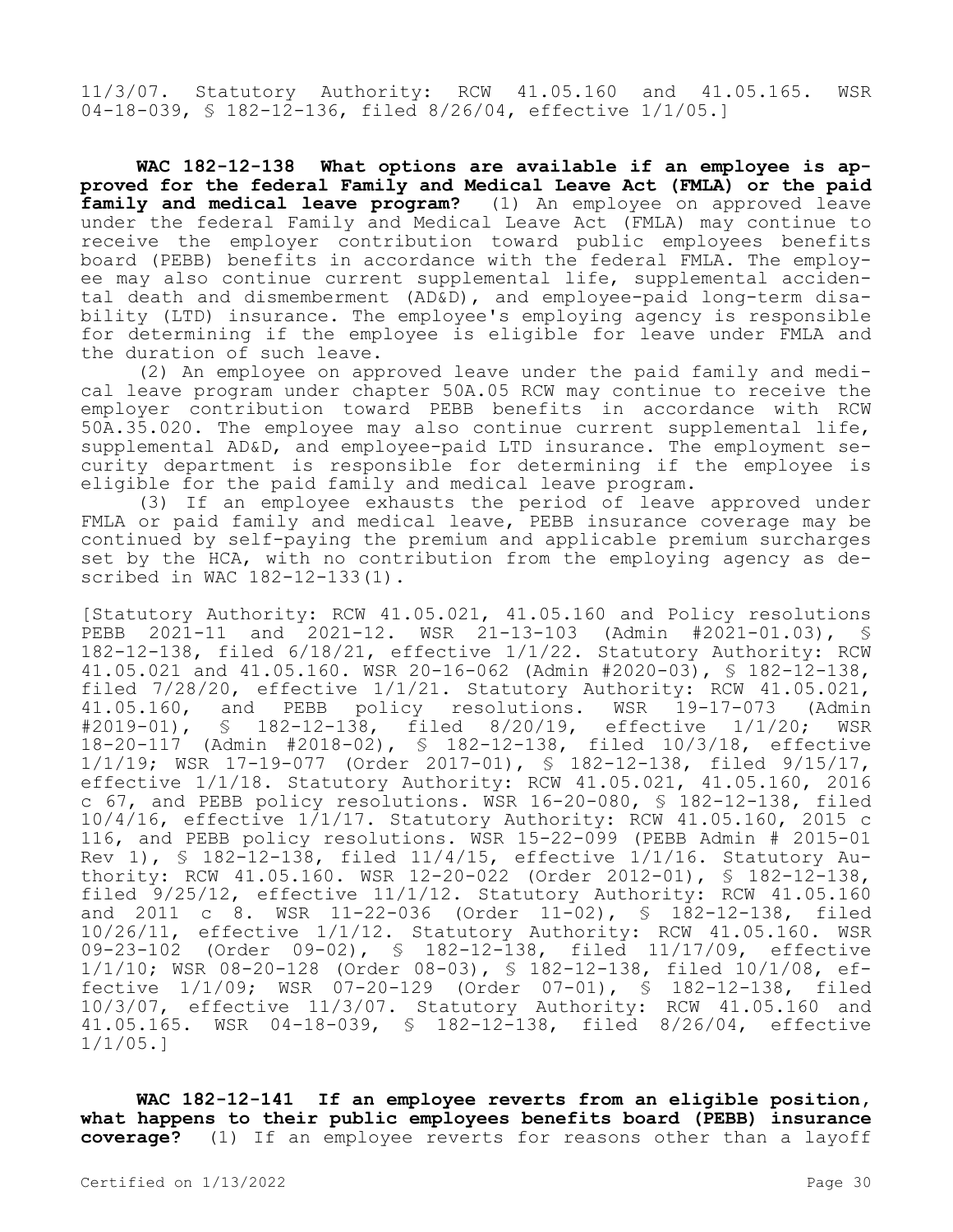and is not eligible for the employer contribution toward public employees benefits board (PEBB) benefits under this chapter, they may continue PEBB insurance coverage by self-paying the premium and applicable premium surcharge set by the health care authority (HCA) for up to eighteen months under the same terms as an employee who is granted leave without pay under WAC 182-12-133(1):

(a) The employee's election must be received by the PEBB program no later than sixty days from the date the employee's PEBB health plan coverage ended or from the postmark date on the election notice sent by the PEBB program, whichever is later;

(b) The employee's first premium payment and applicable premium surcharges are due to the HCA no later than forty-five days after the election period ends as described in (a) of this subsection. Premiums and applicable premium surcharges associated with continuing PEBB medical must be made to the HCA as well as premiums associated with continuing PEBB dental. Premiums associated with continuing life insurance and accidental death and dismemberment insurance coverage must be made to the contracted vendor;

(c) Following the employee's first premium payment, the employee must pay the premium amounts associated with PEBB insurance coverage and applicable premium surcharges as premiums become due; and

(d) If the employee's monthly premium or applicable premium surcharges remain unpaid for sixty days from the original due date, the employee's PEBB insurance coverage will be terminated retroactive to the last day of the month for which the monthly premium and applicable premium surcharges were paid as described in WAC 182-08-180 (1)(c).

(2) If an employee is reverted due to a layoff, the employee may be eligible for the employer contribution toward PEBB benefits under the criteria of WAC 182-12-129. If determined not to be eligible under WAC 182-12-129, the employee may continue PEBB insurance coverage by self-paying the premium and applicable premium surcharges set by the HCA under WAC 182-12-133.

[Statutory Authority: RCW 41.05.021 and 41.05.160. WSR 20-16-062 (Admin #2020-03), § 182-12-141, filed  $7/28/20$ , effective  $1/1/21$ . Statutory Authority: RCW 41.05.021, 41.05.160, and PEBB policy resolutions. WSR 19-17-073 (Admin #2019-01), § 182-12-141, filed 8/20/19, effective 1/1/20; WSR 18-20-117 (Admin #2018-02), § 182-12-141, filed 10/3/18, effective 1/1/19; WSR 17-19-077 (Order 2017-01), § 182-12-141, filed 9/15/17, effective 1/1/18. Statutory Authority: RCW 41.05.021, 41.05.160, 2016 c 67, and PEBB policy resolutions. WSR 16-20-080, § 182-12-141, filed 10/4/16, effective 1/1/17. Statutory Authority: RCW 41.05.160 and 2011 c 8. WSR 11-22-036 (Order 11-02), § 182-12-141, filed 10/26/11, effective 1/1/12. Statutory Authority: RCW 41.05.160. WSR 10-20-147 (Order 10-02), § 182-12-141, filed 10/6/10, effective 1/1/11; WSR 09-23-102 (Order 09-02), § 182-12-141, filed 11/17/09, effective 1/1/10; WSR 07-20-129 (Order 07-01), § 182-12-141, filed 10/3/07, effective 11/3/07. Statutory Authority: RCW 41.05.160 and 41.05.165. WSR 04-18-039, § 182-12-141, filed 8/26/04, effective 1/1/05.]

**WAC 182-12-142 What options for continuation coverage are available to faculty and seasonal employees who are between periods of eligibility?** (1) **Faculty** may continue any combination of medical or dental, and may also continue life insurance and accidental death and dismemberment (AD&D) insurance by self-paying the premium and applica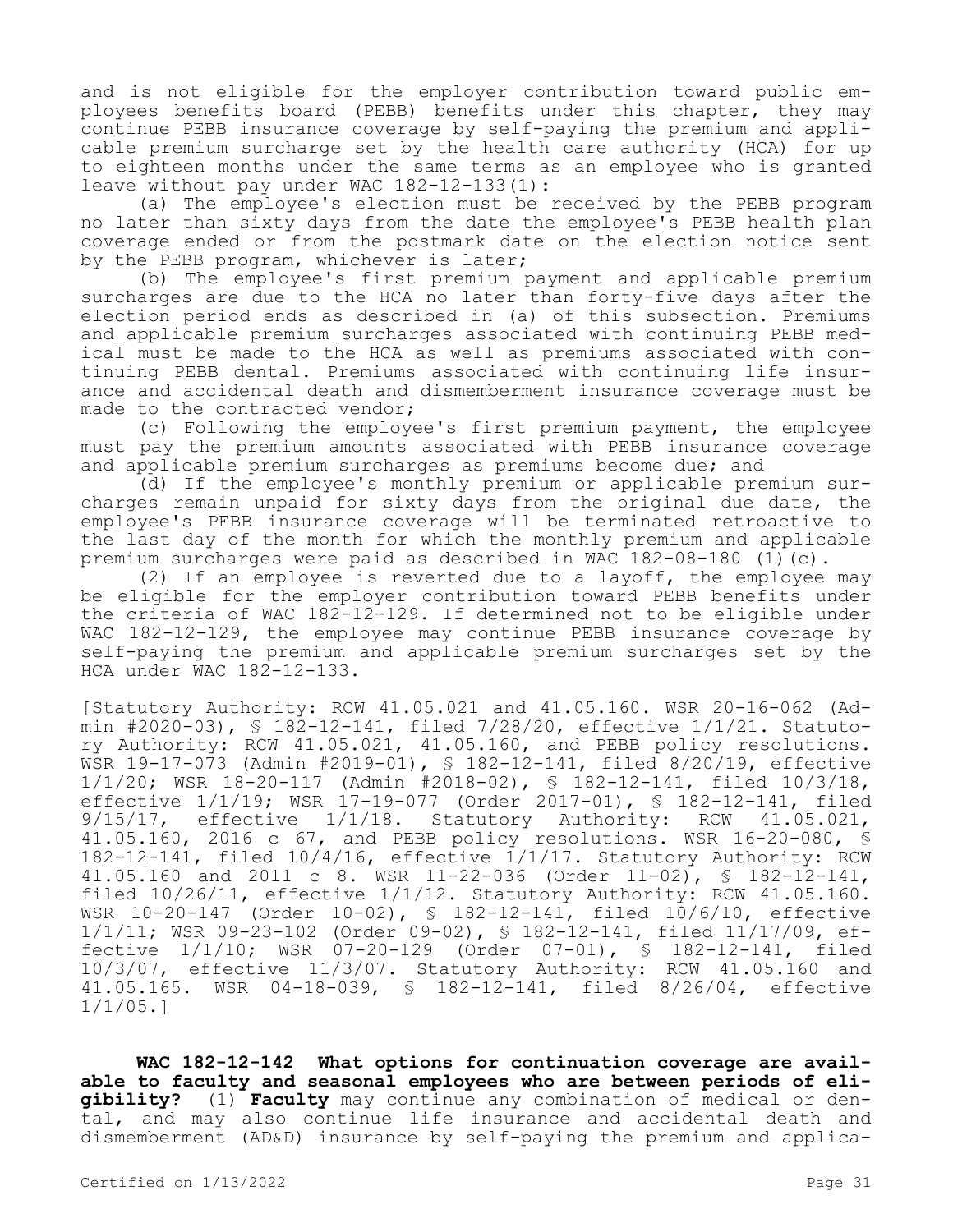ble premium surcharges set by the health care authority (HCA), with no contribution from the employer, for a maximum of twelve months between periods of eligibility. If life insurance or AD&D insurance is elected, both basic life and basic AD&D insurance must be continued. Employees who continue basic life insurance and basic AD&D insurance may also continue supplemental life and AD&D insurance:

(a) The employee's election must be received by the public employees benefits board (PEBB) program no later than sixty days from the date the employee's PEBB health plan coverage ended or from the postmark date on the election notice sent by the PEBB program, whichever is later;

(b) The employee's first premium payment and applicable premium surcharges are due to the HCA no later than forty-five days after the election period ends as described in (a) of this subsection. Premiums and applicable premium surcharges associated with continuing PEBB medical must be made to the HCA as well as premiums associated with continuing PEBB dental. Premiums associated with continuing life insurance and AD&D insurance coverage must be made to the contracted vendor;

(c) Following the employee's first premium payment, the employee must pay the premium amounts associated with PEBB insurance coverage and applicable premium surcharges as premiums become due; and

(d) If the employee's monthly premium or applicable premium surcharges remain unpaid for sixty days from the original due date, the employee's PEBB insurance coverage will be terminated retroactive to the last day of the month for which the monthly premium and applicable premium surcharges were paid as described in WAC 182-08-180 (1)(c).

(2) **Benefits-eligible seasonal employees** may continue any combination of medical or dental, and may also continue life insurance and AD&D insurance by self-paying the premium and applicable premium surcharges set by the HCA, with no contribution from the employer, for a maximum of twelve months between periods of eligibility. If life insurance or AD&D insurance is elected, both basic life and basic AD&D insurance must be continued. Employees who continue basic life insurance and basic AD&D insurance may also continue supplemental life and AD&D insurance:

(a) The employee's election must be received by the PEBB program no later than sixty days from the date the employee's PEBB health plan coverage ended or from the postmark date on the election notice sent by the PEBB program, whichever is later;

(b) The employee's first premium payment and applicable premium surcharges are due to the HCA no later than forty-five days after the election period ends as described in (a) of this subsection. Premiums and applicable premium surcharges associated with continuing PEBB medical must be made to the HCA as well as premiums associated with continuing PEBB dental. Premiums associated with continuing life insurance and AD&D insurance coverage must be made to the contracted vendor;

(c) Following the employee's first premium payment, the employee must pay the premium amounts associated with PEBB insurance coverage and applicable premium surcharges as premiums become due; and

(d) If the employee's monthly premium or applicable premium surcharges remain unpaid for sixty days from the original due date, the employee's PEBB insurance coverage will be terminated retroactive to the last day of the month for which the monthly premium and applicable premium surcharges were paid as described in WAC 182-08-180 (1)(c).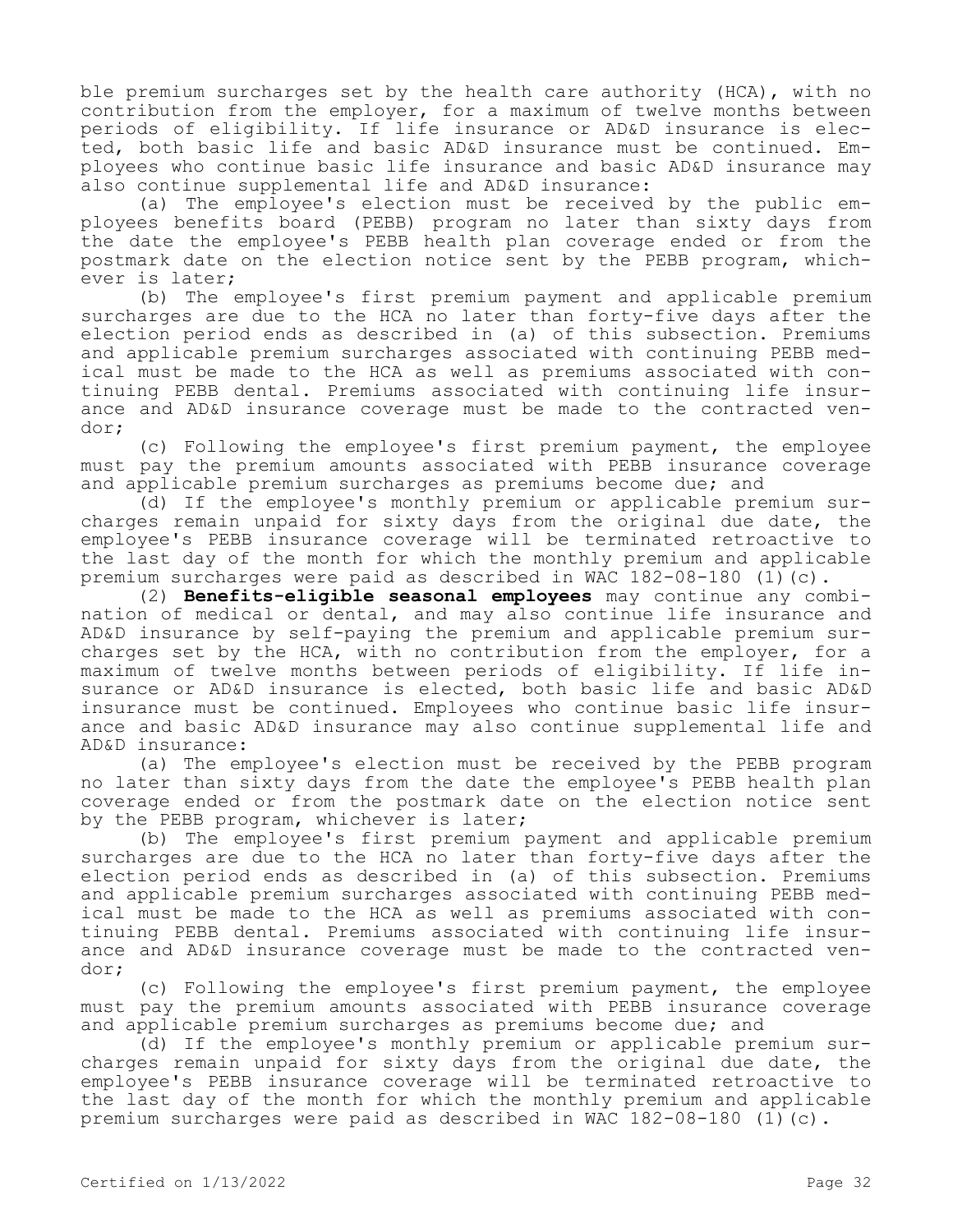(3) **COBRA.** An employee who is no longer eligible for continuation coverage as described in subsections (1) and (2) of this section, but who has not used the maximum number of months allowed under the federal Consolidated Omnibus Budget Reconciliation Act (COBRA), may continue medical, dental, or both for the remaining difference in months by self-paying the premium and applicable premium surcharges set by the HCA under COBRA as described in WAC 182-12-146. The number of months that a faculty or seasonal employee self-pays premiums under the criteria in subsection (1) or (2) of this section will count toward the total months of continuation coverage allowed under COBRA.

[Statutory Authority: RCW 41.05.021 and 41.05.160. WSR 20-16-062 (Admin #2020-03), § 182-12-142, filed  $7/28/20$ , effective  $1/1/21$ . Statutory Authority: RCW 41.05.021, 41.05.160, and PEBB policy resolutions. WSR 19-17-073 (Admin #2019-01), § 182-12-142, filed 8/20/19, effective 1/1/20; WSR 18-20-117 (Admin #2018-02), § 182-12-142, filed 10/3/18, effective 1/1/19; WSR 17-19-077 (Order 2017-01), § 182-12-142, filed 9/15/17, effective 1/1/18. Statutory Authority: RCW 41.05.021, 41.05.160, 2016 c 67, and PEBB policy resolutions. WSR 16-20-080, § 182-12-142, filed 10/4/16, effective 1/1/17. Statutory Authority: RCW 41.05.160. WSR 10-20-147 (Order 10-02), § 182-12-142, filed 10/6/10, effective 1/1/11; WSR 09-23-102 (Order 09-02), § 182-12-142, filed 11/17/09, effective 1/1/10.]

**WAC 182-12-146 When is an enrollee eligible to continue public employees benefits board (PEBB) benefits under Consolidated Omnibus Budget Reconciliation Act (COBRA)?** (1) An employee or an employee's dependent who loses eligibility for the employer contribution toward public employees benefits board (PEBB) benefits and who qualifies for continuation coverage under the federal Consolidated Omnibus Budget Reconciliation Act (COBRA) may continue coverage for PEBB medical, dental, or both.

(2) An employee or an employee's dependent who loses eligibility for continuation coverage described in WAC 182-12-133, 182-12-138, 182-12-141, 182-12-142, or 182-12-148 but who has not used the maximum number of months allowed under COBRA may continue PEBB medical, dental, or both for the remaining difference in months.

(3) A retired employee who loses eligibility for PEBB retiree insurance coverage because an employer group, with the exception of educational service districts, ceases participation in PEBB insurance coverage may continue PEBB medical, dental, or both.

(4) A retiree or a dependent of a retiree, who is no longer eligible as described in WAC 182-12-171, 182-12-180, or 182-12-260 may continue PEBB medical, dental, or both.

(5) A blind vendor who ceases to actively operate a facility as described in WAC 182-12-111 (5)(a) may continue enrollment in PEBB medical for the maximum number of months allowed under COBRA as described in this section.

(6) A board member who no longer qualifies as described in WAC 182-12-111 (5)(c) may continue enrollment in PEBB medical, dental, or both for the maximum number of months allowed under COBRA as described in this section.

(7) An enrollee may continue PEBB medical, dental, or both under COBRA by self-paying the premium and applicable premium surcharges set by the health care authority (HCA):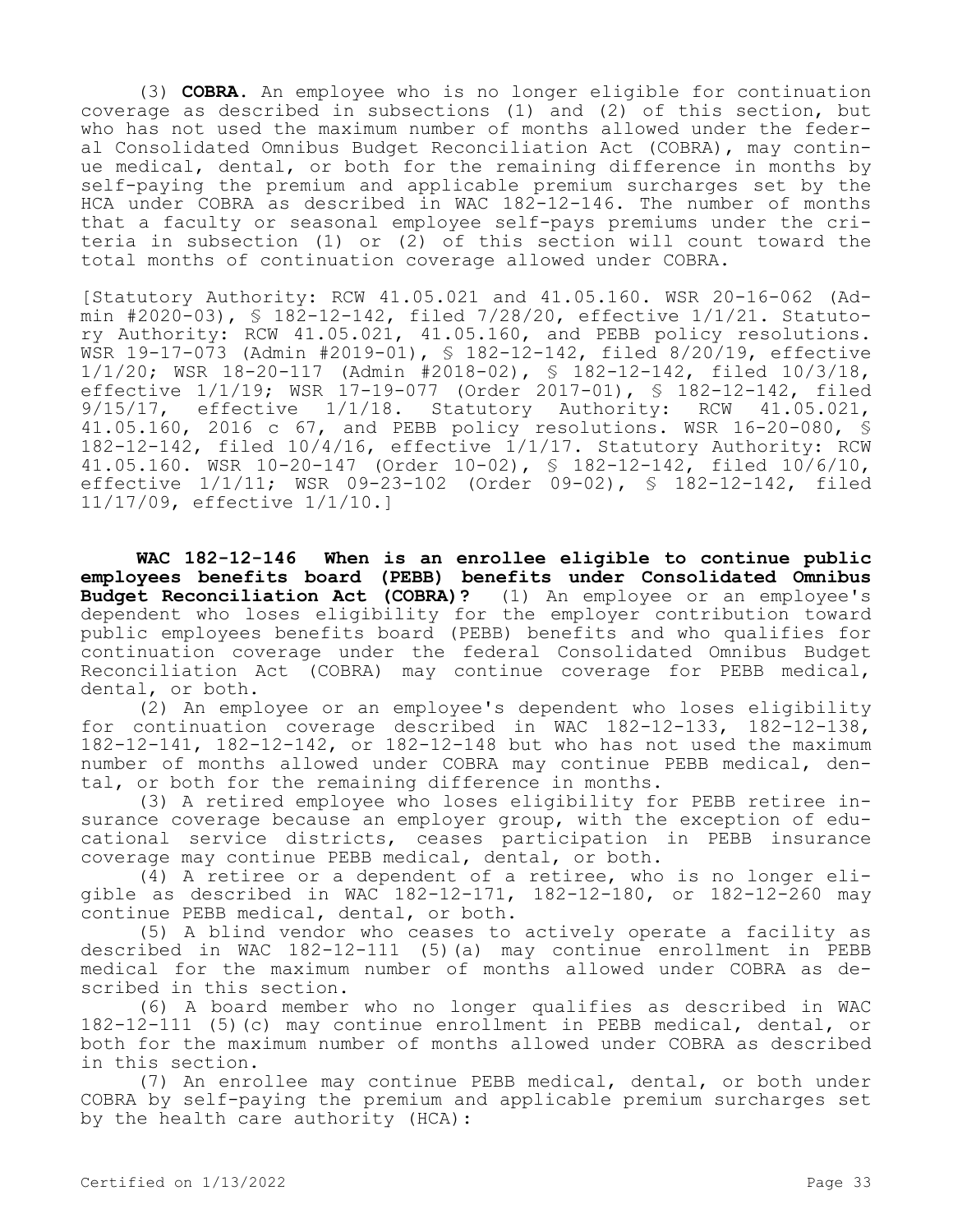(a) The election must be received by the PEBB program no later than sixty days from the date the enrollee's PEBB health plan coverage ended or from the postmark date on the election notice sent by the PEBB program, whichever is later;

(b) The first premium payment under COBRA coverage and applicable premium surcharges are due to the HCA no later than forty-five days after the election period ends as described in (a) of this subsection. Following the enrollee's first premium payment, premiums and applicable premium surcharges must be paid as described in WAC 182-08-180  $(1)(c)$ :

(c) COBRA continuation coverage enrollees who voluntarily terminate their COBRA coverage will not be eligible to reenroll in COBRA coverage unless they regain eligibility as described in WAC 182-12-114. Those who request to terminate their COBRA coverage must do so in writing. COBRA coverage will end on the last day of the month in which the PEBB program receives the termination request or on the last day of the month specified in the COBRA enrollee's termination request, whichever is later. If the termination request is received on the first day of the month, COBRA coverage will end on the last day of the previous month;

(d) An employee enrolled in a medical flexible spending arrangement (FSA) and the employee's dependents will have an opportunity to continue making contributions to their medical FSA by electing COBRA if on the date of the qualifying event, as described under 42 U.S.C. Sec. 300bb-3, the employee's medical FSA has a greater amount in remaining benefits than remaining contribution payments for the current year. The election must be received by the contracted vendor no later than sixty days from the date the PEBB health plan coverage ended or from the postmark date on the election notice sent by the contracted vendor, whichever is later. The first premium payment under COBRA coverage is due to the contracted vendor no later than forty-five days after the election period ends as described above.

(8) A subscriber's state registered domestic partner and the state registered domestic partner's children may continue PEBB medical, dental, or both on the same terms and conditions as spouses and other eligible dependents under COBRA as described under RCW 26.60.015.

(9) Medical and dental coverage under COBRA begin on the first day of the month following the day the COBRA enrollee loses eligibility for PEBB health plan coverage as described in WAC 182-12-131, 182-12-133, 182-12-141, 182-12-142, 182-12-148, 182-12-171, 182-12-180, 182-12-250, 182-12-260, or 182-12-265.

[Statutory Authority: RCW 41.05.021 and 41.05.160. WSR 20-16-062 (Admin #2020-03), § 182-12-146, filed 7/28/20, effective 1/1/21. Statutory Authority: RCW 41.05.021, 41.05.160, and PEBB policy resolutions. WSR 19-17-073 (Admin #2019-01), § 182-12-146, filed 8/20/19, effective 1/1/20; WSR 18-20-117 (Admin #2018-02), § 182-12-146, filed 10/3/18, effective 1/1/19; WSR 17-19-077 (Order 2017-01), § 182-12-146, filed 9/15/17, effective 1/1/18. Statutory Authority: RCW 41.05.021, 41.05.160, 2016 c 67, and PEBB policy resolutions. WSR 16-20-080, § 182-12-146, filed 10/4/16, effective 1/1/17. Statutory Authority: RCW 41.05.160, 2015 c 116, and PEBB policy resolutions. WSR 15-22-099 (PEBB Admin # 2015-01 Rev 1), § 182-12-146, filed 11/4/15, effective 1/1/16. Statutory Authority: RCW 41.05.160 and 2012 2nd sp.s. c 3. WSR 13-22-019 (Admin 2013-01), § 182-12-146, filed 10/28/13, effective 1/1/14. Statutory Authority: RCW 41.05.160. WSR 12-20-022 (Order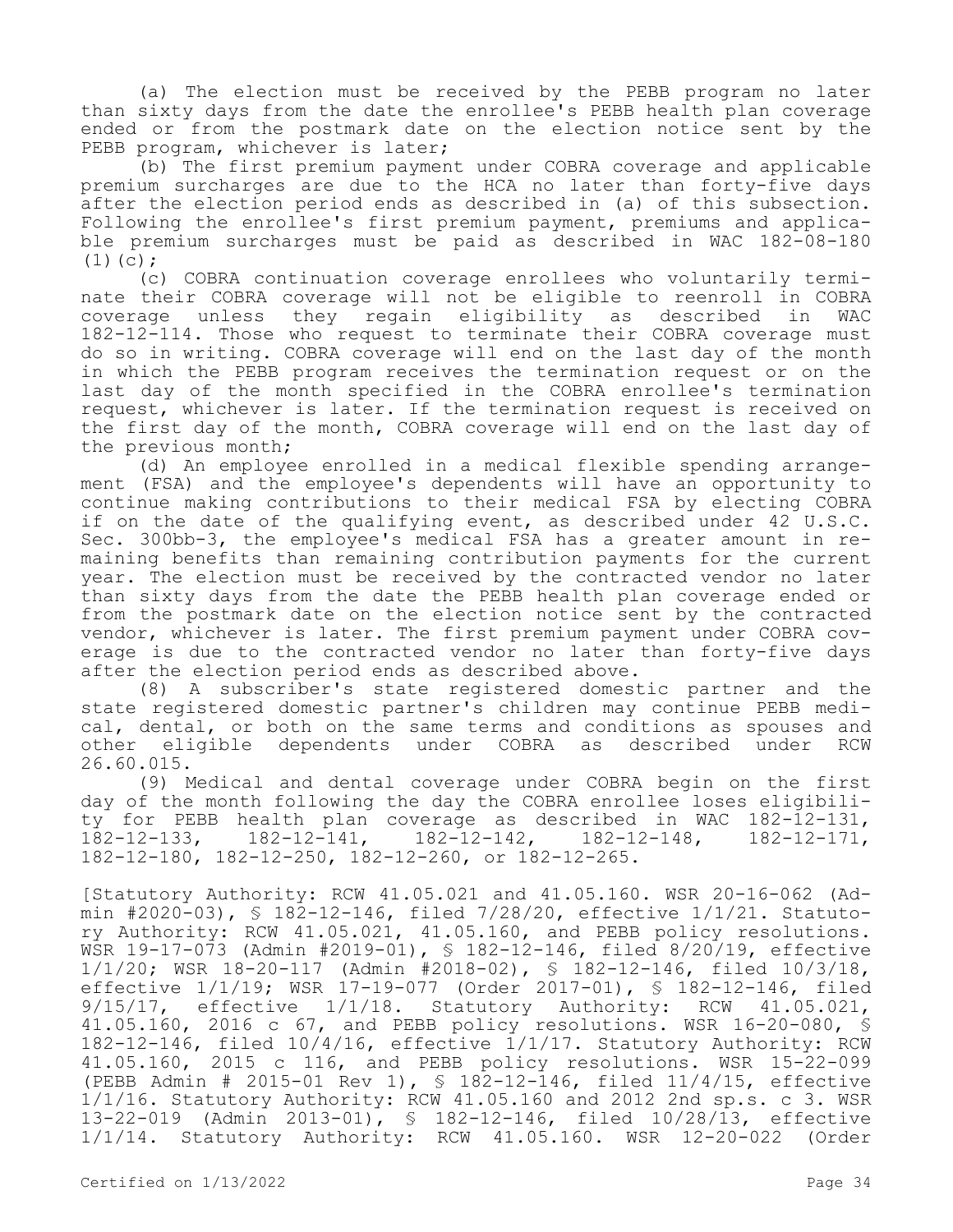2012-01), § 182-12-146, filed 9/25/12, effective 11/1/12; WSR 09-23-102 (Order 09-02), § 182-12-146, filed 11/17/09, effective 1/1/10; WSR 07-20-129 (Order 07-01), § 182-12-146, filed 10/3/07, effective 11/3/07. Statutory Authority: RCW 41.05.160 and 41.05.165. WSR 04-18-039, § 182-12-146, filed 8/26/04, effective 1/1/05.]

**WAC 182-12-148 What options for continuation coverage are available to employees during their appeal of dismissal?** (1) Employees awaiting the hearing outcome of a dismissal action before any of the following may continue their public employees benefits board (PEBB) insurance coverage by self-paying the premium and applicable premium surcharges set by the health care authority (HCA), with no contribution from the employer, on the same terms as an employee who is granted leave as described in WAC 182-12-133:

(a) The personnel resources board;

(b) An arbitrator;

(c) A grievance or appeals committee established under a collective bargaining agreement for union represented employees; or

(d) A court.

(2) The employee must pay premium amounts and applicable premium surcharges associated with PEBB insurance coverage as premiums and applicable premium surcharges become due. If the monthly premium or applicable premium surcharges remain unpaid for sixty days from the original due date, PEBB insurance coverage will be terminated retroactive to the last day of the month for which the monthly premium and applicable premium surcharges were paid as described in WAC 182-08-180  $(1)(c)$ .

(3) If the dismissal is upheld, all PEBB insurance coverage will terminate at the end of the month in which the decision is entered, or the date to which premiums have been paid, whichever is later, with the exception described in subsection (4) of this section.

(4) If the dismissal is upheld and the employee is eligible under the federal Consolidated Omnibus Budget Reconciliation Act (COBRA), the employee may continue PEBB medical, dental, or both for the remaining months available under COBRA. See WAC 182-12-146 for information on COBRA. The number of months the employee self-paid premiums during the appeal will count toward the total number of months allowed under COBRA.

(5) If the board, arbitrator, committee, or court sustains the employee in the appeal and directs reinstatement of employer paid PEBB insurance coverage retroactively, the employing agency must forward to HCA the full employer contribution for the period directed by the board, arbitrator, committee, or court and collect from the employee the employee's share of premiums due, if any.

(a) When the employer contribution is reinstated, the HCA will refund to the employee any premiums and applicable premium surcharges the employee paid. In the alternative, at the request of the employee, HCA may deduct the employee's contribution amount for PEBB benefits from the refund of premiums and applicable premium surcharges selfpaid by the employee during the appeal period.

(b) All supplemental life, supplemental accidental death and dismemberment, and employee-paid LTD insurance which was in force at the time of dismissal shall be reinstated retroactively only if the employee makes retroactive payment of premium for any such supplemental coverage and employee-paid LTD insurance which was not continued by self-payment during the appeal process. If the employee chooses not to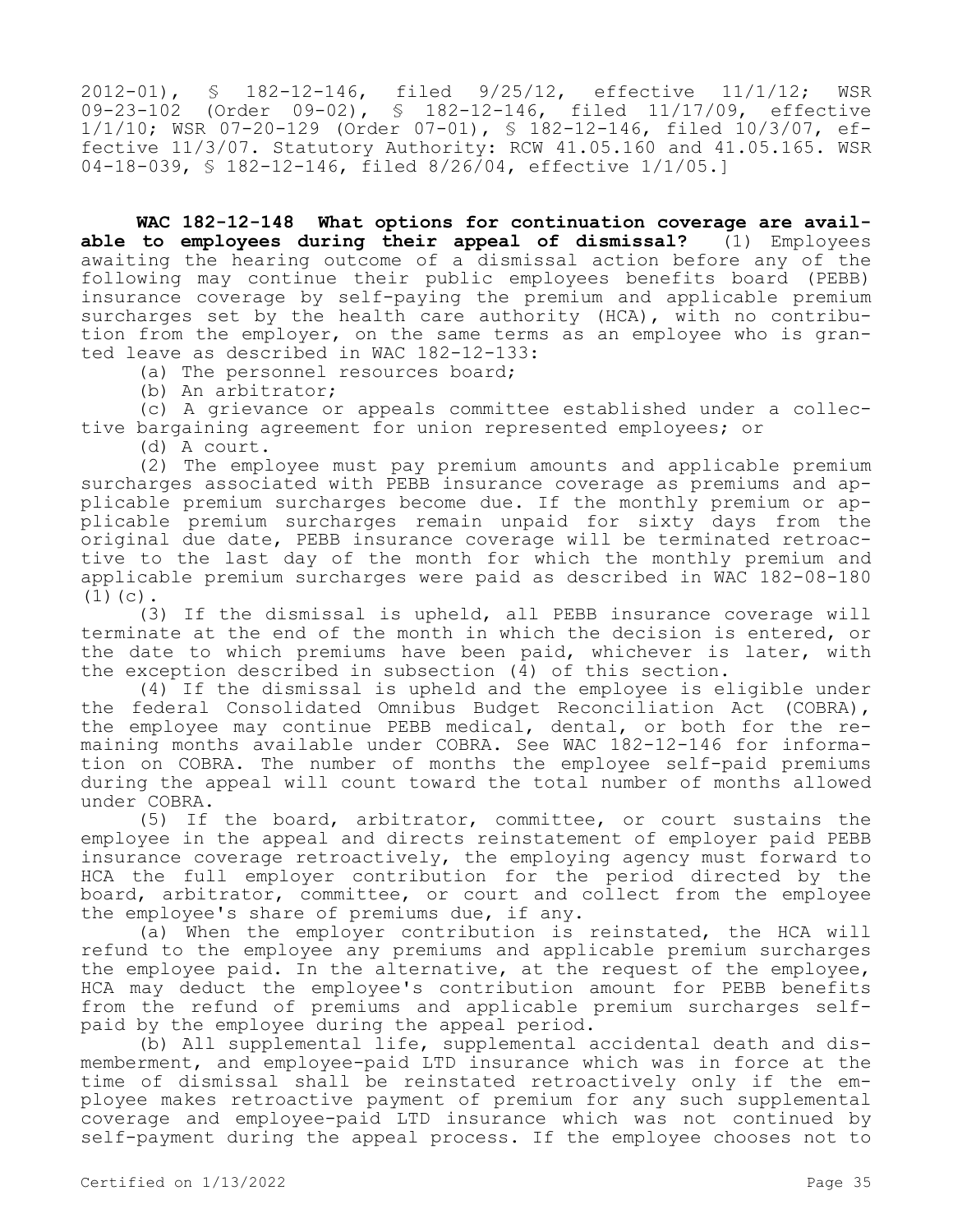pay the retroactive premium, evidence of insurability will be required to enroll in such supplemental coverage and employee-paid LTD insurance.

[Statutory Authority: RCW 41.05.021, 41.05.160 and Policy resolutions<br>PEBB 2021-11 and 2021-12. WSR 21-13-103 (Admin #2021-01.03), § PEBB 2021-11 and 2021-12. WSR 21-13-103 (Admin #2021-01.03), § 182-12-148, filed 6/18/21, effective 1/1/22. Statutory Authority: RCW 41.05.021 and 41.05.160. WSR 20-16-062 (Admin #2020-03), § 182-12-148, filed  $7/28/20$ , effective  $1/1/21$ . Statutory Authority: RCW  $41.05.021$ ,  $41.05.160$ , and PEBB policy resolutions. WSR  $19-17-073$  (Admin 41.05.160, and PEBB policy resolutions. WSR 19-17-073 (Admin<br>#2019-01), § 182-12-148, filed 8/20/19, effective 1/1/20; WSR #2019-01), § 182-12-148, filed 8/20/19, effective 1/1/20; WSR 18-20-117 (Admin #2018-02), § 182-12-148, filed 10/3/18, effective 1/1/19; WSR 17-19-077 (Order 2017-01), § 182-12-148, filed 9/15/17, effective 1/1/18. Statutory Authority: RCW 41.05.021, 41.05.160, 2016 c 67, and PEBB policy resolutions. WSR 16-20-080, § 182-12-148, filed 10/4/16, effective 1/1/17. Statutory Authority: RCW 41.05.160. WSR 12-20-022 (Order 2012-01), § 182-12-148, filed 9/25/12, effective 11/1/12; WSR 09-23-102 (Order 09-02), § 182-12-148, filed 11/17/09, effective 1/1/10; WSR 07-20-129 (Order 07-01), \$ 182-12-148, filed<br>10/3/07, effective 11/3/07. Statutory Authority: RCW 41.05.160, 10/3/07, effective 11/3/07. Statutory Authority: RCW 41.05.160, 41.05.350, and 41.05.165. WSR 05-16-046 (Order 05-01), § 182-12-148, filed 7/27/05, effective 8/27/05. Statutory Authority: RCW 41.05.160 and 41.05.165. WSR 04-18-039, § 182-12-148, filed 8/26/04, effective 1/1/05.]

**WAC 182-12-171 When is a retiring employee or a retiring school employee eligible to enroll in public employees benefits board (PEBB) retiree insurance coverage?** A retiring employee or a retiring school employee is eligible to continue enrollment or defer enrollment in public employees benefits board (PEBB) insurance coverage as a retiree if they meet procedural and substantive eligibility requirements as described in subsections (1), (2), and (3) of this section. An elected and full-time appointed official of the legislative and executive branch of state government is eligible as described in WAC 182-12-180.

(1) **Procedural requirements.** A retiring employee or a retiring school employee must enroll or defer enrollment in PEBB retiree insurance coverage as described in (a) through (d) of this subsection:

(a) To enroll in PEBB retiree insurance coverage, the required form must be received by the PEBB program no later than sixty days after the employee's or the school employee's employer-paid coverage, Consolidated Omnibus Budget Reconciliation Act (COBRA) coverage, or continuation coverage ends. The effective date of PEBB retiree insurance coverage is the first day of the month after the employee's or the school employee's employer-paid coverage, COBRA coverage, or continuation coverage ends;

**Exception:** Enrollment in the PEBB program's medicare advantage or medicare advantage-prescription drug plan may not be retroactive so the required forms must be received by the PEBB program no later than the last day of the month prior to the month the employee's or the school employee's employer-paid, COBRA coverage, or continuation coverage ends. If the forms are received after the date enrollment in PEBB retiree insurance coverage is to begin, a retiring employee or a retiring school employee may not select a medicare advantage or medicare advantage-prescription drug plan until a special enrollment period as described in WAC 182-08-198(2).

(b) The employee's or the school employee's first premium payment for PEBB retiree insurance coverage and applicable premium surcharges are due to the health care authority (HCA) no later than forty-five days after the election period ends as described in (a) of this subsection. Following the employee's or the school employee's first premium payment, premiums and applicable premium surcharges must be paid as described in WAC  $182-08-180$  (1)(c); and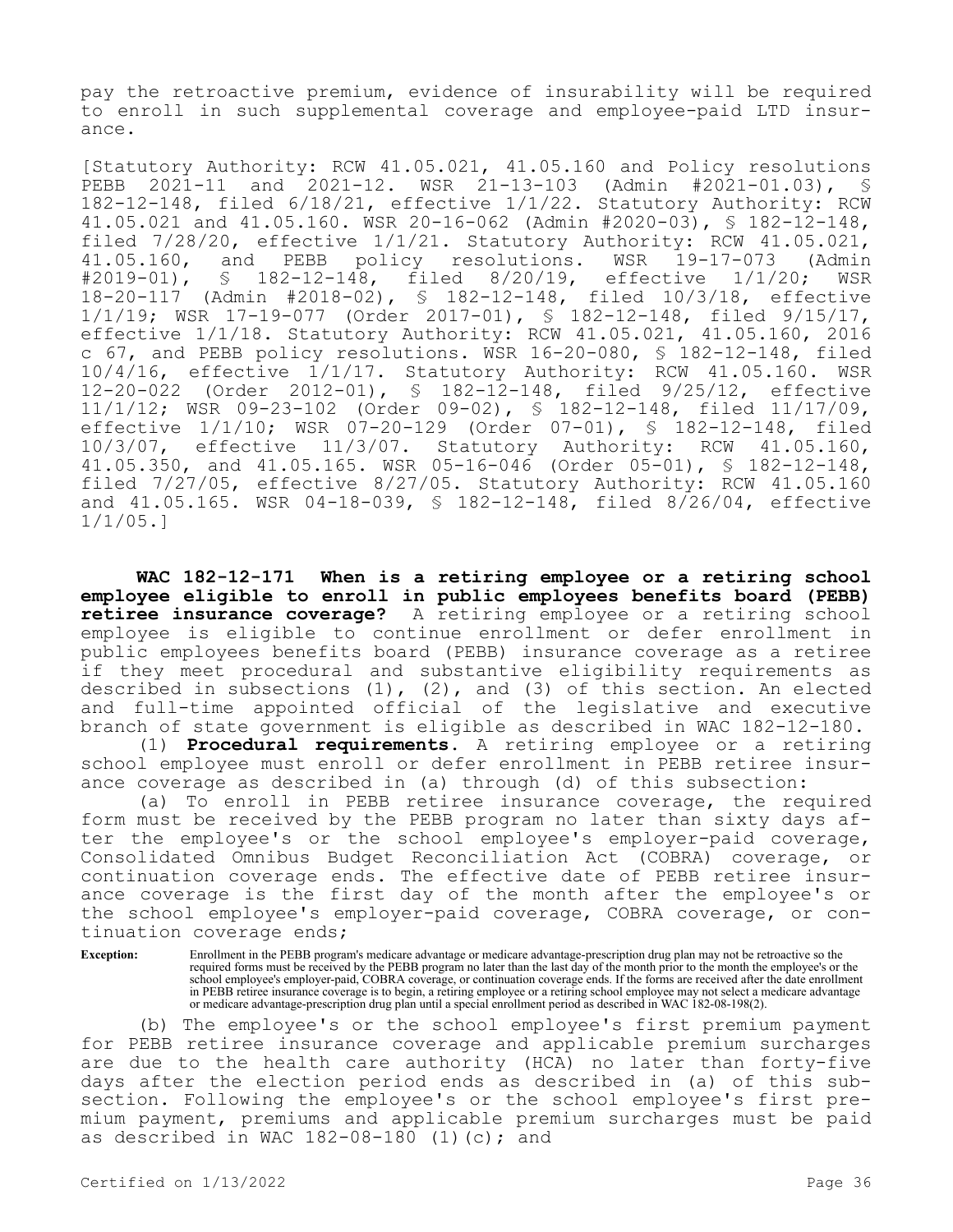(c) If a retiring employee or a retiring school employee elects to enroll a dependent in PEBB health plan coverage, the dependent must be enrolled in the same PEBB medical and PEBB dental plan as the retiring employee or the retiring school employee;

**Exception:** If a retiring employee or a retiring school employee selects a medicare supplement plan or medicare advantage-prescription drug plan, nonmedicare enrollees will be enrolled in the Uniform Medical Plan (UMP) Classic. If a retiring employee or a retiring school employee selects any other medicare plan, they must also select a nonmedicare plan with the same contracted vendor available to nonmedicare enrollees.

(d) To defer enrollment in PEBB retiree insurance coverage, the employee or the school employee must meet substantive eligibility requirements in subsection (2) of this section and defer enrollment as described in WAC 182-12-200 or 182-12-205.

(2) **Substantive eligibility requirements.**

An employee who is eligible for PEBB benefits through an employing agency, or a school employee who is eligible for SEBB benefits through a SEBB organization or basic benefits through an educational service district as defined in RCW 28A.400.270 who ends public employment may enroll or defer enrollment in PEBB retiree insurance coverage if they meet procedural and substantive eligibility requirements.

To be eligible to continue enrollment or defer enrollment in PEBB retiree insurance coverage, the employee or the school employee must be vested in and eligible to retire under a Washington state-sponsored retirement plan when the employee's or school employee's employer-paid coverage, COBRA coverage, or continuation coverage ends. An exception to the requirement to be vested in and eligible to retire under a Washington state-sponsored retirement plan is provided for employees of an employer group in (c)(i) of this subsection.

(a) A retiring employee of a state agency must immediately begin to receive a monthly retirement plan payment, with exceptions described below:

(i) A retiring employee who receives a lump sum payment instead of a monthly retirement plan payment is only eligible if the department of retirement systems offered the employee the choice between a lump sum actuarially equivalent payment and the ongoing monthly payment, as allowed by the plan; or

(ii) A retiring employee who is a member of a Plan 3 retirement plan, also called a separated employee (defined in RCW 41.05.011(25)), must meet their Plan 3 retirement eligibility criteria. The employee does not have to receive a retirement plan payment to enroll in PEBB retiree insurance coverage.

(b) A retiring employee of a Washington higher education institution who is a member of a higher education retirement plan (HERP) must immediately begin to receive a monthly retirement plan payment, or meet their HERP plan's retirement eligibility criteria, or be at least age fifty-five with ten years of state service;

(c) A retiring employee of an employer group participating in PEBB insurance coverage under contractual agreement with the authority must be eligible to retire as described in (c)(i) or (ii) of this subsection to be eligible to continue PEBB retiree insurance coverage, except for an educational service district employee who must meet the requirements as described in (d) of this subsection.

(i) A retiring employee who is eligible to retire under a retirement plan sponsored by an employer group or tribal government that is not a Washington state-sponsored retirement plan must meet the same age and years of service requirements as if they were a member of public employees retirement system Plan 1, if their date of hire with that employer group or tribal government was before October 1, 1977,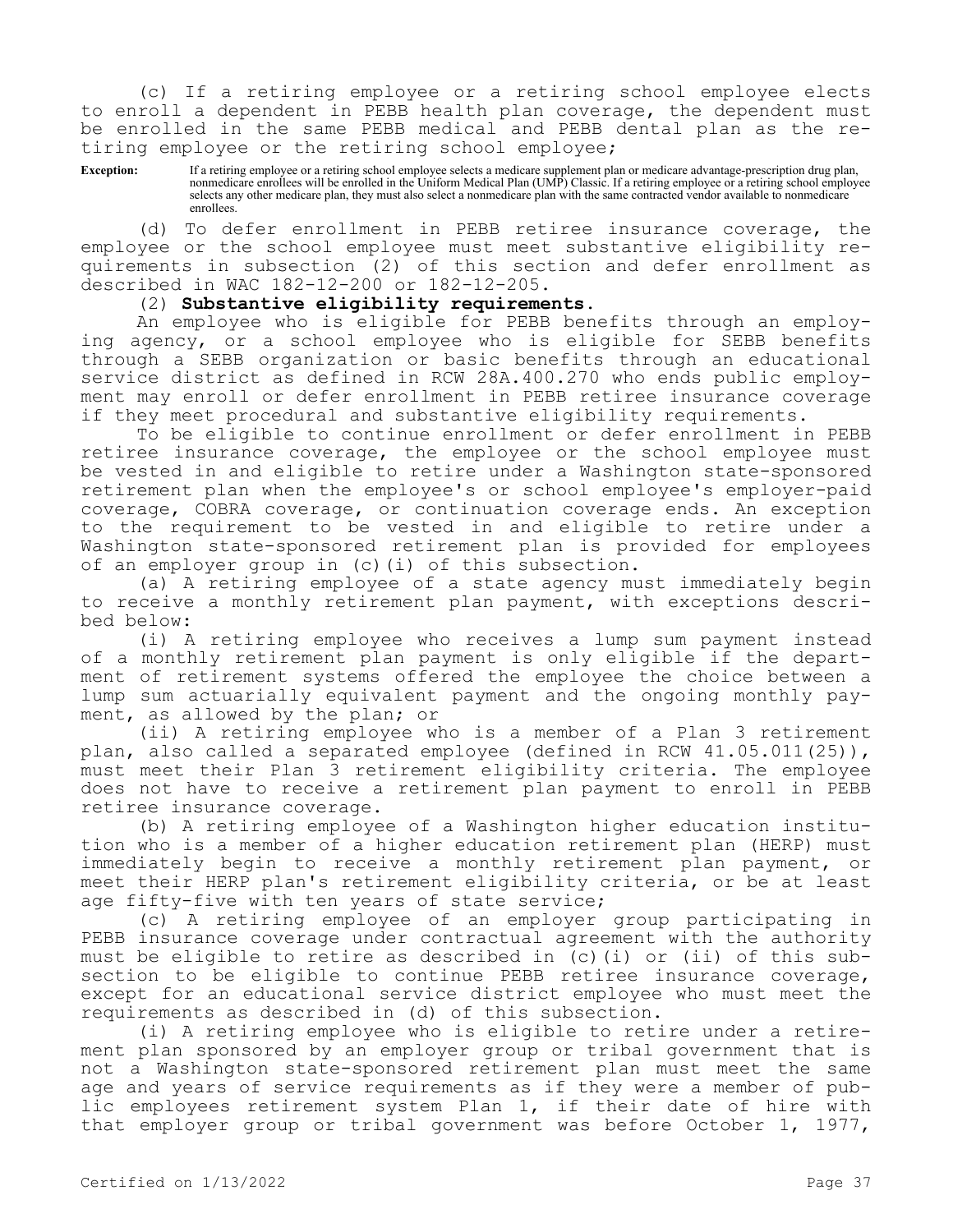or Plan 2, if their date of hire with that employer group or tribal government was on or after October 1, 1977.

(ii) A retiring employee who is eligible to retire under a Washington state-sponsored retirement plan must immediately begin to receive a monthly retirement plan payment, with exceptions described in (a)(i) and (ii) of this subsection.

(iii) A retired employee of an employer group, except a Washington state educational service district, that ends participation in PEBB insurance coverage is no longer eligible to continue enrollment in PEBB retiree insurance coverage if they enrolled after September 15, 1991. Any retiree who loses eligibility for this reason may continue health plan enrollment as described in WAC 182-12-146.

(iv) A retired employee of a tribal government employer that ends participation in PEBB insurance coverage is no longer eligible to continue enrollment in PEBB retiree insurance coverage. Any retiree who loses eligibility for this reason may continue health plan enrollment as described in WAC 182-12-146.

(d) A retiring school employee must immediately begin to receive a monthly retirement plan payment, with exceptions described below:

(i) A retiring school employee who ends employment before October 1, 1993; or

(ii) A retiring school employee who receives a lump sum payment instead of a monthly retirement plan payment is only eligible if the department of retirement systems offered the school employee the choice between a lump sum actuarially equivalent payment and the ongoing monthly payment, as allowed by the plan, or the school employee enrolled before 1995; or

(iii) A retiring school employee who is a member of a Plan 3 retirement system, also called a separated employee (defined in RCW 41.05.011(25)), must meet their Plan 3 retirement eligibility criteria; or

(iv) A school employee who retired as of September 30, 1993, and began receiving a monthly retirement plan payment from a Washington state-sponsored retirement system (as defined in chapters 41.32, 41.35 or 41.40 RCW) is eligible if they enrolled in a PEBB health plan no later than the HCA's annual open enrollment period for the year beginning January 1, 1995.

(3) A retiring employee or a retiring school employee and their enrolled dependents who are eligible for medicare must enroll and maintain enrollment in both medicare Parts A and B if the employee or the school employee retired after July 1, 1991. If a retiree or an enrolled dependent becomes eligible for medicare after enrollment in PEBB retiree insurance coverage, they must enroll and maintain enrollment in medicare Parts A and B to remain enrolled in a PEBB retiree health plan. If an enrollee who is eligible for medicare does not meet this procedural requirement, the enrollee is no longer eligible for enrollment in a PEBB retiree health plan. The enrollee's eligibility will end as described in the termination notice sent by the PEBB program. The enrollee may continue PEBB health plan enrollment as described in WAC 182-12-146.

**Note:** For the exclusive purpose of medicare Part A as described in this subsection, "eligible" means the enrollee is eligible for medicare Part A without a monthly premium.

- (4) Washington state-sponsored retirement plans include:
- (a) Higher education retirement plans;
- (b) Law enforcement officers' and firefighters' retirement system;
	- (c) Public employees' retirement system;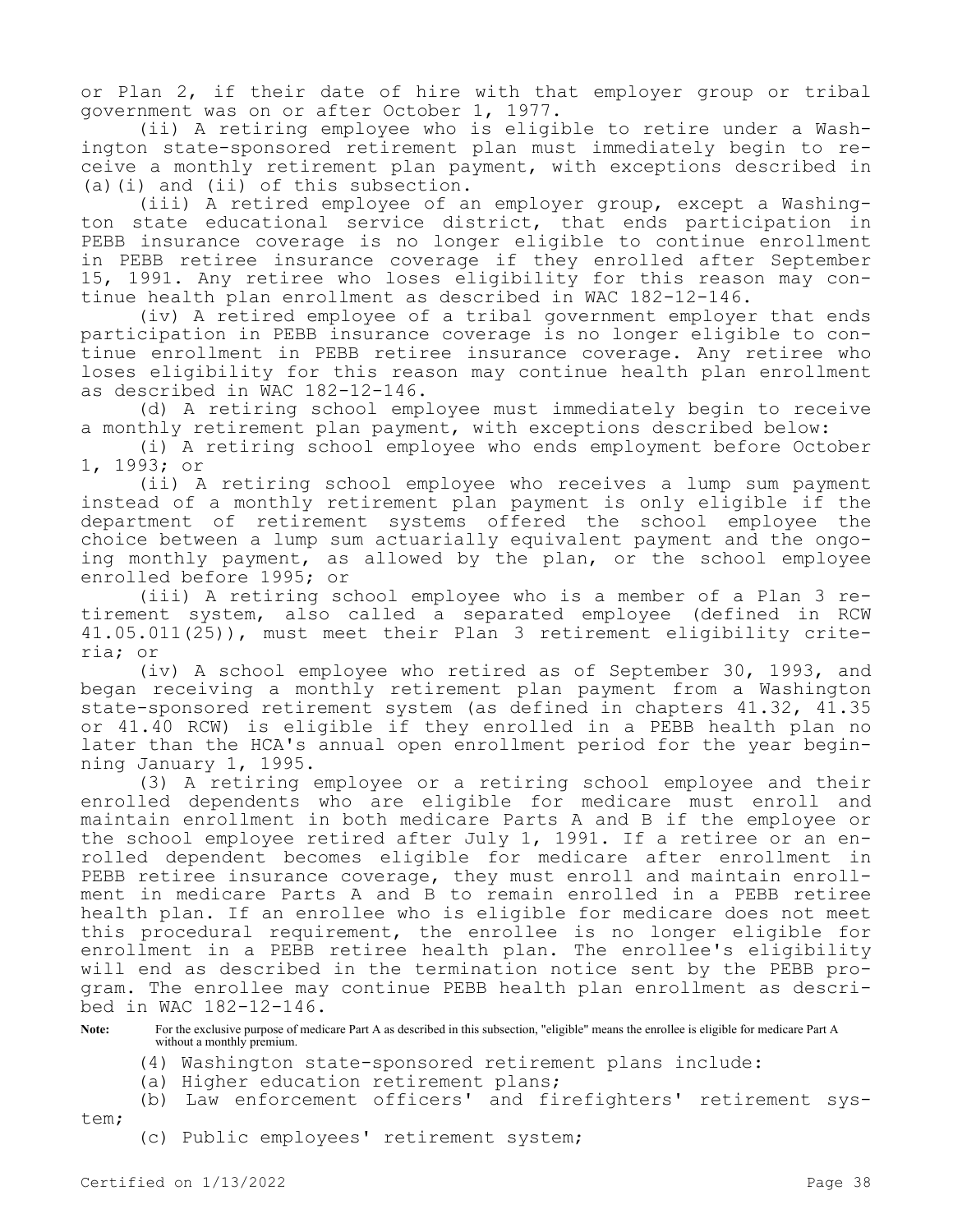- (d) Public safety employees' retirement system;
- (e) School employees' retirement system;
- (f) State judges/judicial retirement system;
- (g) Teachers' retirement system; and
- (h) State patrol retirement system.

(i) The two federal retirement systems, Civil Service Retirement System and Federal Employees' Retirement System, are considered Washington state-sponsored retirement systems for Washington State University Extension for an employee covered under PEBB benefits at the time of retirement.

[Statutory Authority: RCW 41.05.021, 41.05.160, 42 C.F.R. § 422.62(b) and § 423.38(c) and PEBB policy resolution 2020-05. WSR 20-16-063 (Admin #2020-02), § 182-12-171, filed 7/28/20, effective 1/1/21. Statutory Authority: RCW 41.05.021, 41.05.160, and PEBB policy resolution. WSR 19-17-073 (Admin #2019-01), § 182-12-171, filed 8/20/19, effective 1/1/20; WSR 18-20-117 (Admin #2018-02), § 182-12-171, filed 10/3/18, effective 1/1/19; WSR 17-19-077 (Order 2017-01), § 182-12-171, filed 9/15/17, effective 1/1/18. Statutory Authority: RCW 41.05.021, 41.05.160, 2016 c 67, and PEBB policy resolutions. WSR 16-20-080, § 182-12-171, filed 10/4/16, effective 1/1/17. Statutory Authority: RCW 41.05.160, 2015 c 116, and PEBB policy resolutions. WSR 15-22-099 (PEBB Admin # 2015-01 Rev 1), § 182-12-171, filed 11/4/15, effective 1/1/16. Statutory Authority: RCW 41.05.160 and 2013 2nd sp.s. c 4. WSR 14-20-058 (PEBB Admin 2014-02), § 182-12-171, filed 9/25/14, effective 1/1/15. Statutory Authority: RCW 41.05.160 and 2012 2nd sp.s. c 3. WSR 13-22-019 (Admin. 2013-01), § 182-12-171, filed 10/28/13, effective 1/1/14. Statutory Authority: RCW 41.05.160. WSR 12-20-022 (Order 2012-01), § 182-12-171, filed 9/25/12, effective 11/1/12. Statutory Authority: RCW 41.05.160 and 2011 c 8. WSR 11-22-036 (Order 11-02), § 182-12-171, filed 10/26/11, effective 1/1/12. Statutory Authority: RCW 41.05.160. WSR 10-20-147 (Order 10-02), § 182-12-171, filed 10/6/10, effective 1/1/11; WSR 09-23-102 (Order 09-02), § 182-12-171, filed 11/17/09, effective 1/1/10; WSR 08-20-128 (Order 08-03), § 182-12-171, filed 10/1/08, effective 1/1/09; WSR 07-20-129 (Order 07-01), § 182-12-171, filed 10/3/07, effective 11/3/07; WSR 06-11-156 (Order 06-02), § 182-12-171, filed 5/24/06, effective 6/24/06. Statutory Authority: RCW 41.05.160, 41.05.350, and 41.05.165. WSR 05-16-046 (Order 05-01), § 182-12-171, filed 7/27/05, effective 8/27/05. Statutory Authority: RCW 41.05.160 and 41.05.165. WSR 04-18-039, § 182-12-171, filed 8/26/04, effective 1/1/05.]

**WAC 182-12-180 When is an elected and full-time appointed official of the legislative and executive branch of state government, or their survivor eligible to continue enrollment in public employees benefits board (PEBB) retiree insurance coverage?** (1) An elected and full-time appointed official of the legislative and executive branch of state government is eligible to continue enrollment or defer enrollment in public employees benefits board (PEBB) retiree insurance coverage under the same terms as an outgoing legislator, when they voluntarily or involuntarily leave public office. The following officials are eligible if they meet the procedural requirements as described in subsection (3) of this section:

- (a) A member of the state legislature;
- (b) A statewide elected official of the executive branch;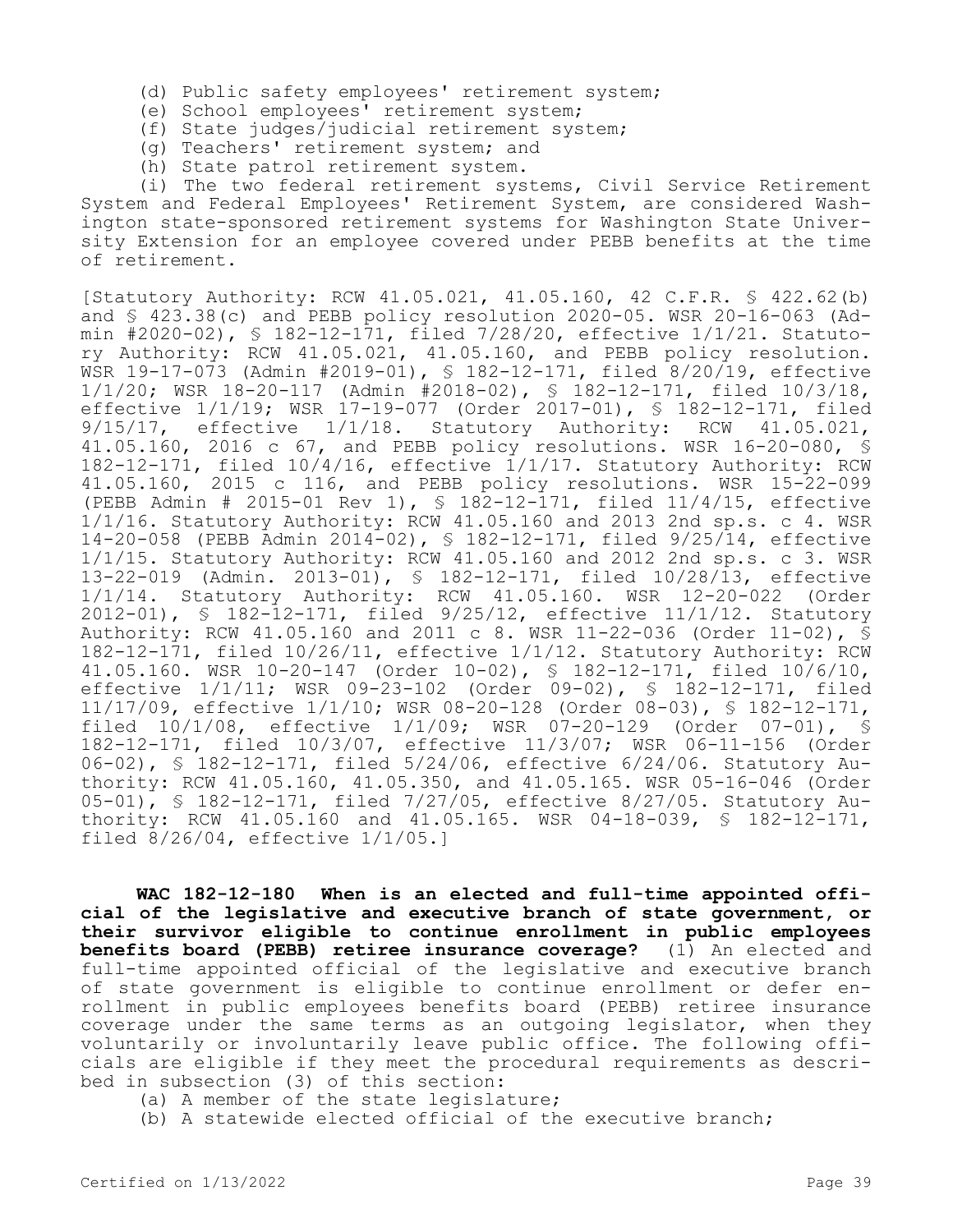(c) An executive official appointed directly by the governor as the single head of an executive branch agency; or

(d) An official appointed directly by a state legislative committee as the single head of a legislative branch agency or an official appointed to secretary of the senate or chief clerk of the house of representatives.

(2) The spouse, state registered domestic partner, or child of an official described in subsection (1) of this section who loses eligibility due to the death of the official may enroll as a survivor under PEBB retiree insurance coverage as described in (a) and (b) of this subsection and must meet procedural requirements to enroll or defer enrollment as described in subsection (3) of this section.

(a) The official's spouse or state registered domestic partner may continue health plan enrollment until death.

(b) The official's child may continue health plan enrollment until they lose eligibility as described in WAC 182-12-260.

(3) **Procedural requirements.** An official described in subsection (1) of this section or their survivor described in subsection (2) of this section must enroll or defer enrollment in PEBB retiree insurance coverage as described in (a) through (d) of this subsection:

(a) For an official to enroll in PEBB retiree insurance coverage the required forms must be received by the PEBB program no later than sixty days after the official leaves public office. The effective date of PEBB retiree insurance coverage is the first day of the month after the official leaves public office;

For a survivor to enroll in PEBB retiree insurance coverage, the required forms must be received by the PEBB program no later than sixty days after the later of the date of the official's death or the date the survivor's PEBB insurance coverage ends. The effective date of PEBB retiree insurance coverage is the first day of the month after the date of the official's death or the first day of the month after the survivor's PEBB insurance coverage ends;

**Exception:** Enrollment in the PEBB program's medicare advantage or medicare advantage-prescription drug plan may not be retroactive so the required forms must be received by the PEBB program before the official leaves public office or no later than the last day of the month prior to the month PEBB insurance coverage ends. If the forms are received after the date enrollment in PEBB retiree insurance coverage is to begin, the subscriber may not select a medicare advantage or medicare advantage-prescription drug plan until a special enrollment period as described in WAC 182-08-198(2).

(b) The official's or survivor's first premium payment and applicable premium surcharges are due to the health care authority (HCA) no later than forty-five days after the official's or survivor's election period ends as described in (a) of this subsection. Following the official's or survivor's first premium payment, premiums and applicable premium surcharges must be paid as described in WAC 182-08-180 (1)(c);

(c) If an official or a survivor elects to enroll a dependent in PEBB health plan coverage, the dependent must be enrolled in the same PEBB medical and PEBB dental plan as the official or survivor;

**Exception:** If an official or a survivor selects a medicare supplement plan or medicare advantage-prescription drug plan, nonmedicare enrollees will be enrolled in the Uniform Medical Plan (UMP) Classic. If an official or a survivor selects any other medicare plan, they must also select a nonmedicare plan with the same contracted vendor available to nonmedicare enrollees.

(d) To defer enrollment in PEBB retiree insurance coverage the official or the survivor must meet deferral enrollment requirements as described in WAC 182-12-200 or 182-12-205.

(4) If the official, an enrolled dependent, or their survivor is eligible for medicare or becomes eligible for medicare after enrollment in PEBB retiree insurance coverage, they must enroll and maintain enrollment in medicare Parts A and B to remain enrolled in a PEBB retiree health plan. If an enrollee who is eligible for medicare does not meet this procedural requirement, the enrollee is no longer eligi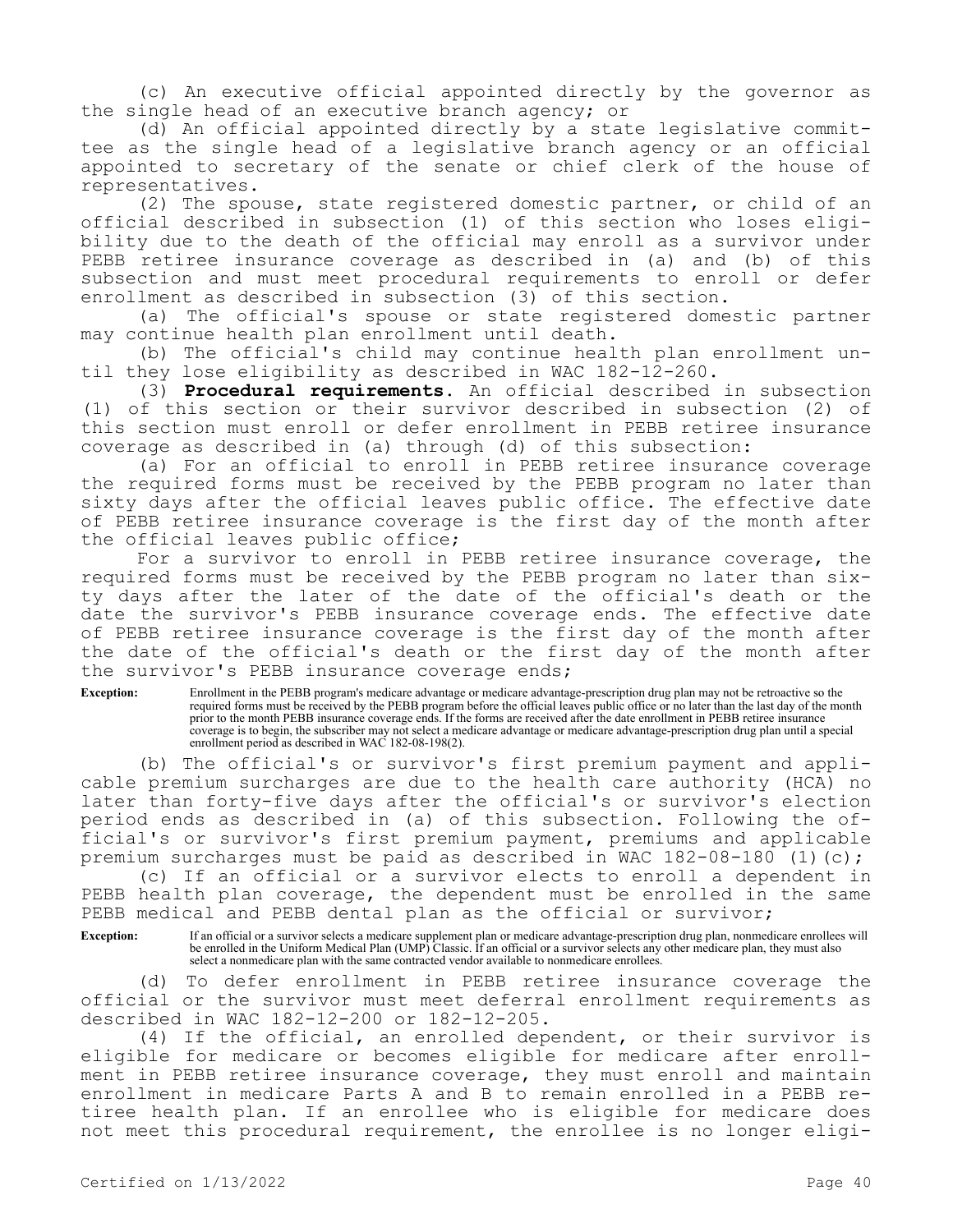ble for enrollment in a PEBB retiree health plan. The enrollee's eligibility will end as described in the termination notice sent by the PEBB program. The enrollee may continue PEBB health plan enrollment as described in WAC 182-12-146.

**Note:** For the exclusive purpose of medicare Part A as described in this subsection, "eligible" means the enrollee is eligible for medicare Part A without a monthly premium.

(5) An official described in subsection (1) of this section shall be included in the term "retiree" or "retiring employee" as used in chapters 182-08, 182-12, and 182-16 WAC.

[Statutory Authority: RCW 41.05.021, 41.05.160, 42 C.F.R. § 422.62(b) and § 423.38(c) and PEBB policy resolution 2020-05. WSR 20-16-063 (Admin #2020-02), § 182-12-180, filed 7/28/20, effective 1/1/21. Statutory Authority: RCW 41.05.021, 41.05.160, and PEBB policy resolutions. WSR 19-17-073 (Admin #2019-01), § 182-12-180, filed 8/20/19, effective 1/1/20; WSR 18-20-117 (Admin #2018-02), § 182-12-180, filed 10/3/18, effective 1/1/19; WSR 17-19-077 (Order 2017-01), § 182-12-180, filed 9/15/17, effective 1/1/18.]

**WAC 182-12-200 May a retiring employee, a retiring school employee, or a retiree enrolled as a dependent in a health plan sponsored by public employees benefits board (PEBB), a Washington state educational service district, or school employees benefits board (SEBB) defer enrollment under PEBB retiree insurance coverage?** (1) A retiring employee or a retiring school employee may defer enrollment in public employees benefits board (PEBB) retiree insurance coverage at retirement if they meet substantive eligibility requirements as described in WAC  $182-12-171(2)$  or as described in WAC  $182-12-180(1)$ . An enrolled retiree may defer enrollment after enrolling in PEBB retiree insurance coverage. Enrollment in PEBB retiree insurance coverage may be deferred when they are enrolled as a dependent in a health plan sponsored by PEBB, a Washington state educational service district, or school employees benefits board (SEBB), including such coverage under the Consolidated Omnibus Budget Reconciliation Act (COBRA) or continuation coverage.

(2) A retiring employee, a retiring school employee, or a retiree who defers enrollment in PEBB retiree insurance coverage defers enrollment in PEBB medical and PEBB dental. A retiree must be enrolled in PEBB medical to enroll in PEBB dental. A retiree who defers enrollment also defers enrollment for all eligible dependents. A retiree may only defer enrollment in PEBB retiree term life insurance as described in WAC 182-12-209 (3)(b).

(3) A retiring employee, a retiring school employee, or a retiree who defers enrollment as described in this section may later enroll themselves and their dependents in a PEBB health plan by submitting the required forms as described below and evidence of continuous enrollment in a health plan sponsored by PEBB, a Washington state educational service district, or SEBB. A gap of thirty-one days or less is allowed between the date PEBB retiree insurance coverage is deferred and the start date of enrollment in a health plan sponsored by PEBB, a Washington state educational service district, or SEBB, and between each period of enrollment in qualifying coverages as described in WAC 182-12-205 (3)(a) through (e) during the deferral period:

(a) During the PEBB annual open enrollment period. The required form must be received by the PEBB program no later than the last day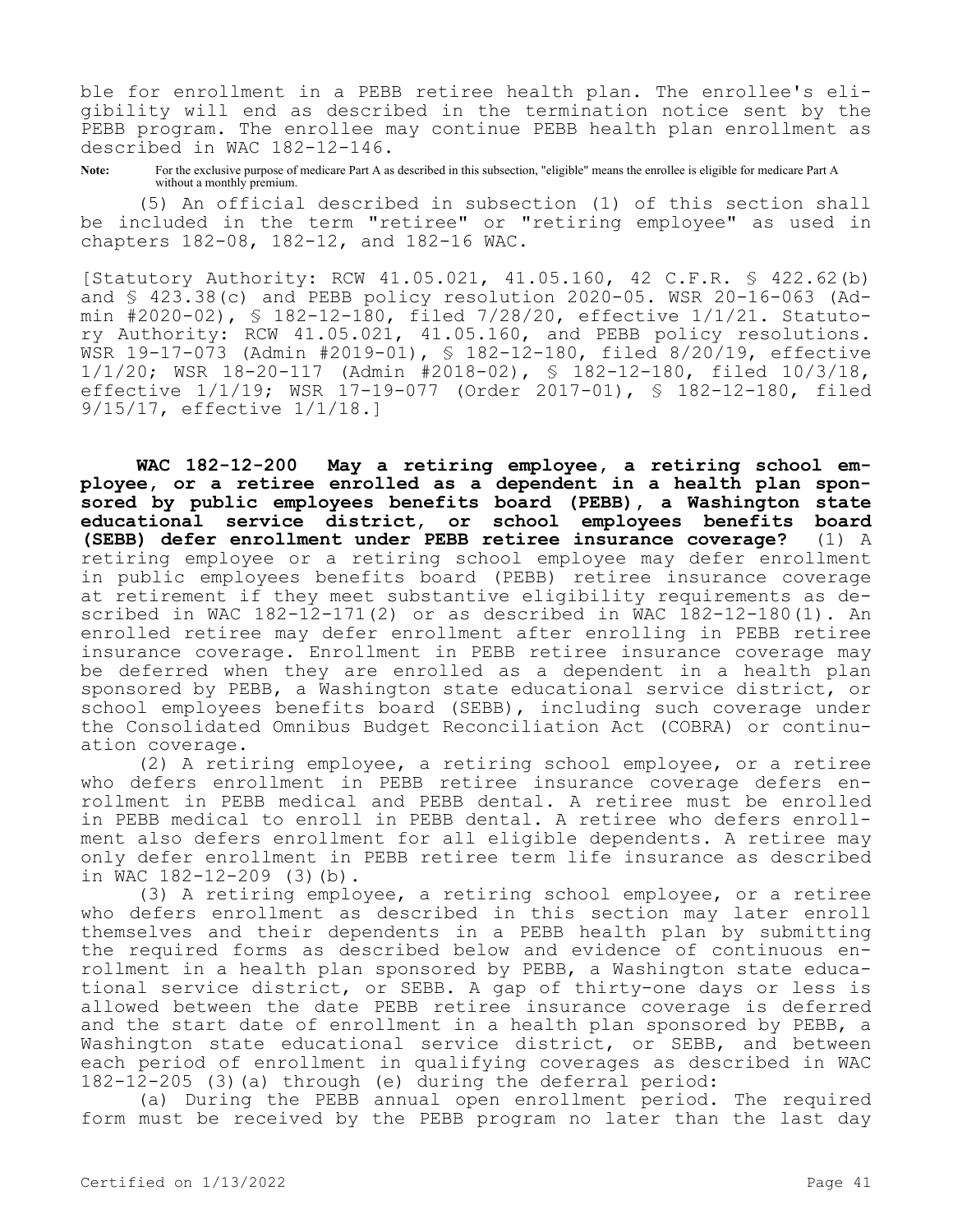of the open enrollment period. PEBB health plan coverage begins January 1st of the following year; or

(b) When enrollment in a health plan sponsored by PEBB, a Washington state educational service district, or SEBB ends, or such coverage under COBRA or continuation coverage ends. The required forms to enroll must be received by the PEBB program no later than sixty days after coverage ends. PEBB health plan coverage begins the first day of the month following the date the other coverage ends. To continue in a deferred status, the retiree must defer enrollment as described in WAC 182-12-205.

**Exception:** Enrollment in the PEBB program's medicare advantage or medicare advantage-prescription drug plan may not be retroactive so the required forms and evidence of continuous enrollment must be received by the PEBB program no later than the last day of the month prior to the month the other coverage ends. If the forms are received after the date enrollment in PEBB retiree insurance coverage is to begin, the subscriber may not select a medicare advantage or medicare advantage-prescription drug plan until a special enrollment period as described in WAC 182-08-198(2).

(c) If a retiree elects to enroll a dependent in PEBB health plan coverage as described in this subsection, the dependent must be enrolled in the same PEBB medical or PEBB dental plan as the retiree.

**Exception:** If a retiree selects a medicare supplement plan or medicare advantage-prescription drug plan, nonmedicare enrollees will be enrolled in the Uniform Medical Plan (UMP) Classic. If a retiree selects any other medicare plan, they must also select a nonmedicare plan with the same contracted vendor available to nonmedicare enrollees.

[Statutory Authority: RCW 41.05.021, 41.05.160 and Policy resolution PEBB 2021-14. WSR 21-13-104 (Admin #2021-01.04), § 182-12-200, filed<br>6/18/21, effective 1/1/22. Statutory Authority: RCW 41.05.021,  $6/18/21$ , effective  $1/1/22$ . Statutory Authority: RCW 41.05.160, 42 C.F.R. § 422.62(b) and § 423.38(c) and PEBB policy resolution 2020-05. WSR 20-16-063 (Admin #2020-02), § 182-12-200, filed 7/28/20, effective 1/1/21. Statutory Authority: RCW 41.05.021,<br>41.05.160, and PEBB policy resolutions. WSR 19-17-073 (Admin 41.05.160, and PEBB policy resolutions. WSR 19-17-073 (Admin<br>#2019-01), § 182-12-200, filed 8/20/19, effective 1/1/20; WSR 182-12-200, filed 8/20/19, effective 1/1/20; WSR 18-20-117 (Admin #2018-02), § 182-12-200, filed 10/3/18, effective 1/1/19. Statutory Authority: RCW 41.05.021, 41.05.160, 2016 c 67, and PEBB policy resolutions. WSR 16-20-080, § 182-12-200, filed 10/4/16, effective 1/1/17. Statutory Authority: RCW 41.05.160, 2015 c 116, and PEBB policy resolutions. WSR 15-22-099 (PEBB Admin # 2015-01 Rev 1), § 182-12-200, filed 11/4/15, effective 1/1/16. Statutory Authority: RCW 41.05.160 and 2013 2nd sp.s. c 4. WSR 14-20-058 (PEBB Admin 2014-02), § 182-12-200, filed 9/25/14, effective 1/1/15. Statutory Authority: RCW 41.05.160. WSR 09-23-102 (Order 09-02), § 182-12-200, filed 11/17/09, effective 1/1/10; WSR 08-20-128 (Order 08-03), § 182-12-200, filed 10/1/08, effective 1/1/09; WSR 07-20-129 (Order 07-01), § 182-12-200, filed 10/3/07, effective 11/3/07. Statutory Authority: RCW 41.05.160 and 41.05.165. WSR 04-18-039, § 182-12-200, filed 8/26/04, effective 1/1/05. Statutory Authority: RCW 41.05.160. WSR 01-17-041 (Order 01-00), § 182-12-200, filed 8/9/01, effective 9/9/01; WSR 97-21-127, § 182-12-200, filed 10/21/97, effective 11/21/97. Statutory Authority: Chapter 41.05 RCW. WSR 96-08-043, § 182-12-200, filed 3/29/96, effective 4/29/96; Order 4-77, § 182-12-200, filed 11/17/77.]

**WAC 182-12-205 May a retiree or a survivor defer enrollment or voluntarily terminate enrollment under public employees benefits board (PEBB) retiree insurance coverage?** (1) The following individuals may defer enrollment in public employees benefits board (PEBB) retiree insurance coverage:

(a) A retiring employee or a retiring school employee;

(b) A dependent becoming eligible as a survivor; or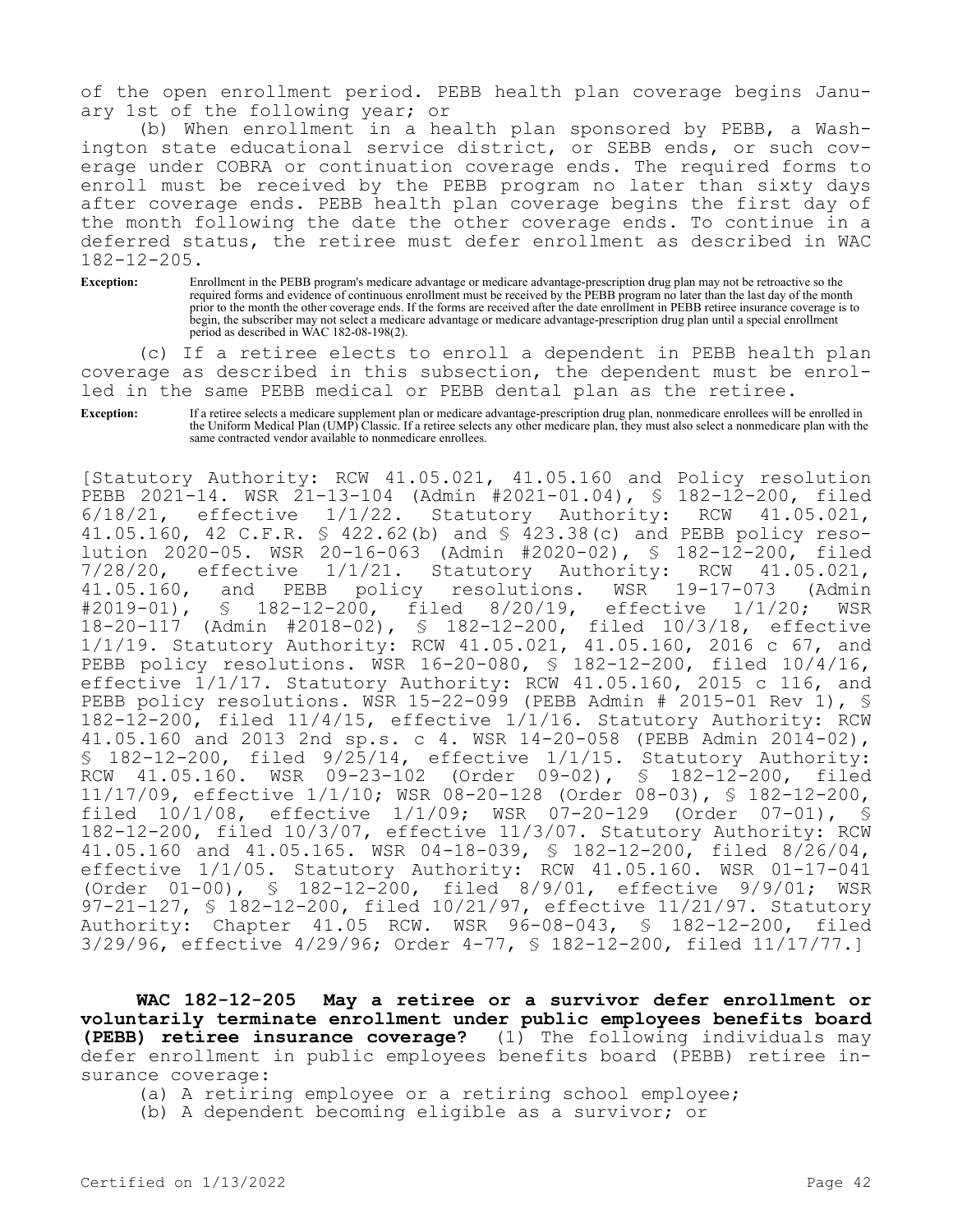(c) A retiree or a survivor enrolled in PEBB retiree insurance coverage.

(2) A subscriber described in subsection (1) of this section who defers enrollment in PEBB retiree insurance coverage also defers enrollment for all eligible dependents, except as described in subsection (3)(c) of this section.

(3) A subscriber described in subsection (1) of this section who chooses to defer enrollment in PEBB retiree insurance coverage must maintain continuous enrollment in one or more qualifying coverages as described in this subsection or WAC 182-12-200. A gap of thirty-one days or less is allowed between the date PEBB retiree insurance coverage is deferred and the start date of a qualifying coverage, and between each period of enrollment in qualifying coverages during the deferral period. A subscriber who chooses to defer enrollment, defers enrollment in PEBB medical and PEBB dental. A subscriber must be enrolled in PEBB medical to enroll in PEBB dental. A retiree may only defer enrollment in PEBB retiree term life insurance as described in WAC 182-12-209 (3)(b).

(a) Beginning January 1, 2001, enrollment in PEBB retiree insurance coverage may be deferred when the subscriber is enrolled in employer-based group medical as an employee or the dependent of an employee, or such medical insurance continued under Consolidated Omnibus Budget Reconciliation Act (COBRA) coverage or continuation coverage.

(b) Beginning January 1, 2001, enrollment in PEBB retiree insurance coverage may be deferred when the subscriber is enrolled as a retiree or the dependent of a retiree in a federal retiree medical plan.

(c) Beginning January 1, 2006, enrollment in PEBB retiree insurance coverage may be deferred when the subscriber is enrolled in medicare Parts A and B and a medicaid program that provides creditable coverage as defined in WAC 182-12-109. Dependents may continue their PEBB health plan enrollment if they meet PEBB eligibility criteria and are not eligible for creditable coverage under a medicaid program.

(d) Beginning January 1, 2014, subscribers who are not eligible for Parts A and B of medicare may defer enrollment in PEBB retiree insurance coverage when the subscriber is enrolled in exchange coverage.

(e) Beginning July 17, 2018, enrollment in PEBB retiree insurance coverage may be deferred when the subscriber is enrolled in the Civilian Health and Medical Program of the Department of Veterans Affairs (CHAMPVA).

(4) To defer enrollment in PEBB retiree insurance coverage, the required forms must be submitted to the PEBB program.

(a) For a retiring employee or a retiring school employee who meets the substantive eligibility requirements as described in WAC 182-12-171(2), enrollment will be deferred the first of the month following the date their employer-paid coverage, COBRA coverage, or continuation coverage ends. The forms must be received by the PEBB program no later than sixty days after the employer-paid coverage, COBRA coverage, or continuation coverage ends.

(b) For an official leaving public office who meets the requirements as described in WAC 182-12-180(1), enrollment will be deferred the first of the month following the date the official leaves public office. The forms must be received by the PEBB program no later than sixty days after the official leaves public office.

(c) For an employee or a school employee determined to be retroactively eligible for disability retirement who meets the requirements as described in WAC 182-12-211 (1)(a) through (c), enrollment will be deferred as described in WAC 182-12-211 (2) or (3). The forms and for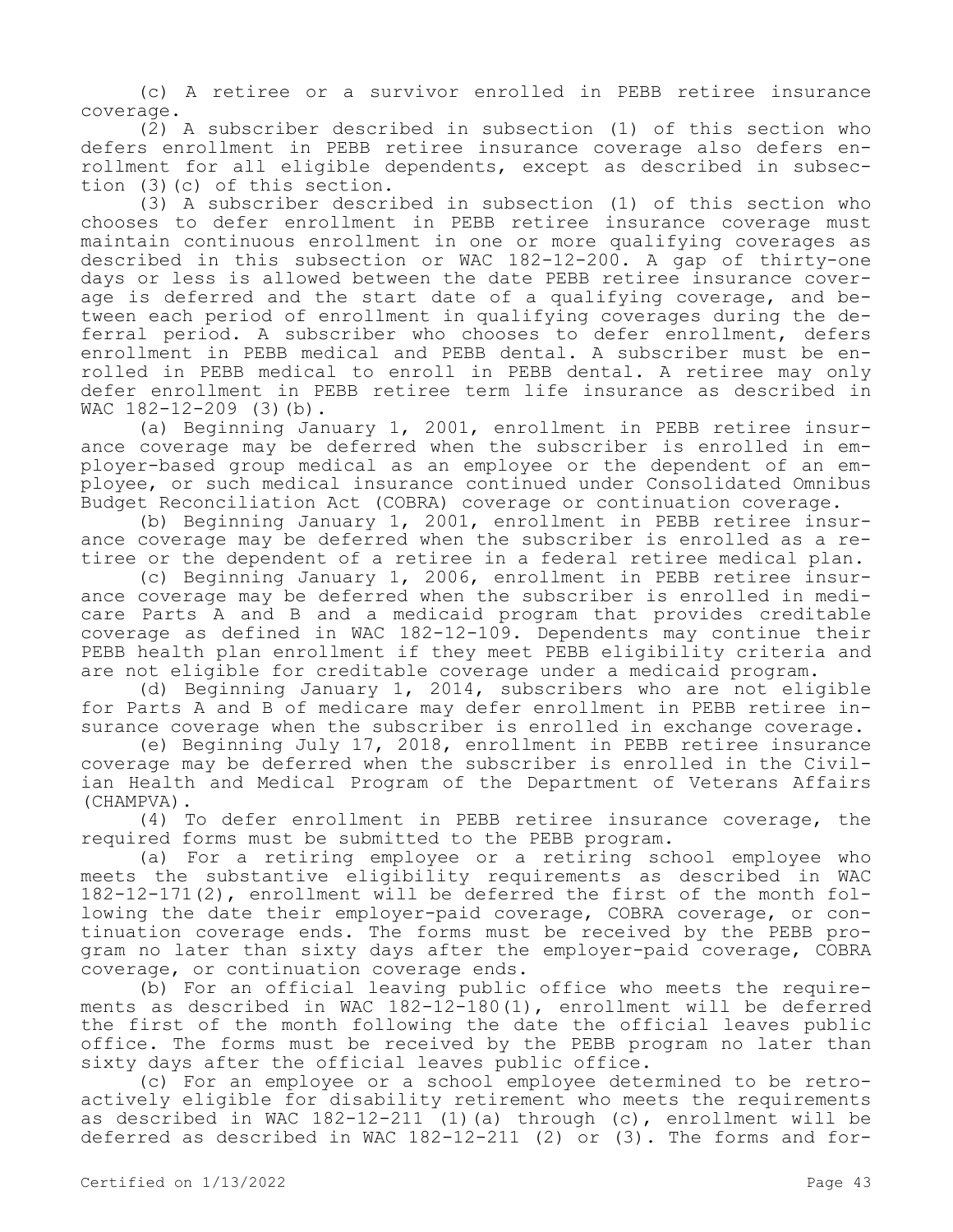mal determination letter must be received by the PEBB program no later than sixty days after the date on the determination letter.

(d) For an eligible survivor, the dependent must meet the requirements described below and the forms must be received by the PEBB program within the time described:

(i) For a survivor of an employee or a school employee who meets the requirements as described in WAC  $182-12-265$  (1) or (3), enrollment will be deferred the first of the month following the later of the date of the employee's or the school employee's death or the date the survivor's PEBB insurance coverage, educational service district coverage, or school employees benefits board (SEBB) insurance coverage ends. The forms must be received by the PEBB program no later than sixty days after the later of the date of the employee's or the school employee's death or the date the survivor's PEBB insurance coverage, educational service district coverage, or SEBB insurance coverage ends.

(ii) For a survivor of an official who meets the requirements as described in WAC 182-12-180(2), enrollment will be deferred the first of the month following the later of the date of the official's death or the date the survivor's PEBB insurance coverage ends. The forms must be received by the PEBB program no later than sixty days after the later of the date of the official's death or the date the survivor's PEBB insurance coverage ends.

(iii) For a survivor of a retiree who meets the requirements as described in WAC 182-12-265(2), enrollment will be deferred the first of the month following the date of the retiree's death. The forms must be received by the PEBB program no later than sixty days after the retiree's death.

(iv) For a survivor of an emergency service personnel killed in the line of duty who meets the requirements as described in WAC 182-12-250, enrollment will be deferred the first of the month following the later of one of the events described in WAC 182-12-250 (5)(a) through (d). The forms must be received by the PEBB program no later than one hundred eighty days after the later of one of the events described in WAC 182-12-250 (5)(a) through (d).

(e) For an enrolled retiree or survivor who submits the required forms to defer enrollment in PEBB retiree insurance coverage, enrollment will be deferred effective the first of the month following the date the required forms are received by the PEBB program. If the forms are received on the first day of the month, enrollment will be deferred effective that day.

**Exception:** When a subscriber or their dependent is enrolled in a medicare advantage plan, then enrollment in PEBB retiree insurance coverage will be deferred effective the first of the month following the date the medicare advantage plan disenrollment form is received.

(5) A retiree who meets substantive eligibility requirements in WAC 182-12-171(2) and whose employer-paid coverage, COBRA coverage, or continuation coverage ended between January 1, 2001, and December 31, 2001, was not required to have submitted the deferral form at that time, but must meet all procedural requirements as stated in this section, WAC 182-12-171, and 182-12-200.

(6) A subscriber described in subsection (1) of this section who defers enrollment while enrolled in qualifying coverage as described in subsection (3)(a) through (e) of this section may later enroll themselves and their dependents in a PEBB health plan by submitting the required forms as described below and evidence of continuous enrollment in one or more qualifying coverages as described in subsection (3)(a) through (e) of this section. A gap of thirty-one days or less is allowed between the date PEBB retiree insurance coverage is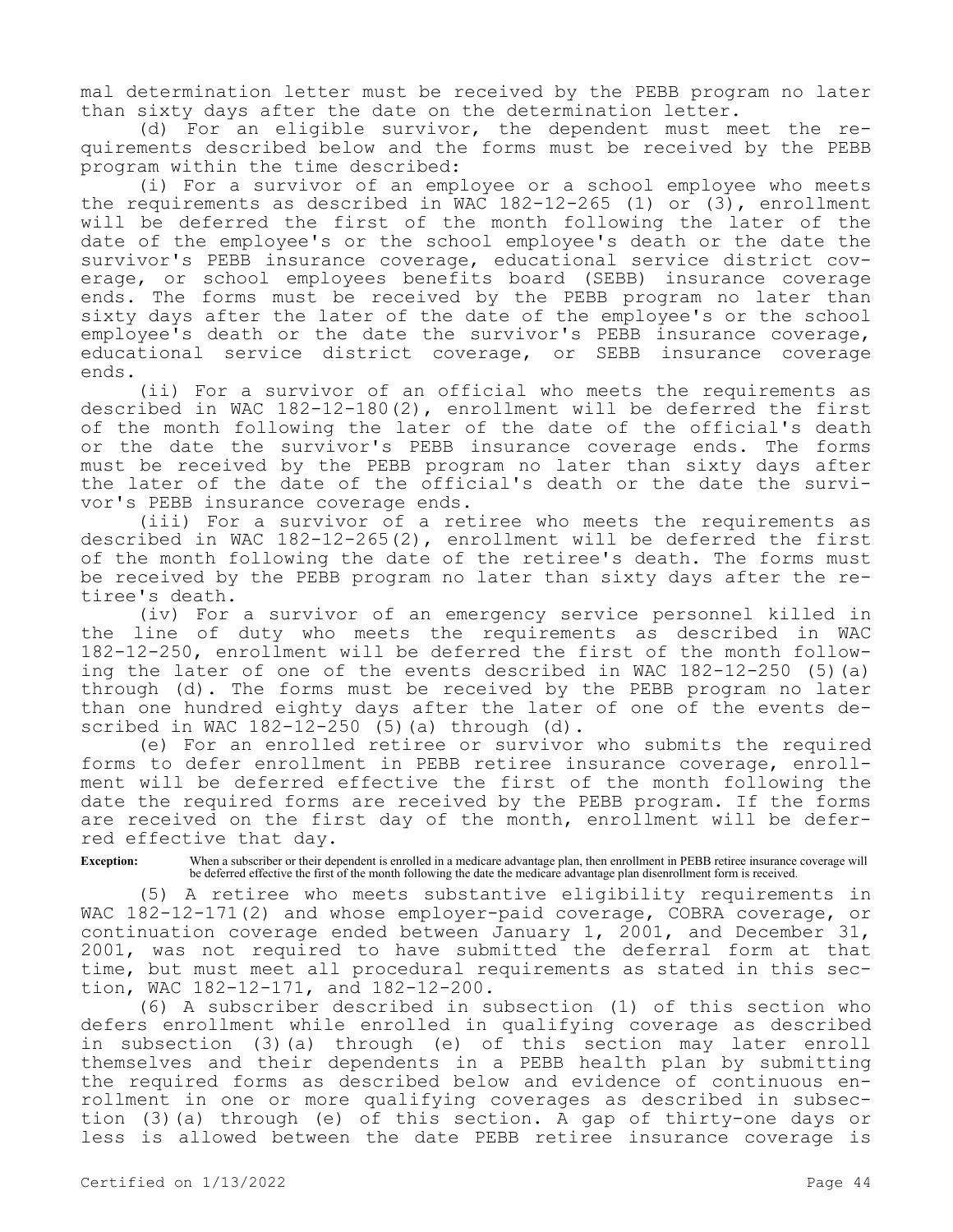deferred and the start date of a qualifying coverage, and between each period of enrollment in qualifying coverages during the deferral period:

(a) A subscriber who defers enrollment while enrolled in employer-based group medical or such medical insurance continued under COBRA coverage or continuation coverage may enroll in a PEBB health plan by submitting the required forms and evidence of continuous enrollment to the PEBB program:

(i) During the PEBB annual open enrollment period. The required forms must be received by the PEBB program no later than the last day of the open enrollment period. PEBB health plan coverage begins January 1st of the following year; or

(ii) When their employer-based group medical or such coverage under COBRA coverage or continuation coverage ends. The required forms and evidence of continuous enrollment must be received by the PEBB program no later than sixty days after coverage ends. PEBB health plan coverage begins the first day of the month after the employer-based group medical coverage, COBRA coverage, or continuation coverage ends.

**Exception:** Enrollment in the PEBB program's medicare advantage or medicare advantage-prescription drug plan may not be retroactive so the required forms and evidence of continuous enrollment must be received by the PEBB program no later than the last day of the month prior to the month the employer-based group medical, COBRA coverage, or continuation coverage ends. If the forms are received after the date enrollment in PEBB retiree insurance coverage is to begin, the subscriber may not select a medicare advantage or medicare advantage-prescription drug plan until a special enrollment period as described in WAC 182-08-198(2).

(b) A subscriber who defers enrollment while enrolled as a retiree or dependent of a retiree in a federal retiree medical plan will have a one-time opportunity to enroll in a PEBB health plan by submitting the required forms and evidence of continuous enrollment to the PEBB program:

(i) During the PEBB annual open enrollment period. The required forms must be received by the PEBB program no later than the last day of the open enrollment period. PEBB health plan coverage begins January 1st of the following year; or

(ii) When the federal retiree medical plan coverage ends. The required forms and evidence of continuous enrollment must be received by the PEBB program no later than sixty days after coverage ends. PEBB health plan coverage begins the first day of the month after coverage under the federal retiree medical plan ends.

**Exception:** Enrollment in the PEBB program's medicare advantage or medicare advantage-prescription drug plan may not be retroactive so the required forms and evidence of continuous enrollment must be received by the PEBB program no later than the last day of the month prior to the month the federal retiree medical plan coverage ends. If the forms are received after the date enrollment in PEBB retiree insurance coverage is to begin, the subscriber may not select a medicare advantage or medicare advantage-prescription drug plan until a special enrollment period as described in WAC 182-08-198(2).

(c) A subscriber who defers enrollment while enrolled in medicare Parts A and B and a medicaid program that provides creditable coverage as defined in WAC 182-12-109 may enroll in a PEBB health plan by submitting the required forms and evidence of continuous enrollment to the PEBB program:

(i) During the PEBB annual open enrollment period. The required forms must be received by the PEBB program no later than the last day of the open enrollment period. PEBB health plan coverage begins January 1st of the following year; or

(ii) When their medicaid coverage ends. The required forms and evidence of continuous enrollment must be received by the PEBB program no later than sixty days after coverage ends. PEBB health plan coverage begins the first day of the month after the medicaid coverage ends; or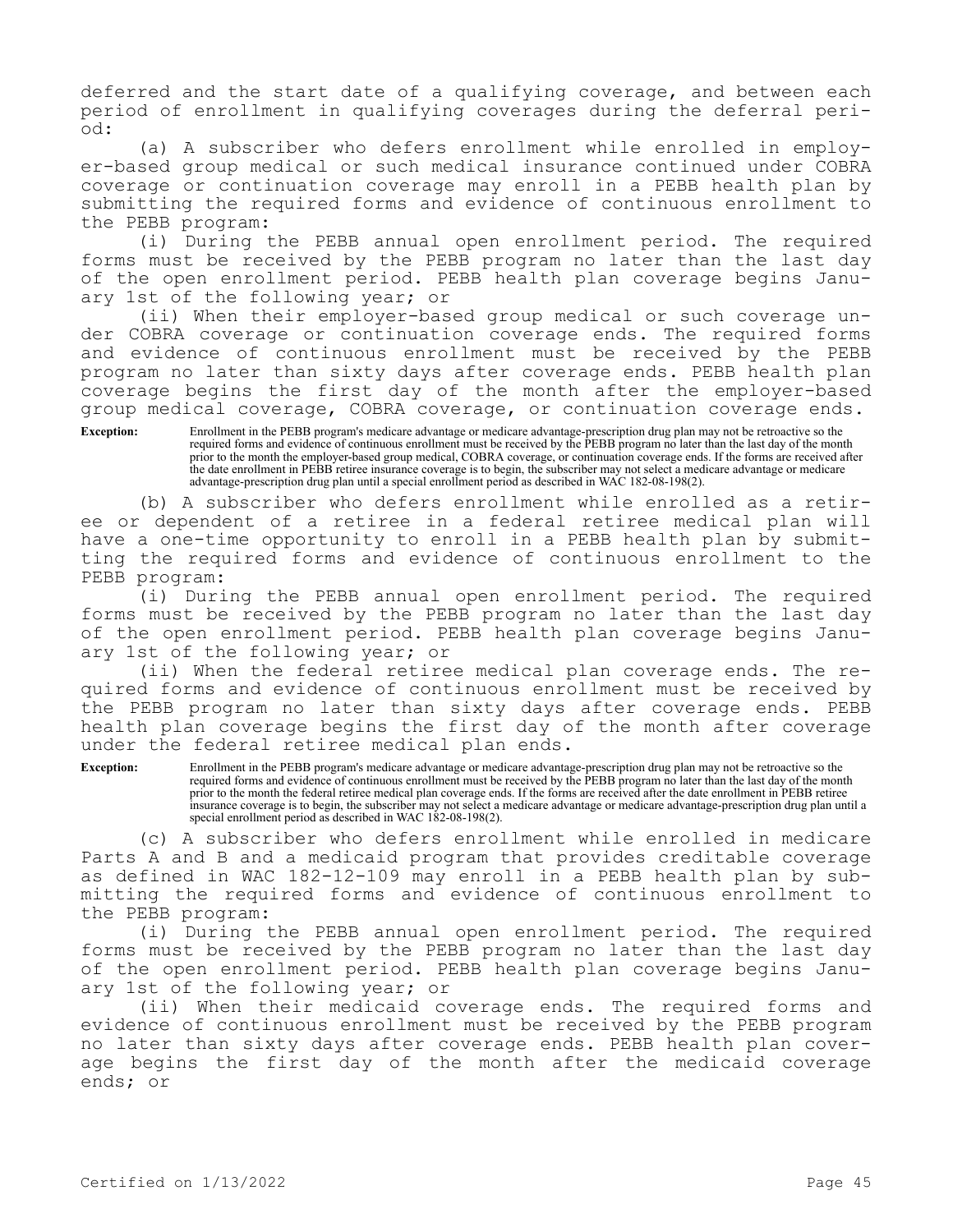**Exception:** Enrollment in the PEBB program's medicare advantage or medicare advantage-prescription drug plan may not be retroactive so the required forms and evidence of continuous enrollment must be received by the PEBB program no later than the last day of the month prior to the month medicaid coverage ends. If the forms are received after the date enrollment in PEBB retiree insurance coverage is to begin, the subscriber may not select a medicare advantage or medicare advantage-prescription drug plan until a special enrollment period as described in WAC 182-08-198(2).

(iii) No later than the end of the calendar year when their medicaid coverage ends if the retiree or survivor was also determined eligible under 42 U.S.C. § 1395w-114 and subsequently enrolled in a medicare Part D plan. Enrollment in the PEBB health plan will begin January 1st following the end of the calendar year when the medicaid coverage ends. The required forms must be received by the PEBB program no later than the last day of the calendar year in which the medicaid coverage ends.

(d) A subscriber who defers enrollment while enrolled in exchange coverage will have a one-time opportunity to enroll or reenroll in a PEBB health plan by submitting the required forms and evidence of continuous enrollment to the PEBB program:

(i) During the PEBB annual open enrollment period. The required forms must be received by the PEBB program no later than the last day of the open enrollment period. PEBB health plan coverage begins January 1st of the following year; or

(ii) When exchange coverage ends. The required forms and evidence of continuous enrollment must be received by the PEBB program no later than sixty days after coverage ends. PEBB health plan coverage begins the first day of the month after exchange coverage ends.

**Exception:** Enrollment in the PEBB program's medicare advantage or medicare advantage-prescription drug plan may not be retroactive so the required forms and evidence of continuous enrollment must be received by the PEBB program no later than the last day of the month prior to the month exchange coverage ends. If the forms are received after the date enrollment in PEBB retiree insurance coverage is to begin, the subscriber may not select a medicare advantage or medicare advantage-prescription drug plan until a special enrollment period as described in WAC 182-08-198(2).

(e) A subscriber who defers enrollment while enrolled in CHAMPVA will have a one-time opportunity to enroll in a PEBB health plan by submitting the required forms and evidence of continuous enrollment to the PEBB program:

(i) During the PEBB annual open enrollment period. The required forms must be received by the PEBB program no later than the last day of the open enrollment period. PEBB health plan coverage begins January 1st of the following year; or

(ii) When CHAMPVA coverage ends. The required forms and evidence of continuous enrollment must be received by the PEBB program no later than sixty days after coverage ends. PEBB health plan coverage begins the first day of the month after CHAMPVA coverage ends.

**Exception:** Enrollment in the PEBB program's medicare advantage or medicare advantage-prescription drug plan may not be retroactive so the required forms and evidence of continuous enrollment must be received by the PEBB program no later than the last day of the month prior to the month CHAMPVA coverage ends. If the forms are received after the date enrollment in PEBB retiree insurance coverage is to begin, the subscriber may not select a medicare advantage or medicare advantage-prescription drug plan until a special enrollment period as described in WAC 182-08-198(2).

(7) A subscriber described in subsection (1) of this section who defers enrollment while enrolled in qualifying coverage as described in subsection (3)(a) through (e) of this section may later enroll themselves and their dependents in a PEBB health plan if they receive formal notice that the authority has determined it is more cost-effective to enroll them or their eligible dependents in PEBB medical than a medical assistance program.

(8) If a subscriber elects to enroll a dependent in PEBB health plan coverage as described in subsection (6) or (7) of this section, the dependent must be enrolled in the same PEBB medical and PEBB dental plan as the subscriber.

**Exception:** If a subscriber selects a medicare supplement plan or medicare advantage-prescription drug plan, nonmedicare enrollees will be enrolled in the Uniform Medical Plan (UMP) Classic. If a subscriber selects any other medicare plan, they must also select a nonmedicare plan with the same contracted vendor available to nonmedicare enrollees.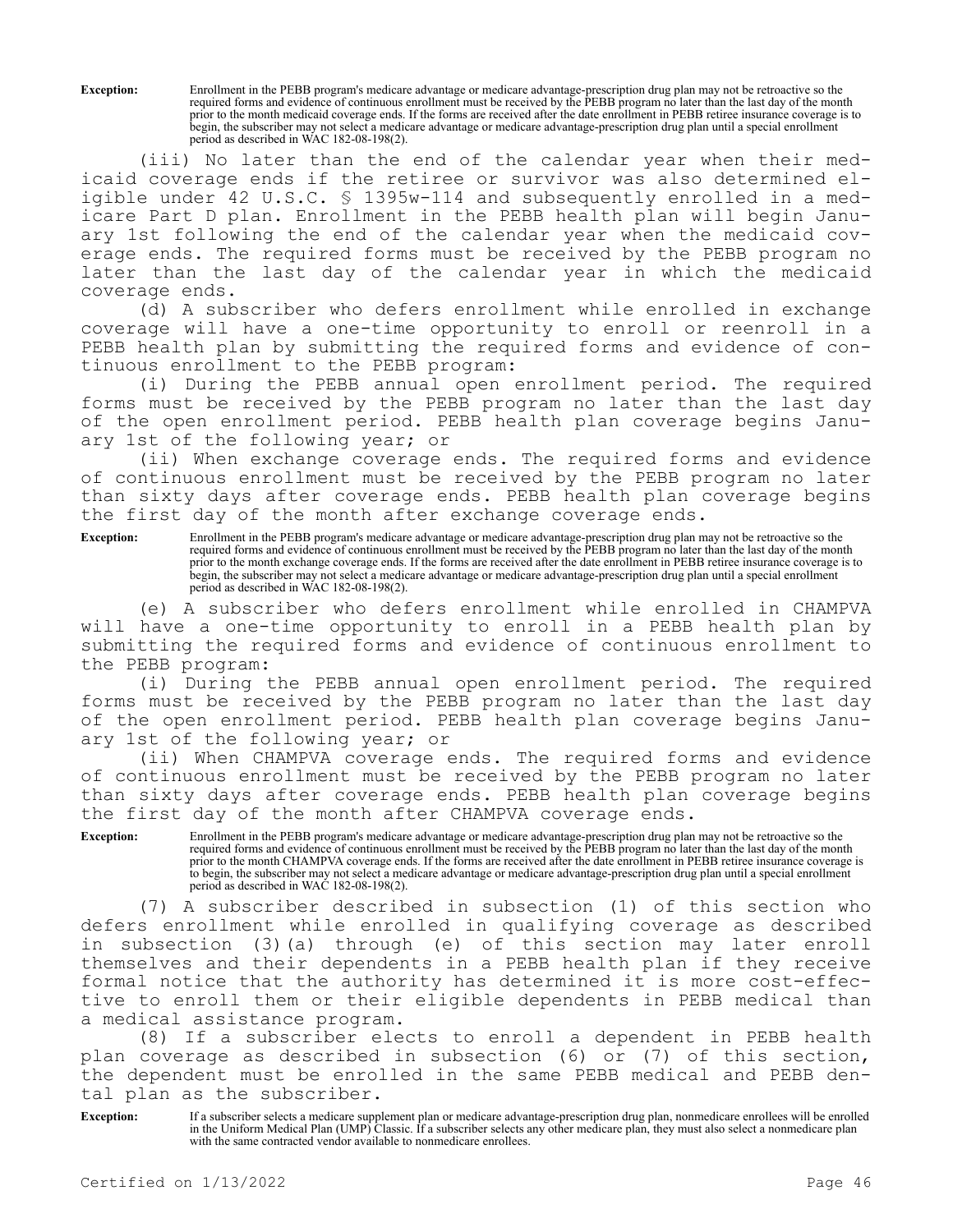(9) An enrolled retiree or a survivor who requests to voluntarily terminate their enrollment in PEBB retiree insurance coverage must do so in writing. The written termination request must be received by the PEBB program. A retiree or a survivor who voluntarily terminates their enrollment in a PEBB health plan also terminates enrollment for all eligible dependents. Once coverage is terminated, a retiree or a survivor may not enroll again in the future unless they reestablish eligibility for PEBB insurance coverage by becoming newly eligible. Enrollment in a PEBB health plan will terminate on the last day of the month in which the PEBB program receives the termination request. If the termination request is received on the first day of the month, enrollment will terminate on the last day of the previous month.

**Exception:** When a subscriber or their dependent is enrolled in a medicare advantage plan, then enrollment will terminate on the last day of the month when the medicare advantage plan disenrollment form is received.

[Statutory Authority: RCW 41.05.021, 41.05.160 and Policy resolution PEBB 2021-14. WSR 21-13-104 (Admin #2021-01.04), § 182-12-205, filed<br>6/18/21, effective 1/1/22. Statutory Authority: RCW 41.05.021, 6/18/21, effective 1/1/22. Statutory Authority: RCW 41.05.021, 41.05.160, 42 C.F.R. § 422.62(b) and § 423.38(c) and PEBB policy resolution 2020-05. WSR 20-16-063 (Admin #2020-02), § 182-12-205, filed 7/28/20, effective 1/1/21. Statutory Authority: RCW 41.05.021,<br>41.05.160, and PEBB policy resolutions. WSR 19-17-073 (Admin 41.05.160, and PEBB policy resolutions. WSR 19-17-073 (Admin<br>#2019-01), § 182-12-205, filed 8/20/19, effective 1/1/20; WSR \$ 182-12-205, filed 8/20/19, effective 1/1/20; WSR 18-20-117 (Admin #2018-02), § 182-12-205, filed 10/3/18, effective 1/1/19. Statutory Authority: RCW 41.05.021, 41.05.160, 2016 c 67, and PEBB policy resolutions. WSR 16-20-080, § 182-12-205, filed 10/4/16, effective 1/1/17. Statutory Authority: RCW 41.05.160, 2015 c 116, and PEBB policy resolutions. WSR 15-22-099 (PEBB Admin # 2015-01 Rev 1), § 182-12-205, filed 11/4/15, effective 1/1/16. Statutory Authority: RCW 41.05.160 and 2013 2nd sp.s. c 4. WSR 14-20-058 (PEBB Admin 2014-02), § 182-12-205, filed 9/25/14, effective 1/1/15. Statutory Authority: RCW 41.05.160 and 2012 2nd sp.s. c 3. WSR 13-22-019 (Admin. 2013-01), § 182-12-205, filed 10/28/13, effective 1/1/14. Statutory Authority: RCW 41.05.160. WSR 12-20-022 (Order 2012-01), § 182-12-205, filed 9/25/12, effective 11/1/12. Statutory Authority: RCW 41.05.160 and 2011 c 8. WSR 11-22-036 (Order 11-02), § 182-12-205, filed 10/26/11, effective 1/1/12. Statutory Authority: RCW 41.05.160. WSR 10-20-147 (Order 10-02), § 182-12-205, filed 10/6/10, effective 1/1/11; WSR 09-23-102 (Order 09-02), § 182-12-205, filed 11/17/09, effective 1/1/10; WSR 08-20-128 (Order 08-03), § 182-12-205, filed 10/1/08, effective 1/1/09; WSR 08-09-027 (Order 08-01), § 182-12-205, filed 4/8/08, effective 4/9/08; WSR 07-20-129 (Order 07-01), § 182-12-205, filed 10/3/07, effective 11/3/07. Statutory Authority: RCW 41.05.160 and 41.05.068. WSR 06-23-165 (Order 06-09), § 182-12-205, filed 11/22/06, effective 12/23/06. Statutory Authority: RCW 41.05.160, 41.05.350, and 41.05.165. WSR 05-16-046 (Order 05-01), § 182-12-205, filed 7/27/05, effective 8/27/05. Statutory Authority: RCW 41.05.160 and 41.05.165. WSR 04-18-039, § 182-12-205, filed 8/26/04, effective 1/1/05.]

**WAC 182-12-207 When can a retiree or an eligible dependent's public employees benefits board (PEBB) insurance coverage be terminated by the health care authority (HCA)?** A retiree or an eligible dependent's public employees benefits board (PEBB) insurance coverage can be terminated by the health care authority (HCA) for the following reasons: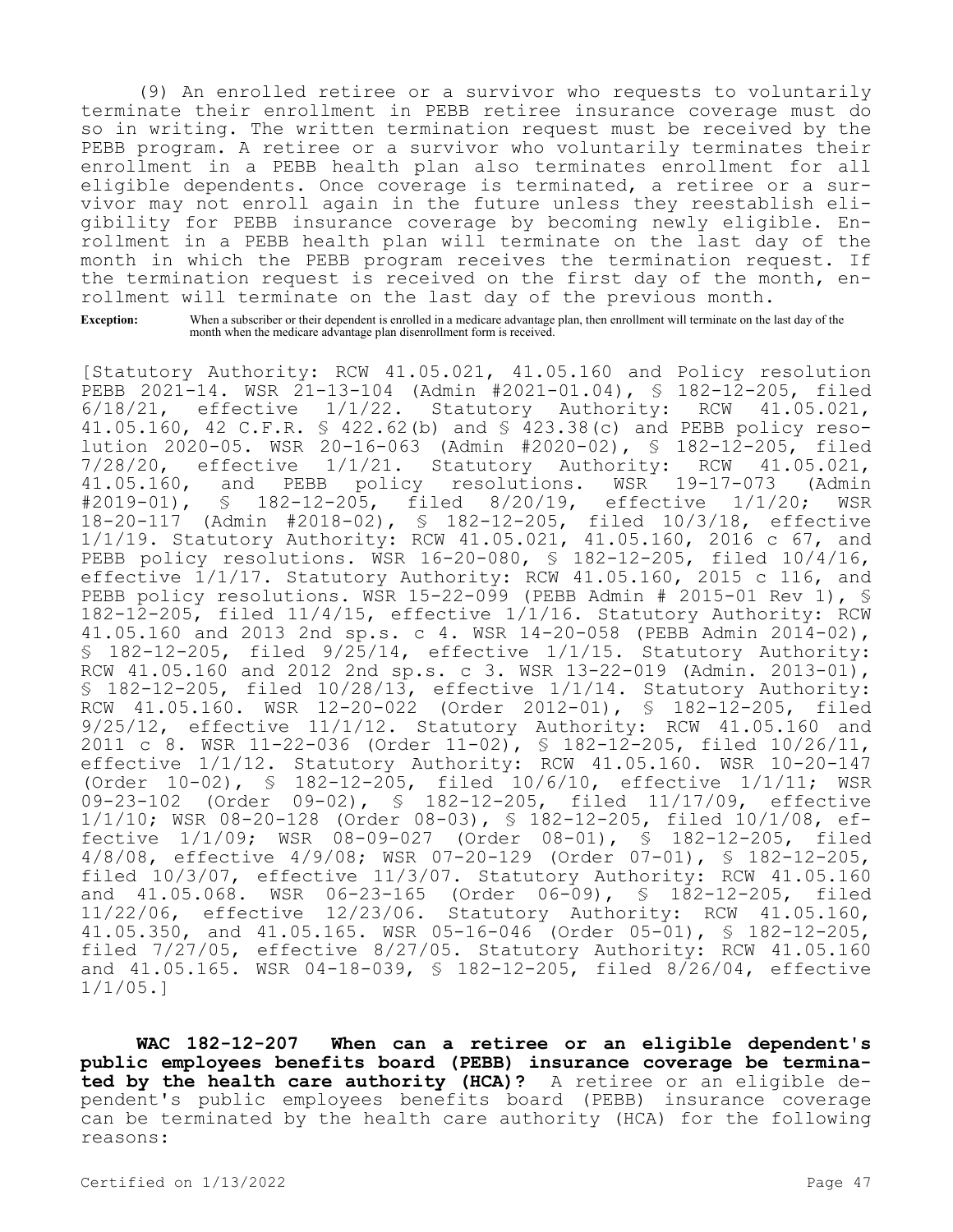(1) Failure to comply with the PEBB program's procedural requirements, including failure to provide information or documentation requested by the due date in written requests from the PEBB program;

(2) Knowingly providing false information;

(3) Failure to pay the monthly premium or applicable premium surcharges when due as described in WAC  $182-08-180$  (1)(c);

(4) Misconduct. If a retiree's PEBB insurance coverage is terminated for misconduct, PEBB retiree insurance coverage will not be reinstated at a later date. Examples of such termination include, but are not limited to the following:

(a) Fraud, intentional misrepresentation or withholding of information the subscriber knew or should have known was material or necessary to accurately determine eligibility or the correct premium; or

(b) Abusive or threatening conduct repeatedly directed to an HCA employee, a health plan or other HCA contracted vendor providing PEBB insurance coverage on behalf of the HCA, its employees, or other persons.

If a retiree's PEBB insurance coverage is terminated by HCA for the above reasons, PEBB insurance coverage for all of the retiree's eligible dependents is also terminated.

[Statutory Authority: RCW 41.05.021 and 41.05.160. WSR 20-16-062 (Admin #2020-03), § 182-12-207, filed 7/28/20, effective 1/1/21. Statutory Authority: RCW 41.05.021, 41.05.160, and PEBB policy resolutions. WSR 19-17-073 (Admin #2019-01), § 182-12-207, filed 8/20/19, effective 1/1/20; WSR 18-20-117 (Admin #2018-02), § 182-12-207, filed 10/3/18, effective 1/1/19; WSR 17-19-077 (Order 2017-01), § 182-12-207, filed 9/15/17, effective 1/1/18. Statutory Authority: RCW 41.05.021, 41.05.160, 2016 c 67, and PEBB policy resolutions. WSR 16-20-080, § 182-12-207, filed 10/4/16, effective 1/1/17. Statutory Authority: RCW 41.05.160. WSR 09-23-102 (Order 09-02), § 182-12-207, filed 11/17/09, effective 1/1/10; WSR 07-20-129 (Order 07-01), § 182-12-207, filed 10/3/07, effective 11/3/07.]

**WAC 182-12-209 Who is eligible for retiree term life insurance?**  Eligible employees who participate in public employees benefits board (PEBB) life insurance as an employee and eligible school employees who participate in school employees benefits board (SEBB) life insurance as an employee and meet qualifications for PEBB retiree insurance coverage as provided in WAC 182-12-171 or 182-12-180, are eligible for retiree term life insurance. They must submit the required forms to the PEBB program. Forms for a retiring employee or a retiring school employee as described in WAC 182-12-171, must be received by the PEBB program no later than sixty days after the date their PEBB or SEBB employee basic life insurance ends. Forms for an official leaving public office as described in WAC 182-12-180, must be received by the PEBB program no later than sixty days after the official leaves public office.

(1) Employees or school employees whose life insurance premiums are being waived under the terms of the life insurance contract are not eligible for retiree term life insurance until their waiver of premium benefit ends.

(2) Retirees may not defer enrollment in retiree term life insurance, except as allowed in subsection (3)(b) of this section.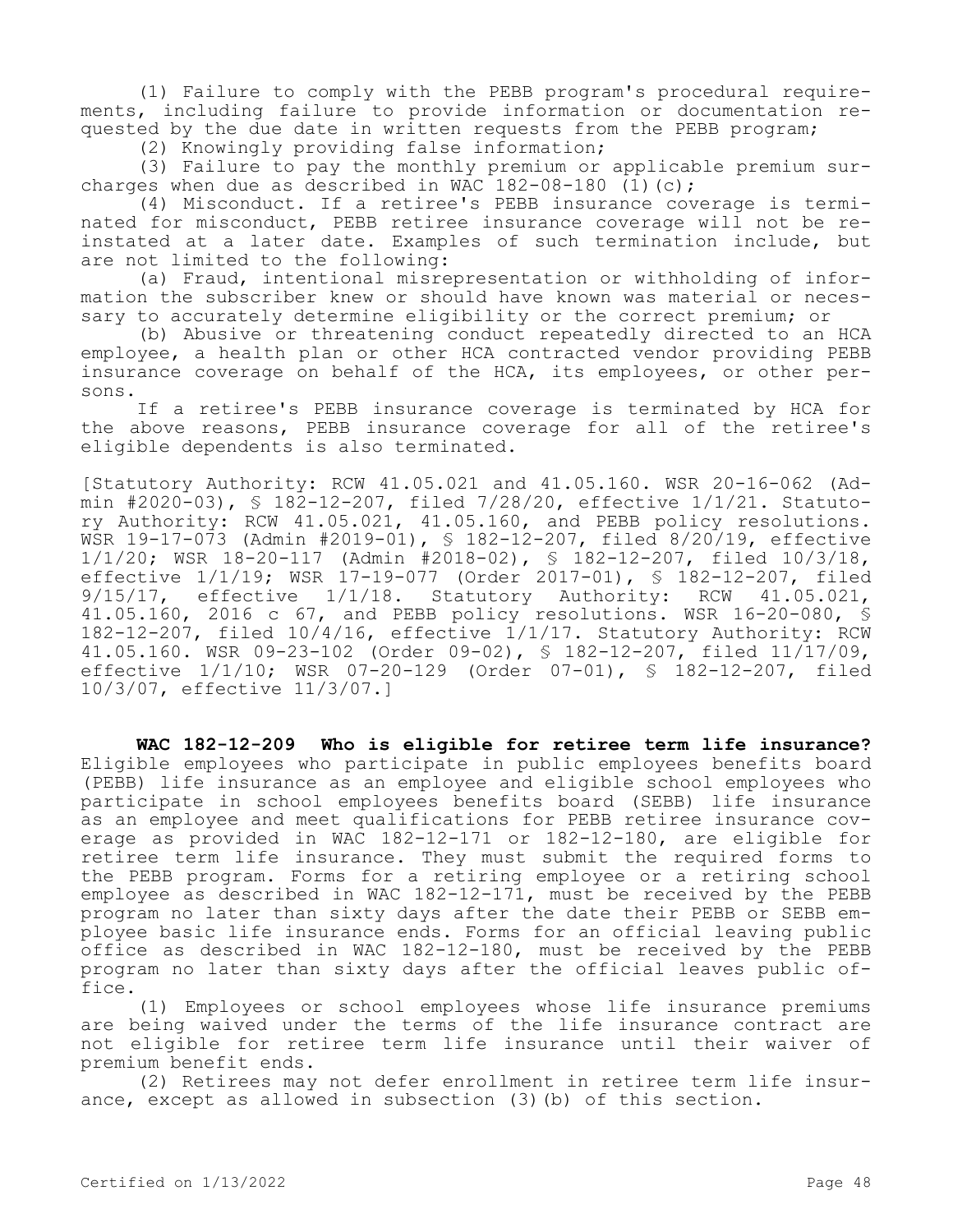(3) If a retiree returns to active employment status and becomes eligible for the employer contribution toward PEBB or SEBB employee basic life insurance, they may choose:

(a) To continue to self-pay premiums and keep retiree term life insurance, the employee or the school employee must pay retiree term life insurance premiums directly to the contracted vendor during the period they are eligible for PEBB or SEBB employee basic life insurance; or

(b) To stop self-paying retiree term life insurance premiums during the period they are eligible for PEBB or SEBB employee basic life insurance and elect retiree term life insurance when PEBB or SEBB employee basic life insurance ends.

[Statutory Authority: RCW 41.05.021 and 41.05.160. WSR 20-16-062 (Admin #2020-03), § 182-12-209, filed 7/28/20, effective 1/1/21. Statutory Authority: RCW 41.05.021, 41.05.160, and PEBB policy resolutions. WSR 19-17-073 (Admin #2019-01), § 182-12-209, filed 8/20/19, effective 1/1/20; WSR 18-20-117 (Admin #2018-02), § 182-12-209, filed 10/3/18, effective 1/1/19; WSR 17-19-077 (Order 2017-01), § 182-12-209, filed 9/15/17, effective 1/1/18. Statutory Authority: RCW 41.05.160 and 2013 2nd sp.s. c 4. WSR 14-20-058 (PEBB Admin 2014-02), § 182-12-209, filed 9/25/14, effective 1/1/15. Statutory Authority: RCW 41.05.160 and 2012 2nd sp.s. c 3. WSR 13-22-019 (Admin. 2013-01), § 182-12-209, filed  $10/28/13$ , effective  $1/1/14$ . Statutory Authority: RCW 41.05.160 and 2011 c 8. WSR 11-22-036 (Order 11-02), § 182-12-209, filed 10/26/11, effective 1/1/12. Statutory Authority: RCW 41.05.160. WSR 09-23-102 (Order 09-02), § 182-12-209, filed 11/17/09, effective 1/1/10; WSR 08-20-128 (Order 08-03), § 182-12-209, filed 10/1/08, effective 1/1/09; WSR 07-20-129 (Order 07-01), § 182-12-209, filed 10/3/07, effective 11/3/07.]

**WAC 182-12-211 May an employee or a school employee who is determined to be retroactively eligible for disability retirement enroll or defer enrollment in public employees benefits board (PEBB) retiree insurance coverage?** (1) An employee or a school employee who is determined to be retroactively eligible for a disability retirement is eligible to enroll or defer enrollment (as described in WAC 182-12-200 or 182-12-205) in public employees benefits board (PEBB) retiree insurance coverage if:

(a) The employee or the school employee submits the required form and a copy of the formal determination letter they received from the Washington state department of retirement systems (DRS) or the appropriate higher education authority;

(b) The employee's or the school employee's form and a copy of their Washington state-sponsored retirement system's formal determination letter are received by the PEBB program no later than sixty days after the date on the determination letter; and

(c) The employee or the school employee immediately begins to receive a monthly pension benefit or a supplemental retirement plan benefit under their higher education retirement plan (HERP), with exceptions described below from WAC 182-12-171(2):

(i) A retiring employee of a state agency, an employer group participating under a Washington state sponsored retirement plan, or a retiring school employee who receives a lump sum payment instead of a monthly retirement plan payment is only eligible if the department of retirement systems offered the employee the choice between a lump sum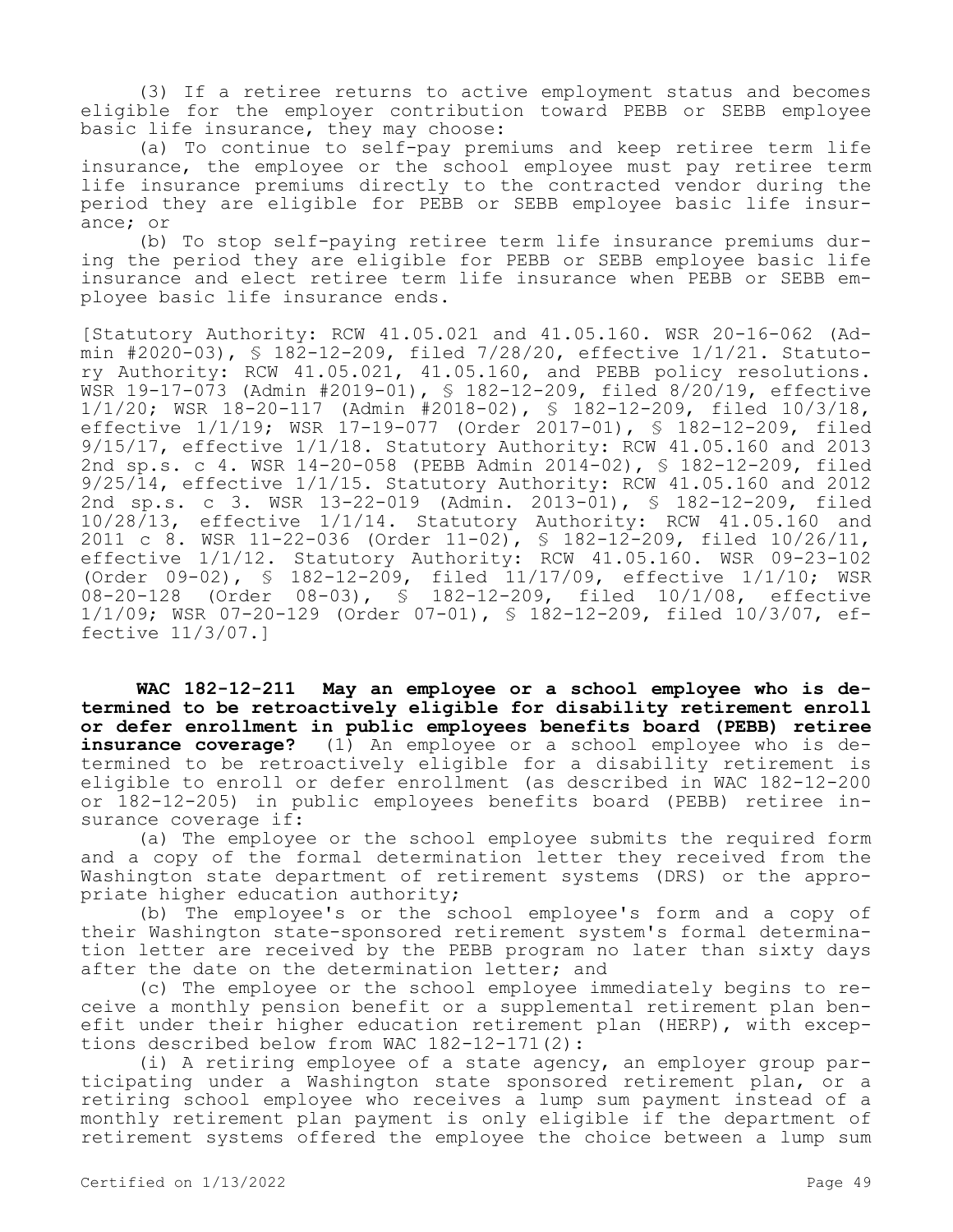actuarially equivalent payment and the ongoing monthly payment, as allowed by the plan; or

(ii) A retiring employee of a state agency, an employer group participating under a Washington state sponsored retirement plan, or a retiring school employee who is a member of a Plan 3 retirement plan, also called a separated employee (defined in RCW 41.05.011(25)), must meet their Plan 3 retirement eligibility criteria. The employee or the school employee does not have to receive a retirement plan payment to enroll in PEBB retiree insurance coverage; or

(iii) A retiring employee of a Washington higher education institution who is a member of a higher education retirement plan (HERP) must immediately begin to receive a monthly retirement plan payment, or meet their HERP plan's retirement eligibility criteria, or be at least age fifty-five with ten years of state service.

(2) The employee or the school employee, at their option, must indicate the date of enrollment or deferment in PEBB retiree insurance coverage on the form. The employee or the school employee may choose from the following dates:

(a) The retirement date as stated in the formal determination letter; or

(b) The first day of the month following the date the formal determination letter was written.

**Exception:** Enrollment in the PEBB program's medicare advantage or medicare advantage-prescription drug plan may not be retroactive. The employee or the school employee may change health plans to a medicare advantage or medicare advantage-prescription drug plan during a special enrollment period as described in WAC 182-08-198(2).

(3) The director may make an exception to the date of PEBB retiree insurance coverage described in subsection (2)(a) and (b) of this section; however, such request must demonstrate extraordinary circumstances beyond the control of the retiree.

(4) Premiums and applicable premium surcharges are due from the effective date of enrollment in PEBB retiree insurance coverage.

(5) If a retiring employee or a retiring school employee elects to enroll a dependent in PEBB health plan coverage, the dependent must be enrolled in the same PEBB medical and PEBB dental plan as the retiring employee or the retiring school employee.

Exception: If a retiring employee or a retiring school employee selects a medicare supplement plan or medicare advantage-prescription drug plan, nonmedicare enrollees will be enrolled in the Uniform Medical Plan (UMP) Classic. If a retiring employee or a retiring school employee selects any other medicare plan, they must also select a nonmedicare plan with the same contracted vendor available to nonmedicare enrollees.

[Statutory Authority: RCW 41.05.021, 41.05.160, 42 C.F.R. § 422.62(b) and § 423.38(c) and PEBB policy resolution 2020-05. WSR 20-16-063 (Admin #2020-02), § 182-12-211, filed 7/28/20, effective 1/1/21. Statutory Authority: RCW 41.05.021, 41.05.160, and PEBB policy resolutions. WSR 19-17-073 (Admin #2019-01), § 182-12-211, filed 8/20/19, effective 1/1/20; WSR 18-20-117 (Admin #2018-02), § 182-12-211, filed 10/3/18, effective 1/1/19; WSR 17-19-077 (Order 2017-01), § 182-12-211, filed 9/15/17, effective 1/1/18. Statutory Authority: RCW 41.05.160, 2015 c 116, and PEBB policy resolutions. WSR 15-22-099 (PEBB Admin # 2015-01 Rev 1),  $\$$  182-12-211, filed 11/4/15, effective 1/1/16. Statutory Authority: RCW 41.05.160 and 2013 2nd sp.s. c 4. WSR 14-20-058 (PEBB Admin 2014-02), § 182-12-211, filed 9/25/14, effective 1/1/15. Statutory Authority: RCW 41.05.160 and 2012 2nd sp.s. c 3. WSR 13-22-019 (Admin. 2013-01), § 182-12-211, filed 10/28/13, effective 1/1/14. Statutory Authority: RCW 41.05.160 and 2011 c 8. WSR 11-22-036 (Order 11-02), § 182-12-211, filed 10/26/11, effective 1/1/12. Statutory Authority: RCW 41.05.160. WSR 09-23-102 (Order 09-02), § 182-12-211, filed 11/17/09, effective 1/1/10; WSR 07-20-129 (Order 07-01), § 182-12-211, filed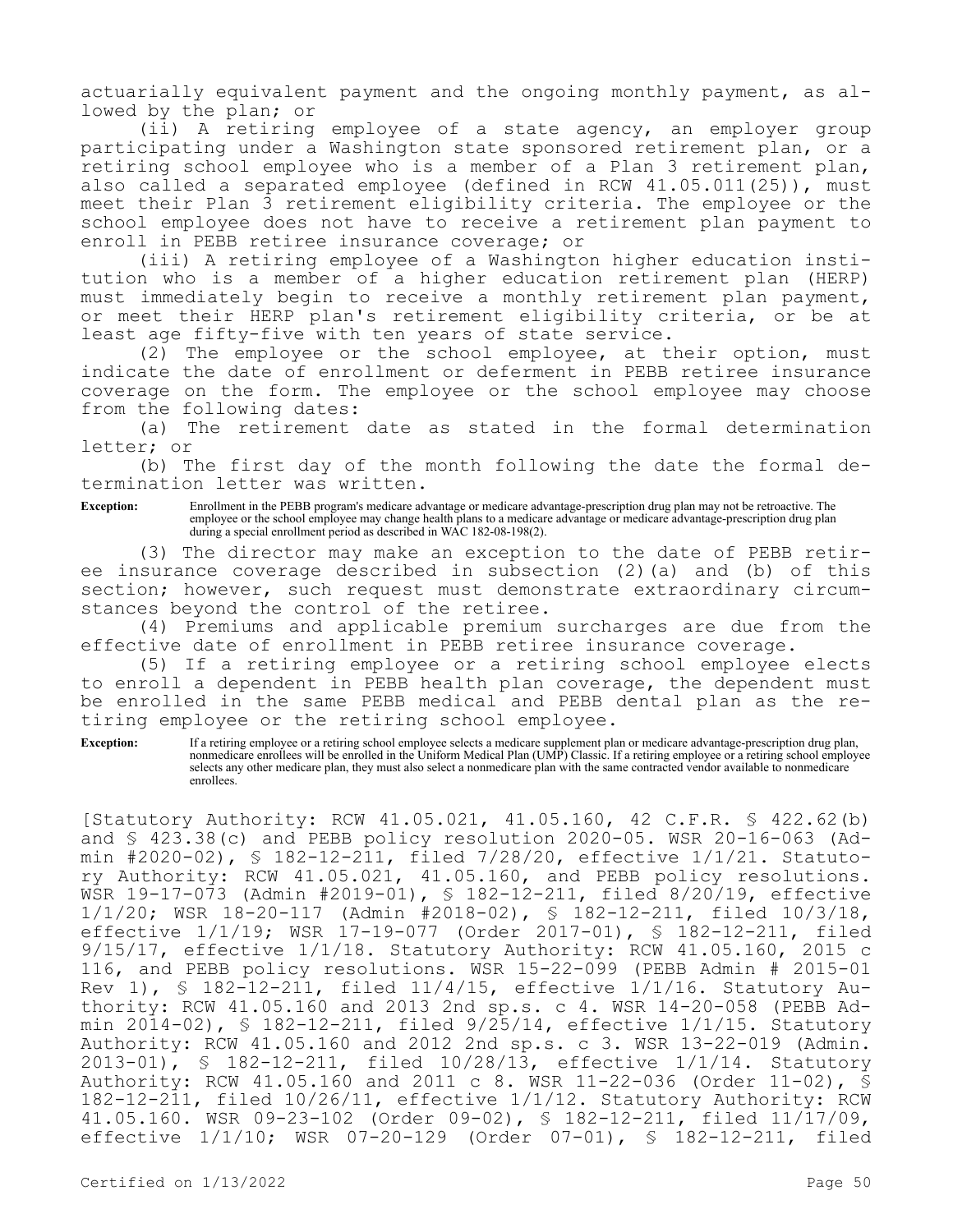10/3/07, effective 11/3/07. Statutory Authority: RCW 41.05.160 and 41.05.165. WSR 04-18-039, § 182-12-211, filed 8/26/04, effective 1/1/05.]

**WAC 182-12-250 Public employees benefits board (PEBB) insurance coverage eligibility for survivors of emergency service personnel killed in the line of duty.** Surviving spouses, state registered domestic partners, and dependent children of emergency service personnel who are killed in the line of duty are eligible to enroll or defer enrollment in public employees benefits board (PEBB) retiree insurance coverage.

(1) This section applies to the surviving spouse, the surviving state registered domestic partner, and dependent children of emergency service personnel "killed in the line of duty" as determined by the Washington state department of labor and industries.

(2) "Emergency service personnel" means law enforcement officers and firefighters as defined in RCW 41.26.030, members of the Washington state patrol retirement fund as defined in RCW 43.43.120, and reserve officers and firefighters as defined in RCW 41.24.010.

(3) "Surviving spouse, state registered domestic partner, and dependent children" means:

(a) A lawful spouse;

(b) An ex-spouse as defined in RCW 41.26.162;

(c) A state registered domestic partner as defined in RCW 26.60.020(1); and

(d) Children. The term "children" includes children of the emergency service worker up to age twenty-six. Children with disabilities as defined in RCW 41.26.030(6) are eligible at any age. "Children" is defined as:

(i) Biological children (including the emergency service worker's posthumous children);

(ii) Stepchildren or children of a state registered domestic partner;

(iii) Legally adopted children;

(iv) Children for whom the subscriber has assumed a legal obligation for total or partial support in anticipation of adoption of the child;

(v) Children specified in a court order or divorce decree; or

(vi) Children as defined in RCW 26.26A.100.

(4) Surviving spouses, state registered domestic partners, and children who are eligible for medicare must enroll in both Parts A and B of medicare.

**Note:** For the exclusive purpose of medicare Part A as described in this subsection, "eligible" means the enrollee is eligible for medicare Part A without a monthly premium.

(5) The survivor (or agent acting on their behalf) must submit the required forms to the PEBB program to either enroll or defer enrollment in PEBB retiree insurance coverage as described in subsection (7) of this section. The forms must be received by the PEBB program no later than one hundred eighty days after the later of:

(a) The death of the emergency service worker;

(b) The date on the letter from the department of retirement systems or the board for volunteer firefighters and reserve officers that informs the survivor that they are determined to be an eligible survivor;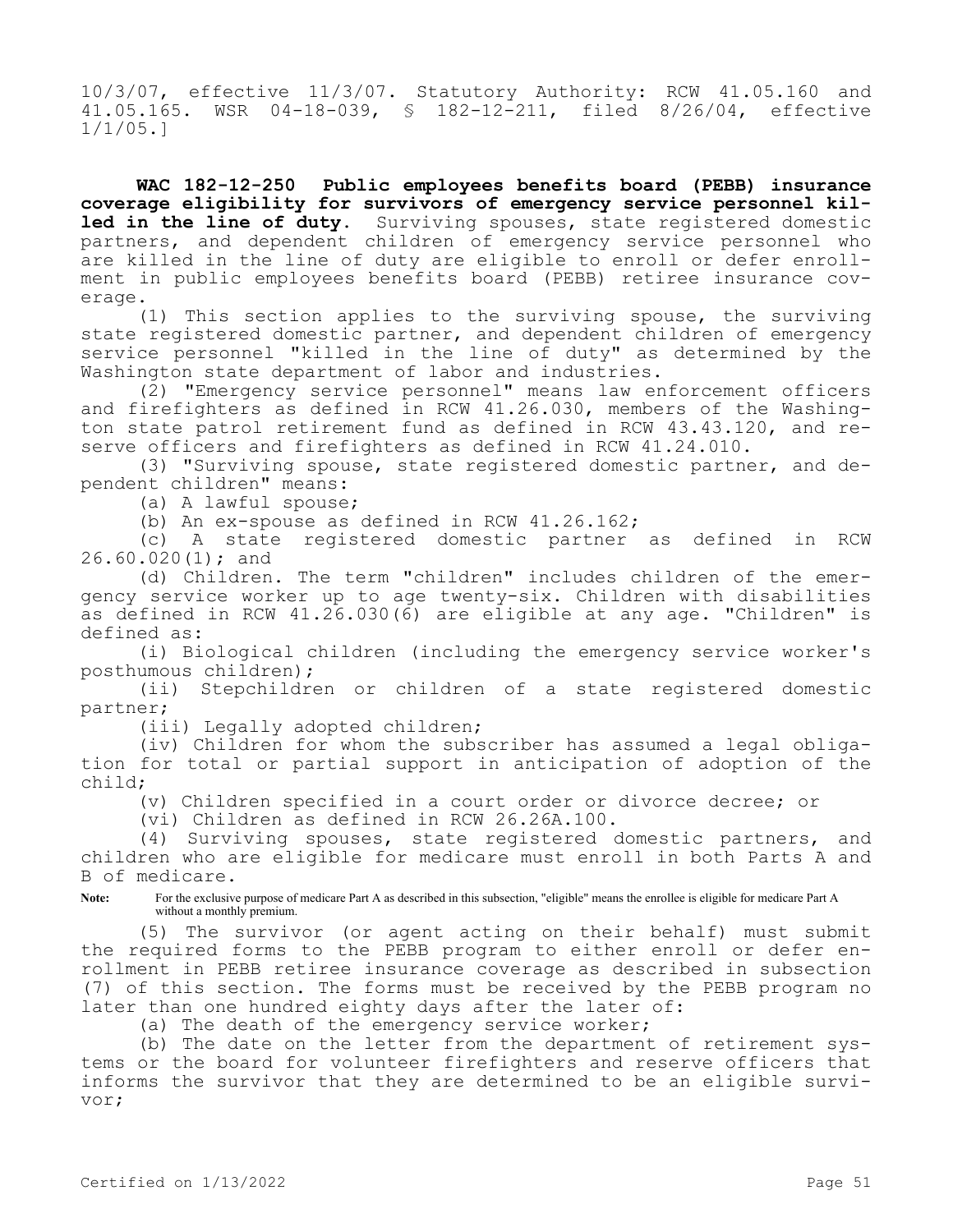(c) The last day the surviving spouse, state registered domestic partner, or child was covered under any health plan through the emergency service worker's employer; or

(d) The last day the surviving spouse, state registered domestic partner, or child was covered under the Consolidated Omnibus Budget Reconciliation Act (COBRA) coverage from the emergency service worker's employer.

(6) Survivors who do not choose to defer enrollment in PEBB retiree insurance coverage may choose among the following options for when their enrollment in a PEBB health plan will begin:

(a) June 1, 2006, for survivors whose required forms are received by the PEBB program no later than September 1, 2006;

(b) The first of the month that is not earlier than sixty days before the date that the PEBB program receives the required forms (for example, if the PEBB program receives the required forms on August 29th, the survivor may request health plan enrollment to begin on July 1st); or

(c) The first of the month after the date that the PEBB program receives the required forms.

**Exception:** Enrollment in the PEBB program's medicare advantage or medicare advantage-prescription drug plan may not be retroactive. If the forms are received after the date enrollment in PEBB retiree insurance coverage is to begin, the survivor may not select a medicare advantage or medicare advantage-prescription drug plan until a special enrollment period as described in WAC 182-08-198(2).

For surviving spouses, state registered domestic partners, and children who enroll, monthly health plan premiums and applicable premium surcharges must be paid by the survivor as described in WAC 182-08-180 (1)(c) except as provided in RCW 41.26.510(5) and 43.43.285  $(2)(b)$ .

(7) Survivors must choose one of the following two options to maintain eligibility for PEBB retiree insurance coverage:

(a) Enroll in a PEBB health plan:

(i) Enroll in medical; or

(ii) Enroll in medical and dental.

(iii) Dental only is not an option.

(b) Defer enrollment:

(i) Survivors may defer enrollment in PEBB retiree insurance coverage if continuously enrolled in qualifying coverage as described in WAC 182-12-205(3).

(ii) Survivors may enroll in a PEBB health plan as described in WAC 182-12-205(6). Survivors must provide evidence that they were continuously enrolled in one or more qualifying coverages as described in WAC 182-12-205 (3)(a) through (e) when enrolling in a PEBB health plan.

**Exception:** Enrollment in the PEBB program's medicare advantage or medicare advantage-prescription drug plan may not be retroactive so the required forms and evidence of continuous enrollment must be received by the PEBB program no later than the last day of the month prior to the month coverage ends. If the forms are received after the date enrollment in PEBB retiree insurance coverage is to begin, the survivor may not select a medicare advantage or medicare advantage-prescription drug plan until a special enrollment period as described in WAC 182-08-198(2).

(iii) PEBB health plan enrollment and premiums will begin the first day of the month following the day that the other coverage ended for eligible spouses and children who enroll.

(8) Survivors may change their health plan during the annual open enrollment. In addition to the annual open enrollment, survivors may change health plans as described in WAC 182-08-198.

(9) Survivors will lose their right to enroll in PEBB retiree insurance coverage if they:

(a) Do not apply to enroll or defer enrollment within the timelines as described in subsection (5) of this section; or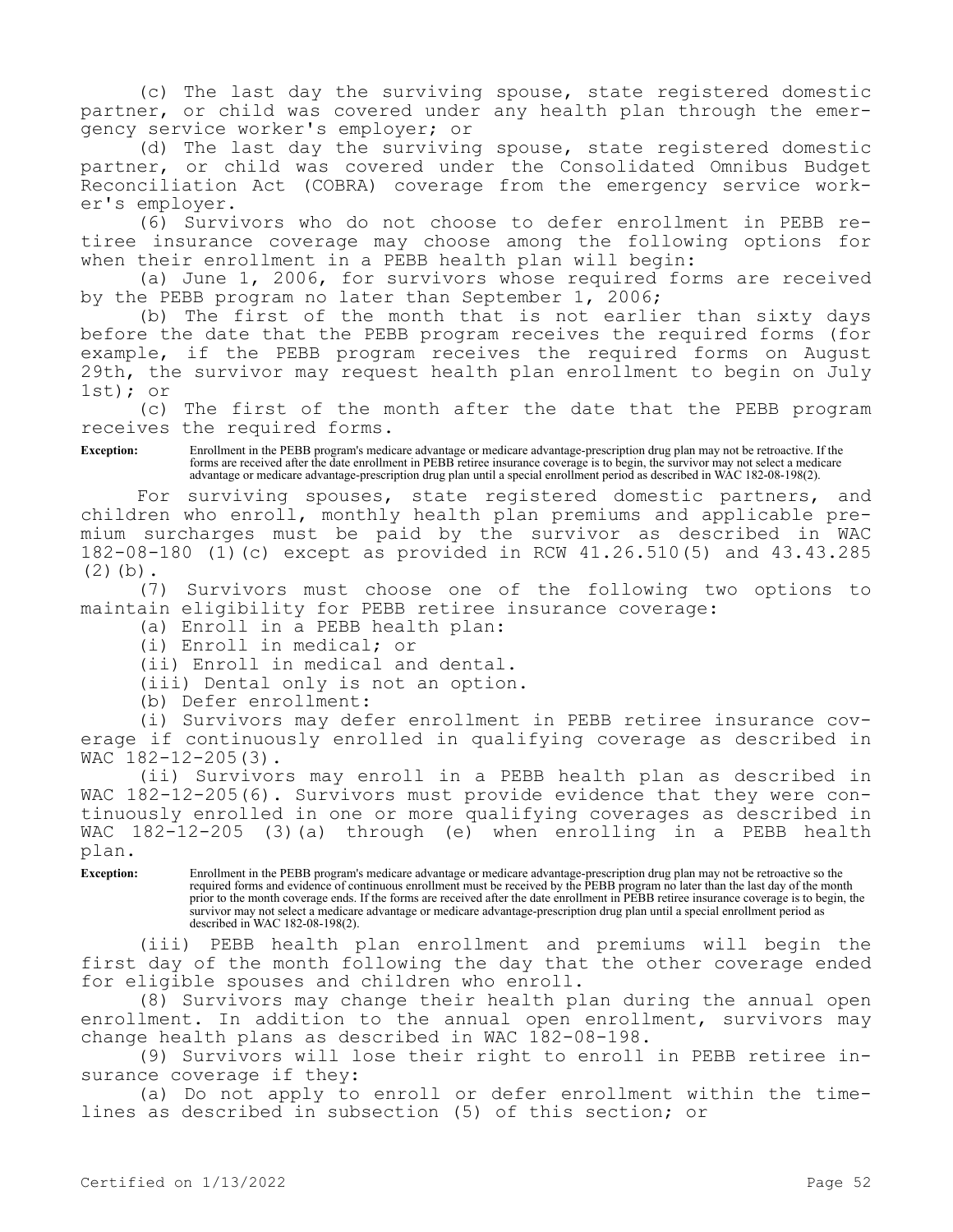(b) Do not maintain continuous enrollment in other qualifying coverage during the deferral period, as described in subsection (7)(b)(i) of this section.

[Statutory Authority: RCW 41.05.021, 41.05.160 and Policy resolution PEBB 2021-01. WSR 21-13-101 (Admin #2021-01.01), § 182-12-250, filed 6/18/21, effective 1/1/22. Statutory Authority: RCW 41.05.021 and 41.05.160. WSR 20-16-062 (Admin #2020-03), § 182-12-250, filed 7/28/20, effective 1/1/21. Statutory Authority: RCW 41.05.021, 41.05.160 and PEBB policy resolutions. WSR 18-20-117 (Admin #2018-02), § 182-12-250, filed 10/3/18, effective 1/1/19; WSR 17-19-077 (Order 2017-01), § 182-12-250, filed 9/15/17, effective 1/1/18. Statutory Authority: RCW 41.05.021, 41.05.160, 2016 c 67, and PEBB policy resolutions. WSR 16-20-080, § 182-12-250, filed 10/4/16, effective 1/1/17. Statutory Authority: RCW 41.05.160, 2015 c 116, and PEBB policy resolutions. WSR 15-22-099 (PEBB Admin # 2015-01 Rev 1), § 182-12-250, filed 11/4/15, effective 1/1/16. Statutory Authority: RCW 41.05.160 and 2013 2nd sp.s. c 4. WSR 14-20-058 (PEBB Admin 2014-02), § 182-12-250, filed 9/25/14, effective 1/1/15. Statutory Authority: RCW 41.05.160 and 2012 2nd sp.s. c 3. WSR 13-22-019 (Admin. 2013-01), § 182-12-250, filed 10/28/13, effective 1/1/14. Statutory Authority: RCW 41.05.160. WSR 12-20-022 (Order 2012-01), § 182-12-250, filed 9/25/12, effective 11/1/12. Statutory Authority: RCW 41.05.160 and 2011 c 8. WSR 11-22-036 (Order 11-02), § 182-12-250, filed 10/26/11, effective 1/1/12. Statutory Authority: RCW 41.05.160. WSR 10-20-147 (Order 10-02), § 182-12-250, filed 10/6/10, effective 1/1/11; WSR 09-23-102 (Order 09-02), § 182-12-250, filed 11/17/09, effective 1/1/10; WSR 08-20-128 (Order 08-03), § 182-12-250, filed 10/1/08, effective 1/1/09; WSR 07-20-129 (Order 07-01), § 182-12-250, filed 10/3/07, effective 11/3/07. Statutory Authority: RCW 41.05.160 and 41.05.080. WSR 06-20-099 (Order 06-08), § 182-12-250, filed 10/3/06, effective 11/3/06. Statutory Authority: RCW 41.05.160 and 41.05.165. WSR 04-18-039, § 182-12-250, filed 8/26/04, effective 1/1/05.]

**WAC 182-12-260 Who are eligible dependents?** To be enrolled in PEBB health plan coverage, a dependent must be eligible under this section and the subscriber must comply with enrollment procedures outlined in WAC 182-12-262.

The public employees benefits board (PEBB) program verifies the eligibility of all dependents and will request documents from subscribers that provide evidence of a dependent's eligibility. The PEBB program reserves the right to review a dependent's eligibility at any time. The PEBB program will remove a subscriber's enrolled dependents from health plan coverage if the PEBB program is unable to verify a dependent's eligibility. A dependent will not be enrolled in PEBB health plan coverage if the PEBB program or the employing agency is unable to verify the dependent's eligibility within the PEBB program enrollment timelines.

The subscriber must provide notice, in writing, when their dependent is not eligible under this section as described in WAC  $182-12-262$  (2)(a).

The following are eligible as dependents:

(1) Legal spouse. A former spouse is not an eligible dependent upon finalization of a divorce or annulment, even if a court order requires the subscriber to provide health insurance for the former spouse;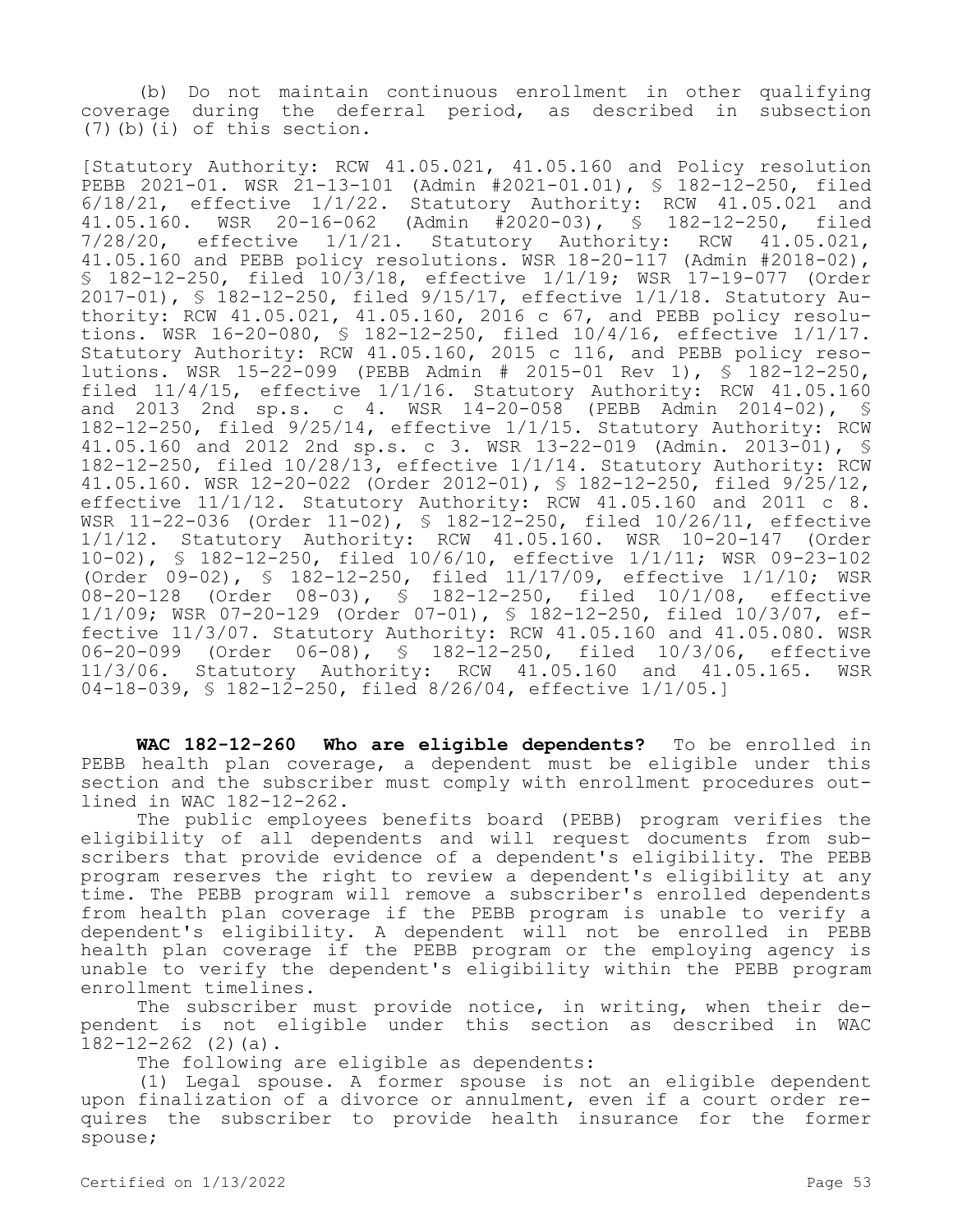(2) State registered domestic partner. A former state registered domestic partner is not an eligible dependent upon dissolution or termination of a partnership, even if a court order requires the subscriber to provide health insurance for the former partner;

(3) Children. Children are eligible through the last day of the month in which their twenty-sixth birthday occurred except as described in (g) of this subsection. Children are defined as the subscriber's:

(a) Children based on establishment of a parent-child relationship as described in RCW 26.26A.100, except when parental rights have been terminated;

(b) Children of the subscriber's spouse, based on the spouse's establishment of a parent-child relationship, except when parental rights have been terminated. The stepchild's relationship to the subscriber (and eligibility as a dependent) ends on the same date the marriage with the spouse ends through divorce, annulment, dissolution, termination, or death;

(c) Children for whom the subscriber has assumed a legal obligation for total or partial support in anticipation of adoption of the child;

(d) Children of the subscriber's state registered domestic partner, based on the state registered domestic partner's establishment of a parent-child relationship, except when parental rights have been terminated. The child's relationship to the subscriber (and eligibility as a dependent) ends on the same date the subscriber's legal relationship with the state registered domestic partner ends through divorce, annulment, dissolution, termination, or death;

(e) Children specified in a court order or divorce decree for whom the subscriber has a legal obligation to provide support or health care coverage;

(f) Extended dependent in the legal custody or legal guardianship of the subscriber, the subscriber's spouse, or subscriber's state registered domestic partner. The legal responsibility is demonstrated by a valid court order and the child's official residence with the custodian or guardian. Extended dependent child does not include a foster child unless the subscriber, the subscriber's spouse, or the subscriber's state registered domestic partner has assumed a legal obligation for total or partial support in anticipation of adoption; and

(g) Children of any age with a developmental or physical disability that renders the child incapable of self-sustaining employment and chiefly dependent upon the subscriber for support and maintenance provided such condition occurs before the age of twenty-six:

(i) The subscriber must provide proof of the disability and dependency within sixty days of the child's attainment of age twentysix;

(ii) The subscriber must notify the PEBB program, in writing, when the child is no longer eligible under this subsection as described in WAC  $182 - 12 - 262$  (2)(a);

(iii) A child with a developmental or physical disability who becomes self-supporting is not eligible under this subsection as of the last day of the month in which they become capable of self-support;

(iv) A child with a developmental or physical disability age twenty-six and older who becomes capable of self-support does not regain eligibility if they later become incapable of self-support; and

(v) The PEBB program with input from the applicable contracted vendor will periodically verify the eligibility of a dependent child with a disability beginning at age twenty-six, but no more frequently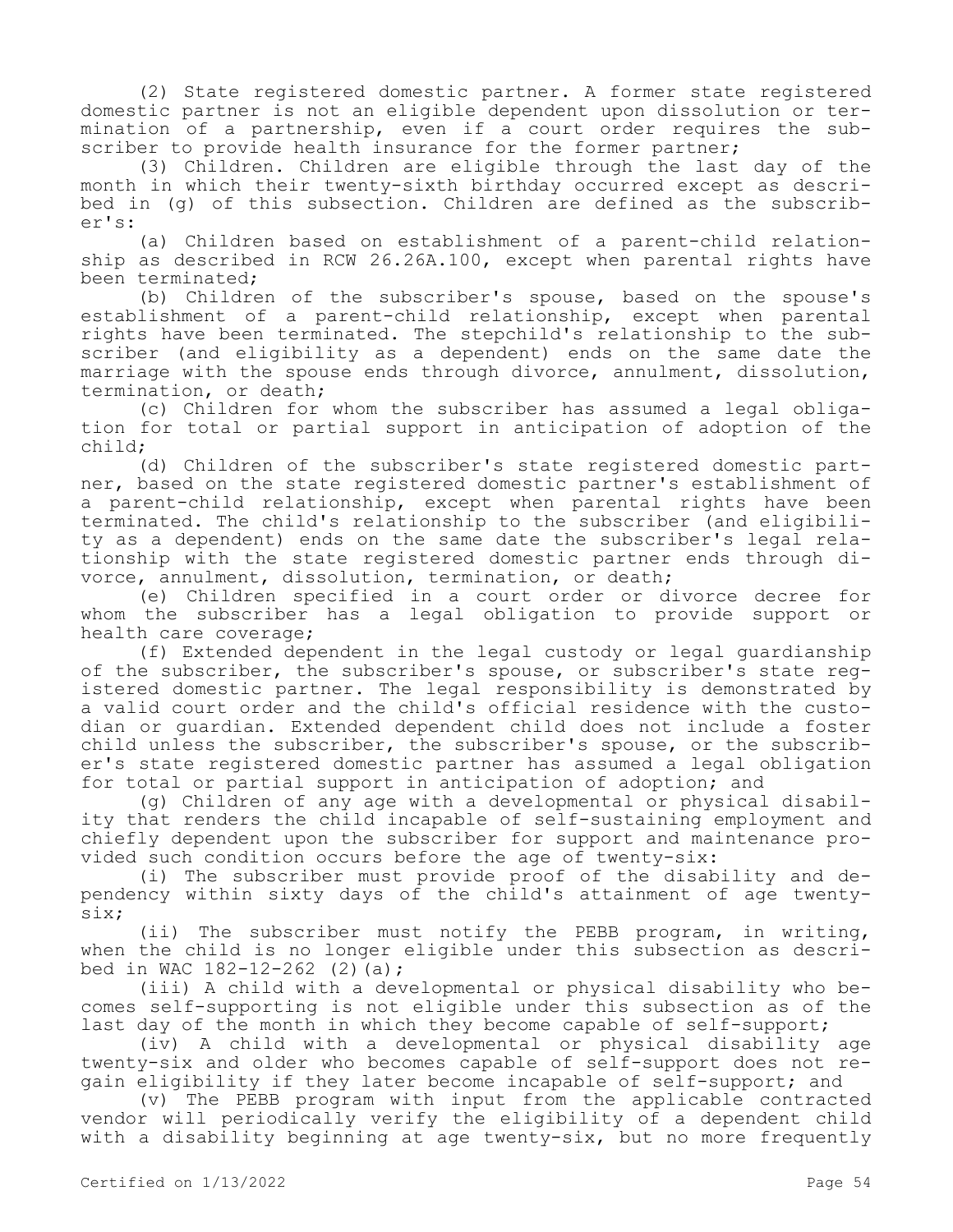than annually after the two-year period following the child's twentysixth birthday. Verification will require renewed proof of disability and dependence from the subscriber.

[Statutory Authority: RCW 41.05.021 and 41.05.160. WSR 20-16-062 (Admin #2020-03), § 182-12-260, filed 7/28/20, effective 1/1/21. Statutory Authority: RCW 41.05.021, 41.05.160, and PEBB policy resolutions. WSR 19-17-073 (Admin #2019-01), § 182-12-260, filed 8/20/19, effective 1/1/20; WSR 18-20-117 (Admin #2018-02), § 182-12-260, filed 10/3/18, effective 1/1/19; WSR 17-19-077 (Order 2017-01), § 182-12-260, filed 9/15/17, effective 1/1/18. Statutory Authority: RCW 41.05.021, 41.05.160, 2016 c 67, and PEBB policy resolutions. WSR 16-20-080, § 182-12-260, filed 10/4/16, effective 1/1/17. Statutory Authority: RCW 41.05.160, 2015 c 116, and PEBB policy resolutions. WSR 15-22-099 (PEBB Admin # 2015-01 Rev 1), § 182-12-260, filed 11/4/15, effective 1/1/16. Statutory Authority: RCW 41.05.160 and 2013 2nd sp.s. c 4s. WSR 14-20-058 (PEBB Admin 2014-02), § 182-12-260, filed 9/25/14, effective 1/1/15. Statutory Authority: RCW 41.05.160 and 2012 2nd sp.s. c 3. WSR 13-22-019 (Admin. 2013-01), § 182-12-260, filed 10/28/13, effective 1/1/14. Statutory Authority: RCW 41.05.160. WSR 12-20-022 (Order 2012-01), § 182-12-260, filed 9/25/12, effective 11/1/12. Statutory Authority: RCW 41.05.160 and 2011 c 8. WSR 11-22-036 (Order 11-02), § 182-12-260, filed 10/26/11, effective 1/1/12. Statutory Authority: RCW 41.05.160. WSR 10-20-147 (Order 10-02), § 182-12-260, filed 10/6/10, effective 1/1/11; WSR 09-23-102 (Order 09-02), § 182-12-260, filed 11/17/09, effective 1/1/10; WSR 08-20-128 (Order 08-03), § 182-12-260, filed 10/1/08, effective 1/1/09; WSR 07-20-129 (Order 07-01), § 182-12-260, filed 10/3/07, effective 11/3/07. Statutory Authority: RCW 41.05.160, 41.05.350, and 41.05.165. WSR 05-16-046 (Order 05-01), § 182-12-260, filed 7/27/05, effective 8/27/05. Statutory Authority: RCW 41.05.160 and 41.05.165. WSR 04-18-039, § 182-12-260, filed 8/26/04, effective 1/1/05.]

**WAC 182-12-262 When may subscribers enroll or remove eligible dependents?** (1) **Enrolling dependents in public employees benefits board (PEBB) health plan coverage and the effective date of supplemental dependent life insurance and accidental death and dismemberment (AD&D) insurance.** A dependent must be enrolled in the same health plan coverage as the subscriber, and the subscriber must be enrolled to enroll their dependent except as provided in WAC 182-12-205 (3)(c). Subscribers must satisfy the enrollment requirements as described in subsection (4) of this section and may enroll eligible dependents at the following times:

(a) **When the subscriber becomes eligible** and enrolls in PEBB benefits. If eligibility is verified the dependent's effective date will be as follows:

(i) PEBB health plan coverage will be the same as the subscriber's effective date;

(ii) Supplemental dependent life or AD&D insurance, if elected, will be effective the first day of the month following the date the contracted vendor receives the required form or approves the enrollment. A newly born child must be at least fourteen days old before supplemental dependent life insurance or AD&D insurance coverage is effective.

(b) **During the annual open enrollment.** PEBB health plan coverage begins January 1st of the following year;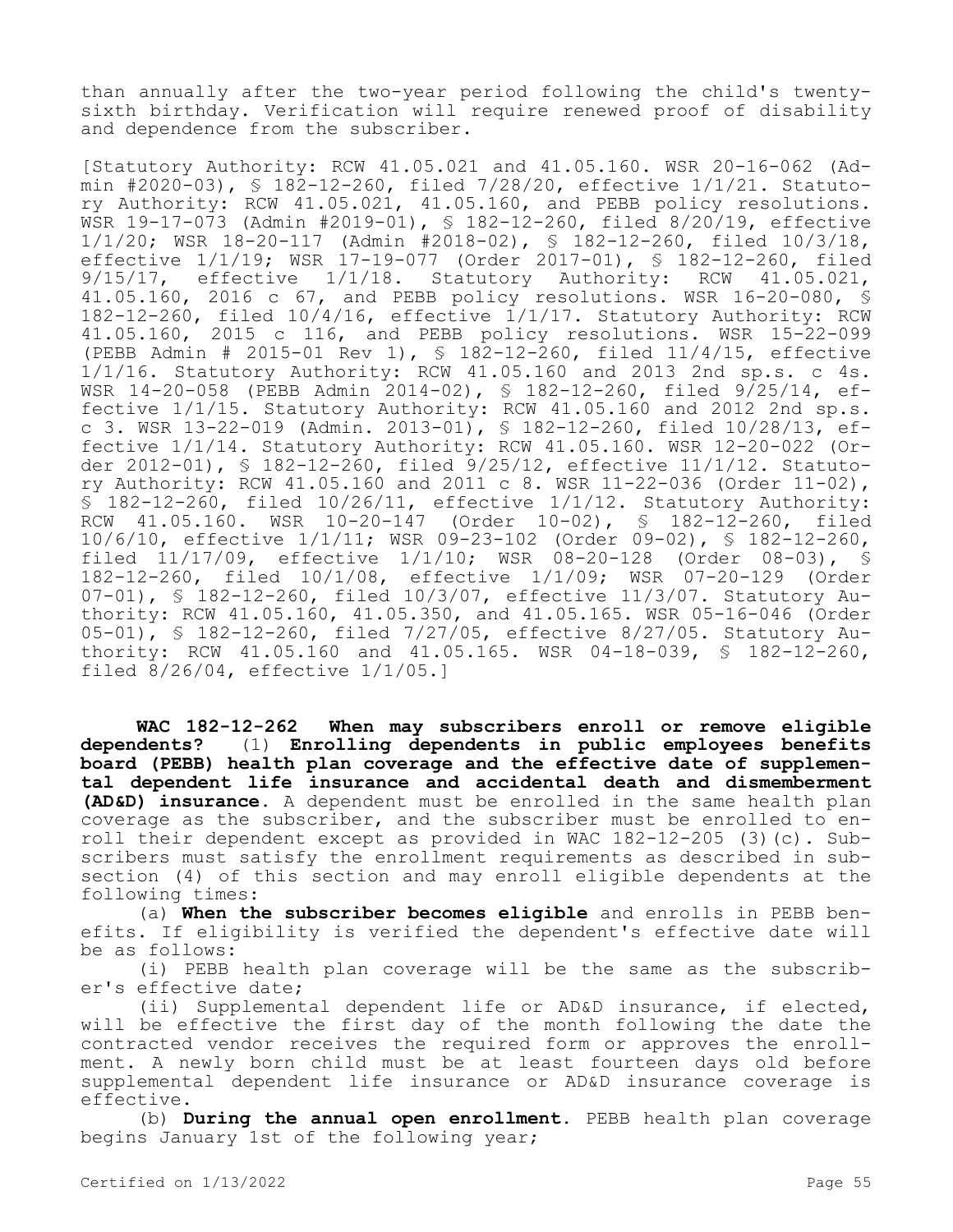(c) **During special open enrollment.** Subscribers may enroll dependents during a special open enrollment as described in subsection (3) of this section;

(d) **When a National Medical Support Notice (NMSN)** requires a subscriber to cover a dependent child as described in WAC 182-12-263; or

(e) **Any time during the calendar year for supplemental dependent life insurance or AD&D insurance** by submitting the required form to the contracted vendor for approval. Evidence of insurability may be required for supplemental dependent life insurance but will not be required for supplemental AD&D insurance.

(2) **Removing dependents from a subscriber's PEBB health plan coverage or supplemental dependent life insurance or AD&D insurance.**

(a) **A dependent's eligibility for enrollment in PEBB health plan coverage or supplemental dependent life insurance or AD&D insurance ends the last day of the month the dependent** meets the eligibility criteria as described in WAC 182-12-250 or 182-12-260. Subscribers must provide notice when a dependent is no longer eligible due to divorce, annulment, dissolution, or qualifying event of a dependent ceasing to be eligible as a dependent child, as described in WAC 182-12-260(3). The notice must be received within sixty days of the last day of the month the dependent loses eligibility for PEBB health plan coverage. Employees must notify their employing agency when a dependent is no longer eligible, except as required under WAC 182-12-260 (3)(g)(ii). All other subscribers must notify the PEBB program. Consequences for not submitting notice within the required sixty days include, but are not limited to:

(i) The dependent may lose eligibility to continue PEBB medical or dental under one of the continuation coverage options described in WAC 182-12-270;

(ii) The subscriber may be billed for claims paid by the health plan for services that were rendered after the dependent lost eligibility as described in WAC 182-12-270;

(iii) The subscriber may not be able to recover subscriber-paid insurance premiums for dependents that lost their eligibility; and

(iv) The subscriber may be responsible for premiums paid by the state for the dependent's health plan coverage after the dependent lost eligibility.

(b) **Employees have the opportunity to remove eligible dependents:**

(i) During the annual open enrollment. The dependent will be removed from PEBB health plan coverage the last day of December;

(ii) During a special open enrollment as described in subsections (3) and (4)(f) of this section;

(iii) When a NMSN requires a spouse, former spouse, or other individual to provide health plan coverage for a dependent who is already enrolled in PEBB coverage, and that health plan coverage is in fact provided as described in WAC 182-12-263(2); or

(iv) Any time during the calendar year from supplemental dependent life or AD&D insurance by submitting the required form to the contracted vendor.

(c) **Retirees (see WAC 182-12-171, 182-12-180, or 182-12-211), survivors (see WAC 182-12-180, 182-12-250, or 182-12-265), and PEBB continuation coverage enrollees (see WAC 182-12-133, 182-12-141, 182-12-142, 182-12-146, or 182-12-148) may remove dependents** from their PEBB health plan coverage outside of the annual open enrollment or a special open enrollment by providing written notice to the PEBB program. The dependent will be removed from the subscriber's PEBB health plan coverage prospectively. PEBB health plan coverage will end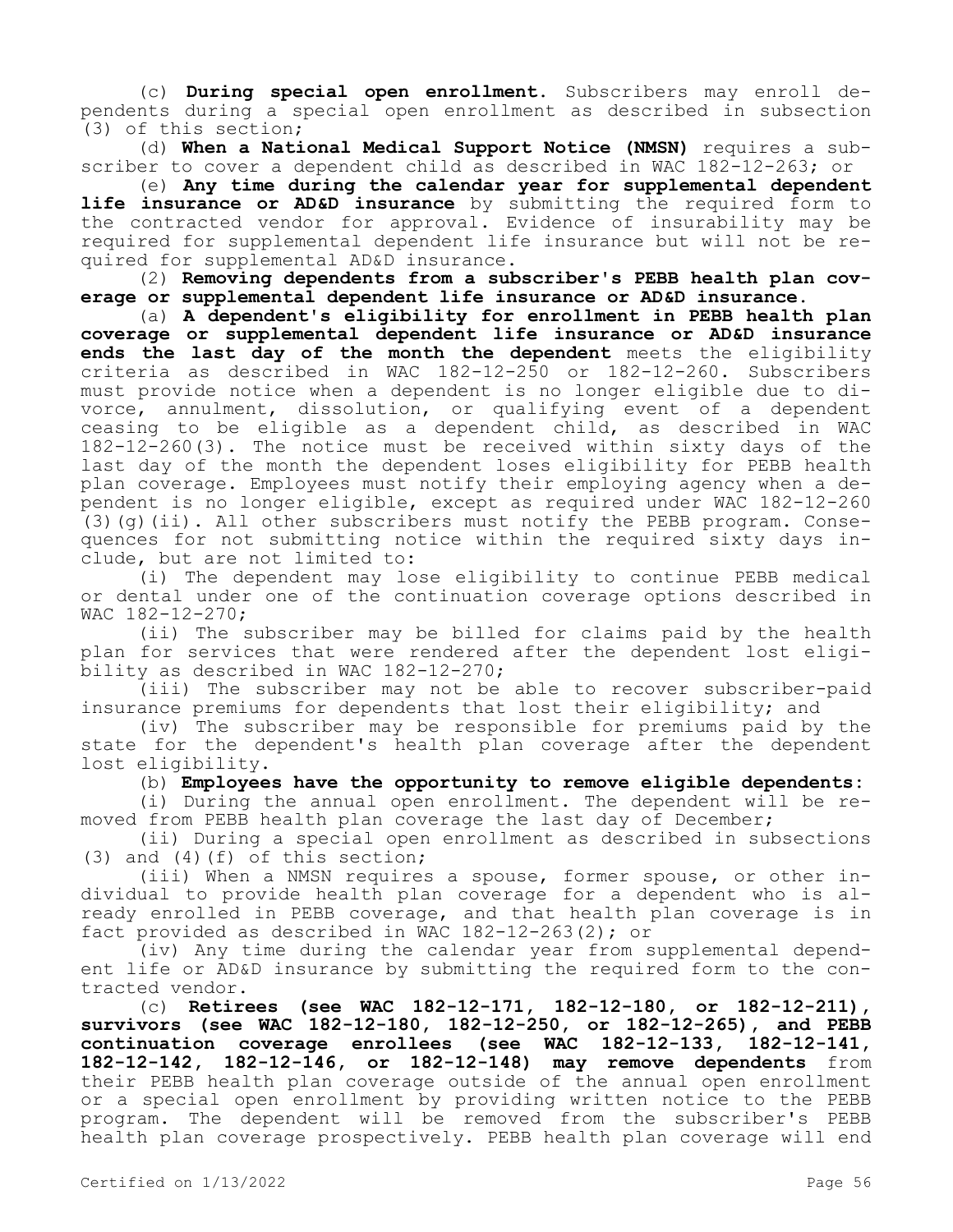on the last day of the month in which the written notice is received by the PEBB program or on the last day of the month specified in the subscriber's written notice, whichever is later. If the written notice is received on the first day of the month, PEBB health plan coverage will end on the last day of the previous month. PEBB continuation coverage enrollees may remove supplemental dependent life or AD&D insurance any time during the calendar year by submitting the required form to the contracted vendor.

# (3) **Special open enrollment.**

(a) Subscribers may enroll or remove their eligible dependents outside of the annual open enrollment if a special open enrollment event occurs. The change in enrollment must be allowable under the Internal Revenue Code and Treasury Regulations, and correspond to and be consistent with the event that creates the special open enrollment for the subscriber, the subscriber's dependents, or both. To disenroll from a medicare advantage or medicare advantage-prescription drug plan, the change in enrollment must be allowable under 42 C.F.R. Secs. 422.62(b) and 423.38(c).

(i) PEBB health plan coverage will begin the first of the month following the later of the event date or the date the required form is received. If that day is the first of the month, the change in enrollment begins on that day.

(ii) PEBB health plan coverage for an extended dependent or a dependent with a disability will begin the first day of the month following the later of the event date or eligibility certification.

(iii) The dependent will be removed from the subscriber's PEBB health plan coverage the last day of the month following the later of the event date or the date the required form and proof of the event is received. If that day is the first of the month, the change in enrollment will be made the last day of the previous month.

(iv) If the special open enrollment is due to the birth or adoption of a child, or when the subscriber has assumed a legal obligation for total or partial support in anticipation of adoption of a child, PEBB health plan coverage will begin or end as follows:

• For the newly born child, PEBB health plan coverage will begin the date of birth;

• For a newly adopted child, PEBB health plan coverage will begin on the date of placement or the date a legal obligation is assumed in anticipation of adoption, whichever is earlier;

• For a spouse or state registered domestic partner of a subscriber, PEBB health plan coverage will begin the first day of the month in which the event occurs. The spouse or state registered domestic partner will be removed from PEBB health plan coverage the last day of the month in which the event occurred;

(b) Any one of the following events may create a special open enrollment:

(i) Subscriber acquires a new dependent due to:

• Marriage or registering a state registered domestic partnership;

• Birth, adoption, or when a subscriber has assumed a legal obligation for total or partial support in anticipation of adoption; or

• A child becoming eligible as an extended dependent through legal custody or legal guardianship.

(ii) Subscriber or a subscriber's dependent loses other coverage under a group health plan or through health insurance coverage, as defined by the Health Insurance Portability and Accountability Act (HIPAA);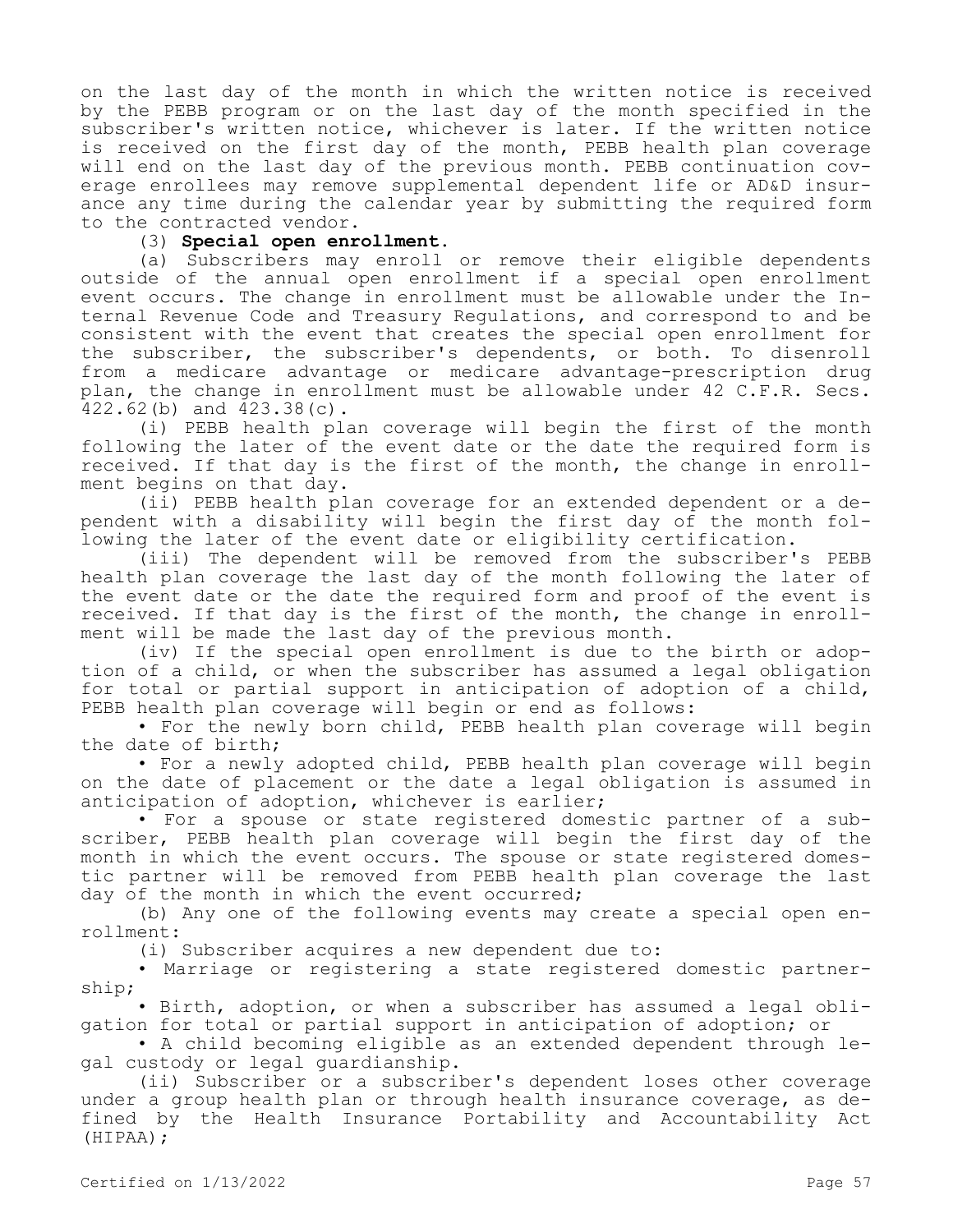(iii) Subscriber has a change in employment status that affects the subscriber's eligibility for their employer contribution toward their employer-based group health plan;

(iv) The subscriber's dependent has a change in their own employment status that affects their eligibility for the employer contribution under their employer-based group health plan;

**Note:** As used in (iv) of this subsection, "employer contribution" means contributions made by the dependent's current or former employer toward health coverage as described in Treasury Regulation 54.9801-6.

Subscriber or a subscriber's dependent has a change in enrollment under an employer-based group health plan during its annual open enrollment that does not align with the PEBB program's annual open enrollment;

(vi) Subscriber's dependent has a change in residence from outside of the United States to within the United States, or from within the United States to outside of the United States and that change in residence resulted in the dependent losing their health insurance;

(vii) A court order requires the subscriber or any other individual to provide insurance coverage for an eligible dependent of the subscriber (a former spouse or former state registered domestic partner is not an eligible dependent);

(viii) Subscriber or a subscriber's dependent enrolls in coverage under medicaid or a state children's health insurance program (CHIP), or the subscriber or a subscriber's dependent loses eligibility for coverage under medicaid or CHIP;

(ix) Subscriber or a subscriber's dependent becomes eligible for state premium assistance subsidy for PEBB health plan coverage from medicaid or CHIP;

(x) Subscriber's dependent enrolls in medicare, or loses eligibility for medicare.

(4) **Enrollment requirements. A subscriber must submit the required forms within the time frames described in this subsection.** For PEBB health plan coverage, an employee must submit the required forms to their employing agency, a subscriber on continuation coverage or PEBB retiree insurance coverage must submit the required forms to the PEBB program. In addition to the required forms indicating dependent enrollment, the subscriber must provide the required documents as evidence of the dependent's eligibility; or as evidence of the event that created the special open enrollment. All required forms and documents must be received within the required time frames. An employee enrolling a dependent in supplemental life insurance or AD&D insurance must submit the required form to the contracted vendor for approval within the required time frames.

**Note:** When enrolling a state registered domestic partner or a state registered domestic partner's child, a subscriber must certify that the state registered domestic partner or state registered domestic partner's child is a tax dependent on the required form; otherwise, the PEBB program will assume the state registered domestic partner or state registered domestic partner's child is not a tax dependent.

(a) If a subscriber wants to enroll their eligible dependents in PEBB health plan coverage when the subscriber becomes eligible to enroll in PEBB benefits, the subscriber must include the dependent's enrollment information on the required forms and submit them within the<br>required time frame described in WAC 182-08-197, 182-08-187, required time frame described in WAC 182-08-197, 182-08-187, 182-12-171, 182-12-180, 182-12-211, or 182-12-250. If an employee enrolls a dependent in supplemental life insurance or AD&D insurance, the required form must be submitted within the required time frame described in WAC 182-08-197 or 182-08-187.

(b) If a subscriber wants to enroll eligible dependents in PEBB health plan coverage during the PEBB annual open enrollment period,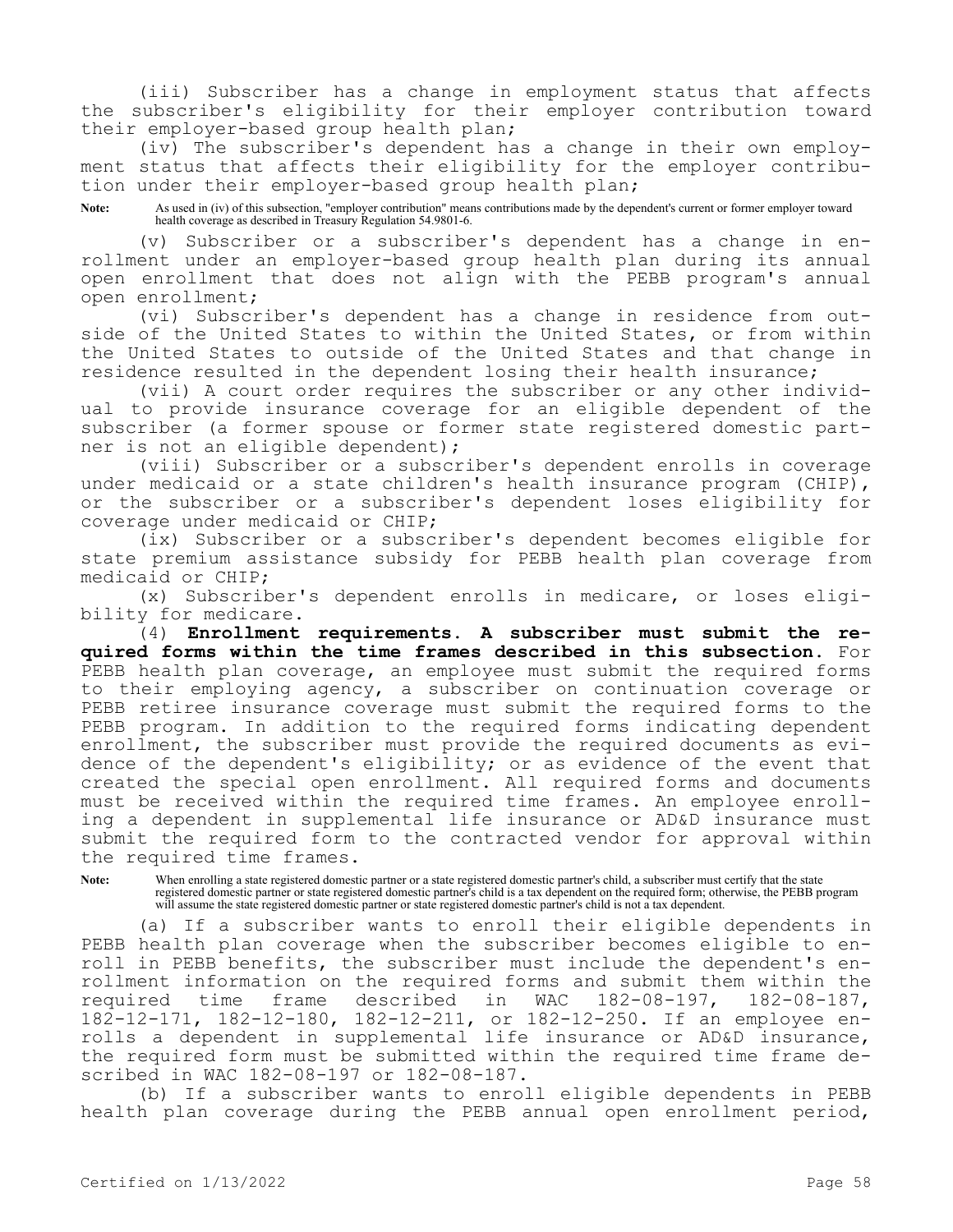the required forms must be received no later than the last day of the annual open enrollment.

(c) If a subscriber wants to enroll newly eligible dependents, the required forms must be received no later than sixty days after the dependent becomes eligible. An employee enrolling a dependent in supplemental life insurance or AD&D insurance must submit the required form to the contracted vendor for approval. An employee may enroll a dependent in supplemental life insurance up to the guaranteed issue coverage amount without evidence of insurability if the required form is submitted to the contracted vendor as required. Evidence of insurability will be required for supplemental dependent life insurance over the guaranteed issue coverage amount. Evidence of insurability is not required for supplemental AD&D insurance.

(d) If a subscriber wants to enroll a newborn or child whom the subscriber has adopted or has assumed a legal obligation for total or partial support in anticipation of adoption in PEBB health plan coverage, the subscriber should notify the PEBB program by submitting the required forms as soon as possible to ensure timely payment of claims. If adding the child increases the premium, the required forms must be received no later than sixty days after the date of the birth, adoption, or the date the legal obligation is assumed for total or partial support in anticipation of adoption. An employee enrolling a dependent in supplemental life insurance or AD&D insurance must submit the required form to the contracted vendor for approval. A newly born child must be at least fourteen days old before supplemental dependent life insurance or AD&D insurance coverage can become effective.

(e) If the subscriber wants to enroll a child age twenty-six or older as a child with a disability in PEBB health plan coverage, the required forms must be received no later than sixty days after the child reaches age twenty-six or within the relevant time frame described in (a), (b), and (f) of this subsection. To recertify an enrolled child with a disability, the required forms must be received by the PEBB program or the contracted vendor by the child's scheduled PEBB health plan coverage termination date.

(f) If the subscriber wants to change a dependent's enrollment status in PEBB health plan coverage during a special open enrollment, the required forms must be received no later than sixty days after the event that creates the special open enrollment.

**Exception:** If the subscriber wants to change a dependent's enrollment or disenrollment in a medicare advantage or medicare advantage-prescription drug plan, the required forms must be received during a special enrollment period as allowed under 42 C.F.R. Secs. 422.62(b) and  $423.38(c)$ .

(g) An employee may enroll a dependent in supplemental life insurance or AD&D insurance at any time during the calendar year by submitting the required form to the contracted vendor for approval. Evidence of insurability may be required for supplemental dependent life insurance but will not be required for supplemental AD&D insurance.

[Statutory Authority: RCW 41.05.021 and 41.05.160. WSR 21-13-106 (Admin #2021-01.06), § 182-12-262, filed 6/18/21, effective 1/1/22; WSR 20-16-062 (Admin #2020-03), § 182-12-262, filed 7/28/20, effective 1/1/21. Statutory Authority: RCW 41.05.021, 41.05.160, and PEBB policy resolutions. WSR 19-17-073 (Admin #2019-01), § 182-12-262, filed 8/20/19, effective 1/1/20; WSR 18-20-117 (Admin #2018-02), § 182-12-262, filed 10/3/18, effective 1/1/19; WSR 17-19-077 (Order 2017-01), § 182-12-262, filed 9/15/17, effective 1/1/18. Statutory Authority: RCW 41.05.021, 41.05.160, 2016 c 67, and PEBB policy resolutions. WSR 16-20-080, § 182-12-262, filed 10/4/16, effective 1/1/17.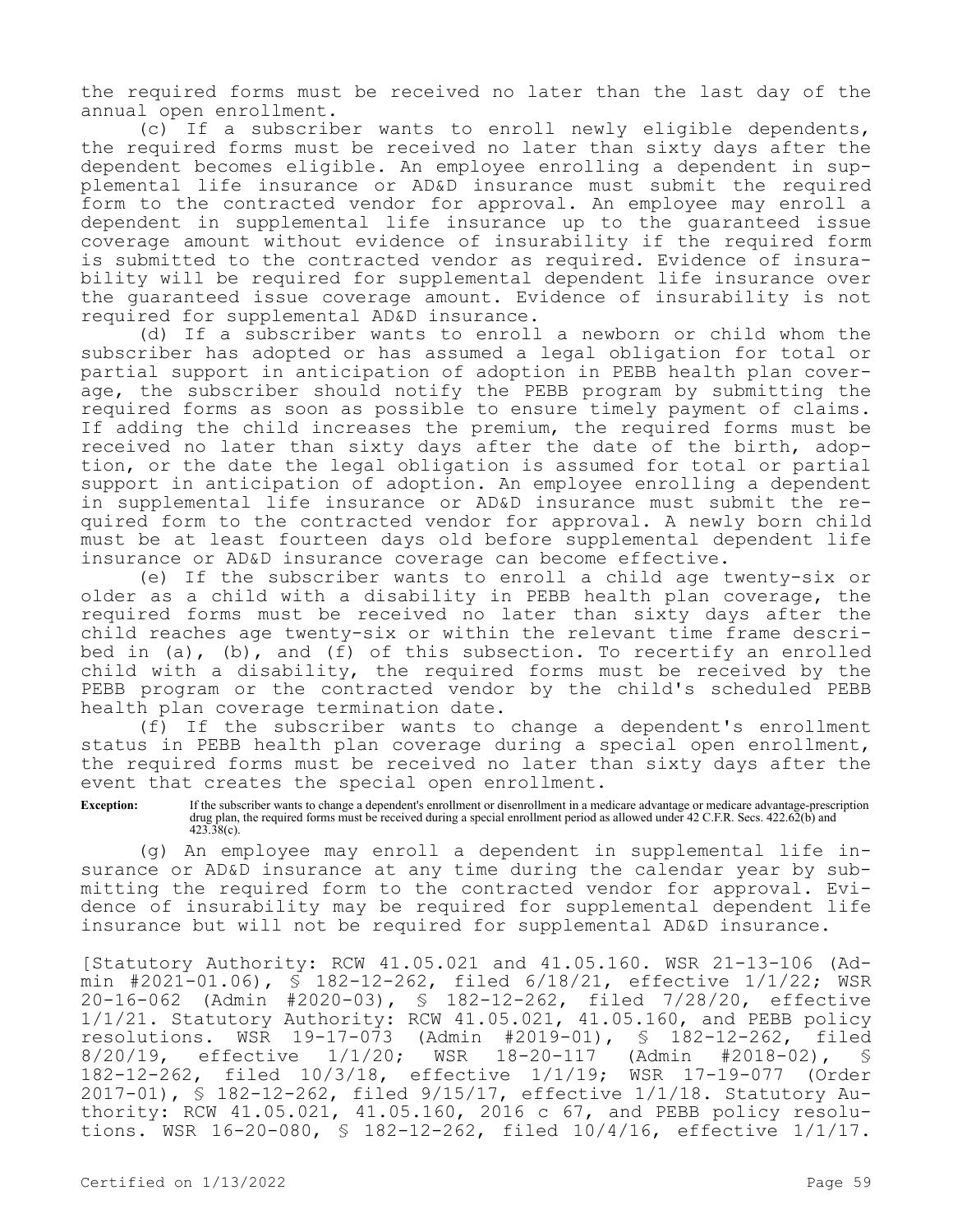Statutory Authority: RCW 41.05.160, 2015 c 116, and PEBB policy resolutions. WSR 15-22-099 (PEBB Admin # 2015-01 Rev 1), § 182-12-262, filed 11/4/15, effective 1/1/16. Statutory Authority: RCW 41.05.160 and 2013 2nd sp.s. c 4. WSR 14-20-058 (PEBB Admin 2014-02), § 182-12-262, filed 9/25/14, effective 1/1/15. Statutory Authority: RCW 41.05.160, 2013 2nd sp.s. c 4 and PEBB policy resolutions. WSR 14-08-040, § 182-12-262, filed 3/26/14, effective 4/26/14. Statutory Authority: RCW 41.05.160 and 2012 2nd sp.s. c 3. WSR 13-22-019 (Admin. 2013-01), § 182-12-262, filed 10/28/13, effective 1/1/14. Statutory Authority: RCW 41.05.160. WSR 12-20-022 (Order 2012-01), § 182-12-262, filed 9/25/12, effective 11/1/12. Statutory Authority: RCW 41.05.160 and 2011 c 8. WSR 11-22-036 (Order 11-02), § 182-12-262, filed 10/26/11, effective 1/1/12. Statutory Authority: RCW 41.05.160. WSR 10-20-147 (Order 10-02), § 182-12-262, filed 10/6/10, effective 1/1/11; WSR 09-23-102 (Order 09-02), § 182-12-262, filed 11/17/09, effective 1/1/10; WSR 08-20-128 (Order 08-03), § 182-12-262, filed 10/1/08, effective 1/1/09; WSR 08-09-027 (Order 08-01), § 182-12-262, filed 4/8/08, effective 4/9/08.]

**WAC 182-12-263 National Medical Support Notice (NMSN).** (1) When a National Medical Support Notice (NMSN) requires a subscriber to provide health plan coverage for a dependent child the following provisions apply:

(a) The subscriber may enroll their dependent child and request changes to their health plan coverage as described under subsection (c) of this section. Employees submit the required forms to their employing agency. Subscribers on continuation coverage or PEBB retiree insurance coverage submit the required forms to the public employees benefits board (PEBB) program.

(b) If the subscriber fails to request enrollment or health plan coverage changes as directed by the NMSN, the employing agency or the PEBB program may make enrollment or health plan coverage changes according to (c) of this subsection upon request of:

(i) The child's other parent; or

(ii) Child support enforcement program.

(c) Changes to health plan coverage or enrollment are allowed as directed by the NMSN:

(i) The dependent will be enrolled under the subscriber's health plan coverage as directed by the NMSN;

(ii) An employee who has waived PEBB medical under WAC 182-12-128 will be enrolled in medical as directed by the NMSN, in order to enroll the dependent;

(iii) The subscriber's selected health plan will be changed if directed by the NMSN;

(iv) If the dependent is already enrolled under another PEBB subscriber, the dependent will be removed from the other health plan coverage and enrolled as directed by the NMSN;

(v) If the dependent is enrolled in both school employees benefits board medical and PEBB medical as a dependent as described in WAC 182-12-123 (6)(f) and there is a NMSN in place, enrollment will be in accordance with the NMSN; or

(vi) If the subscriber is eligible for and elects Consolidated Omnibus Budget Reconciliation Act (COBRA) or other continuation coverage, the NMSN will be enforced and the dependent must be covered in accordance with the NMSN.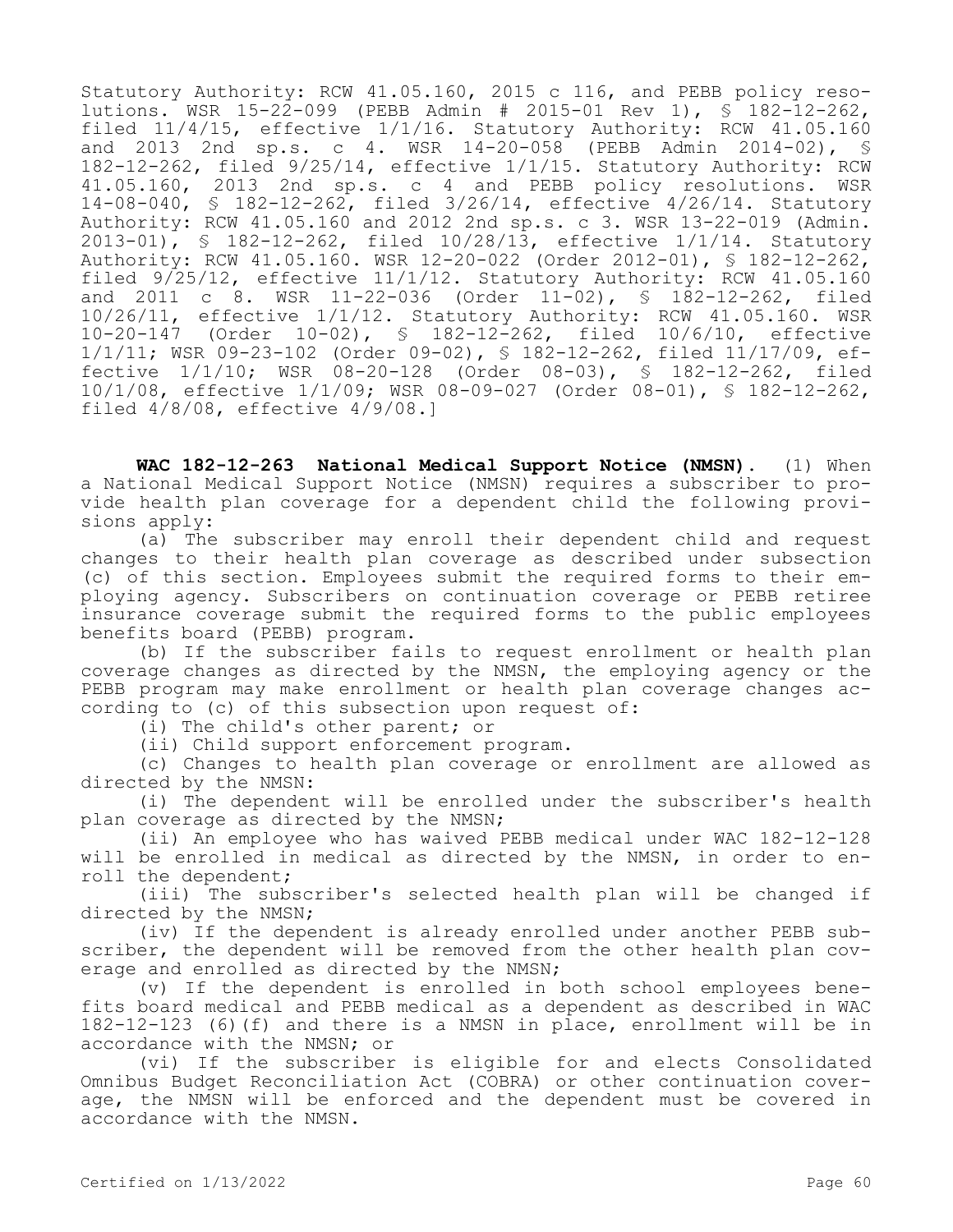(d) Changes to health plan coverage or enrollment as described in (c)(i) through (iii) of this subsection will begin the first day of the month following receipt by the employing agency of the NMSN. If the NMSN is received by the employing agency on the first day of the month, the change to health plan coverage or enrollment begins on that day. A dependent will be removed from the subscriber's health plan coverage as described in (c)(iv) of this subsection the last day of the month the NMSN is received. If that day is the first of the month, the change in enrollment will be made the last day of the previous month.

(2) When a NMSN requires a spouse, former spouse, or other individual to provide health plan coverage for a dependent who is already enrolled in PEBB coverage, and that health plan coverage is in fact provided, the dependent may be removed from the subscriber's PEBB health plan coverage prospectively.

[Statutory Authority: RCW 41.05.021, 41.05.160 and Policy resolutions PEBB 2021-02, 2021-03, 2021-04, 2021-05, 2021-06, 2021-07, 2021-08, 2021-09. WSR 21-13-102 (Admin #2021-01.02), § 182-12-263, filed 6/18/21, effective 1/1/22. Statutory Authority: RCW 41.05.021 and 41.05.160. WSR 20-16-062 (Admin #2020-03), § 182-12-263, filed 7/28/20, effective 1/1/21. Statutory Authority: RCW 41.05.021, 41.05.160, and PEBB policy resolutions. WSR 19-17-073 (Admin #2019-01), § 182-12-263, filed 8/20/19, effective 1/1/20; WSR 182-12-263, filed 8/20/19, effective 1/1/20; WSR 18-20-117 (Admin #2018-02), § 182-12-263, filed 10/3/18, effective 1/1/19. Statutory Authority: RCW 41.05.160, 2015 c 116, and PEBB policy resolutions. WSR  $15-22-099$  (PEBB Admin # 2015-01 Rev 1), § 182-12-263, filed 11/4/15, effective 1/1/16. Statutory Authority: RCW 41.05.160 and 2013 2nd sp.s. c 4. WSR 14-20-058 (PEBB Admin 2014-02), § 182-12-263, filed 9/25/14, effective 1/1/15. Statutory Authority: RCW  $41.05.160$  and  $2012$  2nd sp.s. c 3. WSR  $13-22-019$  (Admin.  $2013-01$ ), § 182-12-263, filed 10/28/13, effective 1/1/14. Statutory Authority: RCW 41.05.160. WSR 12-20-022 (Order 2012-01), § 182-12-263, filed 9/25/12, effective 11/1/12.]

**WAC 182-12-265 What options for continuing health plan enrollment are available to a surviving spouse, state registered domestic partner, or child, if an employee, a school employee, or a retiree dies?** The survivor of an eligible employee, an eligible school employee, or a retiree who meets the eligibility criteria and submits the required forms as described in subsection  $(1)$ ,  $(2)$ , or  $(3)$  of this section is eligible to enroll or defer enrollment as a survivor under public employees benefits board (PEBB) retiree insurance coverage. If enrolling in PEBB retiree insurance coverage, the survivor's first premium payment and applicable premium surcharges are due to the health care authority (HCA) no later than forty-five days after the election period ends as described in subsection (1), (2), or (3) of this section. Following the survivor's first premium payment, premiums and applicable premium surcharges must be paid as described in WAC 182-08-180 (1)(c).

(1) An employee's spouse, state registered domestic partner, or child who loses eligibility due to the death of an eligible employee may enroll or defer enrollment as a survivor under PEBB retiree insurance coverage provided they immediately begin receiving a monthly retirement benefit from any state of Washington sponsored retirement system. To satisfy the requirement to immediately receive a monthly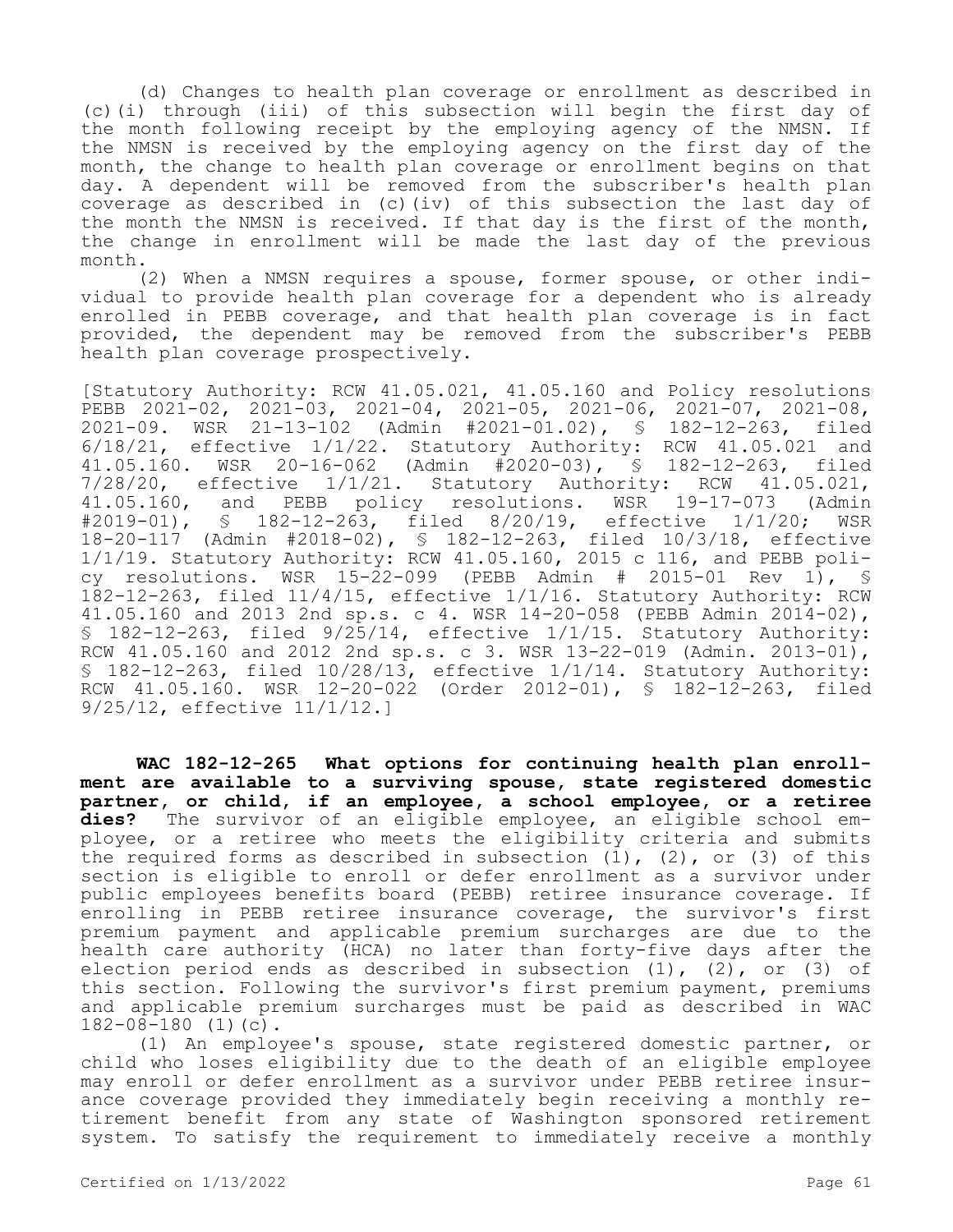retirement benefit they must begin receiving monthly benefit payments no later than one hundred twenty days from the date of death of the employee. The required forms to enroll or defer enrollment must be received by the PEBB program no later than sixty days after the later of the date of the employee's death or the date the survivor's PEBB insurance coverage ends.

**Exception:** Enrollment in the PEBB program's medicare advantage or medicare advantage-prescription drug plan may not be retroactive so the required forms must be received by the PEBB program no later than the last day of the month prior to the month PEBB insurance coverage ends. If the forms are received after the date enrollment in PEBB retiree insurance coverage is to begin, the survivor may not select a medicare advantage or medicare advantage-prescription drug plan until a special enrollment period as described in WAC 182-08-198(2).

(a) The employee's spouse or state registered domestic partner may continue health plan enrollment until death.

(b) The employee's children may continue health plan enrollment until they lose eligibility as described in WAC 182-12-260.

**Notes:** If a spouse, state registered domestic partner, or child of an eligible employee is not eligible for a monthly retirement benefit, they are not eligible to enroll as a survivor under PEBB retiree insurance coverage. However, they may continue health plan enrollment as described in WAC 182-12-146.

Eligibility for the surviving spouse, surviving state registered domestic partner, or surviving child of an employee of a participating employer group will cease at the end of the month in which the group's contract with the authority ends unless the employer group is an educational service district.

Eligibility for the surviving spouse, surviving state registered domestic partner, or surviving child of an elected and full-time appointed official of the legislative and executive branches of state government is described in WAC 182-12-180.

(2) A retiree's spouse, state registered domestic partner, or child who loses eligibility due to the death of an eligible retiree may enroll or defer enrollment as a survivor under PEBB retiree insurance coverage. The required forms to enroll or defer enrollment must be received by the PEBB program no later than sixty days after the retiree's death.

(a) The retiree's spouse or state registered domestic partner may continue health plan enrollment until death.

(b) The retiree's children may continue health plan enrollment until they lose eligibility as described in WAC 182-12-260.

(c) If a spouse, state registered domestic partner, or child of an eligible retiree is not enrolled in a PEBB health plan at the time of the retiree's death, the survivor is eligible to enroll or defer enrollment as a survivor under PEBB retiree insurance coverage. The required forms to enroll or defer enrollment must be received by the PEBB program no later than sixty days after the retiree's death. For a survivor to enroll in a PEBB health plan who is not enrolled due to the retiree electing to defer enrollment in PEBB retiree insurance coverage as described in WAC 182-12-200 or 182-12-205, the survivor must also provide evidence of continuous enrollment in one or more qualifying coverages as described in WAC 182-12-205 (3)(a) through (e) from the most recent open enrollment for which the survivor was not enrolled in a PEBB medical plan prior to the retiree's death. A gap of thirty-one days or less is allowed between the date PEBB retiree insurance coverage was deferred and the start date of a qualifying coverage, and between each period of enrollment in qualifying coverages during the deferral period.

Note: Eligibility for the surviving spouse, surviving state registered domestic partner, or surviving child of an employer group retiree will cease at the end of the month in which the group's contract with the authority ends unless the employer group is an educational service district.

(3) A school employee's spouse, state registered domestic partner, or child who loses eligibility due to the death of an eligible school employee may enroll or defer enrollment as a survivor under PEBB retiree insurance coverage at the time of the school employee's death, provided the employee died on or after October 1, 1993. The survivor must immediately begin receiving a retirement benefit allowance under chapter 41.32, 41.35 or 41.40 RCW. The required forms to enroll or defer enrollment must be received by the PEBB program no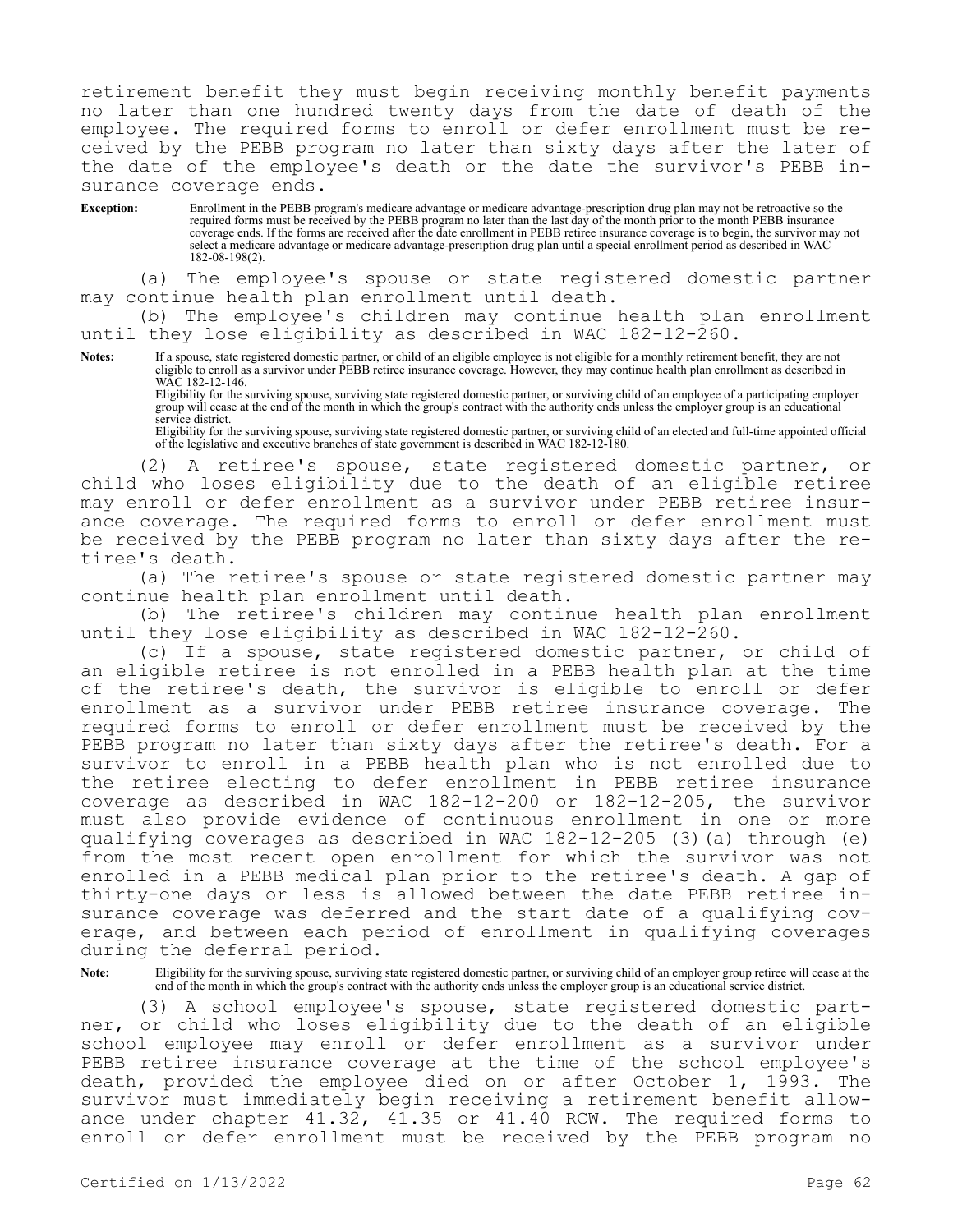later than sixty days after the later of the date of the school employee's death or the date the survivor's educational service district coverage, or school employees benefits board (SEBB) insurance coverage ends.

**Exception:** Enrollment in the PEBB program's medicare advantage or medicare advantage-prescription drug plan may not be retroactive so the required forms must be received by the PEBB program no later than the last day of the month prior to the month the educational service district coverage or SEBB insurance coverage ends. If the forms are received after the date enrollment in PEBB retiree insurance coverage is to begin, the survivor may not select a medicare advantage or medicare advantage-prescription drug plan until a special enrollment period as described in WAC 182-08-198(2).

(a) The school employee's spouse or state registered domestic partner may continue health plan enrollment until death.

(b) The school employee's children may continue health plan enrollment until they lose eligibility as described in WAC 182-12-260.

Note: If a spouse, state registered domestic partner, or child of an eligible school employee is not eligible for a retirement benefit allowance, they are not eligible to enroll as a survivor under PEBB retiree insurance coverage. However, a spouse, state registered domestic partner, or child of an eligible school employee enrolled in SEBB insurance coverage may continue health plan enrollment as described in WAC 182-31-090.

(4) If premiums and applicable premium surcharges received by the HCA are sufficient as described in WAC 182-08-180 (1)(d)(ii) to maintain PEBB health plan enrollment after the employee, school employee, or retiree's death, the PEBB program will consider the payment as notice of the survivor's intent to continue enrollment.

If the survivor's enrollment ended due to the death of the employee, school employee, or retiree, the PEBB program will reinstate the survivor's enrollment without a gap subject to payment of premium and applicable premium surcharges.

(5) If a survivor elects to enroll a dependent in PEBB health plan coverage, the dependent must be enrolled in the same PEBB medical and PEBB dental plan as the survivor.

**Exception:** If a survivor selects a medicare supplement plan or medicare advantage-prescription drug plan, nonmedicare enrollees will be enrolled in the Uniform Medical Plan (UMP) Classic. If a survivor selects any other medicare plan, they must also select a nonmedicare plan with the same contracted vendor available to nonmedicare enrollees.

(6) In order to avoid duplication of group medical coverage, a survivor may defer enrollment in PEBB retiree insurance coverage as described in WAC 182-12-200 and 182-12-205.

[Statutory Authority: RCW 41.05.021, 41.05.160 and Policy resolution PEBB 2021-14. WSR 21-13-104 (Admin #2021-01.04), § 182-12-265, filed 6/18/21, effective 1/1/22. Statutory Authority: RCW 41.05.021, 41.05.160, 42 C.F.R. § 422.62(b) and § 423.38(c) and PEBB policy resolution 2020-05. WSR 20-16-063 (Admin #2020-02), § 182-12-265, filed 7/28/20, effective 1/1/21. Statutory Authority: RCW 41.05.021, 41.05.160, and PEBB policy resolutions. WSR 19-17-073 (Admin #2019-01), § 182-12-265, filed 8/20/19, effective 1/1/20; WSR 18-20-117 (Admin #2018-02), § 182-12-265, filed 10/3/18, effective 1/1/19; WSR 17-19-077 (Order 2017-01), § 182-12-265, filed 9/15/17, effective 1/1/18. Statutory Authority: RCW 41.05.021, 41.05.160, 2016 c 67, and PEBB policy resolutions. WSR 16-20-080, § 182-12-265, filed 10/4/16, effective 1/1/17. Statutory Authority: RCW 41.05.160 and 2013 2nd sp.s. c 4. WSR 14-20-058 (PEBB Admin 2014-02), § 182-12-265, filed 9/25/14, effective 1/1/15. Statutory Authority: RCW 41.05.160. WSR 12-20-022 (Order 2012-01), § 182-12-265, filed 9/25/12, effective 11/1/12. Statutory Authority: RCW 41.05.160 and 2011 c 8. WSR 11-22-036 (Order 11-02), § 182-12-265, filed 10/26/11, effective 1/1/12. Statutory Authority: RCW 41.05.160. WSR 09-23-102 (Order 09-02), § 182-12-265, filed 11/17/09, effective 1/1/10; WSR 08-20-128 (Order 08-03), § 182-12-265, filed 10/1/08, effective 1/1/09; WSR<br>07-20-129 (Order 07-01), § 182-12-265, filed 10/3/07, effective 07-20-129 (Order 07-01), § 182-12-265, filed 10/3/07, effective 11/3/07. Statutory Authority: RCW 41.05.160 and 41.05.068. WSR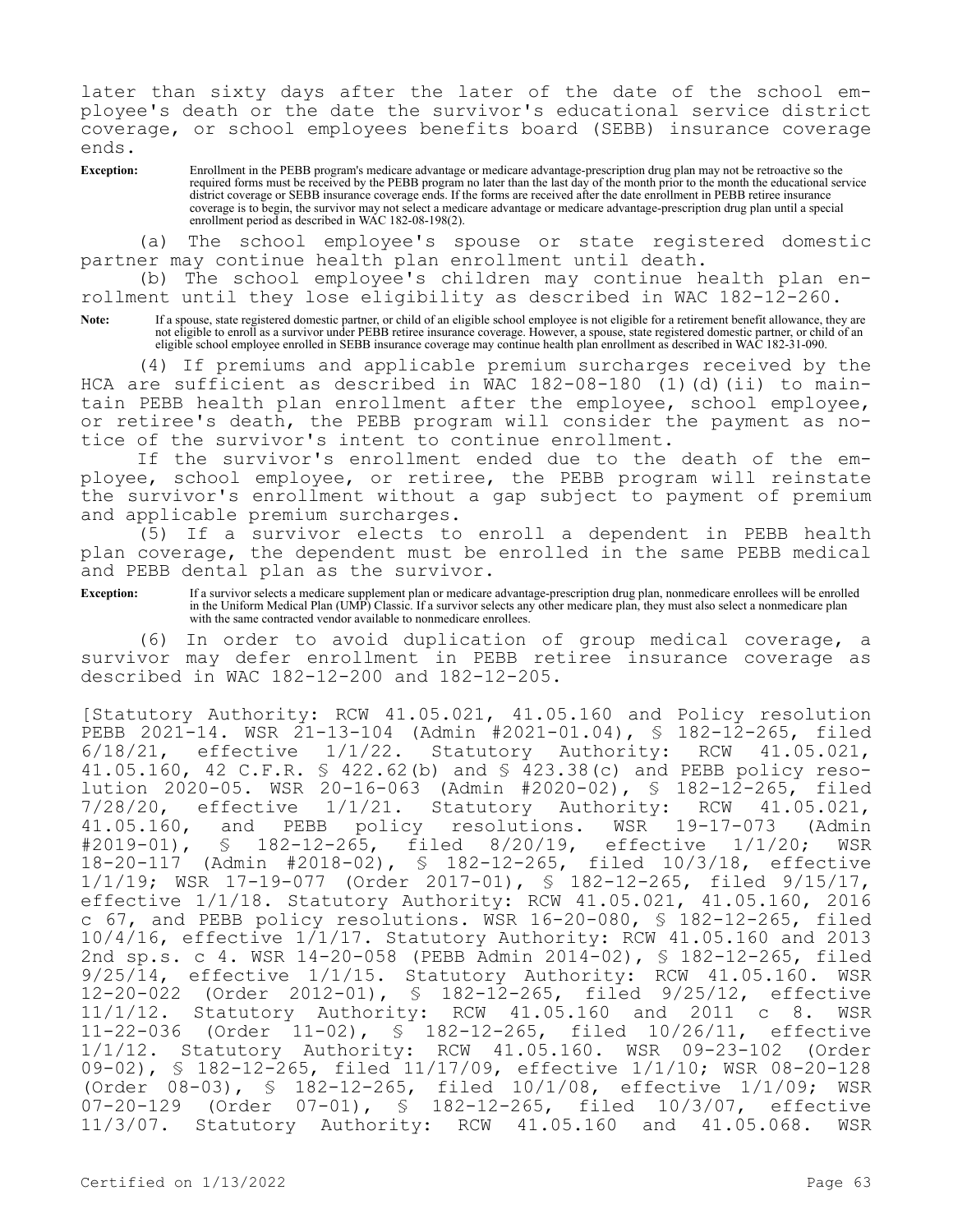06-23-165 (Order 06-09), § 182-12-265, filed 11/22/06, effective<br>12/23/06. Statutory Authority: RCW 41.05.160, 41.05.350. and 12/23/06. Statutory Authority: RCW 41.05.160, 41.05.350, 41.05.165. WSR 05-16-046 (Order 05-01), § 182-12-265, filed 7/27/05, effective 8/27/05. Statutory Authority: RCW 41.05.160 and 41.05.165. WSR 04-18-039, § 182-12-265, filed 8/26/04, effective 1/1/05.]

**WAC 182-12-270 What options for continuation coverage are avail**able to dependents who cease to meet the eligibility criteria as de-<br>scribed in WAC 182-12-260? If eligible, dependents may continue If eligible, dependents may continue health plan enrollment under one of the continuation coverage options in subsection (1) or (2) of this section by self-paying the premiums and applicable premium surcharges set by the health care authority (HCA), with no contribution from the employer, following their loss of eligibility under the subscriber's health plan coverage. The dependent's first premium payment and applicable premium surcharges are due no later than forty-five days after the election period ends as described in WAC 182-12-146, 182-12-180, 182-12-250, or 182-12-265, whichever applies. Premiums and applicable premium surcharges associated with continuing PEBB medical, must be made to the HCA as well as premiums associated with continuing PEBB dental insurance coverage. Following the dependent's first premium payment, the dependent must pay premium and applicable premium surcharges as they become due. If the monthly premium or applicable premium surcharges remain unpaid for sixty days from the original due date, PEBB insurance coverage will be terminated retroactive to the last day of the month for which the monthly premium and applicable premium surcharges were paid as described in WAC 182-08-180 (1)(c). The PEBB program must receive the required forms as outlined in the *PEBB Initial Notice of COBRA and Continuation Coverage Rights*. Options for continuing health plan enrollment are based on the reason that eligibility was lost.

(1) Spouses, state registered domestic partners, or children who lose eligibility due to the death of an employee or retiree may be eligible to continue health plan enrollment as described in WAC 182-12-180, 182-12-250, or 182-12-265; or

(2) Dependents who lose eligibility because they no longer meet the eligibility criteria as described in WAC 182-12-260 are eligible to continue PEBB medical, dental, or both under provisions of the federal Consolidated Omnibus Budget Reconciliation Act (COBRA). See WAC 182-12-146 for more information on COBRA.

(3) A subscriber's state registered domestic partner and the state registered domestic partner's children may continue PEBB medical, dental, or both on the same terms and conditions as spouses and other eligible dependents under COBRA as described under RCW 26.60.015.

(4) No continuation coverage will be offered unless the PEBB program is notified through hand-delivery or United States Postal Service mail of the qualifying event as outlined in the *PEBB Initial Notice of COBRA and Continuation Coverage Rights*.

[Statutory Authority: RCW 41.05.021 and 41.05.160. WSR 20-16-062 (Admin #2020-03), § 182-12-270, filed 7/28/20, effective 1/1/21. Statutory Authority: RCW 41.05.021, 41.05.160, and PEBB policy resolutions. WSR 19-17-073 (Admin #2019-01), § 182-12-270, filed 8/20/19, effective 1/1/20; WSR 18-20-117 (Admin #2018-02), § 182-12-270, filed 10/3/18, effective 1/1/19; WSR 17-19-077 (Order 2017-01), § 182-12-270, filed 9/15/17, effective 1/1/18. Statutory Authority: RCW 41.05.021,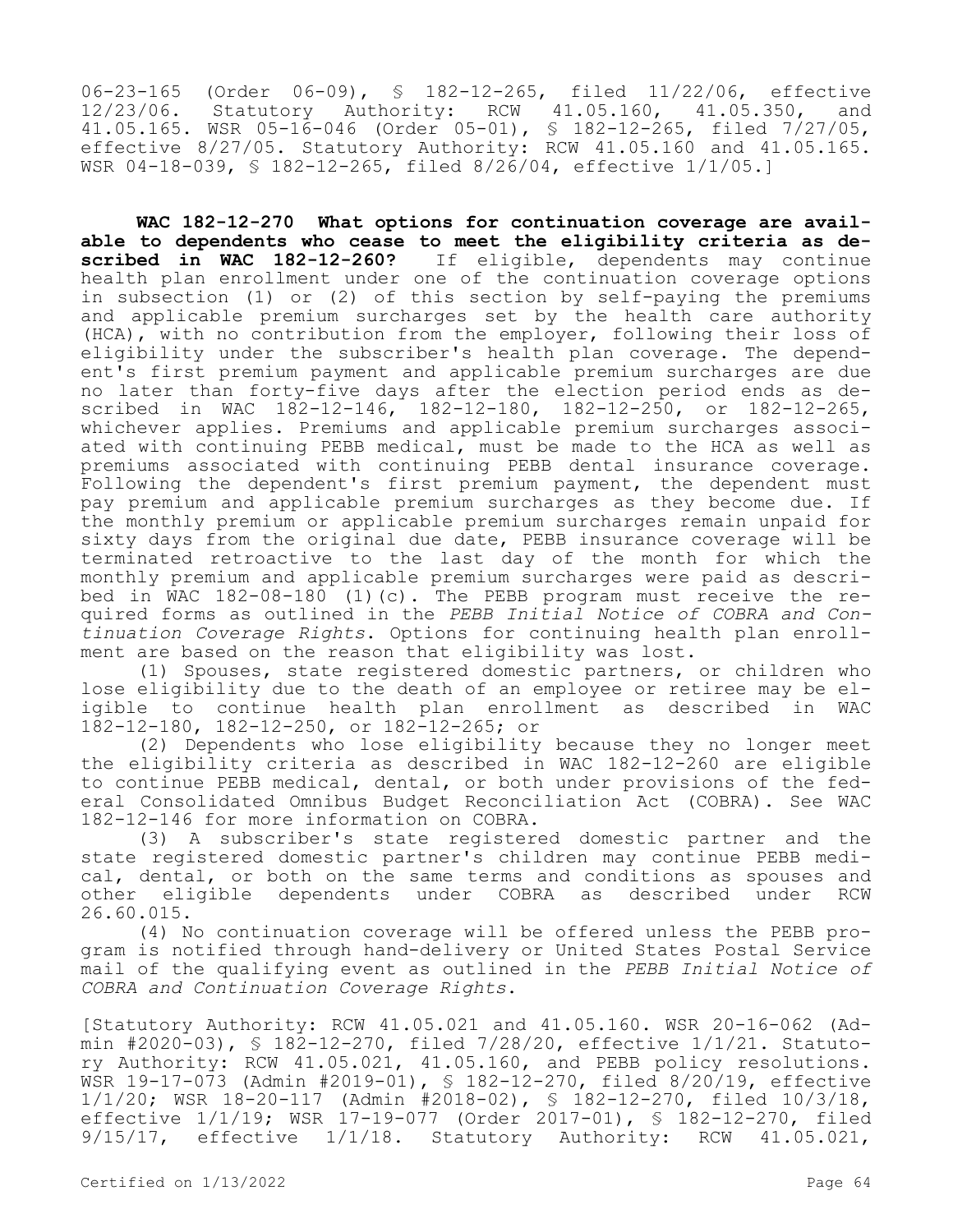41.05.160, 2016 c 67, and PEBB policy resolutions. WSR 16-20-080, § 182-12-270, filed 10/4/16, effective 1/1/17. Statutory Authority: RCW 41.05.160 and 2013 2nd sp.s. c 4. WSR 14-20-058 (PEBB Admin 2014-02), § 182-12-270, filed 9/25/14, effective 1/1/15. Statutory Authority: RCW 41.05.160. WSR 12-20-022 (Order 2012-01), § 182-12-270, filed 9/25/12, effective 11/1/12; WSR 09-23-102 (Order 09-02), § 182-12-270, filed 11/17/09, effective 1/1/10; WSR 08-20-128 (Order 08-03), § 182-12-270, filed 10/1/08, effective 1/1/09; WSR 07-20-129 (Order 07-01), § 182-12-270, filed 10/3/07, effective 11/3/07. Statutory Authority: RCW 41.05.160, 41.05.350, and 41.05.165. WSR 05-16-046 (Order 05-01), § 182-12-270, filed 7/27/05, effective 8/27/05. Statutory Authority: RCW 41.05.160 and 41.05.165. WSR 04-18-039, § 182-12-270, filed 8/26/04, effective 1/1/05.]

**WAC 182-12-300 Public employees benefits board (PEBB) wellness incentive program eligibility and procedural requirements.** The board annually determines the design of the PEBB wellness incentive program.

(1) All subscribers, except PEBB subscribers who are enrolled in both medicare Parts A and B, and in the medicare risk pool as described in RCW 41.05.080(3), are eligible to participate in the PEBB wellness incentive program.

(2) Effective January 1, 2020, to receive the PEBB wellness incentive of a reduction to the subscriber's medical plan deductible or a deposit to the subscriber's health savings account for the following plan year, eligible subscribers must complete PEBB wellness incentive program requirements during the current plan year by the following deadline:

(a) For subscribers continuing enrollment in PEBB medical and subscribers enrolling in PEBB medical with an effective date in January through September, the deadline is November 30th; or

(b) For subscribers enrolling in PEBB medical with an effective date in October through December, the deadline is December 31st.

(3) Subscribers who do not complete the requirements according to subsection (2) of this section, except as noted, within the time frame described are not eligible to receive a PEBB wellness incentive the following plan year.

**Note:** All eligible subscribers can earn a wellness incentive. Subscribers who cannot complete the wellness incentive program requirements may be able to earn the same incentive by different means. The contracted vendor will work with enrollees (and their physician, if they wish) to define an individual wellness program that provides the opportunity to qualify for the same incentive in light of the enrollee's health status.

(4) A PEBB wellness incentive will be provided only if:

(a) For the wellness incentive described in subsection (2) of this section the subscriber is still eligible for the PEBB wellness incentive program and is enrolled in a PEBB medical plan in the year the incentive applies;

(b) The funding rate provided by the legislature is designed to provide a PEBB wellness incentive program or a PEBB wellness incentive, or both; or

(c) Specific appropriations are provided for wellness incentives.

[Statutory Authority: RCW 41.05.021, 41.05.160 and Policy resolution PEBB 2021-15. WSR 21-13-105 (Admin #2021-01.05), § 182-12-300, filed 6/18/21, effective 1/1/22. Statutory Authority: RCW 41.05.021 and 41.05.160. WSR 20-16-062 (Admin #2020-03), § 182-12-300, filed<br>7/28/20, effective 1/1/21. Statutory Authority: RCW 41.05.021, effective 1/1/21. Statutory Authority: 41.05.160, and PEBB policy resolutions. WSR 19-17-073 (Admin #2019-01), § 182-12-300, filed 8/20/19, effective 1/1/20; WSR